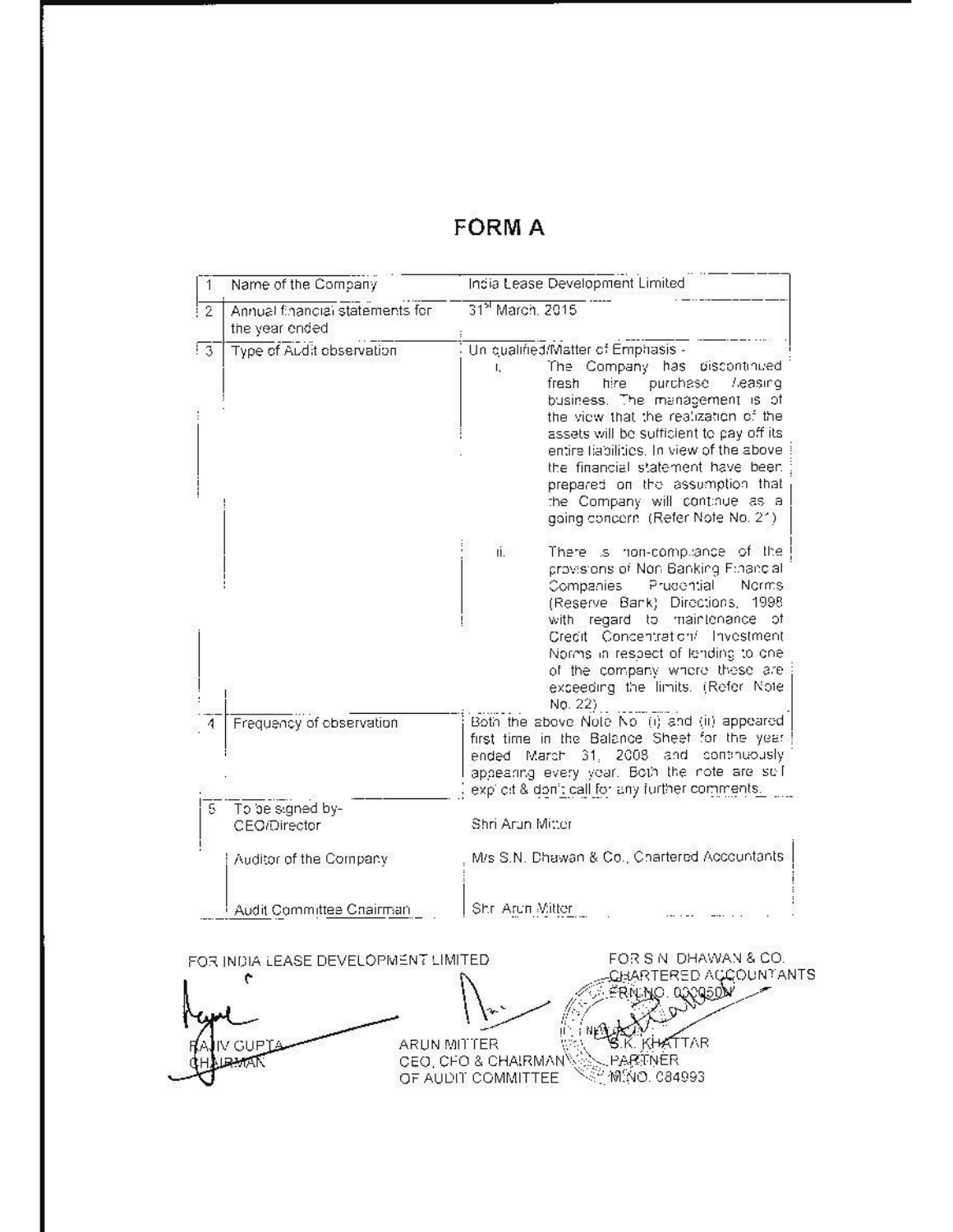

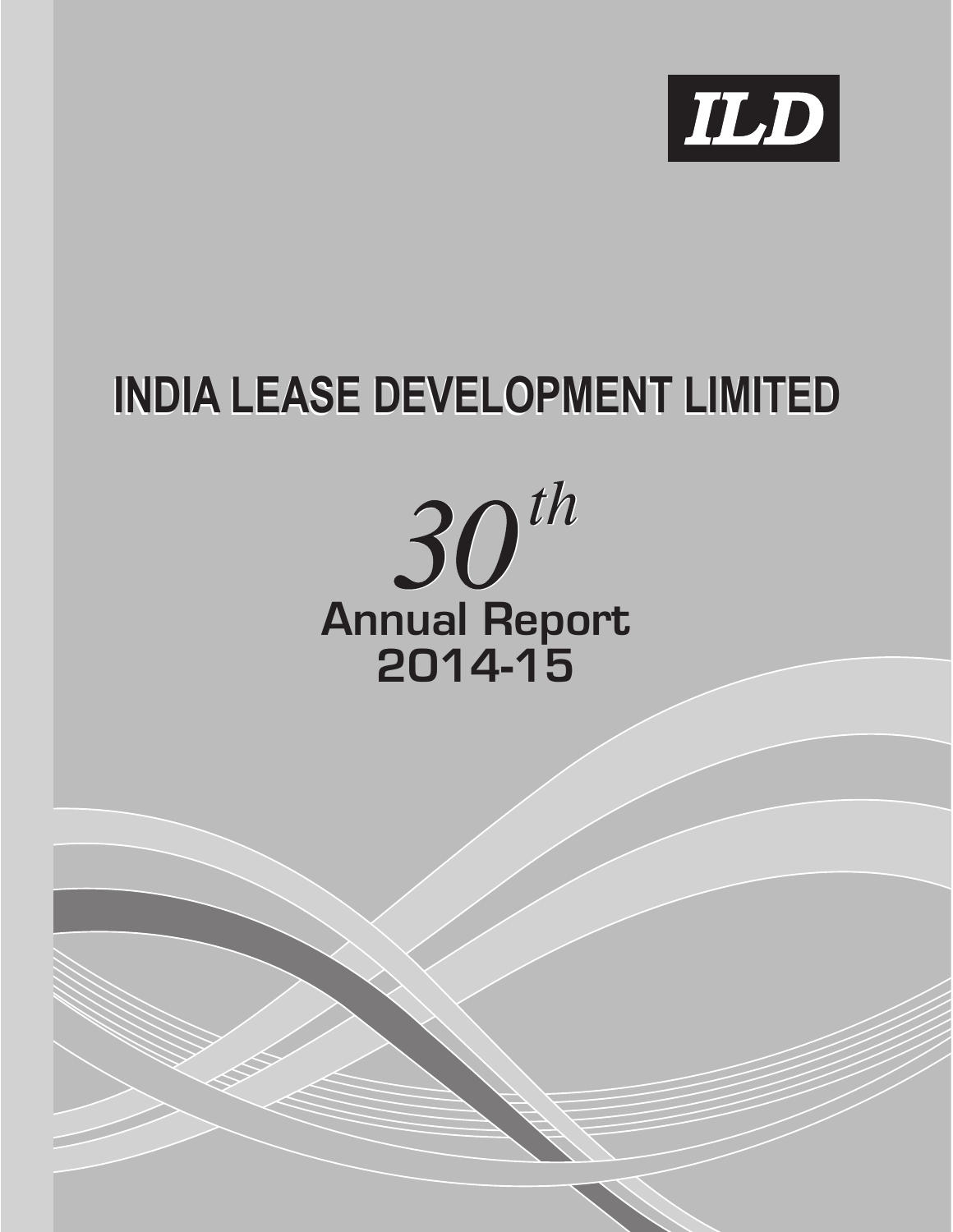

## **Shri Ved Prakash Gupta**

 $(15<sup>th</sup>$  August, 1915 - 20<sup>th</sup> August 2005)



鹦

**AR** 

**Your integrity and inspire us for all our activities and future growth. , values and vision will continue to guide** 

**See** 

 $\frac{1}{2}$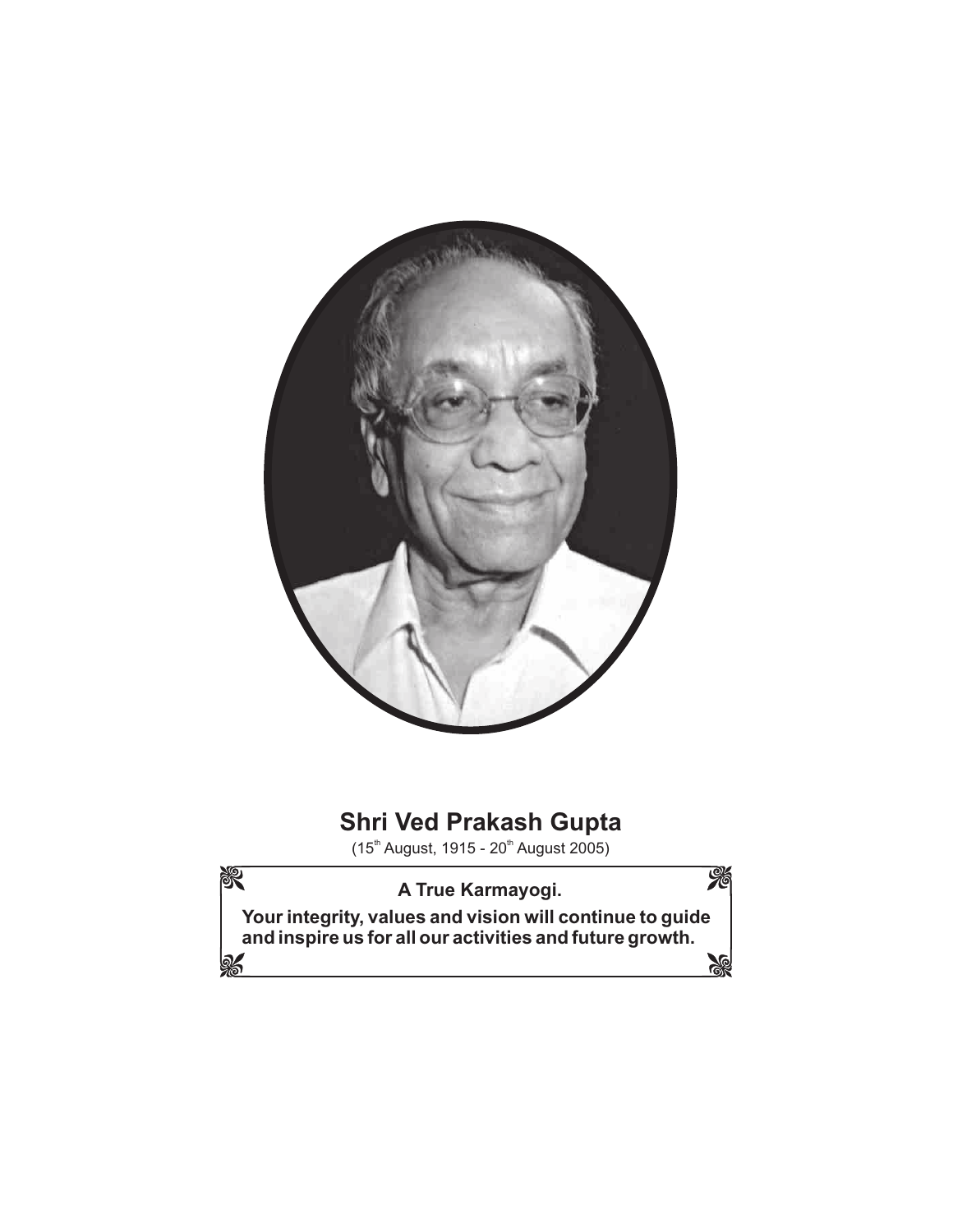## **MANAGEMENT**

#### **BOARD OF DIRECTORS**

**SHRI RAJIV GUPTA** Chairman

**SHRI ARUN MITTER** Director, CEO & CFO

**SHRI SHARAD AGGARWAL Director** 

**SMT SUMANA VERMA Director** 

**SHRI M.K. MADAN** Director (Resigned w.e.f. April 9, 2015)

**SHRI ROHIT MADAN** Manager & Company Secretary

#### **AUDITORS**

**M/S S.N. DHAWAN & CO.** CHARTERED ACCOUNTANTS C-37, CONNAUGHT PLACE, NEW DELHI – 110001

### **BANKERS**

BANK OF INDIA KOTAK MAHINDRA BANK LTD.

### **REGISTERED OFFICE:**

MGF HOUSE, 4/17-B, ASAF ALI ROAD, NEW DELHI – 110002 PHONE : 011-41519433, 41520070 E-mail : info@indialease.com Website: www.indialease.com **CIN : L74899DL1984PLC019218**

#### **REGISTRAR AND SHARE TRANSFER AGENTS**

### **M/S ALANKIT ASSIGNMENTS LIMITED**

ALANKIT HEIGHTS, 1E/13, JHANDEWALAN EXTENSION, NEW DELHI - 110055 PHONE : 011-42541953-63

| <b>INDEX</b>                                            |  |
|---------------------------------------------------------|--|
|                                                         |  |
| Directors' Report Including Corporate Governance 2 - 26 |  |
|                                                         |  |
|                                                         |  |
|                                                         |  |
|                                                         |  |
|                                                         |  |
| Notes forming part of the Financial Statements 35 - 51  |  |

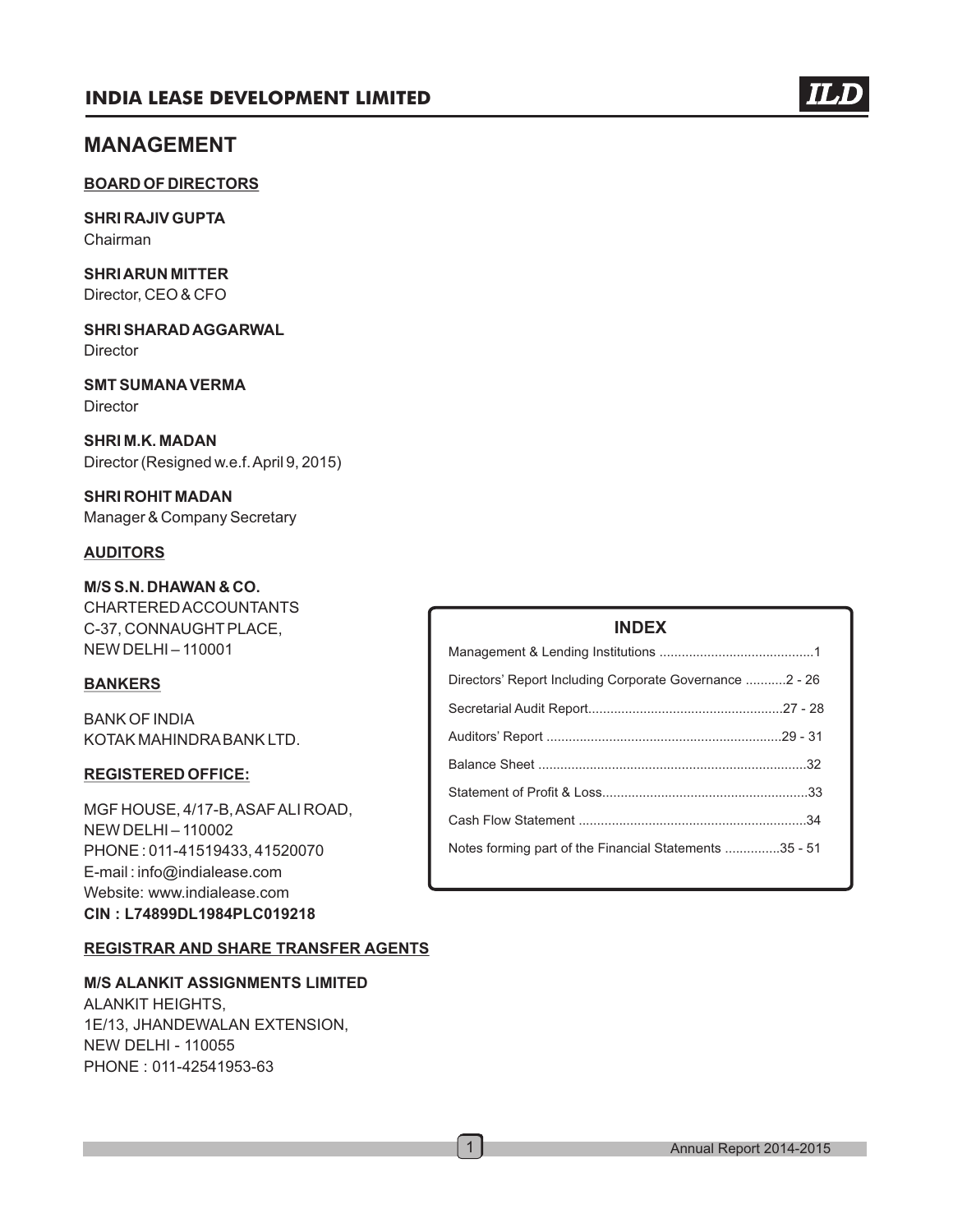

 $(\pm in \text{long})$ 

## **DIRECTOR'S REPORT**

The Board of Directors of India Lease Development Limited take pleasure in presenting their 30<sup>th</sup> (Thirtieth) Report on the business and operations of the company and the accounts for the financial year ended March 31,2015.

#### 1. **Financial Summary**

The Board's Report is prepared based on the stand alone financial statements of the company. The company's financial performance for the year under review along with previous year figures are given hereunder:-

|                                                                 |                                     | $(5$ III Ides)                |
|-----------------------------------------------------------------|-------------------------------------|-------------------------------|
| <b>Financial Results</b>                                        | Year ended<br><b>March 31, 2015</b> | Year endedl<br>March 31, 2014 |
| Gross Profit before depreciation, finance cost and provisioning | (13.98)                             | (43.59)                       |
| Less: Depreciation including impairment                         | 1.33                                | 0.93                          |
| Profit /(Loss) before provisions, exceptional items and tax     | (15.31)                             | (44.52)                       |
| Add: Provision for doubtful debts written back                  | 0.89                                | 26.38                         |
| Add: Provision for diminution in value of investments           | (13.54)                             |                               |
| Less: Excess Depreciation of earlier years written back         | (1.60)                              |                               |
| Net Profit(/Loss) for the year                                  | (26.36)                             | (18.14)                       |
| Total (Loss)                                                    | (2113.76)                           | (2087.40)                     |
| Losses carried forward to Balance Sheet                         | (2113.76)                           | (2087.40)                     |

#### 2. **Review of Operations**

Recovery of the dues is the main focus of the company and the management is confident that with the maximum recovery it would be possible to deploy the funds to earn better yield on investments.

#### 3. **Dividend & Reserves**

In view of accumulated losses the company has not recommended any dividend for the year under review. Reserves and Surplus as on March 31, 2015 stood at  $\bar{\tau}$  1447.70 lacs.

#### 4. **Share Capital**

The Paid up Equity Share Capital as on March 31,2015 stood at  $\bar{\tau}$  1471.30 lacs. During the year there is no increase in the Share Capital.

#### 5. **Finance and Accounts**

Your company prepares its financial statements in compliance with the requirements of the Companies Act, 2013 and have been prepared on historical cost basis. The estimates and judgments relating to the financial statements are made on a prudent basis, so as to reflect a true and fair manner.

#### 6. **Corporate Governance**

As per Clause 49 of the Listing Agreement with the Stock Exchange, Auditor's Certificate regarding the compliance of conditions of Corporate Governance **(Annexure'A')** and Management Discussion and Analysis Report(**Annexure 'B')** forms part of this report. A separate section on Corporate Governance practices followed by the company from the company's Auditors confirming compliance forms an integral part of this report.

#### 7. **Extract of Annual Return**

Details forming part of the extract of the Annual Return in form MGT-9, as required under Section 92 of the Companies Act, 2013, is included in this report as **Annexure- C** and forms an integral part of the report.

#### 8. **Policy on Directors' Appointment and Remuneration and other details**

The company's policy on directors' appointment and remuneration and other matters provided in Section 178(3) of the Act has been disclosed in the Corporate Governance report, which forms part of the directors' report.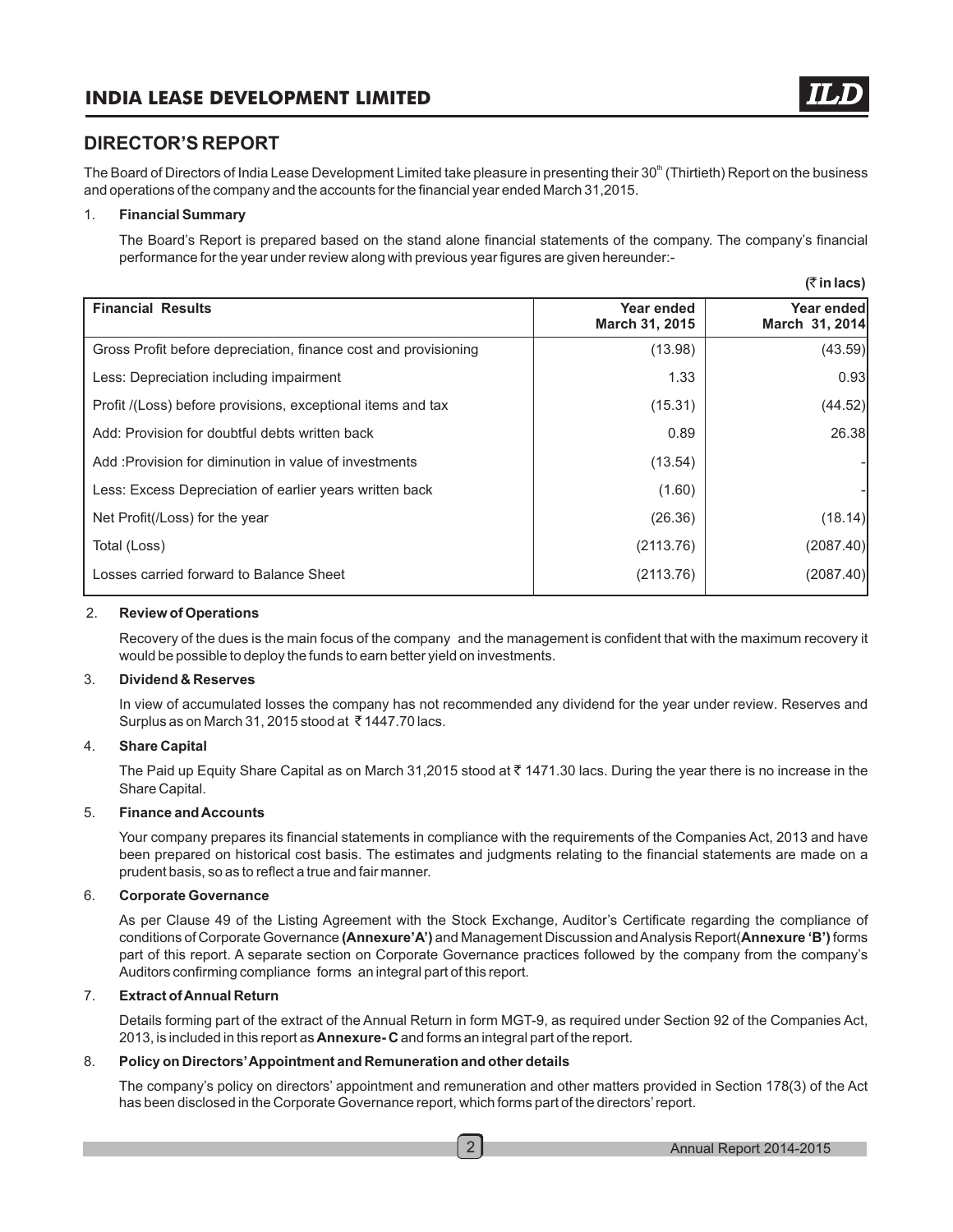As on the date of signing of this report, your board comprised of following four Directors

#### i) **Sh. Rajiv Gupta, Chairman**

The Board of Directors consequent to demise of Sh. Ved Prakash Gupa, Chairman Emeritus, designated Sh. Rajiv Gupta, as the Chairman, of the company with effect from May 21,2005. Sh. Rajiv Gupta is a Bachelor in Engineering from IIT, New Delhi. His appointment was duly approved by the shareholders in the meeting held on December 8, 2005. He has immense business experience and all around knowledge on subjects concerning Hire Purchase, Leasing, Corporate Finance, Taxation and Administration. His continued association with the company is considered absolutely necessary and valuable.

#### ii) **Sh. Arun Mitter, Independent Director**

Sh. Arun Mitter is a qualified Chartered Accountant. He has extensive business experience in general and financial management. His continued association with the company is considered necessary in the interest of the company. Shareholders in their meeting held on September 18, 2014 approved appointment of Sh. Arun Mitter as independent director not liable to retire by rotation in terms of Section 149(13) of the Companies Act, 2013. He was appointed for a period of 5 years i.e September 18, 2014 to September 17, 2019 and to receive remuneration by way of meeting, fee if any, for participation in the meetings of the Board or Committee thereof.

#### iii) **Sh. Sharad Aggarwal, Independent Director**

Sh. Sharad Aggarwal is a qualified Chartered Accountant and also holds a Law Degree. His appointment on the board of the company will be quite useful. Shareholders in their meeting held on September 18, 2014 approved appointment of Sh. Sharad Aggarwal as independent director not liable to retire by rotation in terms of Section 149(13) of the Companies Act, 2013. He was appointed for a period of 5 years i.e September 18, 2014 to September 17, 2019 and to receive remuneration by way of meeting fee, if any, for participation in the meetings of the Board or Committee thereof.

#### iv) **Mrs. Sumana Verma, Non-Executive Non- Independent Additional Director**

Mrs. Sumana Verma is a graduate and her appointment on the Board of the company as an Additional Director, on the recommendation of the nomination and remuneration committee, is to comply with the provisions of section 149 of the Companies Act, 2013, regarding appointment of Woman Director. She has rich business experience and board is confident that her appointment will be quite useful to the company.

#### **Resignation of Director - Sh. M.K.Madan**

Sh. M.K. Madan, due to personal reasons, resigned on April 9, 2015 and his resignation was accepted by the board. The board placed on record the services rendered by him during his tenure as a director of the company.

#### 9. **Director's Responsibility Statement**

The Directors confirm that to the best of knowledge and belief and according to the information and explanations obtained by them, your Directors make the following statement in terms of Section 134(3)(c) of the Companies Act, 2013.

- i) That in the preparation of the annual accounts for the financial year ended March 31,2015, the applicable accounting standards had been followed alongwith proper explanation relating to material departures, if any;
- ii) The directors had selected such accounting policies and applied them consistently and made judgments and estimates that are reasonable and prudent so as to give a true and fair view of the state of affairs of the company at the end of the financial year and of the loss of the company for that period.
- iii) That the directors had taken proper and sufficient care for the maintenance of adequate accounting records in accordance with the provisions of the Companies Act, 2013 for safeguarding the assets of the company and for preventing and detecting fraud and other irregularities.
- iv) That annual accounts have been prepared on 'going concern ' basis.
- v) That the directors had laid down internal financial controls to be followed by the company and that such internal financial controls are adequate and were operating effectively; and
- vi) That the directors had devised proper systems to ensure compliance with the provisions of all applicable laws and that such systems were adequate and operating effectively.

The audit observations on the financial statements are suitably explained as and where necessary in the notes on accounts.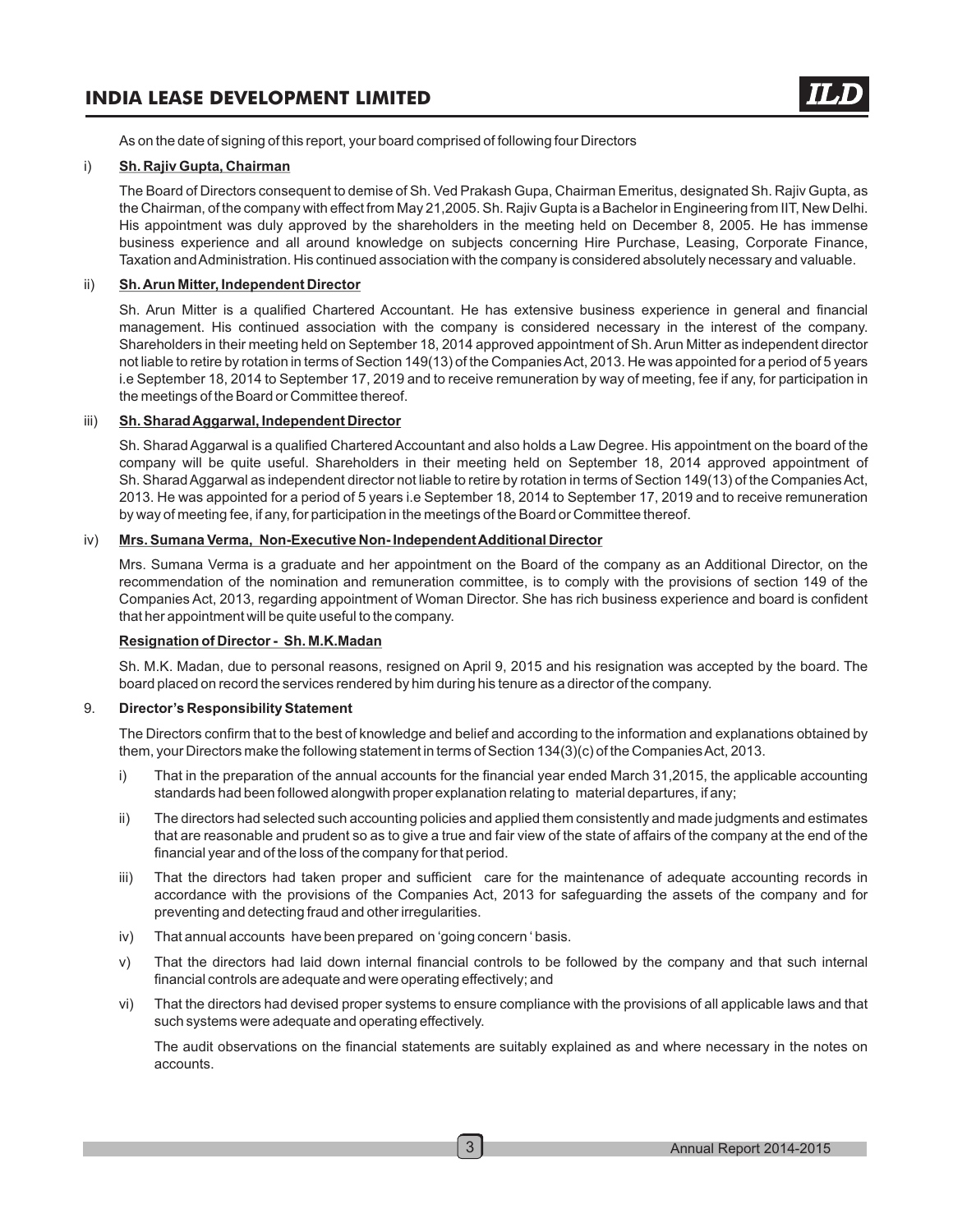#### 10. **Directors retiring by rotation**

In accordance with the provisions of Section 152 of the Companies Act, 2013 and the company's Articles of Association, Sh. Rajiv Gupta, Director retires by rotation in the forthcoming Annual General Meeting and being eligible, offer himself for re-appointment.

#### 11. **Appointment of Women Director**

Mrs. Sumana Verma was duly appointed on March 30, 2015 on the Board of Director of the company as an Additional Director in pursuance of Section 149(1) of the Companies Act, 2013, liable to retire by rotation, which office she holds till the next coming AGM.

#### 12. **Key Managerial Personnel**

During the year under review, the company has identified following persons as Key Managerial Personnel.

| SIN <sub>o.</sub> | Name of the Person | <b>Designation</b>          |
|-------------------|--------------------|-----------------------------|
| . .               | Sh Rajiv Gupta     | Chairman                    |
|                   | Sh. Arun Mitter    | <b>Director</b>             |
| 3.                | Sh. Rohit Madan    | Manager & Company Secretary |

#### 13. **Board Evaluation**

Pursuant to the provisions of the Companies Act, 2013 and Clause 49 of the Listing Agreement, the Board has carried out annual evaluation of its performance, the directors individually as well as the evaluation of the working of its Audit and Nomination and Remuneration Committees. It has also evaluated the various aspects of the Board's functioning, composition of the Board and its Committees, culture, execution and performance of specific duties, obligations and governance.

The performance evaluation of the Independent Directors was completed. The performance evaluation of the Chairman and the Non-Independent Directors was also carried out by the Independent Directors. The Board of Directors expressed their satisfaction with the evaluation process.

#### 14. **Number of Meetings of the Board**

The details of the number of meetings of the Board held during the Financial Year 2014-2015 forms part of the Corporate Governance Report.

#### 15. **Particulars of Loans, Guarantees or Investments by the Company**

Details of Loans, Guarantees and Investments covered under the provisions of Section 186 of the Companies Act, 2013 are given in the notes to the Financial Statements. Refer Note No.35

#### 16. **Whistle Blower Policy**

The Company has a whistle blower policy to report genuine concerns of grievances. The Whistle Blower Policy is also available on the website of the Company i.e. **www.indialease.com.**

#### 17. **Policy on Directors' Appointment and Remuneration and other details**

The company's policy on directors' appointment and any other matter provided in Section 178(3) of the Act has been disclosed in the corporate governance report, which forms part of the directors' report.

#### 18. **Related Party Transactions**

All transactions entered with Related Parties for the year under review were on arm's length basis and in the ordinary course of business. Further, there was no transaction with related parties that may have potential conflict with the interest of the company. Details of related party transactions entered into by the company in the ordinary course of business and at arm's length price are included in the notes forming part of the Financial Statements. Refer Note No. 35(7).

All Related Party Transactions are placed before the Audit Committee as also to the Board for approval.

The Policy on Related Party Transactions, as approved by the Board of Directors, has been uploaded on the website of the Company. None of the Directors has any pecuniary relationship or transactions vis-à-vis the Company.

#### 19. **Statutory Auditors**

Pursuant to the provisions of Section 139 of the Companies Act,2013 and the Rules made there under the current auditors of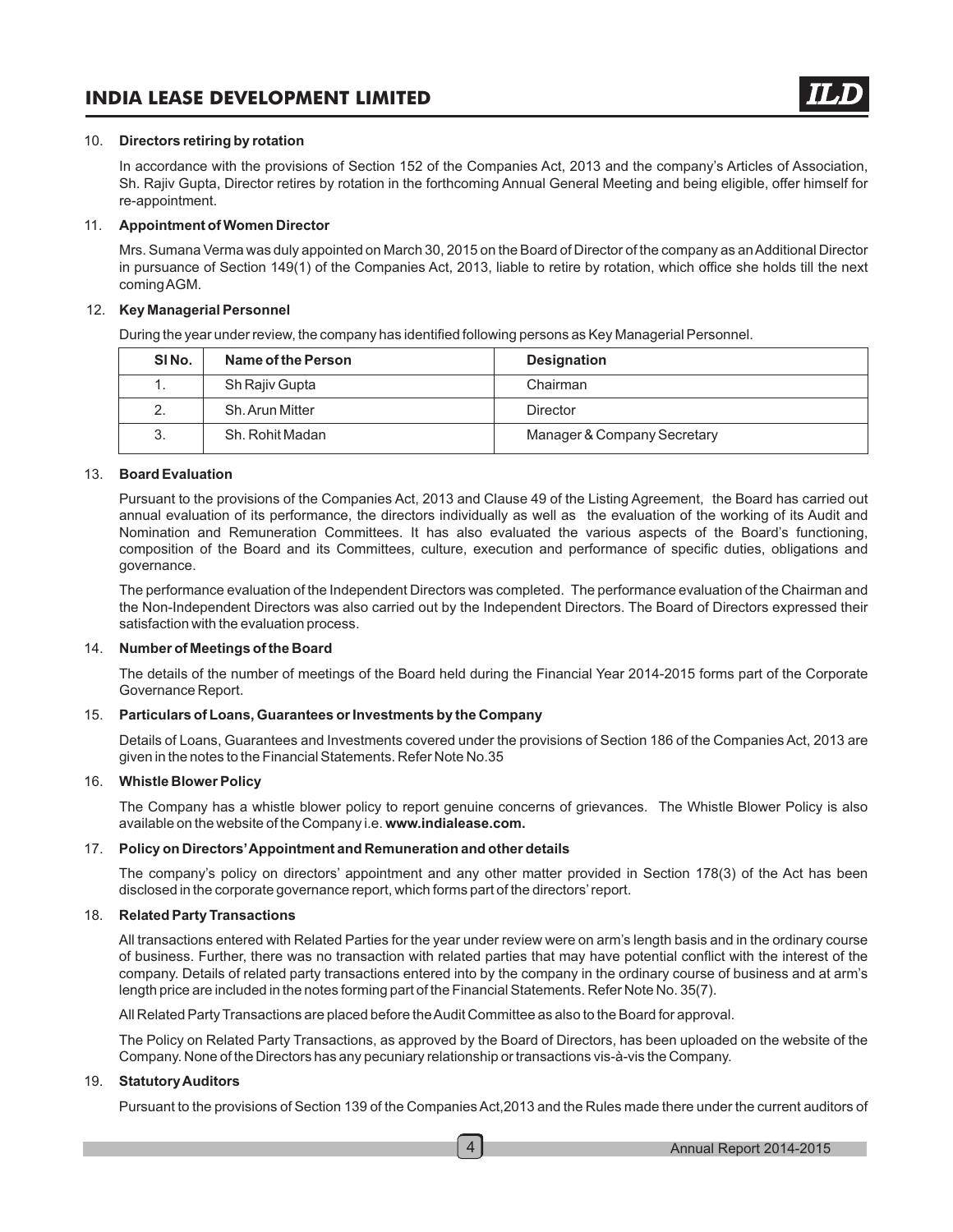

the company M/s S.N.Dhawan & Co, Chartered Accountants (Firm Regd No.000050N) are eligible to hold office for the second consecutive year( in the term of three consecutive years approved at the Annual General Meeting held on September 18,2014) and as such, are recommended for reappointment to audit the accounts of the company for the financial year ending 2015-16. As required under the provisions of Section 139 of the Companies Act,2013, the company has obtained written confirmation from M/s S.N. Dhawan & Co, Chartered Accountants that their appointment, if made, would be in conformity within the limits specified in the said section.

The members are requested to appoint M/s. S.N. Dhawan & Co, Chartered Accountants, as auditors for the year ending 2015-16 and to fix their remuneration.

#### 20. **Secretarial Auditor**

Pursuant to the provisions of Section 204 of the Companies Act, 2013 and rules made there under, the company has appointed M/s Anjali Yadav & Associates, a firm of Company Secretaries in Practice (FCS No.6628 & CP No.7257) to undertake the Secretarial Audit of the company. The Secretarial Audit Report is included as **Annexure-D** in Form No. MR-3 and forms an integral Part of this Report. There is no secretarial audit qualification for the year under review.

#### 21. **Internal Auditor & Internal Control**

The internal audit has been entrusted to Mr. S.K. Aggarwal, a Chartered Accountant.

The company has in place adequate internal financial controls with reference to the financial statement and is in commensurate with its size, scale and complexities of its operations.

The Audit Committee periodically reviews the internal control systems with the management, internal auditors and statutory auditors and the adequacy of internal audit function, significant internal audit findings and follow ups thereon. As required under the provisions of Section 138 of the Companies Act, 2013, the company has obtained written confirmation from Sh. S.K. Aggarwal, Chartered Accountant, internal auditor, for his consecutive reappointment as internal auditor for the financial year ending 2015-16

#### 22. **Risk Management**

The Board of directors has formed a risk management committee to frame, implement and monitor the risk management plan for the company. The committee is responsible for reviewing the risk management plan and ensuring its effectiveness. The audit committee has additional oversight in the area of financial risks and controls.

The development and implementation of risk management policy has been covered in the management discussions and analysis, which forms part of this report.

#### 23. **Board Committee**

The Board has the following committees:-

#### (i) **Audit Committee**

The audit committee of the Board of the Directors comprises of three (3) directors namely Sh. Rajiv Gupta, Sh. Arun Mitter, Sh. Sharad Aggarwal. Sh. Arun Mitter and Sh. Sharad Aggarwal are independent directors. Sh. Arun Mitter is the Chairperson of the Audit Committee.

The Board accepts recommendations of the Audit Committee whenever made by the committee.

#### (ii) **Nomination & Remuneration Committee**

Nomination & Remuneration Committee comprises of four(4) directors namely, Sh. Rajiv Gupta, Sh. Arun Mitter, Sh. Sharad Aggarwal, and Mrs. Sumana Verma. Out of four Directors, two directors are Independent Directors namely Sh. Arun Mitter and Sh. Sharad Aggarwal. Sh. Arun Mitter is the Chairman of the Remuneration & Nomination Committee.

The Board accepts recommendations of the Committee in the matter of appointment/reappointments of the Directors, Senior Managers and fixation of remuneration etc.

#### (iii) **Stakeholders Relationship Committee**

Stakeholders Relationship Committee comprised of three (3) Directors, namely Sh. Rajiv Gupta, Sh. Arun Mitter and Sh. M.K.Madan. Sh. M.K. Madan ceased to be director on April 9, 2015. Out of two Directors, one director is Independent Director. Sh. Arun Mitter, Independent Director, is the Chairman of Stakeholders Relationship Committee.

The Committee looks into and resolve the grievances of the stakeholders.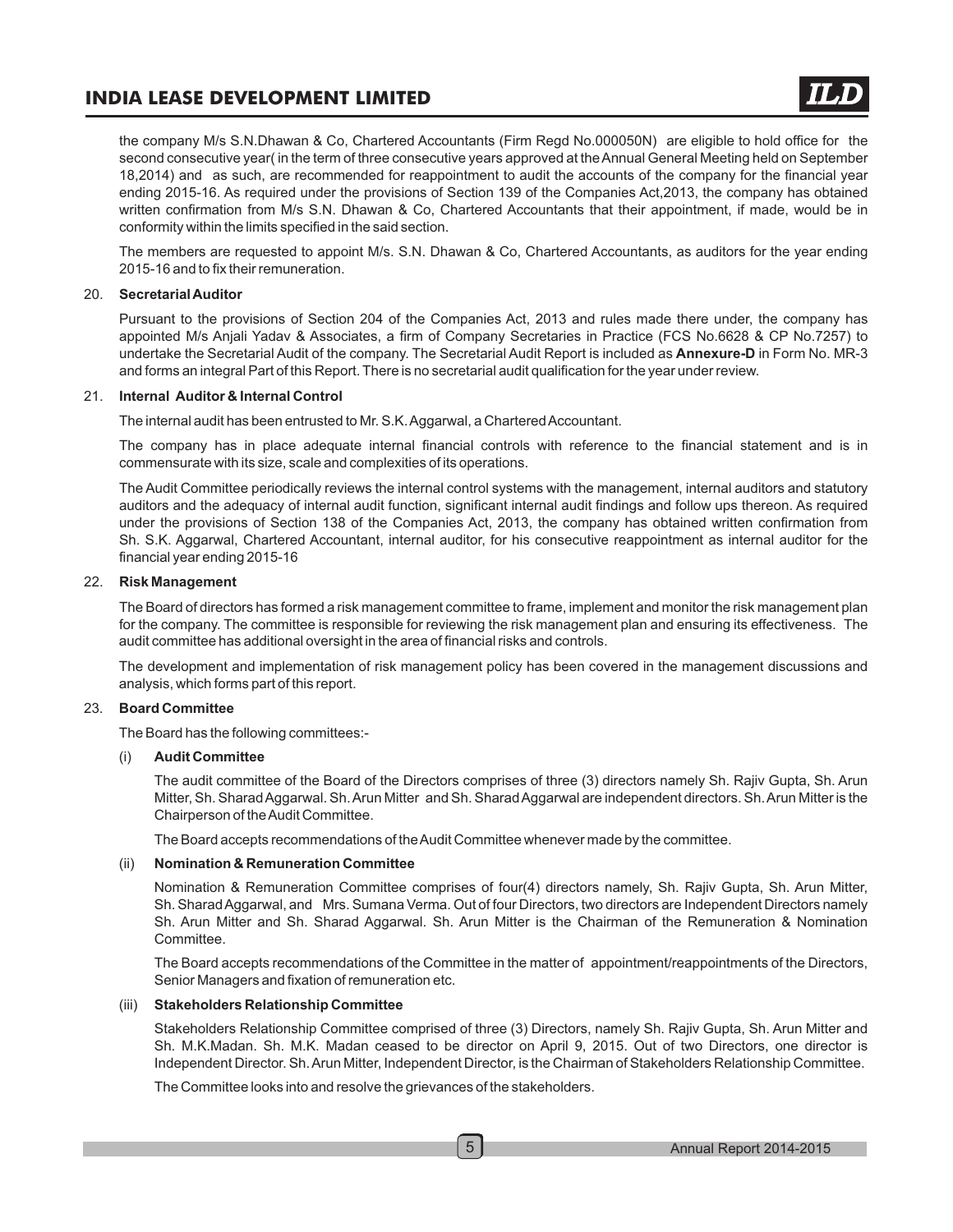

#### (iv) **Risk Management Committee**

Risk Management Committee comprises of two(2) Directors, namely, Sh. Arun Mitter and Sh. Sharad Aggarwal, both independent directors. Sh. Arun Mitter, Independent Director, is the Chairman of the Risk Management Committee.

#### 24. **CEO/CFO Certification**

The CEO and the CFO of the company have certified to the Board with regard to the compliance made by them in terms of Clause 49(V) of the Listing Agreement.

#### 25. **Unpaid/Unclaimed Dividend- Investors Education and Protection Fund(IEPF)**

In view of compliance of Section 205C of the Companies Act,1956 read with Investors Education and Protection Fund(Awareness and Protection of the Investors)Rules, 2003, the dividend which remained unclaimed and unpaid, if any, for a period of seven years from the date they became due for payment has been transferred to the above Fund.

#### 26. **Particulars of Employees**

There are no employees in receipt of remuneration which, inter-alia, requires the company to furnish the particulars of employees as required under section 197(12) of the Companies Act, 2013 read with Rule 5(1) of the Companies (Appointment and Remuneration of Managerial Personnel) Rules,2014.

#### 27. **Listing of Shares**

The shares of the company are listed on the BSE Limited(BSE) The Listing fee for the year 2015-16 has already been paid to the credit of the stock exchange.

#### 28. **Dematerialization**

Members who have not yet got their shares dematerialized, are requested to opt for the same in their own interest and send their certificate through Depository Participants(s) with whom, they have dematerialized account, to the Company's Registrar and Transfer Agents, M/s Alankit Assignments Limited, 1E/13, Alankit Height, Jhandewalan Extension, New Delhi-110055.

Further The Securities and Exchange Board of India(SEBI) has mandated the submission of Permanent Account Number(PAN) by every participant in securities market. Members holding shares in electronic form are, therefore, requested to submit the PAN to their Depository Participant with whom they are maintaining their Demat Accounts. Members holding shares in physical form can submit their PAN details to the company.

#### 29. **Compliance of the Statutory Authorities**

The Company has complied with the requirements of the Stock Exchange, SEBI and Other statutory authorities on all matters relating to the capital market during the last three years. No penalties or strictures have been imposed on the company by the Stock Exchange or SEBI or any other statutory authorities relating to the above.

#### 30. **Code of Conduct for Directors and Senior Management**

The Board of Directors of the Company has adopted a Code of Conduct for Directors and Senior Management and the same is available on the website of the Company i.e. **www.indialease.com.**

#### 31. **Insider Trading Code**

The Board of Directors in their meeting held on May 14, 2015 has adopted a Code of Conduct under SEBI (Prohibition of Insider Trading) Regulations,2015 superseding the 1992 Code. The code is applicable to all designated and connected persons of the company and their immediate relatives, promoters, promoter group, all directors who are expected to have access to unpublished price sensitive information relating to the company. The company has appointed Mr. Rohit Madan, Manager & Company Secretary, as Compliance Officer under the said regulations.

#### 32. **E-mail ID for Investor's Grievances**

In compliance of sub clause (f) to the Clause 47 of the Listing Agreement, the company has designated an e-mail address i.e. **ildcomplaints@indialease.com** for the purpose of registering complaints by investors for redressal of their grievances.

#### 33. **Nomination Facility**

In case, any of the members wish to avail facility of Nomination Form(Form SH-13) alongwith instructions, they are requested to send the duly completed form to the Registrars of the Company and/or at the Registered Office of the Company.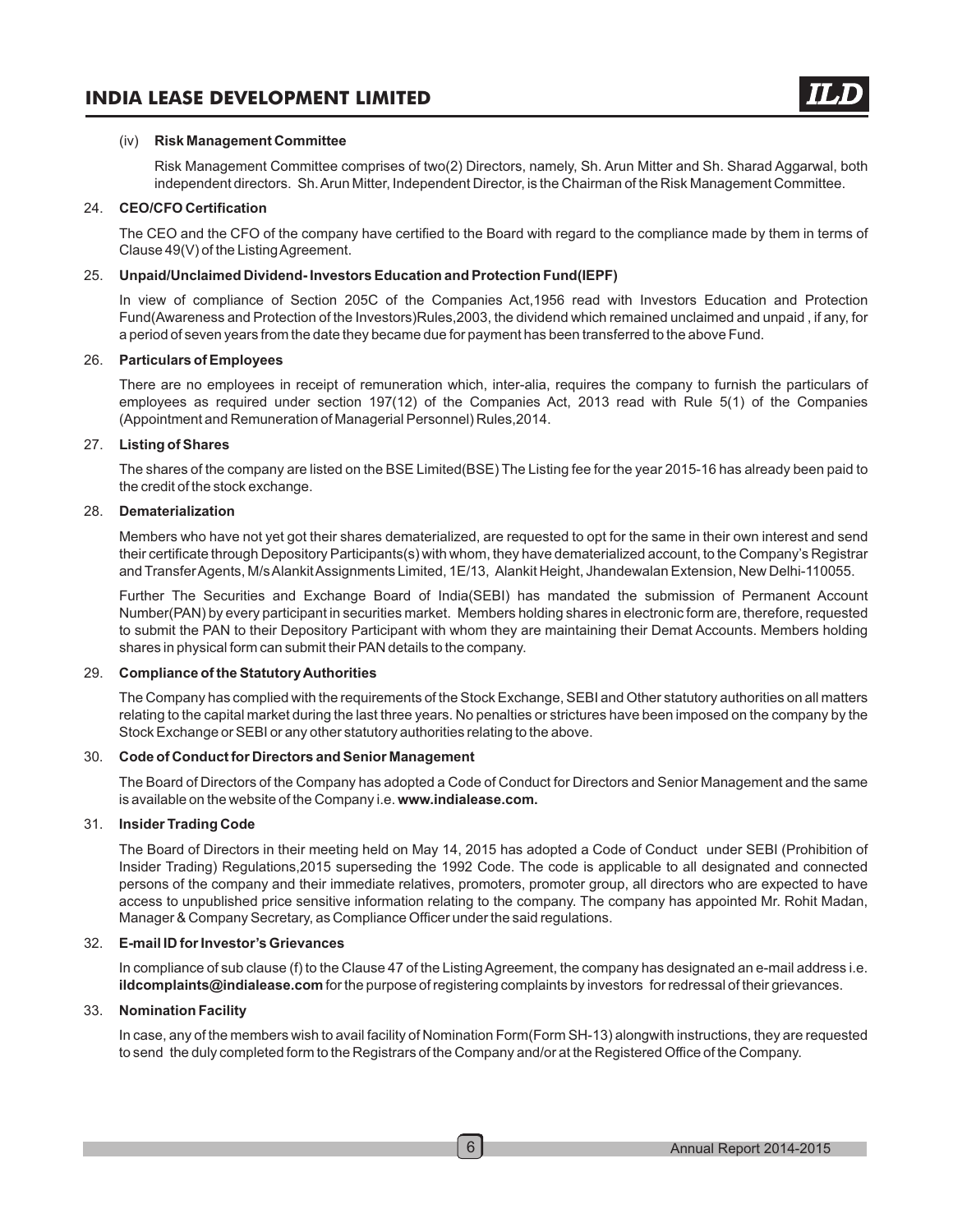

#### 34. **Consolidation of folios**

Members who may have more than one folio in their individual name or jointly with other persons mentioned in the same order, are requested to write to the Registrars and Share Transfer Agents indicating the folio numbers for consolidation of similar holdings under one folio.

#### 35. **Public Deposits**

The company has not taken or invited any fixed deposits from the public during the year under review within the meaning of Section 73 of the Companies Act, 2013 or rules made thereunder. Accordingly, there are no unclaimed deposits.

#### 36. **Conservation of energy, Technology, Absorption and Foreign Exchange earnings/Outgo**

In terms of the requirements of clause (m) of sub section(3) of Section 134 of the Companies Act,2013, read with the Companies(Accounts)Rules, 2014, the particulars are given as under:-

a) Technology **-** Technology **-** Technology **-** It is not applicable

b) Conservation of Energy -do-

| $\sim$ $\prime$ | $\sigma$                                 | <b>uv</b>                |               |
|-----------------|------------------------------------------|--------------------------|---------------|
| C)              | <b>Transactions in Foreign Currency:</b> | <b>This Year</b>         | Previous Year |
| a)              | <b>Expenditure in Foreign Currency</b>   |                          |               |
|                 | Repayment of Foreign Currency Loan       |                          |               |
|                 | ii)<br>Interest on Foreign Currency Loan | $\overline{\phantom{0}}$ |               |
|                 | iii)<br><b>Travelling Expenses</b>       | $\overline{\phantom{0}}$ |               |
| b)              | Shares held by Non Resident Shareholders | 7001                     | 9301          |
|                 | No. of Shareholders                      | 15                       | 14            |

The Company had no earnings in foreign exchange.

#### 37. **Acknowledgements**

Directors place on record their thanks for the assistance and cooperation received from Banks and all other customers for their continued support and patronage.

Yours Directors also wish to place on record the dedicated and devoted services rendered by all personnel of the Company.

By order of the Board

#### **For India Lease Development Limited**

**Place: New Delhi** Chairman **Dated: August 13, 2015** DIN:00022964

 **Rajiv Gupta**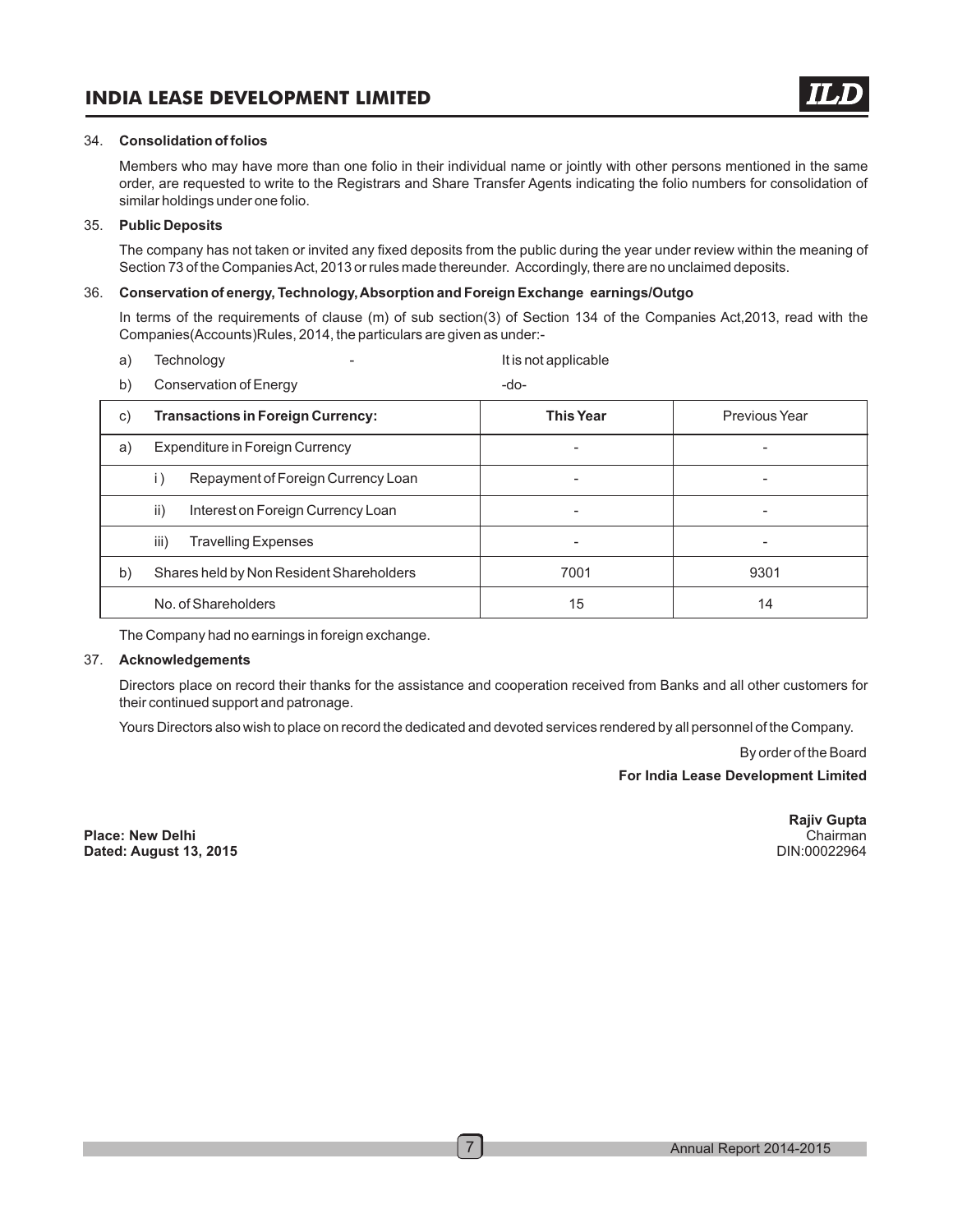#### **Annexure 'A'**

#### **CORPORATE GOVERNANCE REPORT**

#### **Company's Philosophy on Code of Corporate Governance**

Corporate Governance represents the value, ethical and moral framework under which business decisions are taken. The investors want to be sure that not only is their capital handled effectively and adds to the creation of wealth, but the business decisions are also taken in a manner which is not illegal or involving moral hazard.

Your company perceives good corporate governance practices as a key driver of sustainable corporate growth and long term shareholder value creation. The primary objective is to develop and adhere to a corporate culture of harmonious and transparent functioning, increasing employee and customer satisfaction and enhancing shareholders' wealth by developing capabilities and identifying opportunities that best serve the goal of value creation. All actions and strategic plans are directed towards delivering value to all stakeholders, as well as conform to the highest standards of corporate behaviour.

#### 1. **Board of Directors ("Board")**

The composition of the Board of Directors of the company is in conformity with Clause 49 of the Listing Agreement entered into with Stock Exchange

The Board as on the date of signing of this report comprises of five Directors.

All the Directors on the Board are eminently qualified and experienced professionals in Business, Finance and Corporate Management. The Chairman of the Board is an Non-Executive.

| SIN <sub>o.</sub> | Name of Director    | <b>Status</b>          |
|-------------------|---------------------|------------------------|
|                   | Sh. Rajiv Gupta     | Non-Executive-Chairman |
| 2.                | Sh. Arun Mitter     | Independent Director   |
| 3.                | Sh. Sharad Aggarwal | Independent Director   |
| 4.                | Sh. M.K.Madan*      | <b>Director</b>        |
| 5.                | Mrs. Sumana Verma   | Non-Executive Director |

#### **i) Constitution of the Board:**

\*Sh. M.K.Madan ceased to be a Director w.ef. April 9, 2015.

Chairmanship/Membership of Committee only includes Audit Committee and Stakeholders Relationship Committee in Indian Public Limited companies. Members of the Board of the company do not have membership of more than ten Board level Committees or Chairman of more than five such Committees.

Details of Directors retiring or being reappointed are given in the Notice to Annual General Meeting. The brief profile of the Board Members is given in the website of the company **www.indialease.com**

#### ii) **Independent Directors**

The Independent Directors fulfill the conditions of Independence specified in Section 149(6) of the Companies Act,2013 and Rules made thereunder and meet with the requirement of clause 49 of the Listing Agreement entered into with the Stock Exchanges, A formal letter of appointment to Independent Director as provided in Companies Act,2013 and the Listing Agreement has been issued and disclosed on the website of the company viz. **www.indialease.com**

#### iii) **Role of Independent Directors**

Independent Directors play an important role in deliberations at the Board Meetings and bring to the company their wide experience in the field of finance, accountancy and public policy. This wide knowledge of both, their field of expertise and boardroom practices helps foster varied, unbiased, independent and experienced perspectives. The company benefits immensely from their inputs in achieving its strategic directions

The Audit Committee, the Nomination & Remuneration Committee, the Stakeholders Relationship Committee and the CSR Committee have majority of independent directors. These committees function with the defined terms of reference in accordance with the Companies Act, 2013, the listing agreements and as approved by the board, from time to time. Board Members ensure that their work in other capacities do not impinge on their fiduciary responsibilities as directors of the company.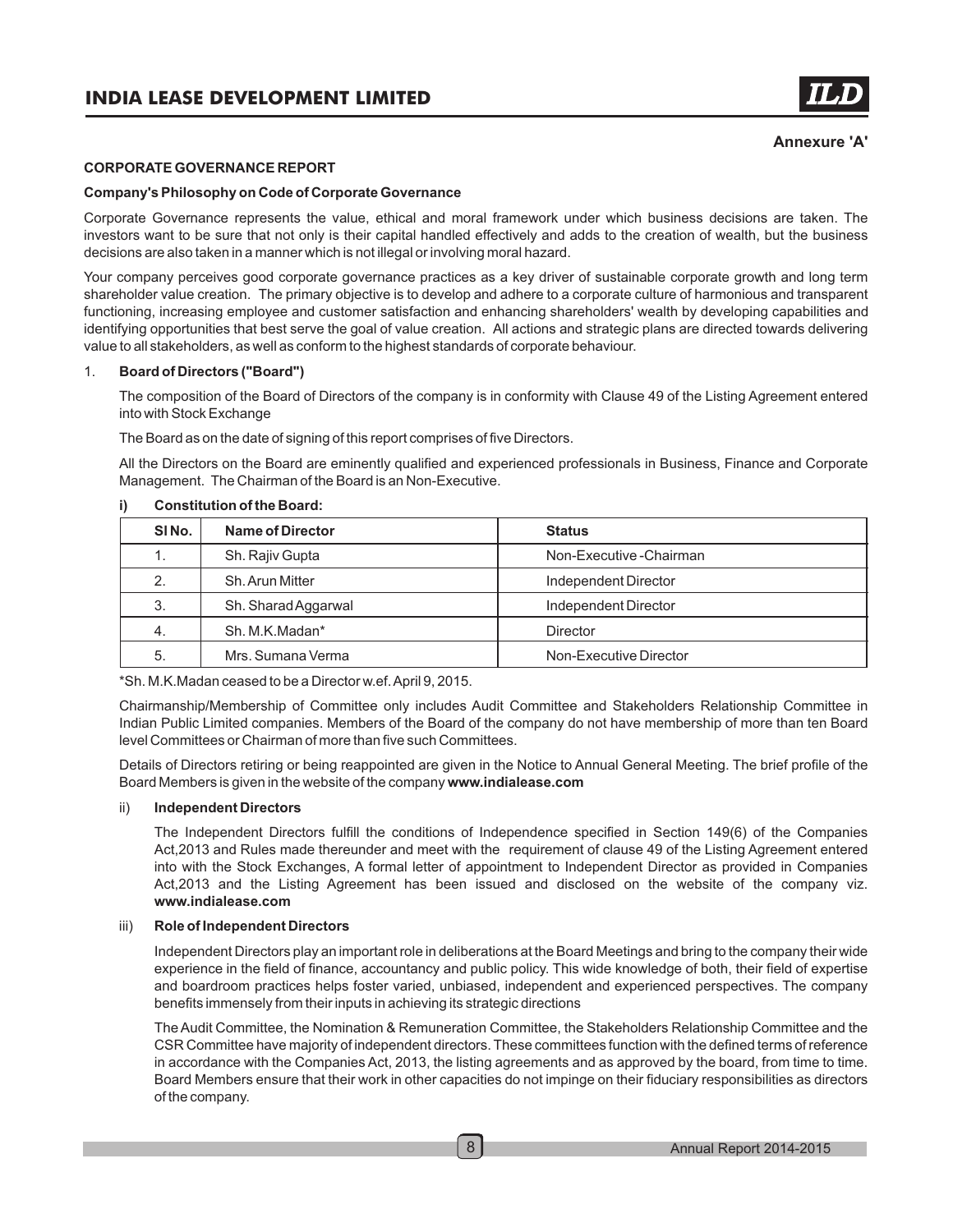

All Independent Directors of the company, at the time of their first appointment to the Board and thereafter at the first meeting of the Board in every financial year, give a declaration that they meet with the criteria of independence as provided under clause 49 of the listing agreement. In the opinion of the Board, each independent director possesses appropriate balance of skills, experience and knowledge, as required.

#### iv) **Pecuniary Relationship**

Independent Directors do not have any pecuniary relationships or transactions with the company. No meeting fee is paid for attending the Board or the Committee Meetings.

None of the Directors on the Board is a member of more than 10 Committees or Chairman of more than 5 Committees across all the companies in which he is a Director.

#### v) **Board Meetings**

The meetings of the Board of Directors are informed well in advance and are held at the Registered Office i.e. MGF House, 4/17-B, Asaf Ali Road, New Delhi. The notice confirming the minutes of the previous meeting and the detailed agenda for the ensuing meeting is sent invariably at least seven days in advance to all the Directors. In terms of the company's Corporate Governance policy, all significant and material information are placed before the Board to enable it to discharge its responsibilities. As per the directions of the Chairman, the Company Secretary who is also the Compliance Officer, convene the meetings. Departmental Heads of the company, in case they are required, are invited to attend the Board Meetings, to make presentations and provide clarifications. The Board meets, at least, once a quarter to review the quarterly performance and financial results of the company.

#### vi) **Number of Board Meetings:**

During the year from April 1, 2014 to March 31, 2015, the Board of Directors met eight times on the following dates:

| S.No. | Date of Meeting   | <b>Board Strength</b> | <b>No.of Directors present</b> |
|-------|-------------------|-----------------------|--------------------------------|
| 1.    | May 30, 2014      |                       |                                |
| 2.    | August 1, 2014    | 4                     |                                |
| 3.    | August 12, 2014   | 4                     |                                |
| 4.    | November 13, 2014 |                       |                                |
| 5.    | February 13, 2015 |                       |                                |
| 6.    | March 18, 2015    |                       |                                |
| 7.    | March 30, 2015    | 4                     |                                |
| 8.    | March 31, 2015    | 5                     | 5                              |

#### vii) **Attendance of Directors:**

| SI <sub>No</sub> | Name of the Director  | No. of<br><b>Board</b><br><b>Meetings</b><br>held | No. of<br><b>Board</b><br><b>Meetings</b><br><b>Attended</b> | <b>Attendance</b><br>at the last Annual<br><b>General Meeting</b> | No. of<br><b>Directorship</b><br>in other Boards<br>as on March 31,<br>2015 | No. of<br>memberships<br>in all<br><b>Committees</b><br>of the Board<br>as on<br>March 31, 2015 |
|------------------|-----------------------|---------------------------------------------------|--------------------------------------------------------------|-------------------------------------------------------------------|-----------------------------------------------------------------------------|-------------------------------------------------------------------------------------------------|
| 1.               | Sh.Rajiv Gupta        | 8                                                 | 8                                                            | $N.A.*$                                                           | 13                                                                          |                                                                                                 |
| 2.               | <b>Sh.Arun Mitter</b> | 8                                                 | 8                                                            | Present                                                           | 20                                                                          |                                                                                                 |
| 3.               | Sh. Sharad Aggarwal   | 8                                                 | 8                                                            | Present                                                           | 16                                                                          |                                                                                                 |
| 4.               | Sh. M.K.Madan*        | 8                                                 | 8                                                            | Present.                                                          |                                                                             |                                                                                                 |
| 5.               | Mrs.Sumana Verma      | 8                                                 | 2                                                            | $N.A^*$                                                           | 8                                                                           |                                                                                                 |

\*Sh. M.K.Madan ceased to be a director on April 9, 2015.

N.A denotes not attended.

Chairmanship/Membership of Committee only includes Audit Committee and Stakeholders Relationship Committee in Indian Public Limited companies. Members of the Board of the company do not have membership of more than ten Board level Committees or Chairman of more than five such Committees.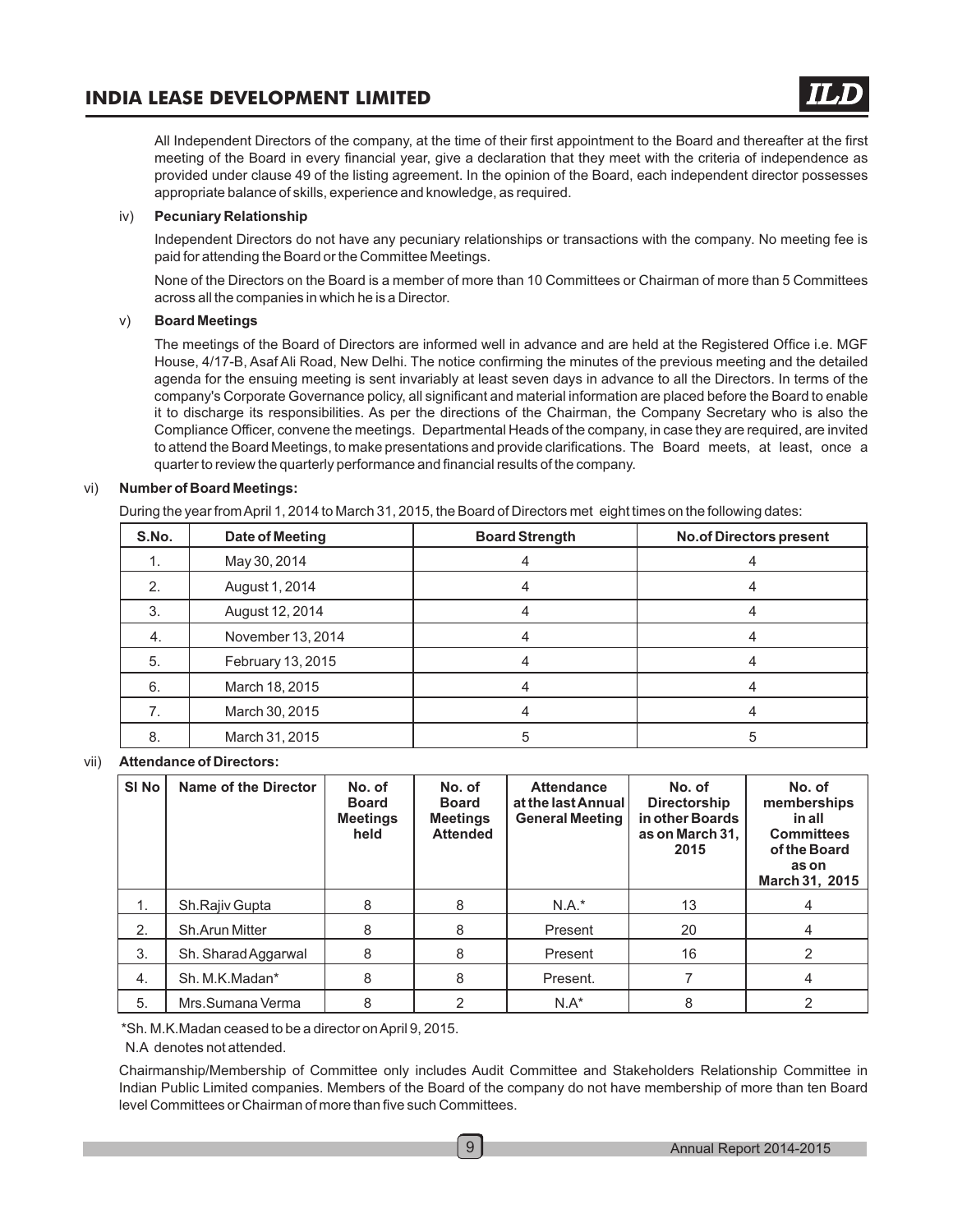

The important decisions taken at the board's committee meetings are communicated to the concerned departments. The Company Secretary attends the board/committee meetings and advises on compliances with applicable laws and governance.

#### viii) **Evaluation of Directors and the Board**

With the objective of enhancing the effectiveness of the board, the Nomination & Remuneration Committee formulated the methodology and criteria to evaluate the performance of the board and each director.

The evaluation of the performance of the board is based on the approved criteria such as the board composition, strategic planning, role of the Chairman, non executive directors and other senior management, assessment of the timeliness and quality of the flow of information by the company to the board and adherence to compliance and other regulatory issues.

The independent directors also held a separate meeting on March 31, 2015 to review the performance of the directors, the Chairman of the company and the overall performance of the board.

#### ix) **Meeting Fee to Directors:**

No meeting fee is paid to directors for attending Board/Committee Meetings.

#### 2. **Governance Codes**

#### (i) **Code of Business Conduct & Ethics**

The company has adopted Code of Business Conduct & Ethics("the Code") which is applicable to the Board of Directors and Senior Management Team(one level below the Board) of the company. The Board of Directors and the members of Senior Management Team affirm compliance of this code. It is disclosed on the website of the company www.indialease.com.

#### (ii) **Insider Trading Code**

In accordance with SEBI (Prevention of Insider Trading) Regulation, 2015, the company has a Code of Conduct for Prevention of Insider Trading which was approved by the Board in their meeting held on May 14,2015. All the Directors, employees at Senior Management and other employees who could have access to the unpublished price sensitive information of the company are governed by this code. The Company Secretary is the Compliance Officer for monitoring adherence to the said regulation.

#### 3. **Board Committees**

To enable better and more focused attention on the affairs of the company, the board delegates particular matters to committees of the directors set up for the purpose. These specialist committees prepare the groundwork for decision making and report at the subsequent board meeting.

The Board is assisted by various committees- Audit Committee, Nomination & Remuneration Committee, Stakeholders Relationship Committee, Risk Management Committee.

To comply with the requirements of Clause 49 of the Listing Agreement, the composition, broad terms of reference and attendance of director of each committee is given hereunder:-

#### i) **Audit Committee**

This Committee as on March 31, 2015 is comprised of Sh. Rajiv Gupta, Sh. Arun Mitter, Sh. Sharad Aggarwal and Sh. M.K.Madan (ceased to be director on April 9, 2015)

#### a) **Chairman:**

Sh. Arun Mitter, Independent Director, is the Chairman of the Audit Committee.

#### b) **Broad Terms of Reference of the Audit Committee**

In particular, the role of Audit Committee includes the following:-

- i) Oversee the company's financial reporting process and the disclosure of its financial information to ensure that the financial statement are sufficient and credible;
- ii) Recommending the appointment of statutory auditors, fixation of audit fee and approval for payment for any other services. Discussions with Statutory Auditors before the audit commences, about the nature and scope of audit as well as past audit discussions to ascertain any area of concern.
- iii) Reviewing with the management, the annual financial statements before submission to the Board for approval, with particular reference to:-
- a) Matter required to be included in the Directors' Responsibility Statement to be Included in the Board's report in terms of section 3(c) section 134 of the Companies Act 2013.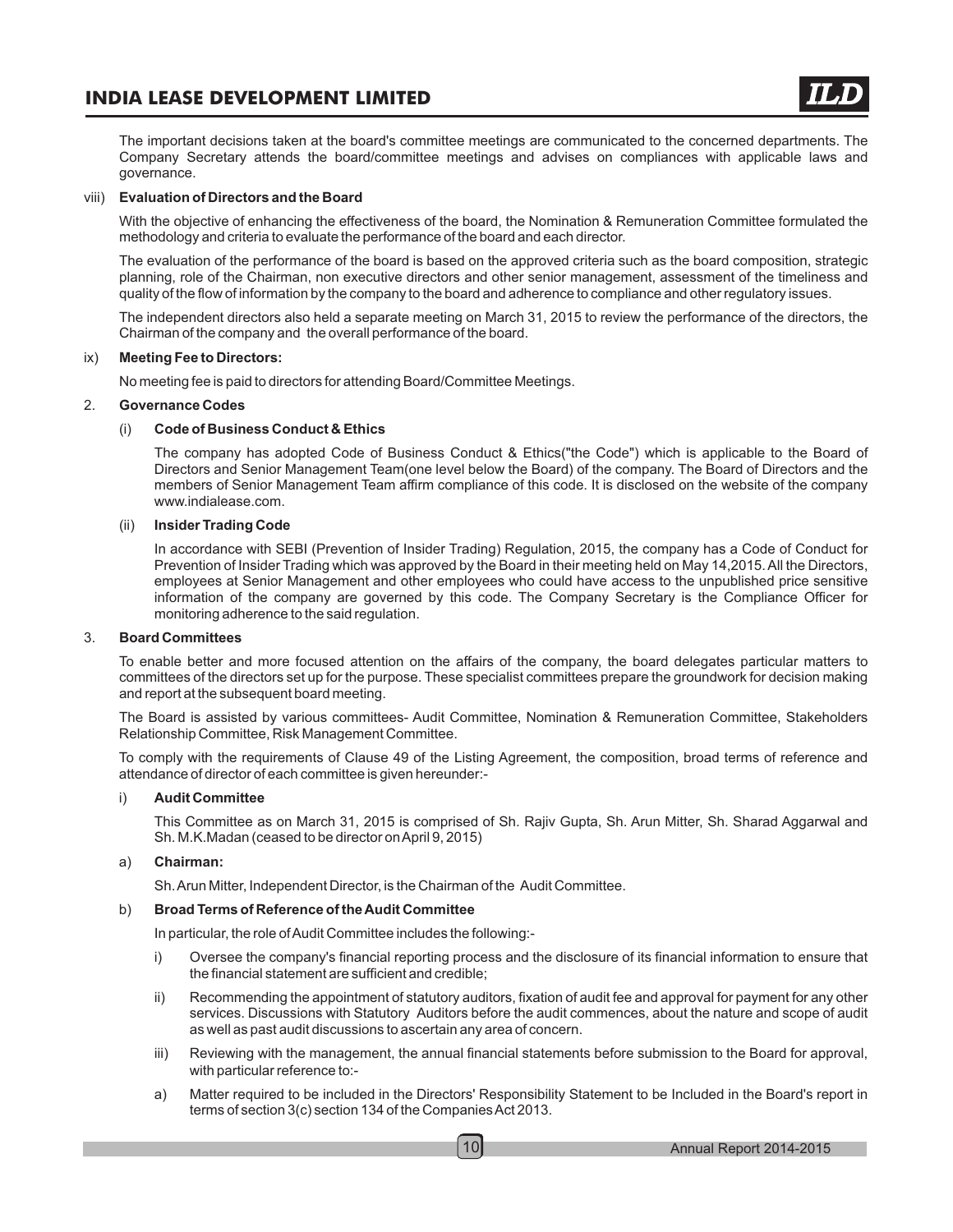

- b) Changes, if any, in accounting policies and practices and reasons for the same.
- c) To review related party transactions
- d) Whether the audit tests are appropriate and scientifically carried out.
- iv) Compliance with listing and other legal requirements relating to financial statements.
- v) Qualifications in the draft audit report.
- vi) Ensuring compliance with regulatory guidelines.
- vii) Reviewing with the management the adequacy of Internal Control Systems.
- viii) to fix record date/book closure of share/debenture transfer book of the company from time to time.
- ix) to appoint representatives to attend the General Meeting of other companies in which the company is holding shares;
- x) to change the signatories for availment of various facilities from Banks/Financial Institutions.

During the year, the committee met seven times on May 30, 2014, August 12, 2014, November 13, 2014, February 13, 2015, March 18, 2015, March 30, 2015 and March 31, 2015.

Sh.Rohit Madan, Compliance Officer is the convener of the Audit Committee.

#### c) **Attendance of the Directors in the Audit Committee Meeting as on March 31, 2015.**

| SNo. | Name of Director    | No. of Audit Committee Meetings held | No. of Meetings attended |
|------|---------------------|--------------------------------------|--------------------------|
|      | Sh. Rajiv Gupta     |                                      |                          |
| 2.   | Sh. Arun Mitter     |                                      |                          |
| 3.   | Sh. Sharad Aggarwal |                                      |                          |
| 4.   | Sh. M.K.Madan*      |                                      |                          |
| 5.   | Sh. Sumana Verma    |                                      |                          |

\*Sh. M.K.Madan ceased to be a director on April 9, 2015.

Chairmanship/Membership of Committee only includes Audit Committee and Stakeholders Relationship Committee in Indian Public Limited companies. Members of the Board of the company do not have membership of more than ten Board level Committees or Chairman of more than five such Committees.

#### 4. **Stakeholders Relationship Committee.**

The Board of Directors at its meeting held on July 1,2014 has changed the nomenclature of the Shareholder's Grievance Committee to Stakeholders Relationship Committee, in accordance with Section 178(5) of the Companies Act,2013 and revised clause 49 of the listing agreement into with Stock Exchanges.

This committee as on March 31, 2015 was comprising of Sh. Rajiv Gupta, Sh. Arun Mitter and Sh. M.K.Madan ceased to be a director on April 9, 2015.

The Terms of reference of the Committee includes enquiring into and redressing complaints of shareholders and investors and to resolve the grievance of the stakeholders of the company.

Sh. Rajiv Gupta is the Chairman of the Committee

Sh.Rohit Madan, Compliance Officer is the convener of the Shareholders Grievance Committee.

#### i) **Attendance of Directors in the Stakeholder Relationship Committee Meetings:**

The Stakeholders Relationship Committee met five times during the year on May 9, 2014, August 27, 2014, October 29, 2014, January 16, 2015 and March 31, 2015. The attendance for the meetings is as under :-

| SNo. | Name of Director | No. of meetings held | No. of meetings attended |
|------|------------------|----------------------|--------------------------|
|      | Sh. Rajiv Gupta  |                      |                          |
|      | Sh. Arun Mitter  |                      |                          |
|      | Sh.M.K.Madan*    |                      |                          |

 Chairmanship/Membership of Committee only includes Audit Committee and Stakeholders Relationship Committee in Indian Public Limited companies. Members of the Board of the company do not have membership of more than ten Board level Committees or Chairman of more than five such Committees.

\*Sh. M.K.Madan ceased to be a director on April 9, 2015.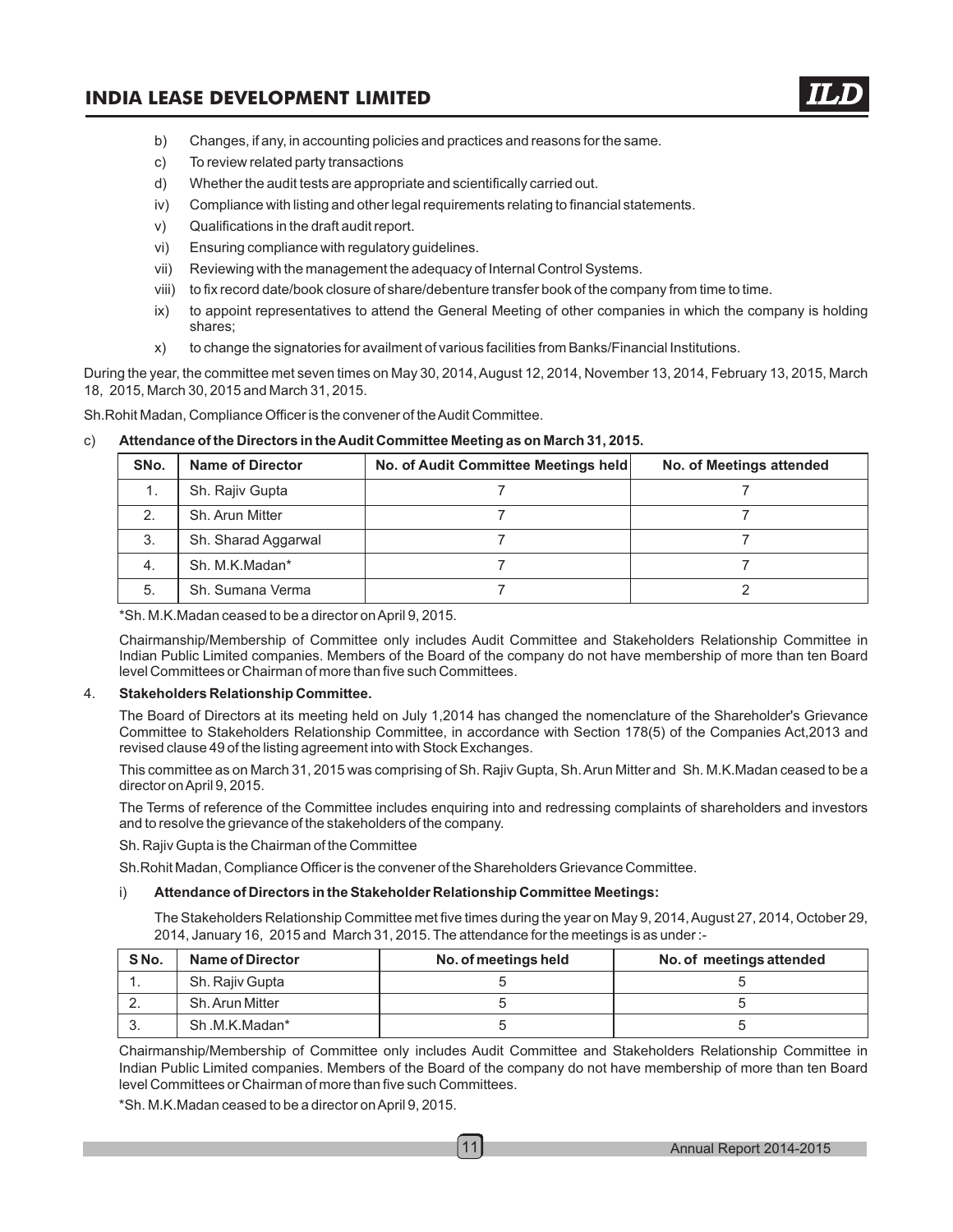#### ii) **Details of investors complaints received during the year ended March 31,2015**

| S.No | Nature of complaints                                                                                                                          | <b>Received</b> | <b>Resolved</b> | <b>Pending</b> |
|------|-----------------------------------------------------------------------------------------------------------------------------------------------|-----------------|-----------------|----------------|
|      | Non receipt of dividend warrant(s)                                                                                                            |                 |                 |                |
| 2.   | Non receipt of share certificates after transfer/<br>exchange/sub-division/consolidation/merger, etc/<br>issue of duplicate share certificate |                 |                 |                |
| 3.   | Non receipt of Annual Report                                                                                                                  |                 |                 |                |
|      | Total                                                                                                                                         |                 |                 |                |

#### iii) **Number of complaints pending with the company**

All the shareholders requests/complaints received during the financial year ended March 31, 2015 by the company and/or their registrar i.e. M/s Alankit Assignments Limited were replied / resolved to their satisfaction.

#### iv) **Number of shares pending for transfer:**

No shares were pending for transfer as on March 31, 2015.

#### 5. **Nomination and Remuneration Committee (formerly known as Remuneration Committee):**

The Board of Directors at its meeting held on May 30, 2014 has changed the nomenclature of the Remuneration Committee to Nomination & Remuneration Committee, in accordance with Section 178 of the Companies Act, 2013 and revised Clause 49 of the listing agreement into with Stock Exchange.

#### i) **Membership:**

Nomination and Remuneration Committee as on March 31, 2015 comprised of Sh. Rajiv Gupta, Sh. Arun Mitter, Sh. Sharad Aggarwal, Sh.M.K.Madan and Mrs. Sumana Verma. Sh. M.K.Madan ceased to be a director on April 9, 2015.

Sh. Arun Mitter, is the Chairman of the Committee.

Sh.Rohit Madan, Compliance Officer is the convener of Nomination & Remuneration Committee

During the year ended March 31, 2015, the Nomination and Remuneration Committee met two times on March 16, 2015, and March 30, 2015.

#### ii) **Attendance of the Directors as on March 31, 2015 in the Nomination and Remuneration Committee Meeting.**

| S.No. | Name of Director    | No. of Meetings held | No. of Meetings attended |
|-------|---------------------|----------------------|--------------------------|
| .,    | Sh. Rajiv Gupta     |                      |                          |
| 2     | Sh. Arun Mitter     |                      |                          |
| 3.    | Sh. Sharad Aggarwal |                      |                          |
| -4.   | Sh. M.K.Madan*      |                      |                          |
| 5.    | Mrs. Sumana Verma   |                      |                          |

\* Sh. M.K.Madan ceased to be a director on April 9, 2015.

Chairmanship/Membership of Committee only includes Audit Committee and Stakeholders Relationship Committee in Indian Public Limited companies. Members of the Board of the company do not have membership of more than ten Board level Committees or Chairman of more than five such Committees.

#### iii) **Policy for appointment and remuneration**

In terms of section 178(3) of the Companies Act, 2013 of the Companies Act, 2013 and clause 49 of the Listing Agreement, entered into by the company with Stock Exchange, as amended from time to time, the policy on nomination and remuneration of Directors, Key Managerial Personnel (KMP), Senior Management and other employees of the company has been formulated by the Nomination and Remuneration Committee of the company and approved by the Board of Directors. The relevant extract of the aforesaid policy are given below:-

a) Identify persons who are qualified to become directors, Key Managerial Personnel(KMP), Senior Management and other employees in accordance with the criteria laid down, and recommend to the Board, their appointment and removal.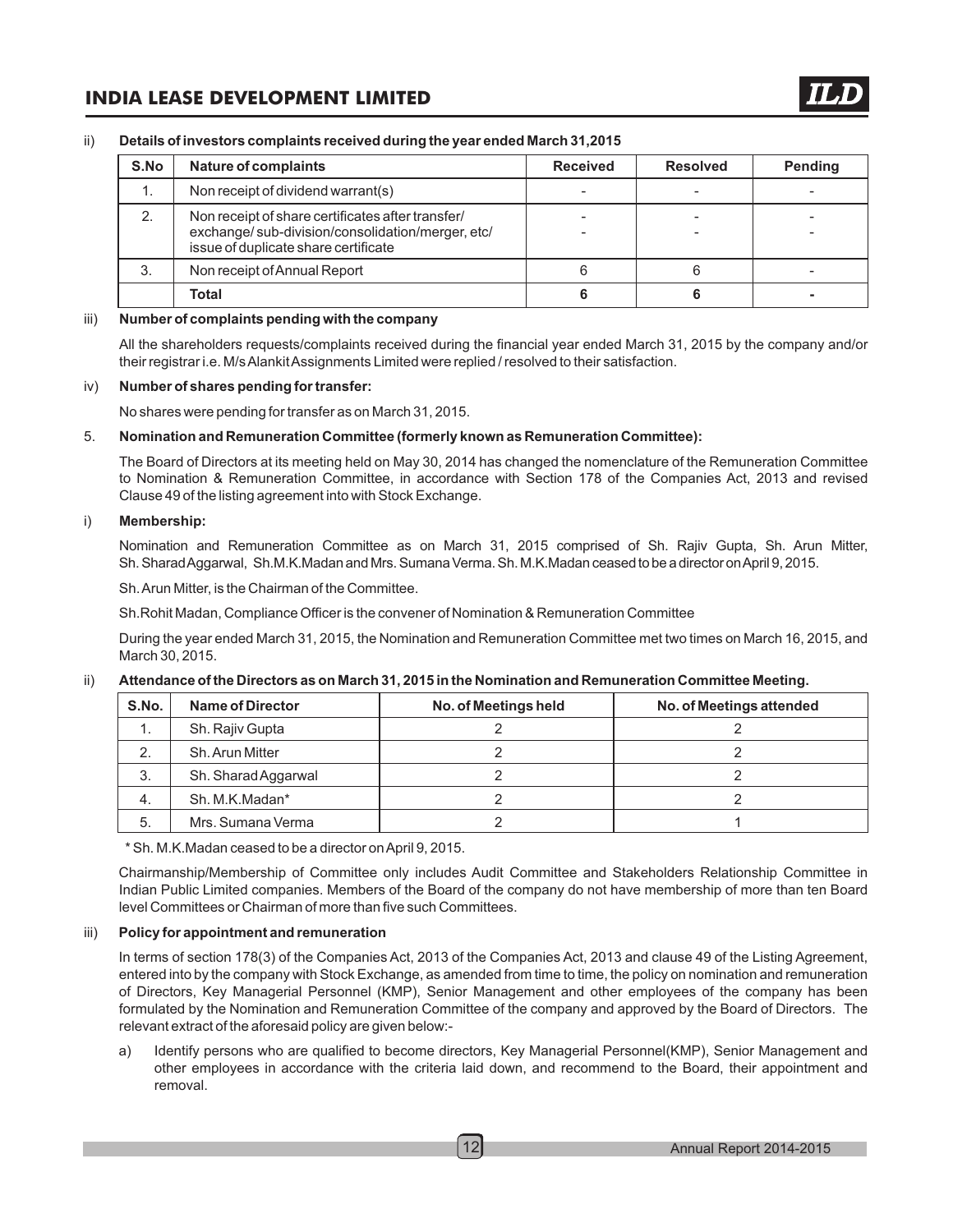

- b) Carry on the evaluation of every director including Independent Directors, Key Managerial Personnel, Senior Management and other employees performance.
- c) Formulate criteria for determining qualifications, positive attributes and independence of a Director.
- d) Recommend to the Board a policy, relating to the remuneration of the directors, Key Managerial Personnel, Senior Management and other employees.
- e) Undertake any other matters as the Board may decide from time to time.

#### iv (a) **Remuneration Paid during the year ended March 31, 2015, are as under:-**

#### **KEY MANAGERIAL PERSONNEL (KMP)**

| Name of Director                               | Basic salary &<br>allowance | <b>Perquisites</b> | <b>Contribution to</b><br><b>Provident Fund</b> | Total( $\bar{z}$ ) |
|------------------------------------------------|-----------------------------|--------------------|-------------------------------------------------|--------------------|
| Sh. Rohit Madan Manager<br>& Company Secretary | 885600                      | 65600              | 59040                                           | 1010240            |

#### 6. **Risk Management Committee**

#### i) **Membership:**

Risk Management Committee was constituted on February 13,2015 and it comprised of members namely Sh. Arun Mitter, Sh. Sharad Aggarwal and Sh. M.K.Madan (ceased to be a director on April 9, 2015).

Sh. Arun Mitter is the Chairman of Risk Management Committee.

Sh. Rohit Madan, Compliance Officer, is the Convener of Risk Management Committee

During the year ended March 31, 2015, the Risk Management Committee met on February 13,2015.

#### ii) **Attendance of the Directors in the Risk Management Committee**

| S.No.   | Name of Director    | No. of Meetings held | No. of Meetings attended |
|---------|---------------------|----------------------|--------------------------|
|         | Sh. Arun Mitter     |                      |                          |
| z.      | Sh. Sharad Aggarwal |                      |                          |
| ঽ<br>J. | Sh. M.K.Madan*      |                      |                          |

\*Sh. M.K.Madan ceased to be a director on April 9, 2015.

#### iii) **Broad Terms of reference of the Risk Management Committee**

- a) to oversee the responsibility with regard to the identification, evaluation and mitigation of operational strategic and external environment risk.
- b) the committee is responsible for reviewing and approving the risk disclosure statement in any public documents/disclosure.
- c) It coordinates its activities with the Audit Committee in instances where there is any overlap with the audit activities.

#### 7. **CSR Committee**

In view of losses for the last three years the CSR requirement are not applicable. In view of the same no CSR Committee has been constituted.

#### 8. **Affirmations and Disclosures**

#### a. **Compliance with Governance Framework**

The company is in compliance with all mandatory requirements of Clause 49 of the Listing Agreement.

#### b. **Related Party transactions**

Your company enters into various transactions with related parties as defined under Section 2(76) of the Companies Act, 2013 in its ordinary course of business. All the RPTs are undertaken in compliance with the provisions set out in Companies Act,2013 and Clause 49 of the Listing Agreement. The Audit Committee and the Board of Directors of the company have formulated the policy on dealing with RPTs and a policy on materiality of RPTs which is uploaded on the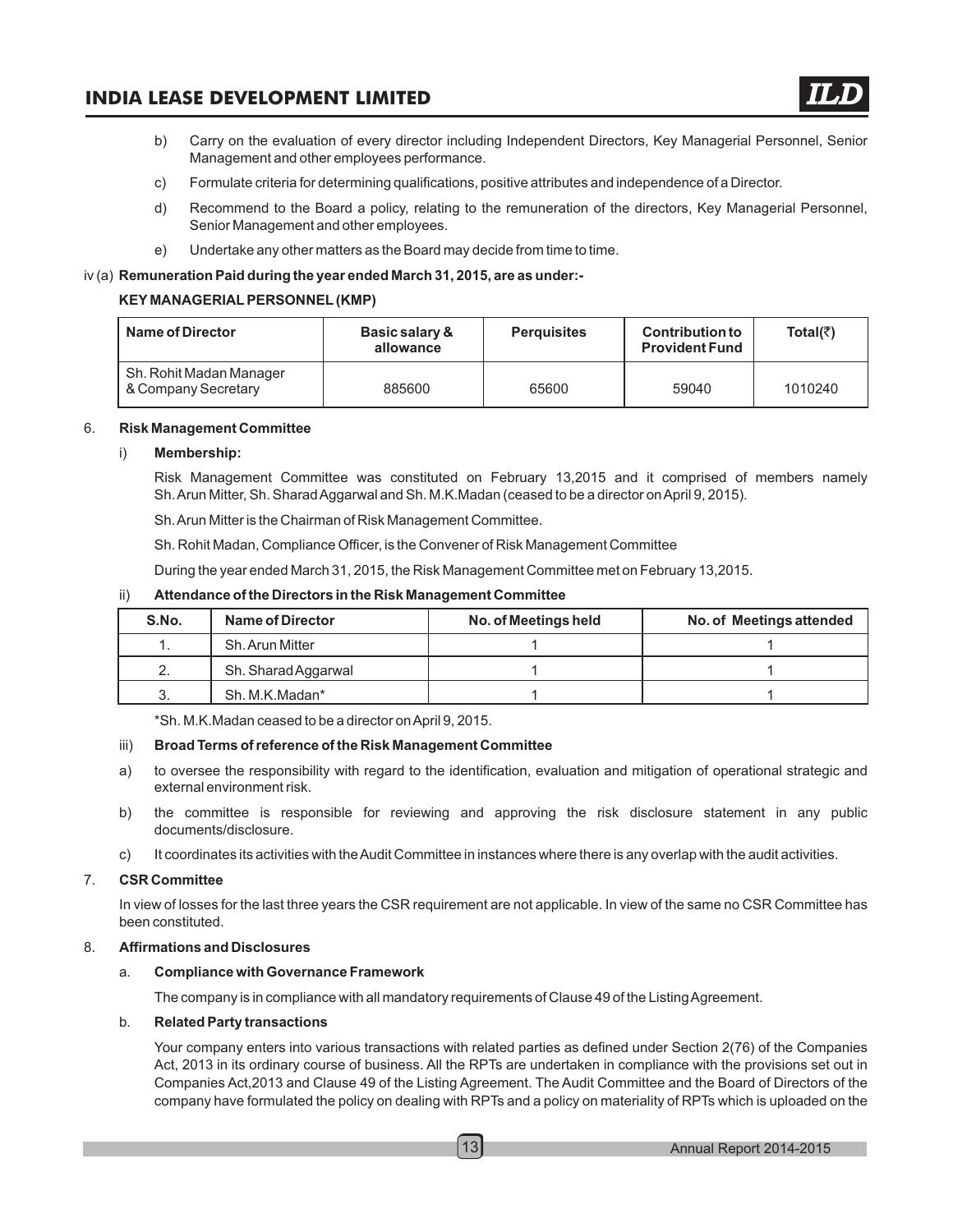

website of the company. There were no materially significant transactions with related parties during the financial year.

A statement in summary form of transactions with related parties in the ordinary course of business and on arm's length basis is periodically placed before the Audit Committee for review and recommendation to the Board for their approval.

All the transactions are in the normal course of business and have no potential conflict with the interest of the company at large and are carried out on an arm's length basis.

#### c. **Details of non compliance by the company, penalties and strictures imposed on the company by Stock Exchanges or SEBI or any statutory authority, on any matter related to capital markets, during the last three year.**

The company has complied with all requirements of the Listing Agreement entered into with the Stock Exchanges as well as the regulations and guidelines of SEBI. Consequently, there were no strictures or penalties imposed by either SEBI or the Stock Exchanges or any statutory authority for non compliance of any matter related to the capital markets during the last three years.

#### d. **Whistle Blower Policy**

The company has implemented Whistle Blower Policy and it is hereby affirmed that no personnel have been denied access to the Audit Committee.

#### e. **Risk Management**

Business risk evaluation and management is an on going process within the company. The assessment is periodically examined by the Board.

#### f. **Disclosure of Accounting Treatment**

There is no deviation in following the treatment prescribed in any Accounting Standards (AS) in the preparation of financial statements of the company.

#### g. **Non mandatory requirements**

Adoption of non mandatory requirements of Clause 49 of the Listing Agreement is being reviewed by the Board from time to time.

#### h. **Going Concern**

The directors are satisfied that the company has adequate resources to continue its business for the foreseeable future and consequently consider it appropriate to adopt the going concern basis in preparing the financial statements.

#### i. **CEO/CFO Certificate**

As required under Clause 49(IX) of the Listing Agreement, the CEO and CFO has certified to the Board regarding the correctness of the financial statements of the company for the year ended March 31,2015.

#### 9. **Management:**

#### i) **Management Discussion and Analysis Report:**

The Company has provided a detailed Management Discussion and Analysis Report in Annexure 'B' forming part of the Director's Report.

#### 10. **Recording Minutes of proceedings at Board and Committee meetings**

The Company Secretary records the minutes of the proceedings of each Board and Committee meeting. Draft minutes are circulated to all the members of the Board/Committee for their comments. The minutes are entered in the Minutes Book within 30 days from the conclusion of the meeting.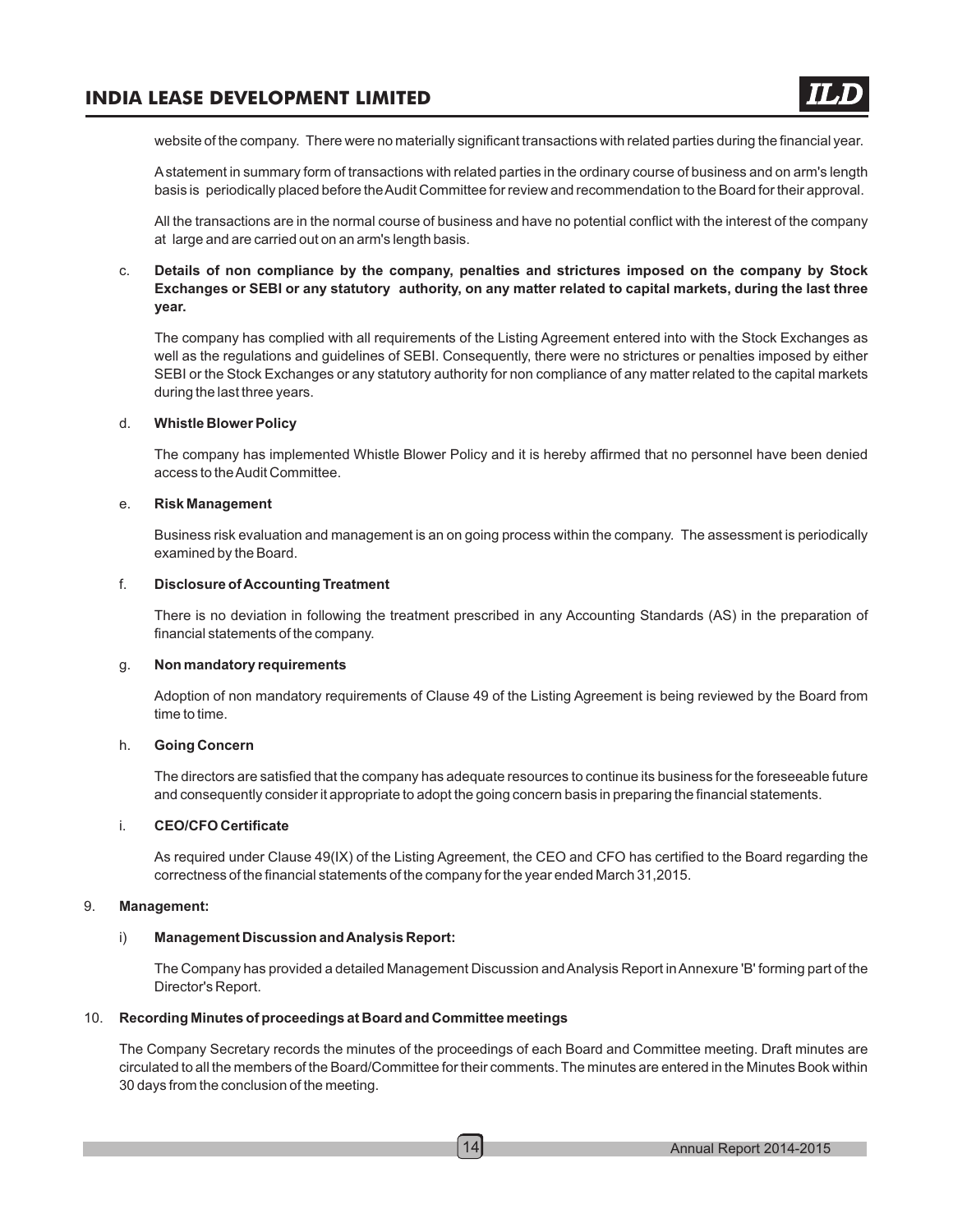#### 11. **Particulars of Past three AGMs:**

Last three Annual General Meetings were held at The Executive Club,439, Village Shahoorpur, P.O. Fatehpur Beri, New Delhi-110030 on the following time and dates:-

| AGM No. | Year | Date               | <b>Time</b> | <b>Special Resolutions passed</b><br>required for                                                    |
|---------|------|--------------------|-------------|------------------------------------------------------------------------------------------------------|
| 27th    | 2012 | September 27, 2012 | $1.30$ P.M. | Reappointment of manager.                                                                            |
| 28th    | 2013 | September 26, 2013 | 12.30 P.M   | Nil                                                                                                  |
| 29th    | 2014 | September 18, 2014 | 1.00 P.M.   | Appointment of Sh. Arun Mitter as<br>Independent Director for 5 years.                               |
|         |      |                    |             | Appointment of Sh. Sharad Aggarwal as<br>Independent Director for 5 years.                           |
|         |      |                    |             | Amendments of few clauses of Articles<br>of Association in alignment with the<br>Companies Act, 2013 |

#### 12 **Postal Ballot**

During the current financial year, four Special Resolutions were passed through Postal Ballot, particulars of which are set out hereunder:-

| <b>Resolution</b><br>No. | <b>Particulars of the Resolution passed</b>                                                                                                                                                                   | Section of the Companies Act,<br>2013, under which the resolution<br>was passed. |
|--------------------------|---------------------------------------------------------------------------------------------------------------------------------------------------------------------------------------------------------------|----------------------------------------------------------------------------------|
|                          | Authority to the Board of Directors to sell, lease, mortgage or<br>otherwise dispose off the whole or substantially the whole of<br>undertaking of the company upto an amount not exceeding<br>Rs. 50 Crores. | 180(1)(a)                                                                        |
| 2.                       | Authority to the Board of Directors to borrow money/<br>moneys upto an amount not exceeding Rs.50 Crores                                                                                                      | 180(1)(c)                                                                        |
| 3.                       | Authority to the Board of Directors to invest not exceeding<br>the limit of Rs. 20 Crores.                                                                                                                    | 186                                                                              |
| 4.                       | Re-appointment of Sh. Rohit Madan Manager & Company Secretary                                                                                                                                                 | 196,197,198 and 203                                                              |

#### i) **Procedure of the Postal Ballot**

The Postal Ballot process was conducted in a fair and transparent manner in accordance with the provisions of Section 110 of the Companies Act,2013 and the rules framed thereunder. M/s Anjali Yadav, Practicing Company Secretary(FCS No.6628 CP No.7257) was appointed as scrutinizer for conducting the Postal Ballot in relation to the above mentioned special resolutions, in fair and transparent manner. Postal Ballot Form, self addressed postage prepaid envelope alongwith the statements setting out the material facts concerning each item of resolution pursuant to provisions of section 102 of Companies Act, 2013 were despatched to all the shareholders of the company and to all other persons entitled to receive the same. Further, the company had also provided the e-voting facility to enable the shareholders to cast their votes electronically.

The procedure for postal ballot was as per Section 110 and other applicable provisions of the Companies Act,2013 read together with Rule 22 of the Companies(Management and Administration)Rules,2014.

#### **Voting Results of the Postal Ballot**

| <b>Particulars</b>                                                                     | <b>Number of</b><br><b>Valid Votes</b><br>received | Votes in<br>favour | $%$ of voting<br>in favour | <b>Votes</b><br>against | % of voting<br><b>Against</b> |
|----------------------------------------------------------------------------------------|----------------------------------------------------|--------------------|----------------------------|-------------------------|-------------------------------|
| Special Resolution under Section 180(1)(a)                                             | 10712402                                           | 10709584           | 99.96                      | 2818                    | 0.02                          |
| Special Resolution under Section 180(1)(c)                                             | 10712402                                           | 10709584           | 99.96                      | 2818                    | 0.02                          |
| Special Resolution under Section 186                                                   | 10712402                                           | 10710692           | 99.97                      | 1710                    | 0.02                          |
| Special Resolution under Section 196, 197,<br>198, and 203 other applicable provisions | 10712402                                           | 10709483           | 99.96                      | 2919                    | 0.03                          |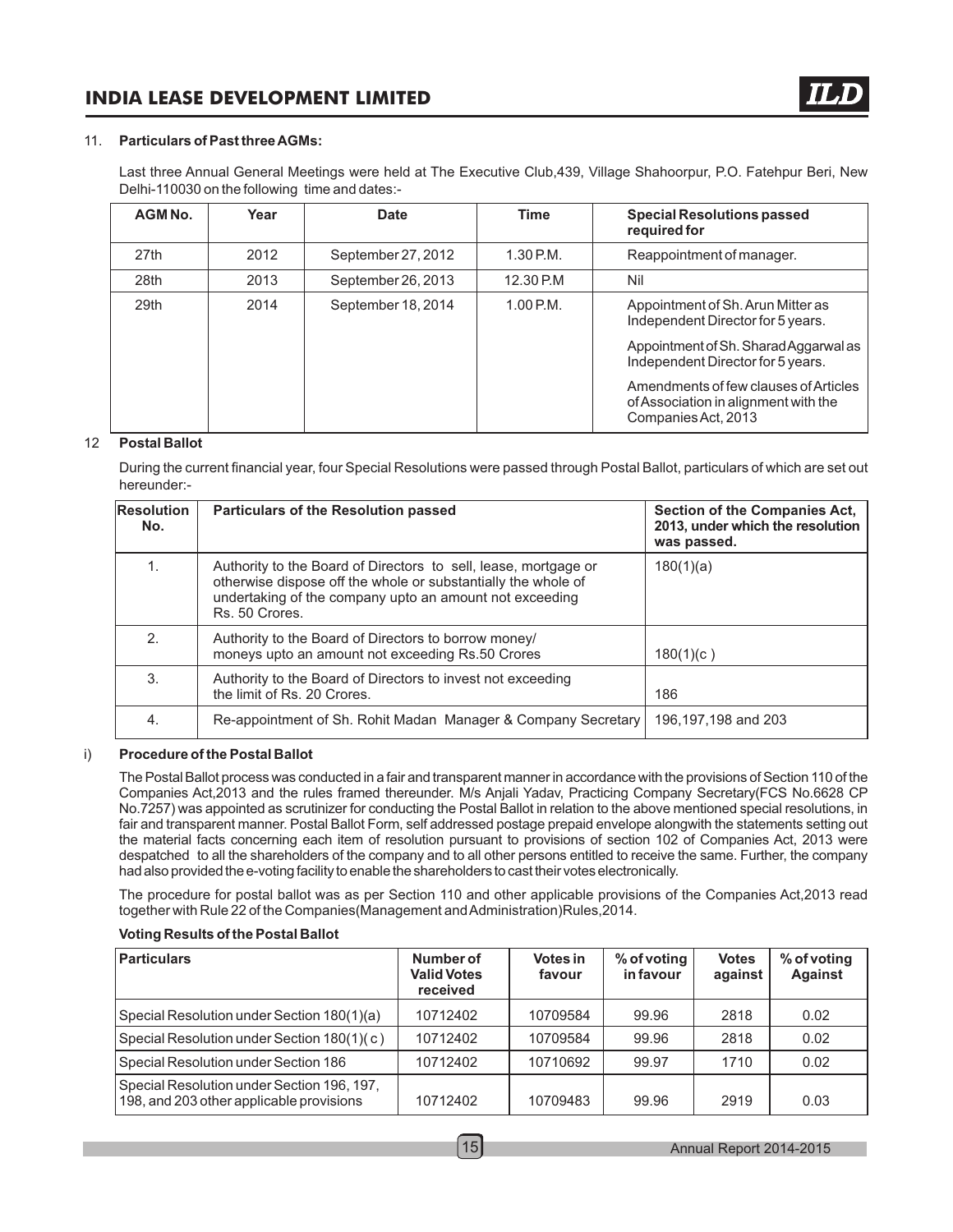

ii). Electronic voting representing 1505 Equity Shares were rejected/invalid. Since out of the total valid votes polled 99.98% on average in respect of the above resolutions votes were casted in favour of the resolutions, the above Special Resolutions declared to have been passed with requisite majority. The result of the Postal Ballot was announced by Sh. Rajiv Gupta, Chairman on April 28,2015 at the Registered office of the company. After declaration, the result was communicated to the Stock Exchanges and also posted to on the Company's website.

#### 13. **Whistle Blower Policy**

In compliance of Clause 49(IIF) of the Listing Agreement, a draft copy of the Whistle Blower Policy was placed before the Board at its meeting held on February 13, 2015 which was approved and duly signed by the Company Secretary for the sake of identification.

- i). The company believes in the conduct of the affairs in a fair and transparent manner by adopting highest standards of professionalism, honesty, integrity and it is committed to developing a culture where every employee is safe to raise concerns about any poor or unacceptable practice and any event of misconduct.
- ii). Section 177 read with Rule 7 of the Companies(Meetings of Board and its Powers), 2014 and revised clause 49 of the Listing Agreement provides a mandatory requirement for all listed companies to establish the Whistle Blower Policy for Directors and employees to report concerns about unethical behavior actual or suspected fraud or violation of any of law or company's code of conduct, mismanagement, gross waste or misappropriation of company's funds.
- iii). Where violation does not affect an individual directly but is detrimental to the organization interest and also where individuals hesitate to report such violation out of fear and indifference, the Whistle Blower Policy provide a way for an individual to report violation without fear of victimization.
- iv). Before reporting such events, the director/employee has to ascertain that a violation has actually occurred and that the act is not based on what can be termed as a normal business decision.
- v). In all such cases, the Director/employee, will address the complaint to any member of the Audit Committee alongwith the available details and evidence to the extent possible. The complaint should be in writing in a sealed envelope. Identity of the complainant will be kept secret. No anonymous complaint will be entertained.
- vi). Whistle Blower will be protected from any kind of discrimination, harassment, victimization or any other unfair employment practice.
- vii). The Audit Committee will decide the case and recommend action which is deemed fit considering the gravity of the matter after completion of investigating proceedings within four weeks to the Chairman of the Audit Committee. Any action to be taken may not be communicated to the original complainant. However, an opportunity will be provided to the person involved.
- viii). Any two members of the Audit Committee will report to the Chairman of the action to be taken.
- ix). The Director in all cases and Employee in appropriate or exceptional cases will have direct access with the Chairman of the Audit Committee.

#### 14. **CODE OF CONDUCT FOR DISCLOSURE UNDER SEBI PROHIBITION OF INSIDER TRADING)REGULATIONS,2015**

The Board approved the above Code of Conduct and the same was required be formulated and published on the company's website **www.indialease.com**.

A copy of the draft Code of Conduct, as is approved by the Board be also sent to the Stock Exchange in token of its compliance.

#### 15. **Shareholder Information :**

| Annual General Meeting | 30th Annual General Meeting                                                                       |
|------------------------|---------------------------------------------------------------------------------------------------|
| Day & Date             | Tuesday, September 29, 2015                                                                       |
| Time                   | $1.30$ P.M.                                                                                       |
| Venue                  | The Executive Club.<br>439, Village Shahoorpur, P.O.<br>Fatehpur Beri,<br><b>New Delhi-110030</b> |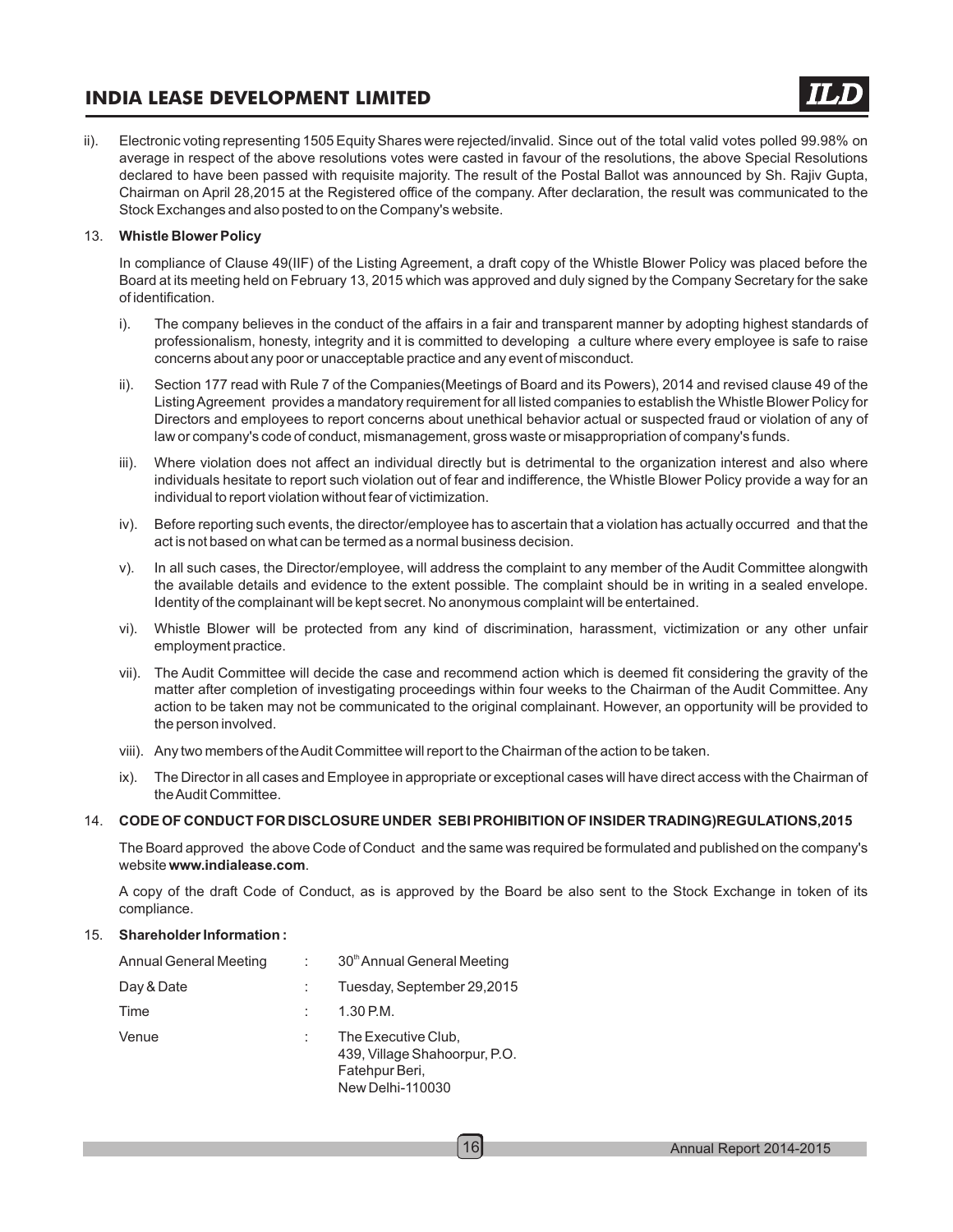#### 16. **Financial Calendar:**

| (Tentative schedule)                                         |                                            |
|--------------------------------------------------------------|--------------------------------------------|
| Financial reporting for the quarter ended June 30, 2015      | Second week of August, 2015                |
| Financial reporting for the quarter ended September 30, 2015 | Second week of November, 2015              |
| Financial reporting for the quarter ended December 31,2015   | Second week of February, 2016              |
| Financial reporting for the quarter ended March 31, 2016     | Within 60 days of the close of the quarter |

#### 17. **Means of Communication:**

Quarterly/Half Yearly Financial Results of the company are forwarded to Bombay Stock Exchange of India and published in Money Makers and Dainik Mahalakshmi Bhagyodoya newspapers. Half-yearly report is not sent to each household of shareholders as the results of the company is published in the newspapers. In addition to the above, the results are also available on the company's website: www.indialease.com for the information of all the shareholders.

Company has not made any presentation to any Institutional Investors / Analyst during the year.

Company has its own website and all the vital information relating to the company is displayed on the web site www.indialease.com

#### 18. **Shareholders' Information**

| Thursday, September 24, 2015 to<br>Date of Book Closure<br>ii)<br>Tuesday, September 29,2015 | Tuesday, September 29, 2015 |
|----------------------------------------------------------------------------------------------|-----------------------------|
|                                                                                              |                             |
| (Both days inclusive)                                                                        |                             |
|                                                                                              |                             |

#### 19. **Registrar and Share Transfer Agents :**

In compliance with SEBI directive M/s Alankit Assignments Ltd, 1E/13, Alankit Height, Jhandewalan Extension, New Delhi-110055. Phone : 011- 42541953-63 are carrying on assignment of both physical and demat mode.

However, keeping in view the convenience of shareholders, documents relating to the shares are continued to be received by the company at its Registered Office, at 4/17-B, Asaf Ali Road, New Delhi-110002, Phone: 011- 41519433, 011-41520070

#### 20. **Nomination Facility:**

Shareholders are eligible to file their nominations against shareholdings. Nomination Forms are available at the Registered Office i.e. 4/17-B, Asaf Ali Road, New Delhi-110002. Those interested in getting the facility of nominations may write to the Company Secretary for a copy of the prescribed Nomination Form.

#### 21. **Share Transfer System:**

If the documents are clear in all respects, completion of transfer of shares in physical mode generally taken less than 15 days. The Share Transfer Committee has delegated the responsibility of share transfers to an officer of the company to expedite share transfers. Shares under demat and physical mode are transferred by the Registrar and Share Transfer Agent normally within 15 days.

#### 22. **Under Demat and Physical Mode:**

Alankit Assignments Limited, Alankit Heights ,1E/13, Jhandewalan Extension, New Delhi - 110 055. Phone: 011-42541953-63

The undernoted officials of the company have been designated for speedy redressal of shareholder's/ investor's requests/queries.

#### 23. **Compliance Officer:**

 Sh Rohit Madan, Manager & Company Secretary (ACS-13636) Phone : 011-41519433

#### 24. **Company Secretary:**

Sh. Rohit Madan Manager & Company Secretary (ACS-13636)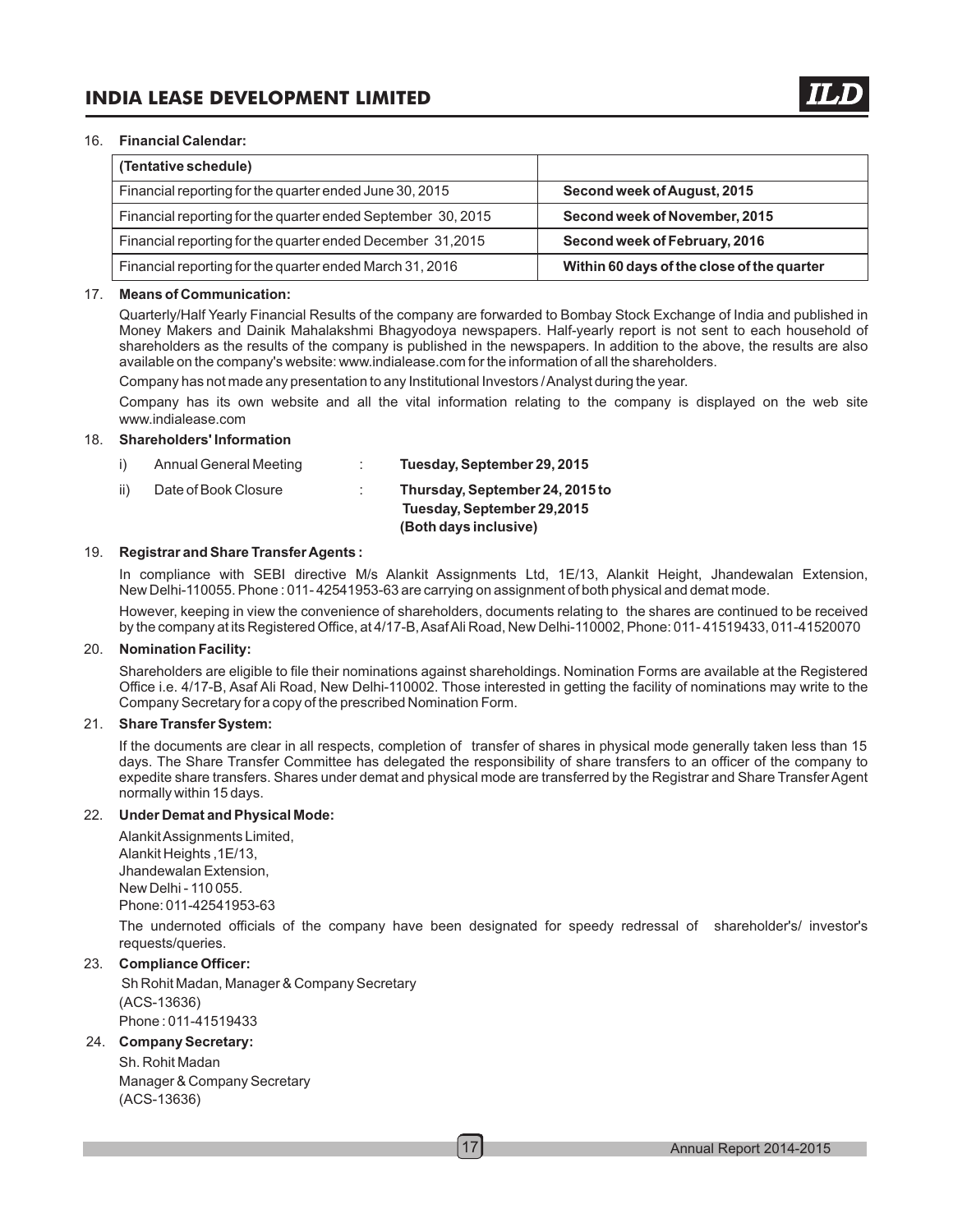

- 25. **Address for Correspondence:** Registered Office: MGF House, 4/17-B, Asaf Ali Road, New Delhi-110002 CIN:L74899DL1984PLC019218 Phone: 011-41519433, 41520070 Website: **www.indialease.com** Email: **info@indialease.com**
- 26. **Listing on Stock Exchange:** Bombay Stock Exchange Ltd Phiroz Jee Jee Bhoy Towers, Dalal Street, Mumbai - 400 001 Phone : 022-22721234/33 Fax : 91-22-22721278/1557/3354/3577

#### **Stock Code of the Company:**

| Electronic Mode                   | <b>INE 333C01013</b> |
|-----------------------------------|----------------------|
| <b>Scrip Name</b>                 | <b>INDLEASE</b>      |
| Scrip Code                        | 500202               |
| <b>ISIN No. for the Company's</b> |                      |
| Equity shares in Demat Form :     | <b>INE 333C01013</b> |
| <b>Depository Connectivity</b>    | <b>NSDL and CDSL</b> |

#### 27. **Market Price Data: (As obtained from BSE)**

| <b>Month &amp; Year</b> | High  | Low  |
|-------------------------|-------|------|
| April - 2014            | 5.95  | 4.61 |
| May - 2014              | 6.70  | 5.71 |
| June - 2014             | 8.25  | 5.93 |
| July - 2014             | 8.00  | 5.36 |
| August - 2014           | 7.84  | 5.10 |
| September - 2014        | 7.87  | 6.45 |
| October - 2014          | 9.01  | 7.36 |
| November-2014           | 7.79  | 6.80 |
| December-2014           | 7.66  | 5.31 |
| January - 2015          | 7.04  | 5.52 |
| February - 2015         | 9.00  | 6.00 |
| March - 2015            | 12.32 | 9.01 |

#### 28. **Category of Shareholding as on March 31, 2015**

| S.No | Category                                                                                                                                   | No. of Shares held | % of Shareholding |
|------|--------------------------------------------------------------------------------------------------------------------------------------------|--------------------|-------------------|
| A    | Promoters*                                                                                                                                 | 10006911           | 68.07             |
| B    | <b>Non Promoter Holding</b>                                                                                                                |                    |                   |
|      | <b>Mutual Funds and UTI</b>                                                                                                                |                    | -                 |
|      | <b>Banks, Financial Institutions, Insurance</b><br><b>Companies (Central/State Government</b><br>Institutions/Non Government Institutions) | 743250             | 5.06              |
| C.   | <b>Others</b>                                                                                                                              |                    |                   |
|      | <b>Private Corporate Bodies</b>                                                                                                            | 107754             | 0.73              |
|      | <b>Indian Public</b>                                                                                                                       | 3835375            | 26.09             |
|      | NRIs/OCBs/FIIs/Trust/Custodian                                                                                                             | 7001               | 0.05              |
|      | <b>Total</b>                                                                                                                               | 14700291           | 100               |

\* includes persons acting in concert.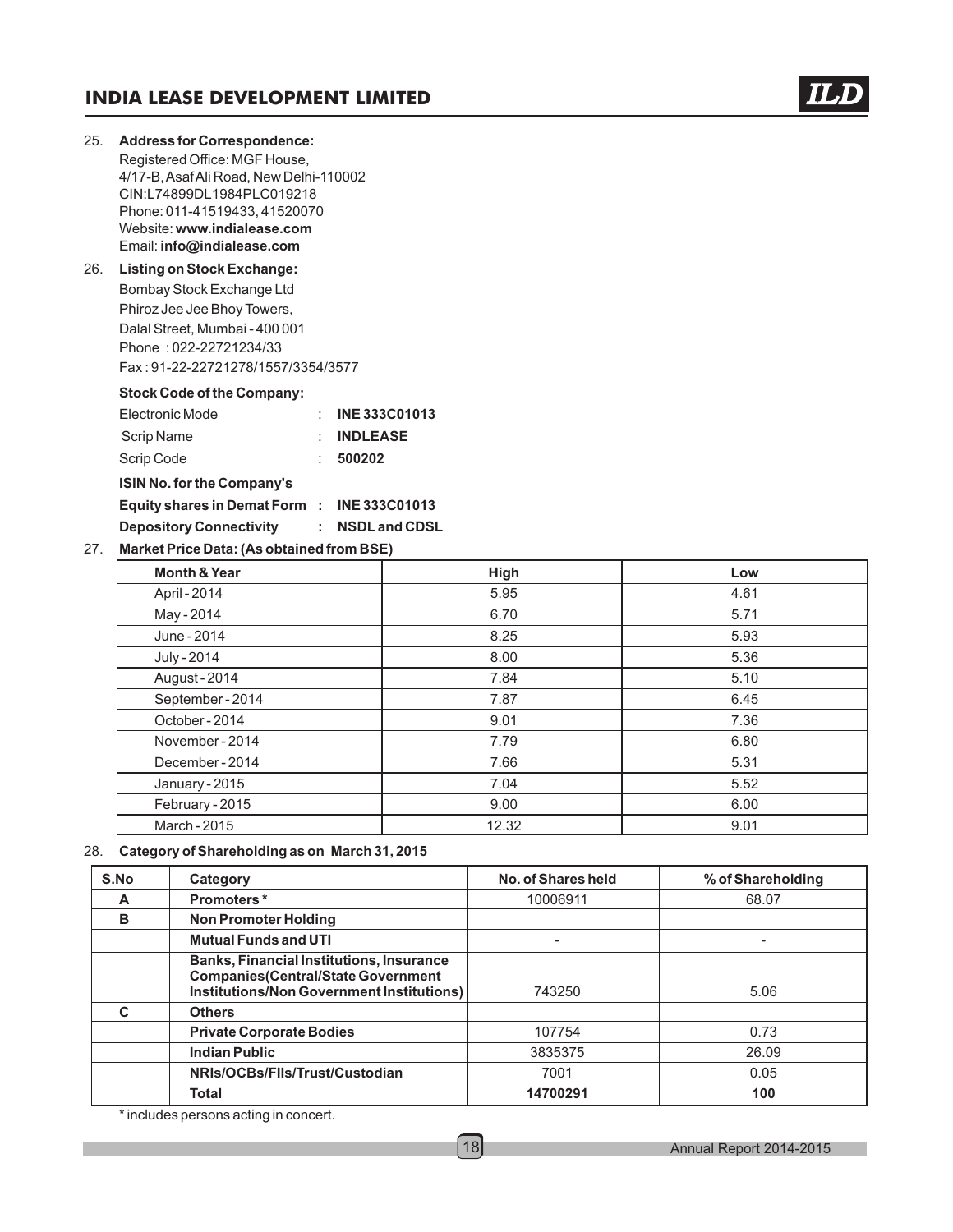| Category       | <b>Shareholders</b> |              |              | No. of Shares (Rs. 10/- per share) |              |          | Percentage(%)   |        |              |
|----------------|---------------------|--------------|--------------|------------------------------------|--------------|----------|-----------------|--------|--------------|
|                | <b>Physical</b>     | <b>Demat</b> | <b>Total</b> | <b>Physical</b>                    | <b>Demat</b> | Total    | <b>Physical</b> | Dematl | <b>Total</b> |
| Upto 5000      | 6013                | 3912         | 9925         | 1090126                            | 983461       | 2073587  | 7.42            | 6.69   | 14.11        |
| 5001 - 10000   | 5                   | 22           | 27           | 36000                              | 177394       | 213394   | 0.24            | 1.21   | 1.45         |
| 10001 - 20000  | 2                   | 6            | 8            | 34350                              | 82754        | 117104   | 0.23            | 0.56   | 0.80         |
| 20001 - 30000  | 3                   | 2            | 5            | 80250                              | 50100        | 130350   | 0.55            | 0.34   | 0.89         |
| 30001 - 40000  |                     | 4            | 5            | 37650                              | 143600       | 181250   | 0.26            | 0.98   | 1.23         |
| 40001 - 50000  | $\mathbf{0}$        | 0            | $\mathbf{0}$ | 0                                  | $\Omega$     | 0        | 0.001           | 0.001  | 0.00         |
| 50001 - 100000 | 0                   |              |              | 0                                  | 75350        | 75350    | 0.001           | 0.51   | 0.51         |
| 100001 & above | 0                   | 15           | 15           | $\mathbf{0}$                       | 11909256     | 11909256 | 0.001           | 81.01  | 81.01        |
| Total          | 6024                | 3962         | 9986         | 1278376                            | 13421915     | 14700291 | 8.70            | 91.30  | 100          |

#### 29. **Distribution of Company's Shareholding as on March 31, 2015:**

#### 30. **Compliance:**

A certificate has been obtained from the Statutory Auditors of the company regarding compliance of conditions of Corporate Governance and is attached to this report.

> By Order of the Board **For India Lease Development Limited**

**Place: New Delhi** Chairman **Date : August 13, 2015** DIN:00022964

**Rajiv Gupta** 

#### **AUDITORS'S CERTIFICATE ON THE COMPLIANCE OF CONDITIONS OF CORPORATE GOVERNANCE UNDER CLAUSE 49 OF THE LISTING AGREEMENT**

We have examined the compliance of conditions of Corporate Governance by **India Lease Development Limited** having its Registered Office at MGF House, 4/17-B, Asaf Ali Road, New Delhi-110002 for the year ended March 31, 2015 in Clause 49 of the Listing Agreement of the said Company with Stock Exchanges.

The compliance of conditions of Corporate Governance is responsibility of the management. Our examination was limited to review to procedures and implantations thereof, adopted by the Company, for ensuring the compliance of the conditions of Corporate Governance. It is neither an audit nor an expression of opinion on the financial statements of the Company.

In our opinion and to the best of our information and according to the explanations given to us, we certify that the Company has complied with the conditions of Corporate Governance as stipulated in the above mentioned Listing Agreement.

We further state that such compliance is neither an assurance as to the future viability of the Company nor the efficiency or effectiveness with which the management has conducted the affairs of the Company.

> **For S. N. Dhawan& Co.** Chartered Accountants FRN. 000050N

> > **S. K. Khattar**

**Place: New Delhi Date: August 13, 2015** M. No. 084993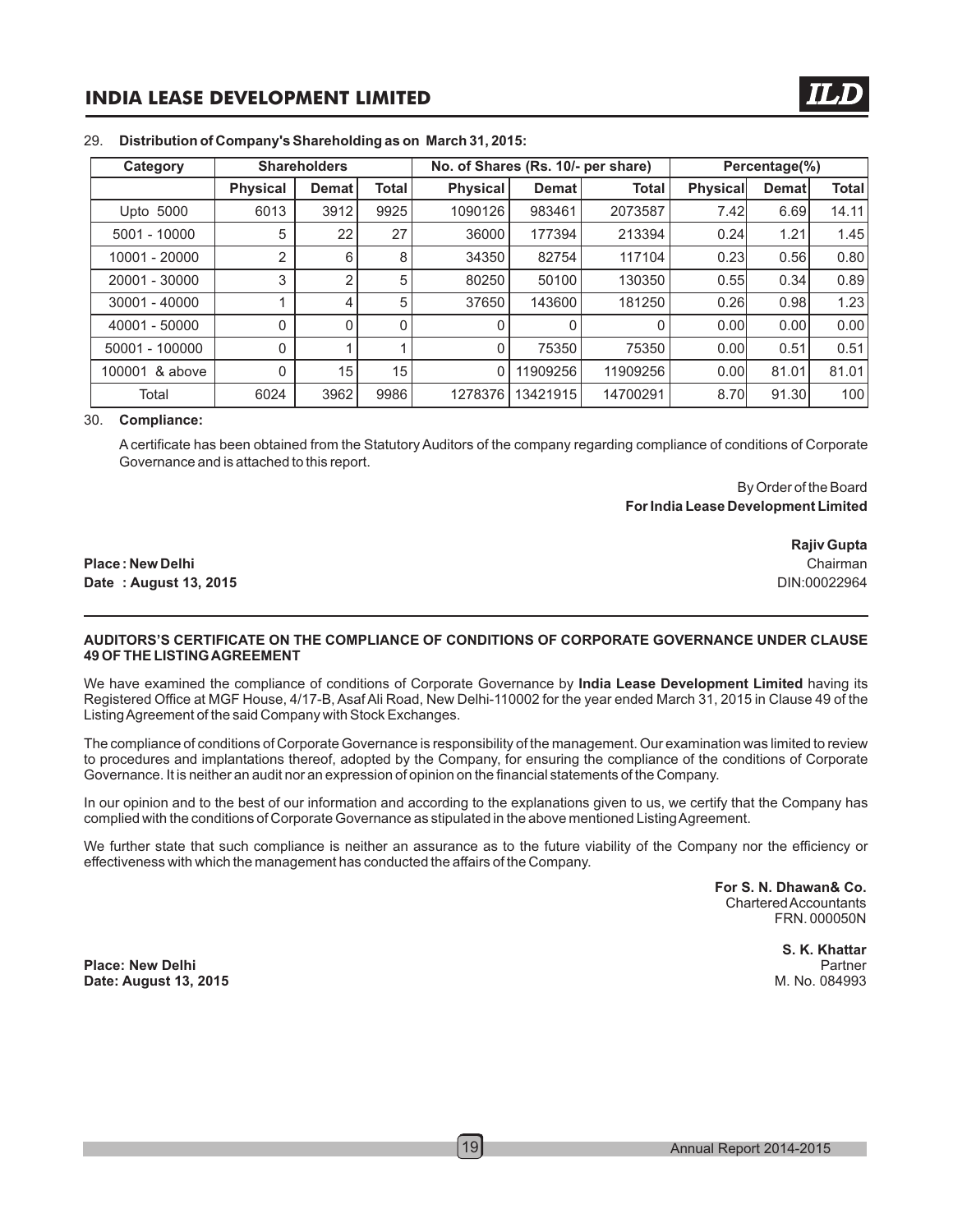

#### **Annexure 'B'**

#### **MANAGEMENT'S DISCUSSION AND ANALYSIS: NBFC- INDUSTRY STRUCTURE AND BUSINESS DEVELOPMENTS**

#### **Industry Overview:**

The business of the Company is that of a Non Banking Finance Company(NBFC).

Non Banking Financial Companies(NBFCs) play a crucial role in broadening access to financial services, enhancing competition and diversification of the financial sector.

NBFCs have an advantage over banks as the business model is relationship-oriented, requires a good geographical spread and survives on thin margins. Banks and NBFCs compete for some similar kinds of business. Inspite of strong competition faced by the NBFCs, the inner strength of NBFCs viz local knowledge, credit appraisal, skill, well trained collection machinery, close monitoring of borrowers and personalized attention to each client are catering to the needs of small and medium enterprises in the rural and semi urban area.

#### **Outlook on opportunities, threats, risks and concerns:**

The company is consolidating its position and making its best efforts to realize the maximum from the customers by taking recourse of legal remedies where warranted.

#### **Internal control System and adequacy**

Your company has an adequate system of Internal control, designed to provide reasonable assurance that assets are safeguarded, transactions are executed in accordance with management's authorization and properly recorded. Accounting records are adequate for preparation of financial statements and other financial information. Besides, the management has put in place system for review and monitoring of non performing assets of the company for effecting recoveries.

#### **Financial**

The Financial performance of the Company are given as under:-

|                                                                 |                              | $($ ₹ in lacs)              |
|-----------------------------------------------------------------|------------------------------|-----------------------------|
| <b>Financial Results</b>                                        | Year ended<br>March 31, 2015 | Year ended<br>March 31,2014 |
| Gross Profit before depreciation, finance cost and provisioning | (13.98)                      | (43.59)                     |
| Less: Depreciation including impairment                         | 1.33                         | 0.93                        |
| Profit /(Loss) before provisions, exceptional items and tax     | (15.31)                      | (44.52)                     |
| Add: Provision for doubtful debts written back                  | 0.89                         | 26.38                       |
| Add: Provision for diminution in value of investments           | (13.54)                      |                             |
| Less: Excess Depreciation of earlier years written back         | (1.60)                       |                             |
| Net Profit(/Loss) for the year                                  | (26.36)                      | (18.14)                     |
| Total (Loss)                                                    | (2113.76)                    | (2087.40)                   |
| Losses carried forward to Balance Sheet                         | (2113.76)                    | (2087.40)                   |

#### **Risk and Concern**

In view of no fresh business exposure, the existing clients sometimes lead to default in repayment which has a cascading effect on other customers for which suitable measures to control this trend are taken

#### **Human Resources**

Your company considers human resources a key element. The company has a competency based performance and potential appraisal systems for identifying and developing managerial talents and is reviewed on an on going basis. Emphasis is laid on providing adequate training to its employees, to meet the attitudinal and cultural values of the organization ethos to achieve customer satisfaction.

#### **Disclaimer**

Certain Statements in the Management Discussion and Analysis describing the company's views about the industry, expectations, objectives, etc may be understood within the meaning of applicable laws and regulations. Factors like changes in Government regulations, tax laws and other factors as such industrial relations and economic developments etc. may further influence the company's operations or performance.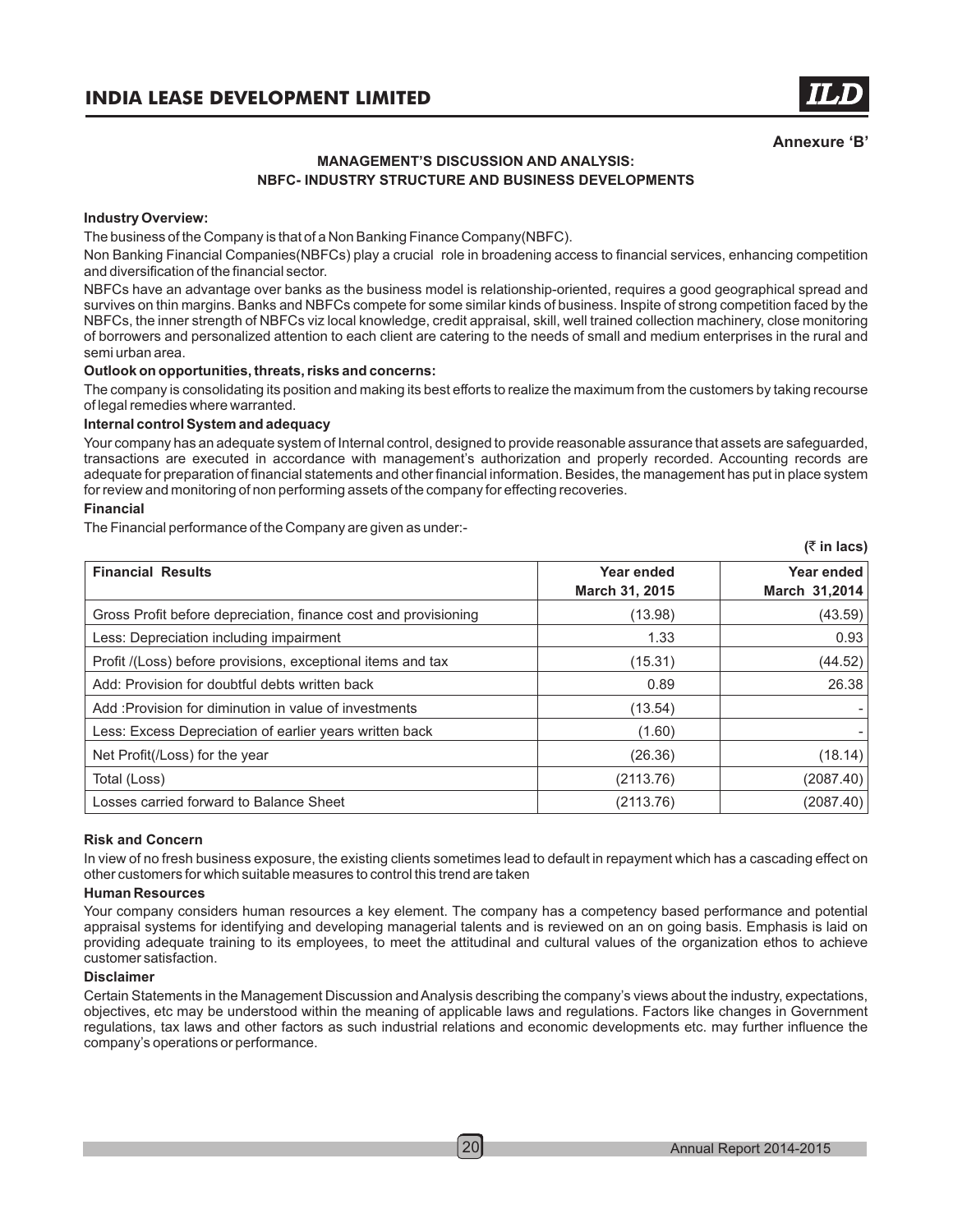#### **CERTIFICATION BY CHIEF EXECUTIVE OFFICER AND CHIEF FINANCIAL OFFICER**

We hereby certify, for the financial year ended March 31,2015 on the basis of the review of the financial statements and the cash flow statement and to the best of our knowledge and belief that:-

- 1. These statements do not contain any materially untrue statement or omit any material fact or contain statement that might be misleading.
- 2. These statements together present a true and fair view of the company's affairs and are in compliance with existing accounting standards, applicable laws and regulations.
- 3. There are no transactions entered into by the company during the year ended March 31,2015 which are fraudulent, illegal or in violation of the company's Code of Conduct.
- 4. We have accepted responsibility for establishing and maintaining internal controls for financial reporting.
- 5. We have evaluated the effectiveness of internal control systems of the company pertaining to financial reporting.
- 6. We have disclosed to the Auditors and the Audit Committee, deficiencies of which we are aware in the design or operation of the internal control systems.
- 7. We have taken the required steps to rectify these internal control deficiencies.
- 8. We further certify that:
	- a) There have been no significant changes in internal controls over financial reporting during the year.
	- b) There have been no significant changes in accounting policies during the year
	- c) There have been no instances of significant fraud of which we have become aware and the involvement therein, of management or an employee having a significant role in the company's internal control systems over financial reporting.

#### **For India Lease Development Limited**

**Place : New Delhi** Director, CEO & CFO Date: August 13, 2015

**(Arun Mitter)** 

#### **D E C L A R A T I O N**

As provided under Clause 49 of the Listing Agreement with the Stock Exchanges, the Board Members and the Senior Management Personnel have confirmed compliance with the Code of Conduct for the year ended March 31,2015.

**For India Lease Development Limited**

**Place : New Delhi** Director, CEO & CFO **Date: August 13, 2015** 

**(Arun Mitter)**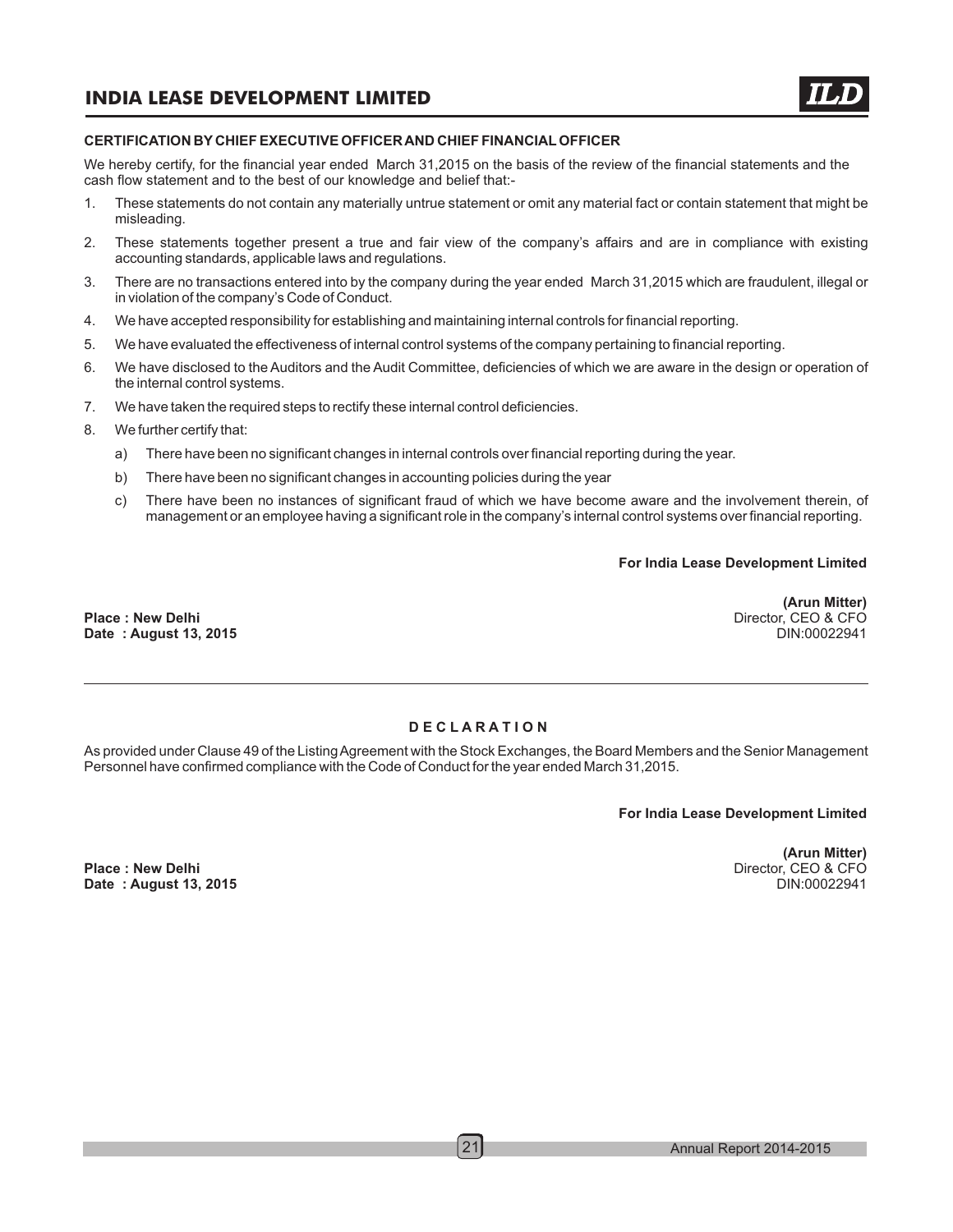

**Annexure 'C'**

#### **FORM NO. MGT 9 EXTRACT OF ANNUAL RETURN**

#### **as on financial year ended on 31.03.2015**

**Pursuant to Section 92 (3) of the Companies Act, 2013 and rule 12(1) of the Company (Management & Administration ) Rules, 2014.**

#### I **REGISTRATION & OTHER DETAILS:**

|     | <b>CIN</b>                                         | L74899DL1984PLC019218                                             |
|-----|----------------------------------------------------|-------------------------------------------------------------------|
|     | <b>Registration Date</b>                           | 19.10.1984                                                        |
| iii | Name of the Company                                | INDIA LEASE DEVELOPMENT LIMITED                                   |
| iv  | Category/Sub-category of the Company               | PUBLIC LISTED COMPANY HAVING SHARE CAPITAL                        |
| v   | Address of the Registered office & contact details | MGF HOUSE, 4/17-B, ASAF ALI ROAD, NEW DELHI - 110002              |
|     |                                                    | PH: 011-41519433, 41520070                                        |
| vi  | Whether listed company                             | <b>YES</b>                                                        |
| vii | Name, Address & contact details of the Registrar   | ALANKIT ASSIGNMENTS LIMITED, ALANKIT HEIGHTS, 1E/13,              |
|     | & Transfer Agent, if any.                          | JHANDEWALAN EXTN., NEW DELHI - 110055 PH- 011-42541953 - 42541963 |

#### II **PRINCIPAL BUSINESS ACTIVITIES OF THE COMPANY**

All the business activities contributing 10% or more of the total turnover of the company shall be stated - NBFC

#### III **PARTICULARS OF HOLDING , SUBSIDIARY & ASSOCIATE COMPANIES**

| SI No | Name & Address of the Company | <b>CIN/GLN</b> | <b>HOLDING/</b><br><b>SUBSIDIARY/</b><br><b>ASSOCIATE</b> | % OF<br><b>SHARES</b><br><b>HELD</b> | <b>APPLICABLE</b><br><b>SECTION</b> |
|-------|-------------------------------|----------------|-----------------------------------------------------------|--------------------------------------|-------------------------------------|
|       |                               |                |                                                           |                                      |                                     |
|       | <b>NOT APPLICABLE</b>         |                |                                                           |                                      |                                     |
| 3     |                               |                |                                                           |                                      |                                     |

#### IV **SHAREHOLDING PATTERN (Equity Share capital Break up as % to total Equity)**

| <b>Category of Shareholders</b><br>No. of Shares held at the<br>beginning of the year |         |          | No. of Shares held at the<br>end of the year |                                         |         |                | % change<br>during the year |                                         |       |      |
|---------------------------------------------------------------------------------------|---------|----------|----------------------------------------------|-----------------------------------------|---------|----------------|-----------------------------|-----------------------------------------|-------|------|
|                                                                                       | Demat   | Physical | Total                                        | $%$ of<br><b>Total</b><br><b>Shares</b> |         | Demat Physical | <b>Total</b>                | $%$ of<br><b>Total</b><br><b>Shares</b> |       |      |
| <b>Promoters</b><br>А.                                                                |         |          |                                              |                                         |         |                |                             |                                         |       |      |
| Indian<br>(1)                                                                         |         |          |                                              | ۰                                       |         | ۰              |                             | ۰                                       |       |      |
| Individual/HUF<br>a)                                                                  | 1561583 | 56250    | 1617833                                      | 11.01                                   | 1605926 | 57400          | 1663326                     | 11.31                                   | 45493 | 0.31 |
| Central Govt.or State Govt.<br>b)                                                     |         |          |                                              | ۰                                       |         |                |                             |                                         |       |      |
| <b>Bodies Corporates</b><br>C)                                                        | 8311390 | 0        | 8311390                                      | 56.54                                   | 8343585 | $\Omega$       | 8343585                     | 56.76                                   | 32195 | 0.22 |
| d)<br>Bank/FI                                                                         |         |          |                                              | ٠                                       |         |                |                             |                                         |       |      |
| Any other<br>e)                                                                       |         |          |                                              | ۰                                       |         | ٠              |                             | ٠                                       |       |      |
| SUB TOTAL:(A)(1)                                                                      | 9872973 | 56250    | 9929223                                      | 67.54                                   | 9949511 | 57400          | 10006911                    | 68.07                                   | 77688 | 0.53 |
| Foreign<br>(2)                                                                        |         |          |                                              |                                         |         |                |                             |                                         |       |      |
| NRI- Individuals<br>a)                                                                |         | -        |                                              | ۰                                       |         |                | ٠                           | ۰                                       |       |      |
| Other Individuals<br>b)                                                               |         |          |                                              | ۰                                       |         |                | ٠                           |                                         |       |      |
| Bodies Corp.<br>c)                                                                    |         |          |                                              | ۰                                       |         | ۰              |                             | ۰                                       |       |      |
| Banks/FI<br>d)                                                                        |         |          |                                              | ۰                                       |         | ۰              |                             | ٠                                       |       |      |
| Any other<br>e)                                                                       |         |          |                                              | ۰                                       |         |                |                             | ۰                                       |       |      |
| SUB TOTAL (A) (2)                                                                     |         |          |                                              | ٠                                       |         |                |                             | ٠                                       |       |      |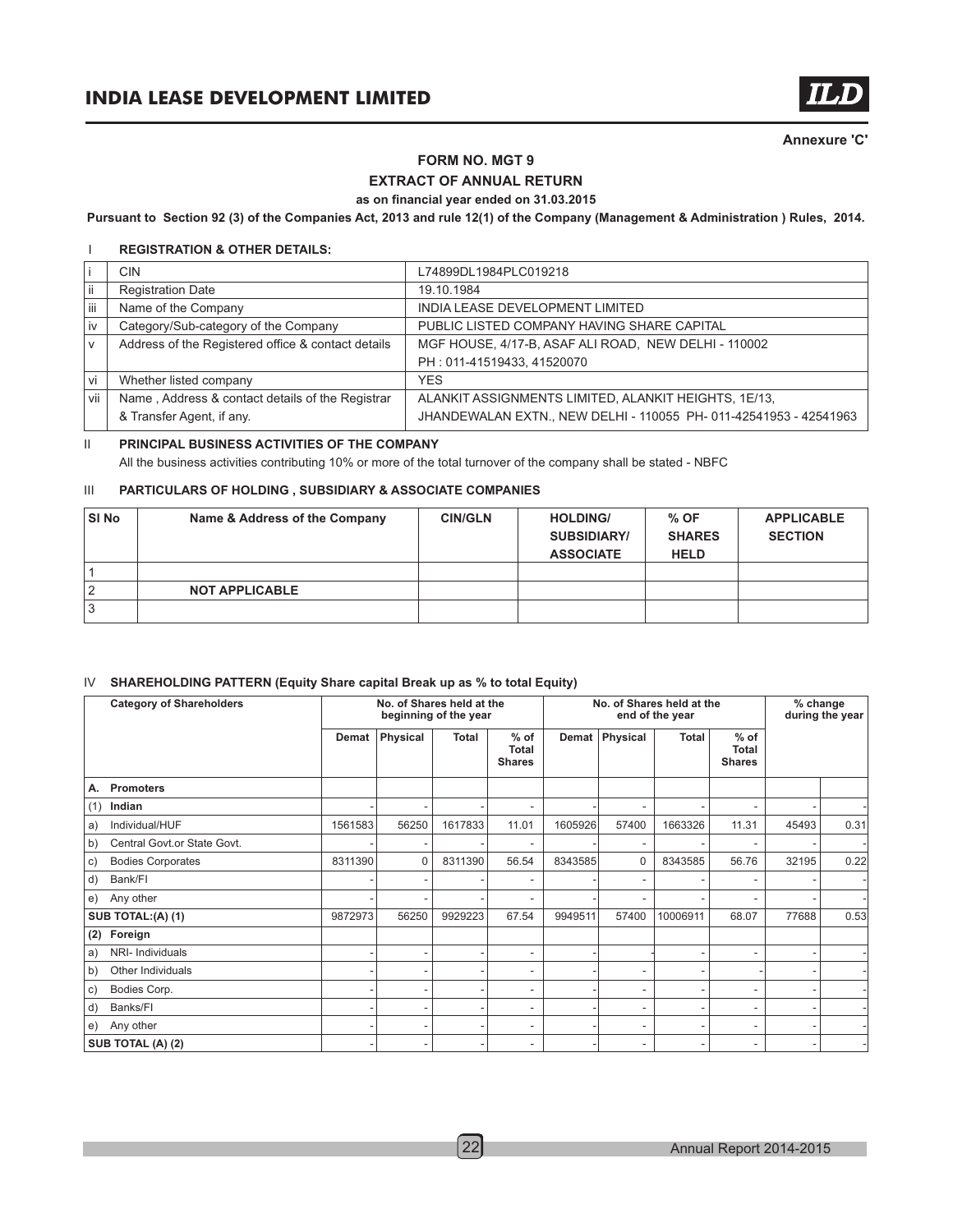|               | <b>Total Shareholding of</b>                                                       |          |                |          |                          |                  |                          |          |        |                              |          |
|---------------|------------------------------------------------------------------------------------|----------|----------------|----------|--------------------------|------------------|--------------------------|----------|--------|------------------------------|----------|
|               | Promoter $(A)=(A)(1)+(A)(2)$                                                       | 9872973  | 56250          | 9929223  | 67.54                    | 9949511          | 57400                    | 10006911 | 68.07  | 77688                        | 0.53     |
| В.            | <b>PUBLIC SHAREHOLDING</b>                                                         |          |                |          |                          |                  |                          |          |        |                              |          |
| (1)           | <b>Institutions</b>                                                                |          |                |          |                          |                  |                          |          |        |                              |          |
| a)            | <b>Mutual Funds</b>                                                                |          |                |          |                          |                  | ä,                       |          |        |                              |          |
| b)            | Banks/FI                                                                           | 742950   | 300            | 743250   | 5.06                     | 742950           | 300                      | 743250   | 5.06   | 0                            | 0.00     |
| C)            | Central govt                                                                       |          | ÷,             |          |                          |                  |                          |          |        |                              |          |
| d)            | State Govt.                                                                        |          | $\overline{a}$ |          | ÷,                       |                  | $\overline{\phantom{a}}$ |          | ÷,     | $\qquad \qquad \blacksquare$ |          |
| e)            | Venture Capital Fund                                                               |          | ÷,             |          | $\overline{\phantom{a}}$ |                  | $\overline{\phantom{a}}$ |          |        |                              |          |
| f)            | <b>Insurance Companies</b>                                                         |          | ÷,             |          | $\overline{\phantom{a}}$ |                  | ä,                       |          | L,     |                              |          |
| g)            | <b>FIIS</b>                                                                        |          | $\overline{a}$ |          | $\overline{a}$           |                  | $\overline{\phantom{a}}$ |          | ÷,     |                              |          |
| h)            | Foreign Venture Capital Funds                                                      |          | ÷,             |          | $\overline{\phantom{a}}$ |                  | ٠                        |          |        |                              |          |
| i)            | Others (specify)                                                                   |          |                |          |                          |                  |                          |          |        |                              |          |
|               | SUB TOTAL (B)(1):                                                                  | 742950   | 300            | 743250   | 5.06                     | 742950           | 300                      | 743250   | 5.06   | $\Omega$                     | $\Omega$ |
| (2)           | <b>Non Institutions</b>                                                            |          |                |          |                          |                  |                          |          |        |                              |          |
| a)            | Bodies corporates                                                                  | 139177   | 7751           | 146928   | 1.00                     | 100003           | 7751                     | 107754   | 0.73   | $-39174$                     | $-0.27$  |
| $\vert$ i)    | Indian                                                                             |          |                |          | $\overline{\phantom{a}}$ |                  | ٠                        |          |        |                              |          |
| ii)           | Overseas                                                                           |          |                |          |                          |                  |                          |          |        |                              |          |
| b)            | Individuals                                                                        |          |                |          |                          |                  |                          |          |        |                              |          |
| $\mathbf{i}$  | Individual shareholders holding nominal<br>share capital upto Rs.1 lakhs           | 1148590  | 1137701        | 2286291  | 15.55                    | 1089251          | 1113425                  | 2202676  | 14.98  | $-83615$                     | $-0.57$  |
| $\mathsf{ii}$ | Individuals shareholders holding nominal<br>share capital in excess of Rs. 1 lakhs | 1489298  | 96000          | 1585298  | 10.78                    | 1536699          | 96000                    | 1632699  | 11.11  | 47401                        | 0.32     |
| c)            | Others (specify)                                                                   |          |                |          |                          |                  |                          |          |        |                              |          |
| (i)           | <b>NRI</b>                                                                         | 5801     | 3500           | 9301     | 0.06                     | 3501             | 3500                     | 7001     | 0.05   | $-2300$                      | $-0.02$  |
|               | SUB TOTAL (B)(2):                                                                  | 2782866  | 1244952        | 4027818  | 27.40                    | 2729454          | 1220676                  | 3950130  | 26.87  | $-77688$                     | $-0.53$  |
|               | <b>Total Public</b><br>Shareholding(B)= (B)(1)+(B)(2)                              | 3525816  | 1245252        | 4771068  | 32.46                    | 3472404          | 1220976                  | 4693380  | 31.93  | $-77688$                     | $-0.53$  |
|               | C. Shares held by Custodian<br>for GDRs & ADRs                                     |          |                |          |                          |                  |                          |          |        |                              |          |
|               | Grand Total (A+B+C)                                                                | 13398789 | 1301502        | 14700291 | 100.00                   | 13421915 1278376 |                          | 14700291 | 100.00 | 0                            | 0        |

## (ii) **SHARE HOLDING OF PROMOTERS**

| <b>SI</b><br>No. | <b>Shareholders Name</b>            | Shareholding at the<br>beginning of the year |                                           |                                                         |                 | Shareholding at the<br>end of the year    | % change in<br>share holding<br>during the year         |      |
|------------------|-------------------------------------|----------------------------------------------|-------------------------------------------|---------------------------------------------------------|-----------------|-------------------------------------------|---------------------------------------------------------|------|
|                  |                                     | No of<br>shares                              | % of total<br>shares of<br>the<br>company | % of shares<br>pledged<br>encumbered<br>to total shares | No of<br>shares | % of total<br>shares of<br>the<br>company | % of shares<br>pledged<br>encumbered<br>to total shares |      |
|                  | MR. RAJIV GUPTA / MRS. ARTI GUPTA   | 780498                                       | 5.31                                      | 0                                                       | 825991          | 5.62                                      | $\Omega$                                                | 0.31 |
| $\overline{2}$   | MRS. ARTI GUPTA / MR. RAJIV GUPTA   | 215500                                       | 1.47                                      | 0                                                       | 215500          | 1.47                                      | 0                                                       | 0.00 |
| 3                | <b>MS. SUMANA VERMA</b>             | 75350                                        | 0.51                                      | $\Omega$                                                | 75350           | 0.51                                      | $\Omega$                                                | 0.00 |
| 4                | MR. SIDDHARTH GUPTA                 | 170300                                       | 1.16                                      | $\Omega$                                                | 170300          | 1.16                                      | 0                                                       | 0.00 |
| 5                | MR. SIDDHARTH GUPTA                 | 26250                                        | 0.18                                      | $\Omega$                                                | 26250           | 0.18                                      | $\Omega$                                                | 0.00 |
| 6                | MR. SHRAVAN GUPTA                   | 243635                                       | 1.66                                      | $\Omega$                                                | 243635          | 1.66                                      | $\Omega$                                                | 0.00 |
|                  | MR. SIDDHANT AGGARWAL               | 35200                                        | 0.24                                      | $\Omega$                                                | 35200           | 0.24                                      | $\Omega$                                                | 0.00 |
| 8                | MR. RAGHAV AGGARWAL                 | 33000                                        | 0.22                                      | $\Omega$                                                | 33000           | 0.22                                      | $\Omega$                                                | 0.00 |
| 9                | MS. PUNAM AGGARWAL                  | 2000                                         | 0.01                                      | $\Omega$                                                | 2000            | 0.01                                      | $\Omega$                                                | 0.00 |
| 10               | <b>MS. NEERU AGGARWAL</b>           | 6100                                         | 0.04                                      | $\Omega$                                                | 6100            | 0.04                                      | $\Omega$                                                | 0.00 |
| 11               | <b>VED PRAKASH (HUF)</b>            | 30000                                        | 0.20                                      | $\Omega$                                                | 30000           | 0.20                                      | $\Omega$                                                | 0.00 |
| 12               | <b>BAHUBALI SERVICES LIMITED</b>    | 1778870                                      | 12.10                                     | $\Omega$                                                | 1778870         | 12.10                                     | 0                                                       | 0.00 |
| 13               | GEE GEE HOLDINGS PVT. LTD.          | 424181                                       | 2.89                                      | $\Omega$                                                | 424181          | 2.89                                      | $\Omega$                                                | 0.00 |
| 14               | RAMPRAKASH & CO, (P) LTD.           | 1499499                                      | 10.20                                     | $\Omega$                                                | 1531694         | 10.42                                     | $\Omega$                                                | 0.22 |
| 15               | THE MOTOR & GENERAL FINANCE LIMITED | 4608840                                      | 31.35                                     | $\Omega$                                                | 4608840         | 31.35                                     | $\Omega$                                                | 0.00 |
|                  | Total                               | 9929223                                      | 67.54                                     | $\Omega$                                                | 10006911        | 68.07                                     | $\Omega$                                                | 0.53 |

**ILD**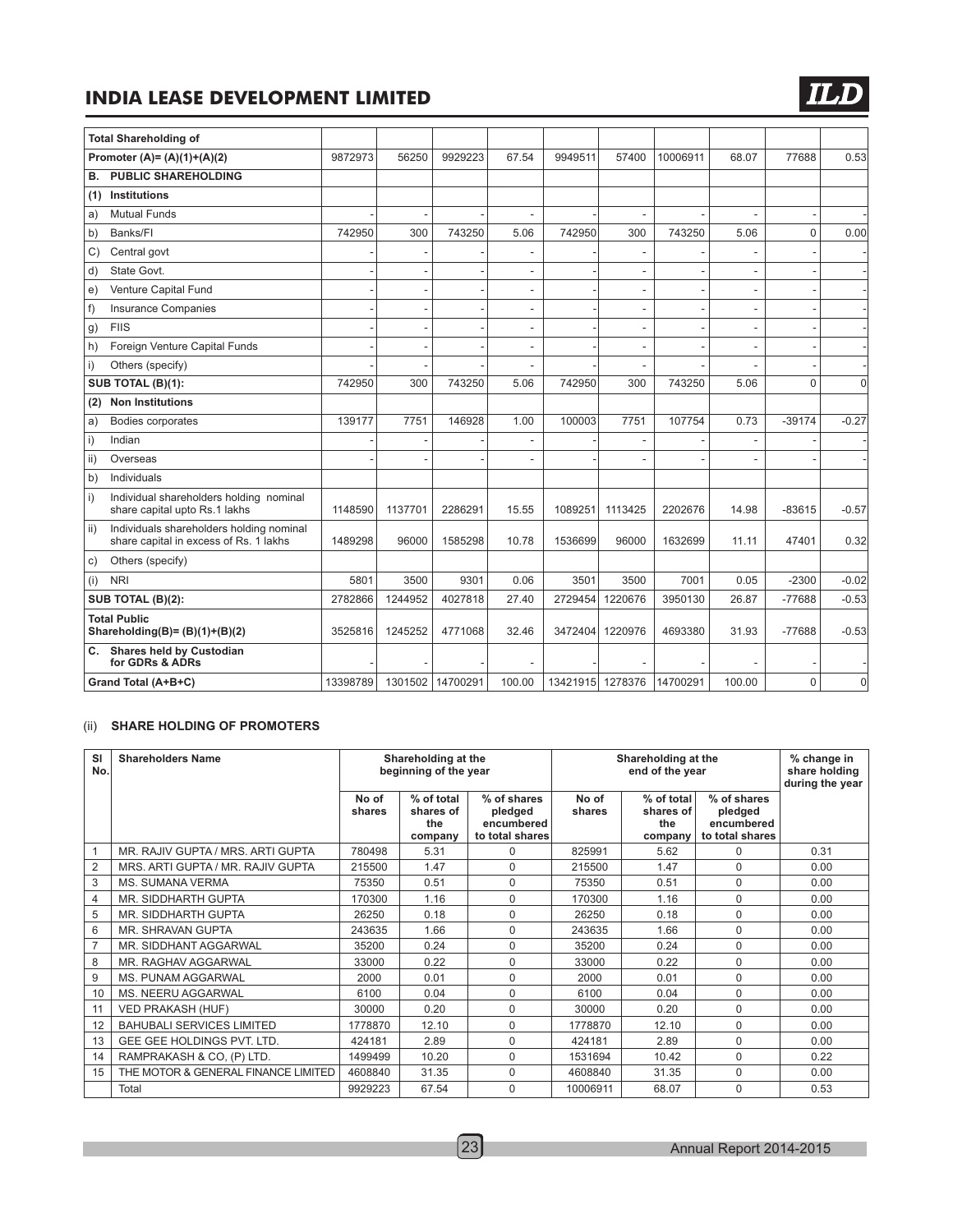#### (iii) **CHANGE IN PROMOTERS' SHAREHOLDING ( SPECIFY IF THERE IS NO CHANGE)**

| SI. No. |                                           | the Year i.e. 1st April, 2014 | Share holding at the beginning of   | <b>Cumulative Share holding during the</b><br>year (1st April, 2014 to 31st March, 2015) |                                     |  |
|---------|-------------------------------------------|-------------------------------|-------------------------------------|------------------------------------------------------------------------------------------|-------------------------------------|--|
|         |                                           | No. of Shares                 | % of total shares<br>of the company | No of shares                                                                             | % of total shares<br>of the company |  |
|         | At the beginning of the year (01.04.2014) | 9929223                       | 67.54                               | 9929223                                                                                  | 67.54                               |  |
|         | Off/Market purchase during the year       | 77688                         | 0.53                                | 10006911                                                                                 | 68.07                               |  |
| 3       | At the end of the year $(31.03.2015)$     | 10006911                      | 68.07                               | 10006911                                                                                 | 68.07                               |  |

| (iv) Shareholding Pattern of top ten Shareholders (other than Directors, Promoters & Holders of GDRs & ADRs) |  |  |
|--------------------------------------------------------------------------------------------------------------|--|--|
|                                                                                                              |  |  |

| SI. No         |                                     |                     | Shareholding                        | <b>Cumulative Shareholding</b><br>during the year |                                     |
|----------------|-------------------------------------|---------------------|-------------------------------------|---------------------------------------------------|-------------------------------------|
|                | For Each of the Top 10 Shareholders | <b>No.of shares</b> | % of total shares<br>of the company | No. of shares                                     | % of Total Shares<br>of the Company |
| $\mathbf{1}$   | <b>PUNJAB NATIONAL BANK</b>         |                     |                                     |                                                   |                                     |
|                | At the beginning of the year        | 742950              | 5.05                                | 742950                                            | 5.05                                |
|                | Bought during the year              | $\mathbf 0$         | 0.00                                | 0                                                 | 0.00                                |
|                | Sold during the year                | $\overline{0}$      | 0.00                                | $\overline{0}$                                    | 0.00                                |
|                | At the end of the year              | 742950              | 5.05                                | 742950                                            | 5.05                                |
| 2              | <b>ASHOK VISWANATHAN/</b>           |                     |                                     |                                                   |                                     |
|                | <b>LAKSHMI VISWANATHAN</b>          |                     |                                     |                                                   |                                     |
|                | At the beginning of the year        | 589782              | 4.01                                | 589782                                            | 4.01                                |
|                | Bought during the year              | 51758               | 0.35                                | 641540                                            | 4.36                                |
|                | Sold during theyear                 | (100)               | 0.00                                | 641440                                            | 4.36                                |
|                | At the end of the year              | 641440              | 4.36                                | 641440                                            | 4.36                                |
| 3              | <b>CHARU GUPTA</b>                  |                     |                                     |                                                   |                                     |
|                | At the beginning of the year        | 275299              | 1.87                                | 275299                                            | 1.87                                |
|                | Bought during the year              | $\Omega$            | 0.00                                | $\mathbf 0$                                       | 0.00                                |
|                | Sold during the year                | $\overline{0}$      | 0.00                                | $\overline{0}$                                    | 0.00                                |
|                | At the end of the year              | 275299              | 1.87                                | 275299                                            | 1.87                                |
| 4              | <b>LALIT MOHAN GUPTA</b>            |                     |                                     |                                                   |                                     |
|                | At the beginning of the year        | 175706              | 1.20                                | 175706                                            | 1.20                                |
|                | Bought during the year              | $\mathbf 0$         | 0.00                                | $\pmb{0}$                                         | 0.00                                |
|                | Sold during the year                | $\overline{0}$      | 0.00                                | $\overline{0}$                                    | 0.00                                |
|                | At the end of the year              | 175706              | 1.20                                | 175706                                            | 1.20                                |
| 5              | <b>VENKATRAMAN S</b>                |                     |                                     |                                                   |                                     |
|                | At the beginning of the year        | 174600              | 1.19                                | 174600                                            | 1.19                                |
|                | Bought during the year              | $\mathbf 0$         | 0.00                                | $\pmb{0}$                                         | 0.00                                |
|                | Sold during the year                | $\overline{0}$      | 0.00                                | $\mathbf 0$                                       | 0.00                                |
|                | At the end of the year              | 174600              | 1.19                                | 174600                                            | 1.19                                |
| 6              | <b>LALIT GUPTA</b>                  |                     |                                     |                                                   |                                     |
|                | At the beginning of the year        | 101400              | 0.69                                | 101400                                            | 0.69                                |
|                | Bought during the year              | $\mathbf 0$         | 0.00                                | $\mathsf 0$                                       | 0.00                                |
|                | Sold during the year                | $\overline{0}$      | 0.00                                | $\overline{0}$                                    | 0.00                                |
|                | At the end of the year              | 101400              | 0.69                                | 101400                                            | 0.69                                |
| $\overline{7}$ | <b>HINDUSTAN COMMERCIAL</b>         |                     |                                     |                                                   |                                     |
|                | <b>INVESTMENT TRUST LTD.</b>        |                     |                                     |                                                   |                                     |
|                | At the beginning of the year        | 40000               | 0.27                                | 40000                                             | 0.27                                |
|                | Bought during the year              | 0                   | 0.00                                | $\mathsf 0$                                       | 0.00                                |
|                | Sold during the year                | $\overline{0}$      | 0.00                                | $\overline{0}$                                    | 0.00                                |
|                | At the end of the year              | 40000               | 0.27                                | 40000                                             | 0.27                                |
| 8              | <b>LALIT GUPTA</b>                  |                     |                                     |                                                   |                                     |
|                | At the beginning of the year        | 37650               | 0.26                                | 37650                                             | 0.26                                |
|                | Bought during the year              | $\mathbf 0$         | 0.00                                | $\mathsf 0$                                       | 0.00                                |
|                | Sold during the year                | $\mathbf 0$         | 0.00                                | $\overline{0}$                                    | 0.00                                |
|                | At the end of the year              | 37650               | 0.26                                | 37650                                             | 0.26                                |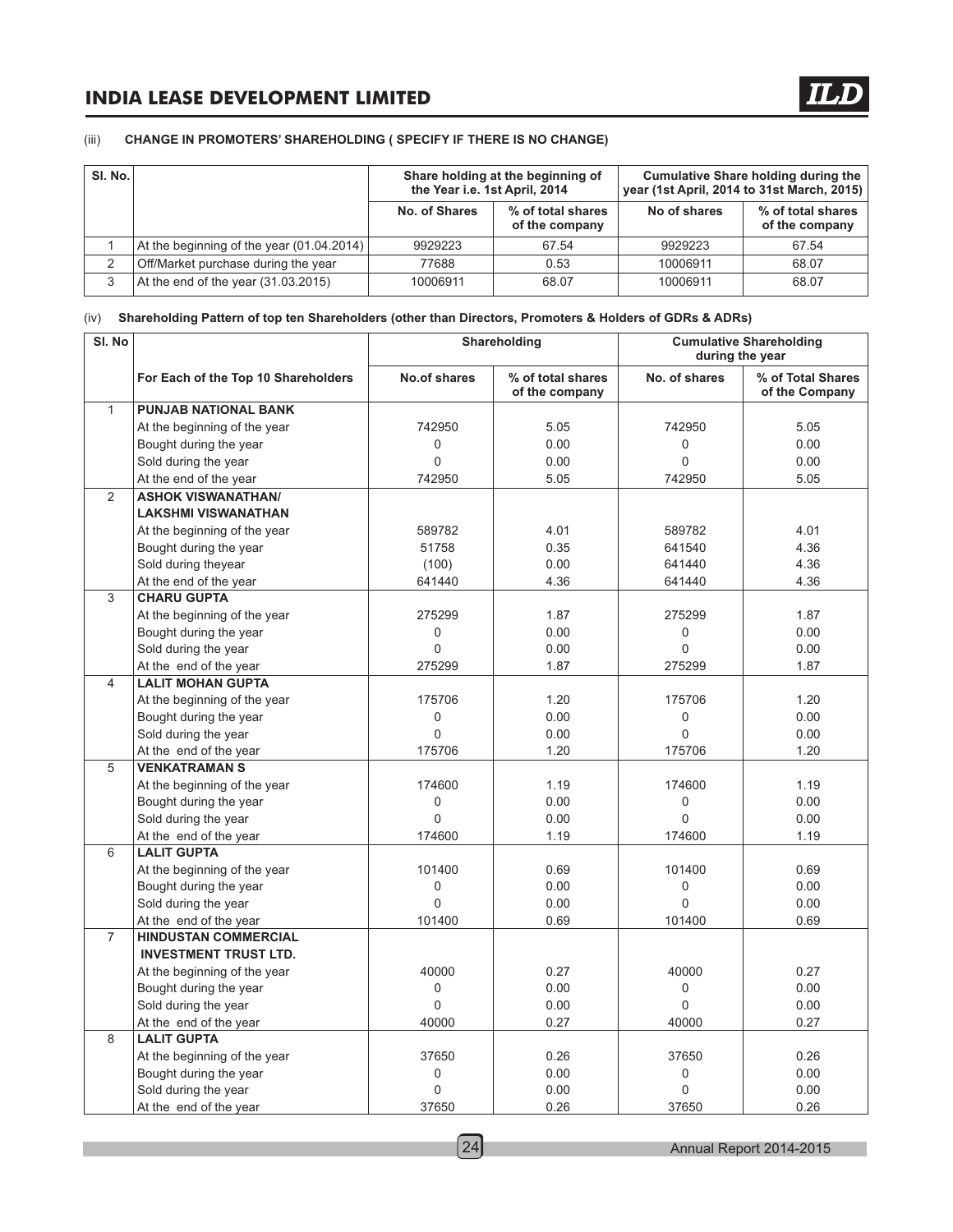| 9  | <b>LAKSHMI VISWANATHAN*</b>          |          |      |          |      |
|----|--------------------------------------|----------|------|----------|------|
|    | At the beginning of the year         | 17720    | 0.12 | 17720    | 0.12 |
|    | Bought during the year               | 17680    | 0.12 | 35400    | 0.24 |
|    | Sold during the year                 | $\Omega$ | 0.00 | 0        | 0.00 |
|    | At the end of the year               | 35400    | 0.24 | 35400    | 0.24 |
| 10 | <b>ARTI GUPTA</b>                    |          |      |          |      |
|    | At the beginning of the year         | 29250    | 0.20 | 29250    | 0.20 |
|    | Bought during the year               |          | 0.00 | 0        | 0.00 |
|    | Sold during the year                 | $\Omega$ | 0.00 | $\Omega$ | 0.00 |
|    | At the end of the year               | 29250    | 0.20 | 29250    | 0.20 |
| 11 | <b>ANALYSIS SECURITIES (P) LTD.#</b> |          |      |          |      |
|    | At the beginning of the year         | 50000    | 0.34 | 50000    | 0.34 |
|    | Bought during the year               | 9450     | 0.06 | 9450     | 0.06 |
|    | Sold during the year                 | 50000    | 0.34 | 50000    | 0.34 |
|    | At the end of the year               | 9450     | 0.06 | 9450     | 0.06 |

Notes The above information is based on the weekly beneficiary position received from Depositories

\*Not in the list of Top 10 Shareholders as on April 1, 2014. The same has been reflected above since the shareholder was one of the Top 10 shareholders as on March 31, 2015.

# Ceased to be in the list of top 10 shareholders as on March 31, 2015. The same is reflected above since the shareholder was one of the top 10 shareholder as on April 1, 2014.

#### (v) **Shareholding of Directors & KMP**

| SI.<br>No | For Each of the Directors & KMP           | Shareholding at the beginning<br>of the year 1st April, 2014 |                                     | Shareholding at the end of the year<br>31st March, 2015 |                                        |  |
|-----------|-------------------------------------------|--------------------------------------------------------------|-------------------------------------|---------------------------------------------------------|----------------------------------------|--|
|           |                                           | No. of shares                                                | % of total shares<br>of the company | No of shares                                            | % of total<br>shares of the<br>company |  |
|           | <b>MR. RAJIV GUPTA/MRS. ARTI GUPTA</b>    |                                                              |                                     |                                                         |                                        |  |
|           | At the beginning of the year (01.04.2014) | 780498                                                       | 5.31                                | 780498                                                  | 5.31                                   |  |
|           | Off/Market purchase during the year       | 45493                                                        | 0.31                                | 825991                                                  | 5.62                                   |  |
|           | At the end of the year (31.03.2015)       | 825991                                                       | 5.62                                | 825991                                                  | 5.62                                   |  |

#### V **INDEBTEDNESS**

**Indebtedness of the Company including interest outstanding/accrued but not due for payment**

|                                                     | <b>Secured Loans</b><br>excluding deposits | Unsecured<br>Loans       | <b>Deposits</b>          | Total<br><b>Indebtedness</b> |
|-----------------------------------------------------|--------------------------------------------|--------------------------|--------------------------|------------------------------|
| Indebtedness at the beginning of the financial year |                                            |                          |                          |                              |
| <b>Principal Amount</b><br>i)                       | $\overline{\phantom{a}}$                   | $\overline{\phantom{a}}$ | ٠                        |                              |
| $\mathsf{ii}$ )<br>Interest due but not paid        |                                            |                          | $\overline{\phantom{0}}$ |                              |
| Interest accrued but not due<br>iii)                |                                            |                          |                          |                              |
| Total (i+ii+iii)                                    | $\blacksquare$                             | ۰                        | ۰                        |                              |
| Change in Indebtedness during the financial year    |                                            |                          |                          |                              |
| Additions                                           |                                            |                          | $\overline{\phantom{0}}$ |                              |
| Reduction                                           | $\overline{\phantom{a}}$                   | $\overline{\phantom{a}}$ | -                        |                              |
| <b>Net Change</b>                                   |                                            |                          | ۰                        |                              |
| Indebtedness at the end of the financial year       |                                            |                          |                          |                              |
| <b>Principal Amount</b><br>i)                       |                                            |                          | $\overline{\phantom{0}}$ |                              |
| ii)<br>Interest due but not paid                    |                                            |                          | -                        |                              |
| Interest accrued but not due<br>iii)                |                                            |                          | $\overline{\phantom{0}}$ |                              |
| Total (i+ii+iii)                                    |                                            |                          |                          |                              |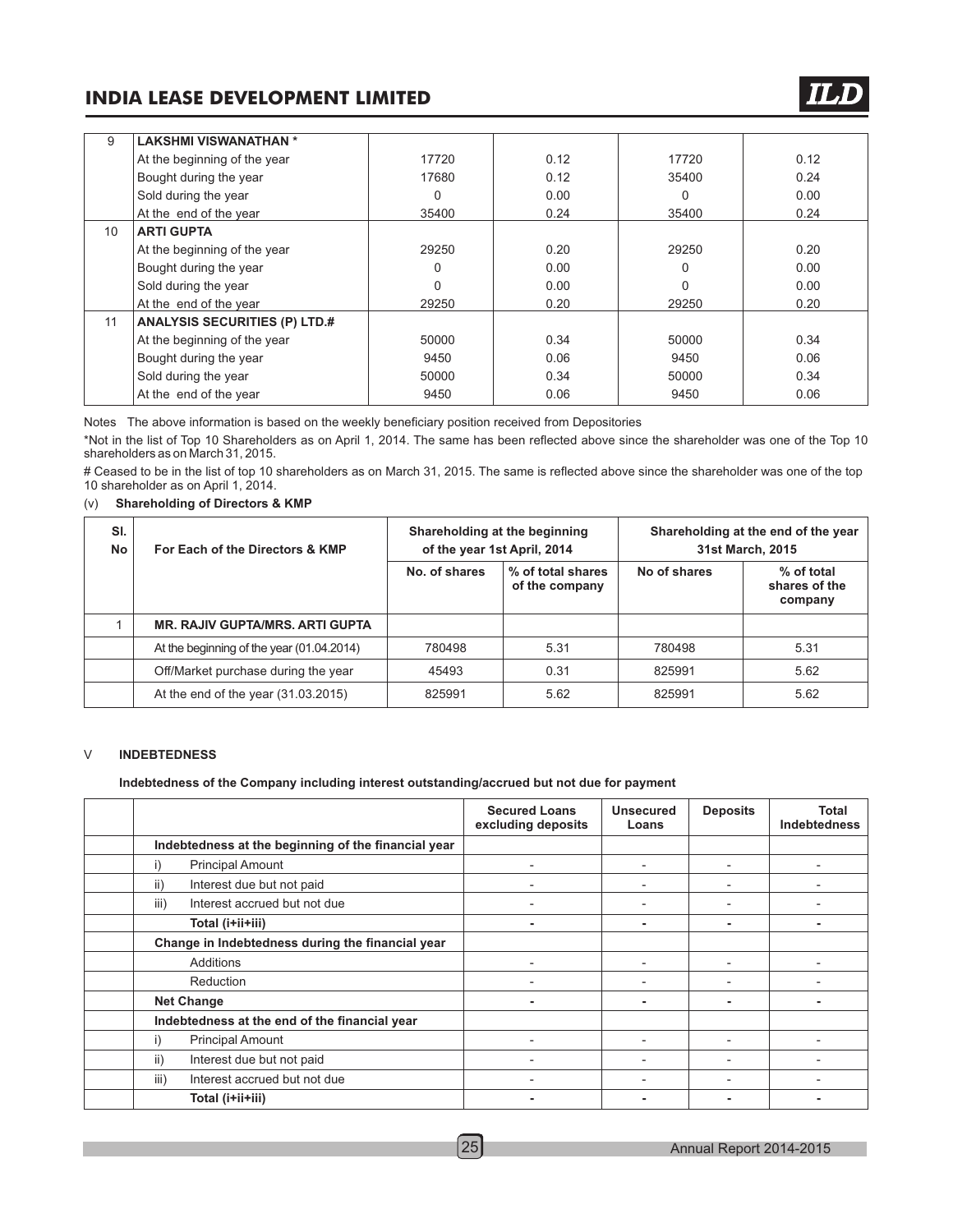#### VI **REMUNERATION OF DIRECTORS AND KEY MANAGERIAL PERSONNEL**

**Remuneration to Managing Director, Whole time director and/or Manager:**

| Name of Manager        | <b>Basic salary &amp;</b><br>alllowance | <b>Perquisites</b> | <b>Contribution to</b><br><b>Provident Fund</b> | Total   |
|------------------------|-----------------------------------------|--------------------|-------------------------------------------------|---------|
| <b>MR. ROHIT MADAN</b> | 885600                                  | 65600              | 59040                                           | 1010240 |

The median remuneration of employees of the company was 21400. In the Financial Year, there was an average increase of 5.40% in the median remuneration of employees.

#### **Comparison of Remuneration of the Key Managerial Personnel(s) against the Performance of the Company**

The company had paid the minimum remuneration to the Managerial Personnel in accordance with PART II Section II of Schedule V of the Companies Act, 2013 and as such, the same is not comparable with the operations of the company and for the purpose of median remuneration of the employees.

#### VII **PENALTIES/PUNISHMENT/COMPOUNDING OF OFFENCES**

| <b>Type</b> |                           | Section of<br>the Companies<br>Act | <b>Brief</b><br><b>Description</b> | Details of<br>Penalty<br>/Punishment/<br>Compounding<br>fees imposed | Authority<br>(RD/NCLT/<br>Court) | Appeal<br>made if<br>any (give<br>details) |
|-------------|---------------------------|------------------------------------|------------------------------------|----------------------------------------------------------------------|----------------------------------|--------------------------------------------|
| Α.          | <b>COMPANY</b>            |                                    |                                    |                                                                      |                                  |                                            |
|             | Penalty                   |                                    |                                    |                                                                      |                                  |                                            |
|             | Punishment                |                                    |                                    |                                                                      |                                  |                                            |
|             | Compounding               |                                    |                                    |                                                                      |                                  |                                            |
| <b>B.</b>   | <b>DIRECTORS</b>          |                                    |                                    |                                                                      |                                  |                                            |
|             | Penalty                   |                                    |                                    |                                                                      |                                  |                                            |
|             | Punishment                |                                    |                                    |                                                                      |                                  |                                            |
|             | Compounding               |                                    |                                    |                                                                      |                                  |                                            |
| C.          | OTHER OFFICERS IN DEFAULT |                                    |                                    |                                                                      |                                  |                                            |
|             | Penalty                   |                                    |                                    |                                                                      |                                  |                                            |
|             | Punishment                |                                    |                                    |                                                                      |                                  |                                            |
|             | Compounding               |                                    |                                    |                                                                      |                                  |                                            |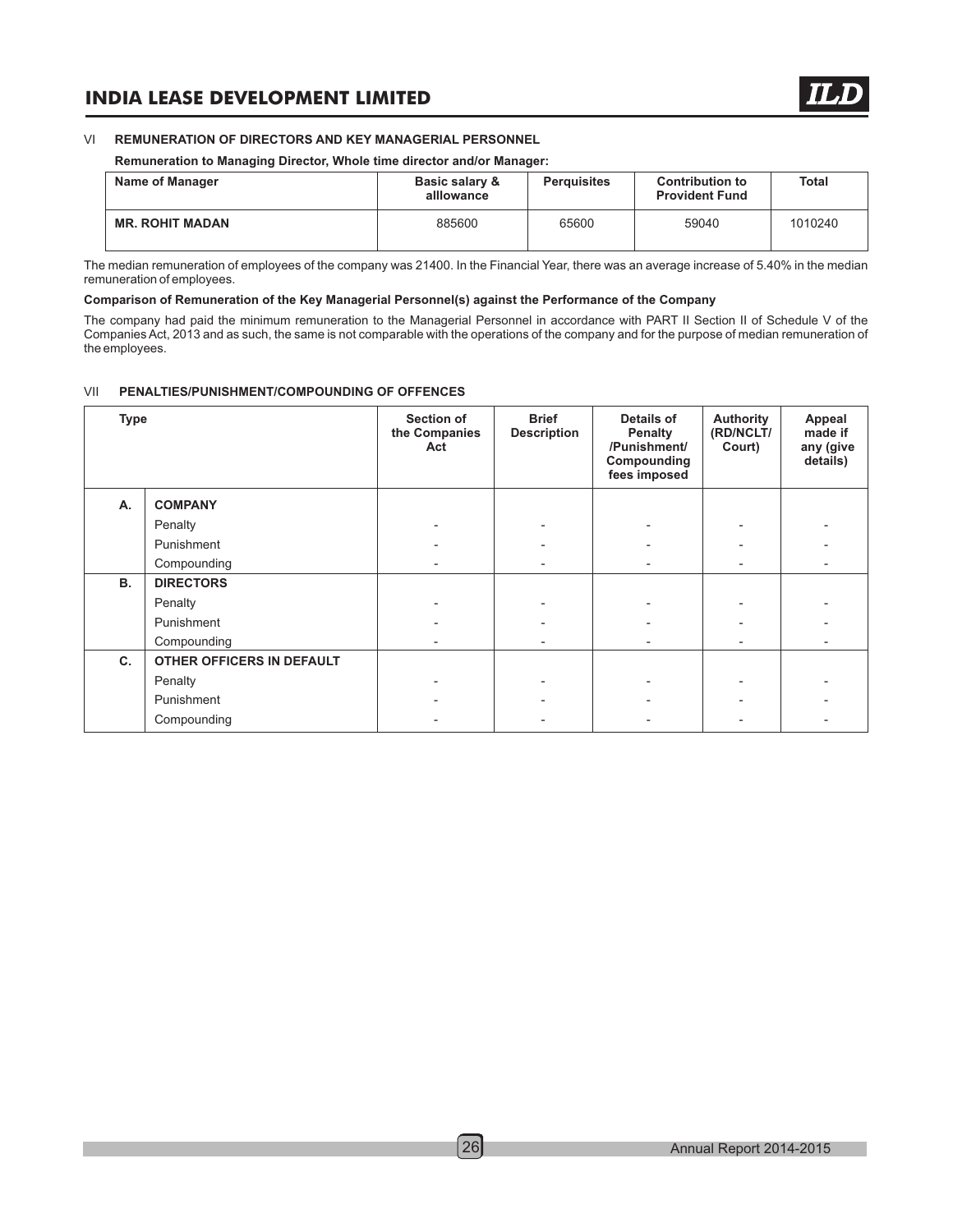

#### **ANNEXURE-D**

**Form No. MR-3**

#### **SECRETARIAL AUDIT REPORT**

#### FOR THE FINANCIAL YEAR ENDED 31<sup>st</sup> March, 2015

[Pursuant to section 204(1) of the Companies Act, 2013 and rule No.9 of the Companies (Appointment and Remuneration Personnel) Rules, 2014]

To,

The Members,

India Lease Development Limited MGF House 4/17-B Asaf Ali Road New Delhi-110002

I have conducted the secretarial audit of the compliance of applicable statutory provisions and the adherence to good corporate practices by India Lease Development Limited bearing CIN- L74899DL1984PLC019218 (hereinafter called the company). Secretarial Audit was conducted in a manner that provided me a reasonable basis for evaluating the corporate conducts/statutory compliances and expressing my opinion thereon.

Based on my verification of the company's books, papers, minute books, forms and returns filed and other records maintained by the company and also the information provided by the Company, its officers, agents and authorized representatives during the conduct of secretarial audit, I hereby report that in my opinion, the company has, during the audit period covering the financial year ended on 31<sup><sup>st</sup> March, 2015 complied with the statutory provisions listed hereunder and also that the Company has proper Board-</sup> processes and compliance-mechanism in place to the extent, in the manner and subject to the reporting made hereinafter:

I have examined the books, papers, minute books, forms and returns filed and other records maintained by the Company for the financial year ended on  $31<sup>st</sup>$  March, 2015 according to the provisions of:

- (i) The Companies Act, 2013 ('the Act') and the rules made there under;
- (ii) The Securities Contracts (Regulation) Act, 1956 ('SCRA') and the rules made there under;
- (iii) The Depositories Act, 1996 and the Regulations and Bye-laws framed there under;
- (iv) Foreign Exchange Management Act, 1999 and the rules and regulations made there under to the extent of Foreign Direct Investment, Overseas Direct Investment and External Commercial Borrowings; - **Not applicable to the Company during the period of audit.**
- (v) The following Regulations and Guidelines prescribed under the Securities and Exchange Board of India Act, 1992 ('SEBI Act'):-
	- (a) The Securities and Exchange Board of India (Substantial Acquisition of Shares and Takeovers) Regulations, 2011;
	- (b) The Securities and Exchange Board of India (Prohibition of Insider Trading) Regulations, 1992;
	- (c) The Securities and Exchange Board of India (Issue of Capital and Disclosure Requirements) Regulations, 2009;
	- (d) The Securities and Exchange Board of India (Employee Stock Option Scheme and Employee Stock Purchase Scheme) Guidelines, 1999; - **Not applicable to the Company during the period of audit**
	- (e) The Securities and Exchange Board of India (Issue and Listing of Debt Securities) Regulations, 2008; **Not applicable to the Company during the period of audit**
	- (f) The Securities and Exchange Board of India (Registrars to an Issue and Share Transfer Agents) Regulations, 1993 regarding the Companies Act and dealing with client;
	- (g) The Securities and Exchange Board of India (Delisting of Equity Shares) Regulations, 2009; **Not applicable to the Company during the period of audit**
	- (h) The Securities and Exchange Board of India (Buyback of Securities) Regulations, 1998; **Not applicable to the Company during the period of audit**

I have also examined compliance with the applicable clauses of the following:

(i) Secretarial Standards issued by The Institute of Company Secretaries of India; **(Not applicable as the same was not notified during the period covered by the report)**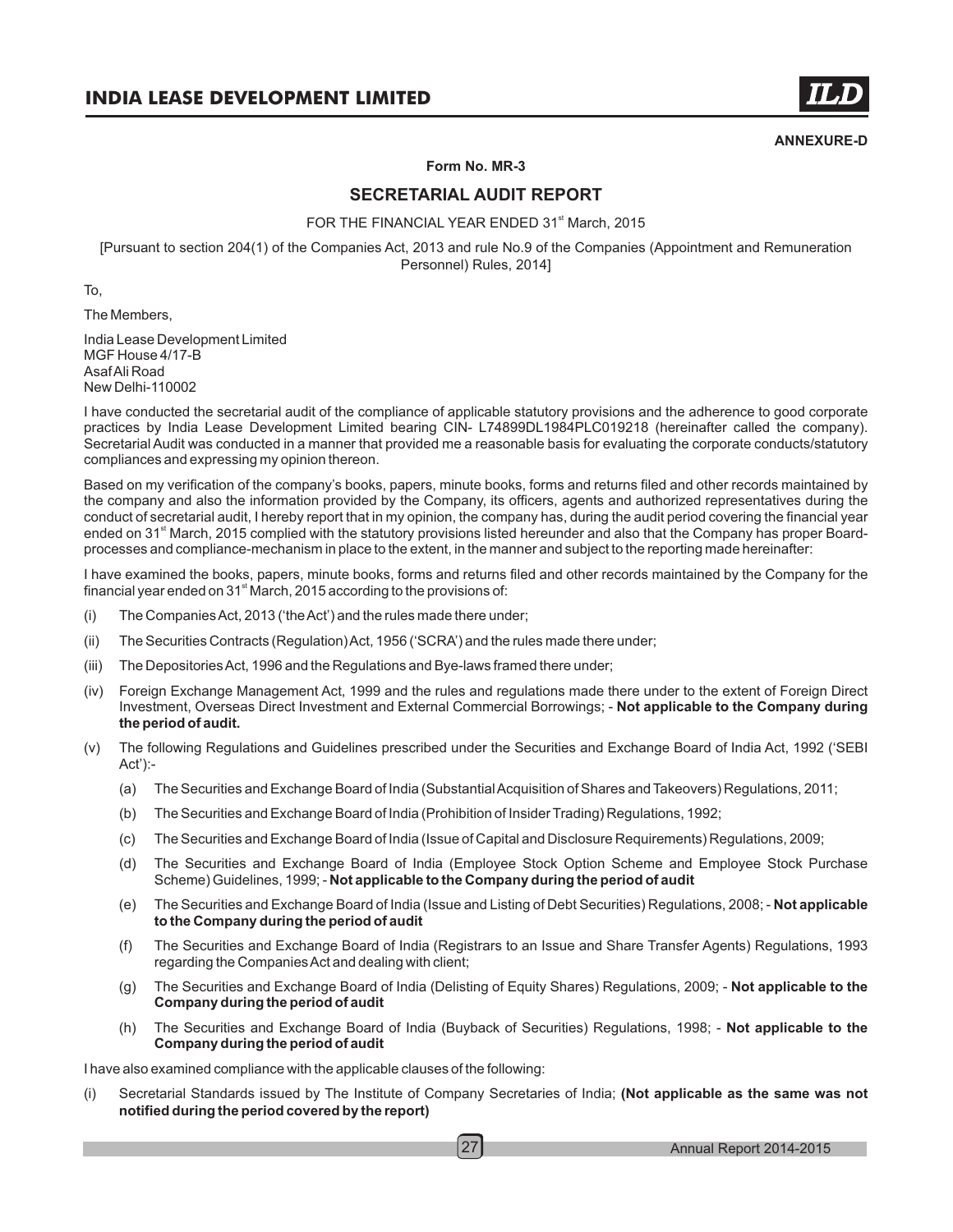

(ii) The Listing Agreement entered into by the Company with Bombay Stock Exchange Limited.

During the period under review the Company has complied with the provisions of the Act, Rules, Regulations, Guidelines, Standards, etc. mentioned above.

#### **I further report that**

The Board of Directors of the Company is duly constituted with proper balance of Non-Executive Directors and Independent Directors. The changes in the composition of the Board of Directors that took place during the period under review were carried out in compliance with the provisions of the Act.

Adequate notice is given to all directors to schedule the Board Meetings, agenda and detailed notes on agenda were sent at least seven days in advance, and a system exists for seeking and obtaining further information and clarifications on the agenda items before the meeting and for meaningful participation at the meeting.

Majority decision is carried through while the dissenting members' views are captured and recorded as part of the minutes.

I further report that there are adequate systems and processes in the company commensurate with the size and operations of the company to monitor and ensure compliance with applicable laws, rules, regulations and guidelines.

#### **For Anjali Yadav & Associates**

**Anjali Yadav** Proprietor FCS No.: 6628 C P No.: 7257

#### **Place : New Delhi Date: 10<sup>th</sup> August, 2015**

This Report is to be read with our letter of even date which is annexed as **Annexure-D1** and forms an integral part of this Report.

#### **Annexure-D1**

To,

The Members,

India Lease Development Limited MGF House 4/17-B Asaf Ali Road New Delhi-110002

Our report of even date is to be read along with this letter.

- 1. Maintenance of Secretarial record is the responsibility of the management of the Company. Our responsibility is to express an opinion on these secretarial records based on our audit.
- 2. We have followed the audit practices and process as were appropriate to obtain reasonable assurance about the correctness of the Secretarial records. The verification was done on test check basis to ensure that correct facts are reflected in Secretarial records. We believe that the process and practices, we followed provide a reasonable basis of our opinion.
- 3. We have not verified the correctness and appropriateness of financial records and Books of Accounts of the Company.
- 4. Where ever required, we have obtained the Management representation about the Compliance of laws, rules and regulations and happening of events etc.
- 5. The Compliance of the provisions of Corporate and other applicable laws, rules, regulations, standards is the responsibility of management. Our examination was limited to the verification of procedure on test check basis.
- 6. The Secretarial Audit report is neither an assurance as to the future viability of the Company nor of the efficiency or effectiveness with which the management has conducted the affairs of the Company.

#### **For Anjali Yadav & Associates**

**Anjali Yadav** Proprietor

**Place : New Delhi** FCS No. : 6628 **that is a contract that the contract of P No. : 7257 C P No. : 7257 C P No. : 7257** 

28 Annual Report 2014-2015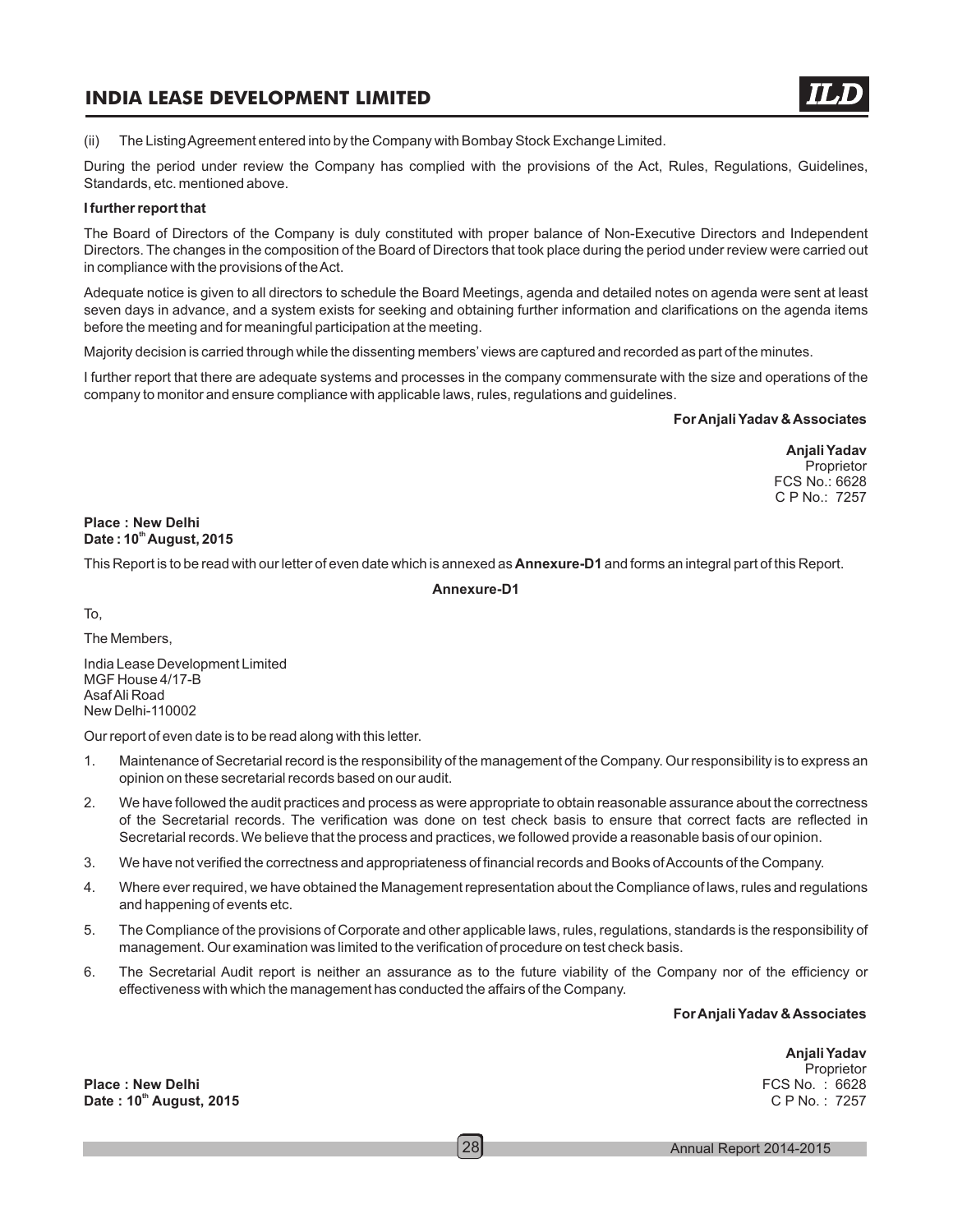

#### **INDEPENDENT AUDITOR'S REPORT**

#### **To the Members of India Lease Development Limited Report on the Financial Statements**

We have audited the accompanying financial statements of **India Lease Development Limited** ("the Company"), which comprise the Balance Sheet as at March 31, 2015, the Statement of Profit and Loss and Cash Flow Statement for the year then ended, and a summary of significant accounting policies and other explanatory information.

#### **Management's Responsibility for the Financial Statements**

The Company's Board of Directors is responsible for the matters stated in Section 134(5) of the Companies Act, 2013 ("the Act") with respect to the preparation of these financial statements that give a true and fair view of the financial position, financial performance and cash flows of the Company in accordance with the accounting principles generally accepted in India, including the Accounting Standards specified under Section 133 of the Act, read with Rule 7 of the Companies (Accounts) Rules, 2014. This responsibility also includes maintenance of adequate accounting records in accordance with the provisions of the Act for safeguarding the assets of the Company and for preventing and detecting frauds and other irregularities; selection and application of appropriate accounting policies; making judgments and estimates that are reasonable and prudent; and design, implementation and maintenance of adequate internal financial controls, that were operating effectively for ensuring the accuracy and completeness of the accounting records, relevant to the preparation and presentation of the financial statements that give a true and fair view and are free from material misstatement, whether due to fraud or error.

#### **Auditor's Responsibility**

Our responsibility is to express an opinion on these financial statements based on our audit. We have taken into account the provisions of the Act, the accounting and auditing standards and matters which are required to be included in the audit report under the provisions of the Act and the Rules made thereunder.

We conducted our audit in accordance with the Standards on Auditing specified under Section 143(10) of the Act. Those Standards require that we comply with ethical requirements and plan and perform the audit to obtain reasonable assurance about whether the financial statements are free from material misstatement.

An audit involves performing procedures to obtain audit evidence about the amounts and disclosures in the financial statements. The procedures selected depend on the auditor's judgment, including the assessment of the risks of material misstatement of the financial statements, whether due to fraud or error. In making those risk assessments, the auditor considers internal financial control relevant to the Company's preparation of the financial statements that give a true and fair view in order to design audit procedures that are appropriate in the circumstances, but not for the purpose of expressing an opinion on whether the Company has in place an adequate internal financial controls system over financial reporting and the operating effectiveness of such controls. An audit also includes evaluating the appropriateness of accounting policies used and the reasonableness of the accounting estimates made by Company's Directors, as well as evaluating the overall presentation of the financial statements.

We believe that the audit evidence we have obtained is sufficient and appropriate to provide a basis for our audit opinion on the financial statements.

#### **Opinion**

In our opinion and to the best of our information and according to the explanations given to us, the aforesaid financial statements give the information required by the Act in the manner so required and give a true and fair view in conformity with the accounting principles generally accepted in India, of the state of affairs of the Company as at March 31, 2015 and its loss and its cash flows for the year ended on that date.

#### **Emphasis of Matter**

We draw attention to the following matters in the Notes to the financial statements:

- i) Note No. 21 to the financial statements which describes the Company has discontinued fresh hire purchase / leasing business. The management is of the view that the realization of the assets will be sufficient to pay off its entire liabilities. In view of the above the financial statements have been prepared on the assumption that the Company will continue as a going concern.
- ii) Note No. 22 to the financial statements which describes that there is non-compliance of the provisions of Non Banking Financial Companies Prudential Norms (Reserve Bank) Directions 1998 with regard to maintenance of Credit Concentration/Investment Norms in respect of lending to one of the Company where these are exceeding the limits.

Our opinion is not qualified in respect of these matters.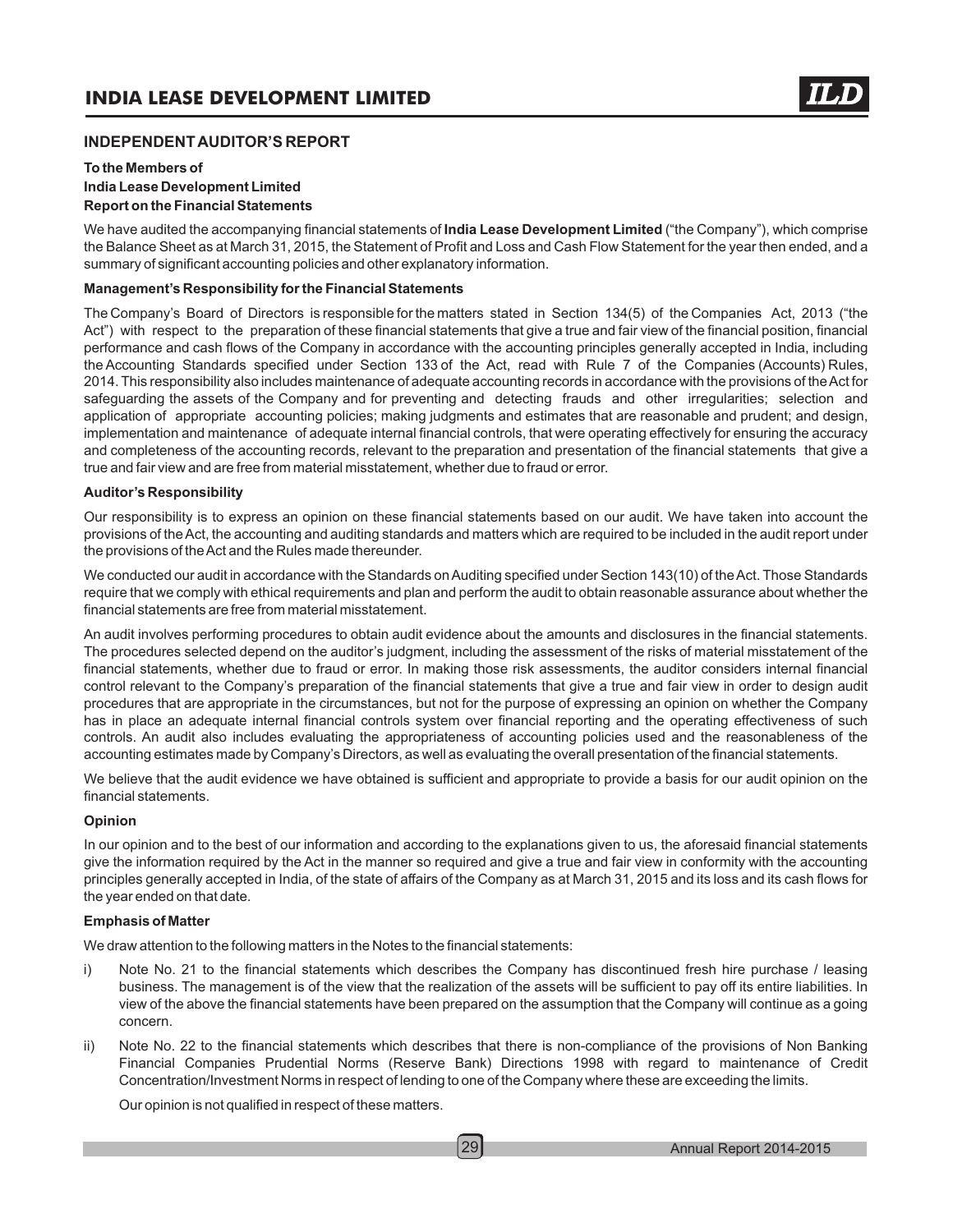

#### **Report on Other Legal and Regulatory Requirements**

- 1. As required by the Companies (Auditor's Report) Order, 2015 ("the Order") issued by the Central Government of India in terms of sub-section (11) of section 143 of the Act, we give in the Annexure a statement on the matters specified in paragraphs 3 and 4 of the Order of the Order, to the extent applicable.
- 2. As required by Section 143 (3) of the Act, we report that:
	- (a) We have sought and obtained all the information and explanations which to the best of our knowledge and belief were necessary for the purpose of our audit;
	- (b) In our opinion proper books of account as required by law have been kept by the Company so far as appears from our examination of those books.
	- (c) The Balance Sheet, Statement of Profit and Loss, and Cash Flow Statement dealt with by this Report are in agreement with the books of account;
	- (d) In our opinion, the aforesaid financial statements comply with the Accounting Standards specified under Section 133 of the Act, read with Rule 7 of the Companies (Accounts) Rules, 2014;
	- (e) On the basis of written representations received from the directors as on March 31, 2015, and taken on record by the Board of Directors, none of the directors is disqualified as on March 31, 2015, from being appointed as a director in terms of Section 164 (2) of the Act; and
	- (f) With respect to the other matters to be included in the Auditor's Report in accordance with Rule 11 of the Companies (Audit and Auditors) Rules, 2014, in our opinion and to the best of our information and according to the explanations given to us:
		- i The Company does not have any pending litigations which would impact its financial statements.
		- ii The Company did not have any long-term contracts including derivative contracts for which there were any material foreseeable losses.
		- iii. There were no amounts which were required to be transferred to the Investor Education and Protection Fund by the Company.

**For S. N. Dhawan & Co.** Chartered Accountants FRN.: 000050N

# **Place: New Delhi<br>Date: May 29, 2015**

**(S.K.Khattar)** Membership No. 084993

#### **Annexure to Independent Auditor's Report**

(The Annexure referred to in paragraph 1 of Report on Other Legal and Regulatory Requirements of even date on the financial statements of **India Lease Development Limited** for the year ended March 31, 2015)

- i. (a) The Company has maintained proper records showing full particulars including quantitative details and situation of fixed assets.
	- (b) As per information and explanations given to us the fixed assets have been physically verified by the management, during the year. In our opinion, the frequency of verification is reasonable and no material discrepancies were noticed.
- ii. The Company does not have any inventory. Therefore, the provisions of paragraph 3 (ii) of the Order, are not applicable.
- iii. According to the information and explanations given to us, the Company has granted unsecured loans, to companies, firms or other parties covered in the register maintained under Section 189 of the Companies Act, 2013.
	- (a) According to the information and explanations given to us, the Inter Corporate Deposit given is repayable on demand. The repayment of interest is regular.
	- (b) As stated above no repayment schedule have been specified and there are no overdue amounts in excess of Rs. one lacs.
- iv. In our opinion, and according to the information and explanations given to us, there is an adequate internal control system commensurate with the size of the Company and the nature of its business for the purchase of fixed assets. As explained,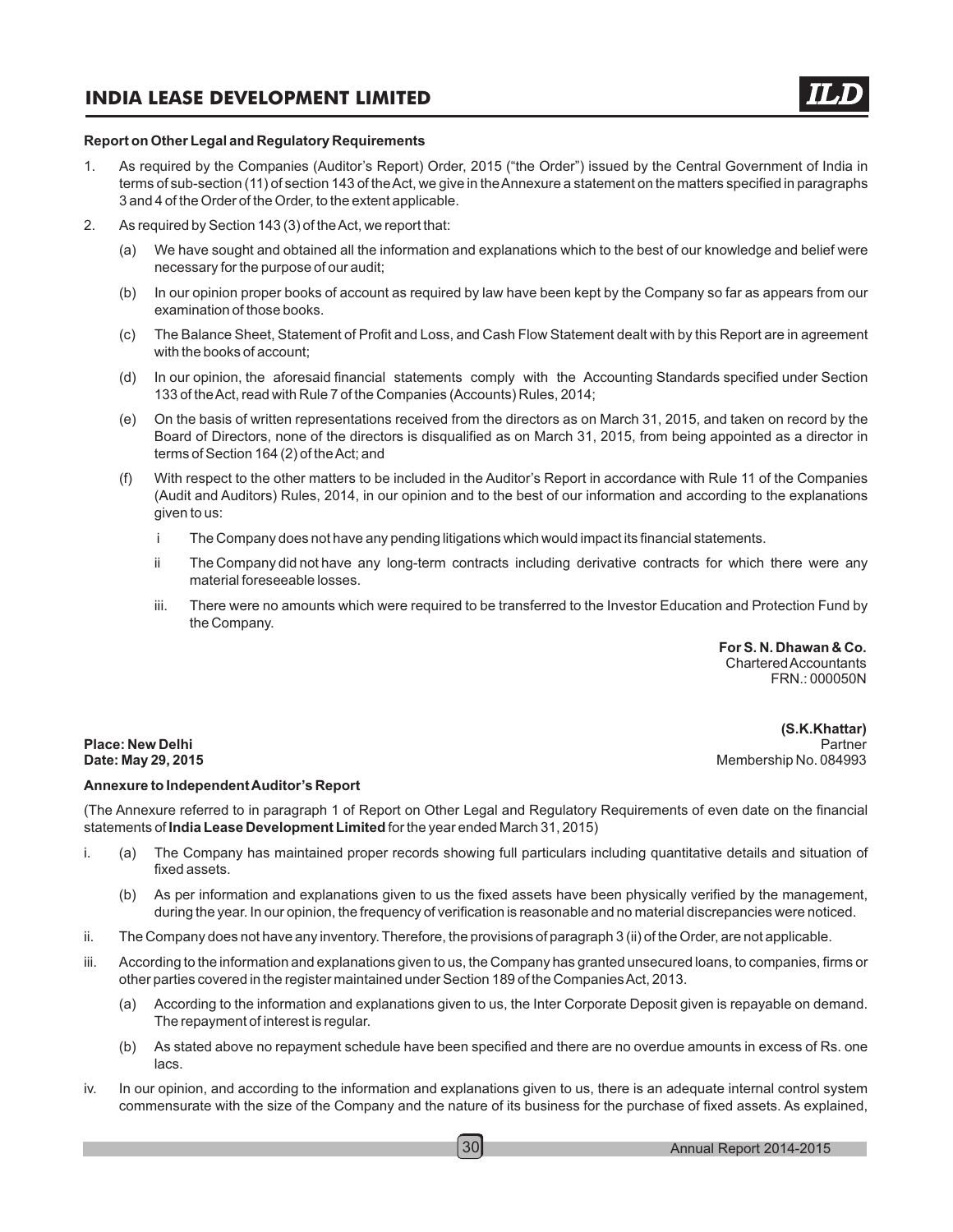there was neither purchase of inventories nor sale of goods and services during the year. During the course of our audit we have not come across any continuing failure to correct major weaknesses in the internal control systems.

- v. The Company has not accepted any deposits within the meaning of sections 73 to 76 of the Act. Therefore, the provisions of paragraph 3 (v) of the Order are not applicable to the Company.
- vi. According to the information and explanations given to us, maintenance of cost records under sub-section (1) of Section 148 of the Companies Act, 2013 has not been prescribed by the Central Government.
- vii. (a) According to the information and explanations given to us us and on the basis of our examination of the records of the Company, amounts deducted/accrued in the books of accounts in respect of undisputed statutory dues including income tax, provident fund, employees' state insurance, wealth tax, sales tax, service tax and other material statutory dues, as applicable to the Company, have generally been regularly deposited with the appropriate authorities. According to the information and explanations given to us, no undisputed demand payable in respect of aforesaid statutory dues was in arrears, as at 31st March, 2015 for a period of more than six months from the date they became payable.
	- (b) According to the information and explanations given to us there are no dues of income tax, sales tax, wealth tax and service tax which have not been deposited on account of any dispute.
	- (c) According to the information and explanations given to us and the records of the Company examined by us, no amount required to be transferred to investor education and protection fund in accordance with the relevant provisions of the Companies Act, 1956 (1 of 1956) and rules made there under.
- viii. The accumulated losses of the Company are more than fifty percent of the net worth of the Company. Further the Company has incurred cash loss during the financial year covered by our audit and also in the immediately preceding financial year.
- ix. Based on our examination of the records and according to the information and explanations given to us the Company has not taken any loan from financial institution, banks or debenture holders. Therefore, the provisions of paragraph 3 (ix) of the Order are not applicable to the Company.
- x. In our opinion and according to the information and explanations given to us, the Company has not given any guarantee for loans taken by others from banks or financial institutions. Accordingly, the provisions of paragraph 3(x) of the Order are not applicable to the Company.
- xi. According to the information and explanations given to us, the Company has not taken any term loan. Therefore, provisions of paragraph 3(xi) of the Order are not applicable to the Company.
- xii. In course of our examination of the books and records of the Company, carried out in accordance with the generally accepted auditing practices in India, we have not come across any instance of fraud on or by the Company, and according to the information and explanations given to us, no fraud was noticed or reported during the year by the management.

**For S. N. Dhawan & Co.** Chartered Accountants FRN.: 000050N

**(S.K.Khattar) Place: New Delhi** Partner **Date: May 29, 2015** Membership No. 084993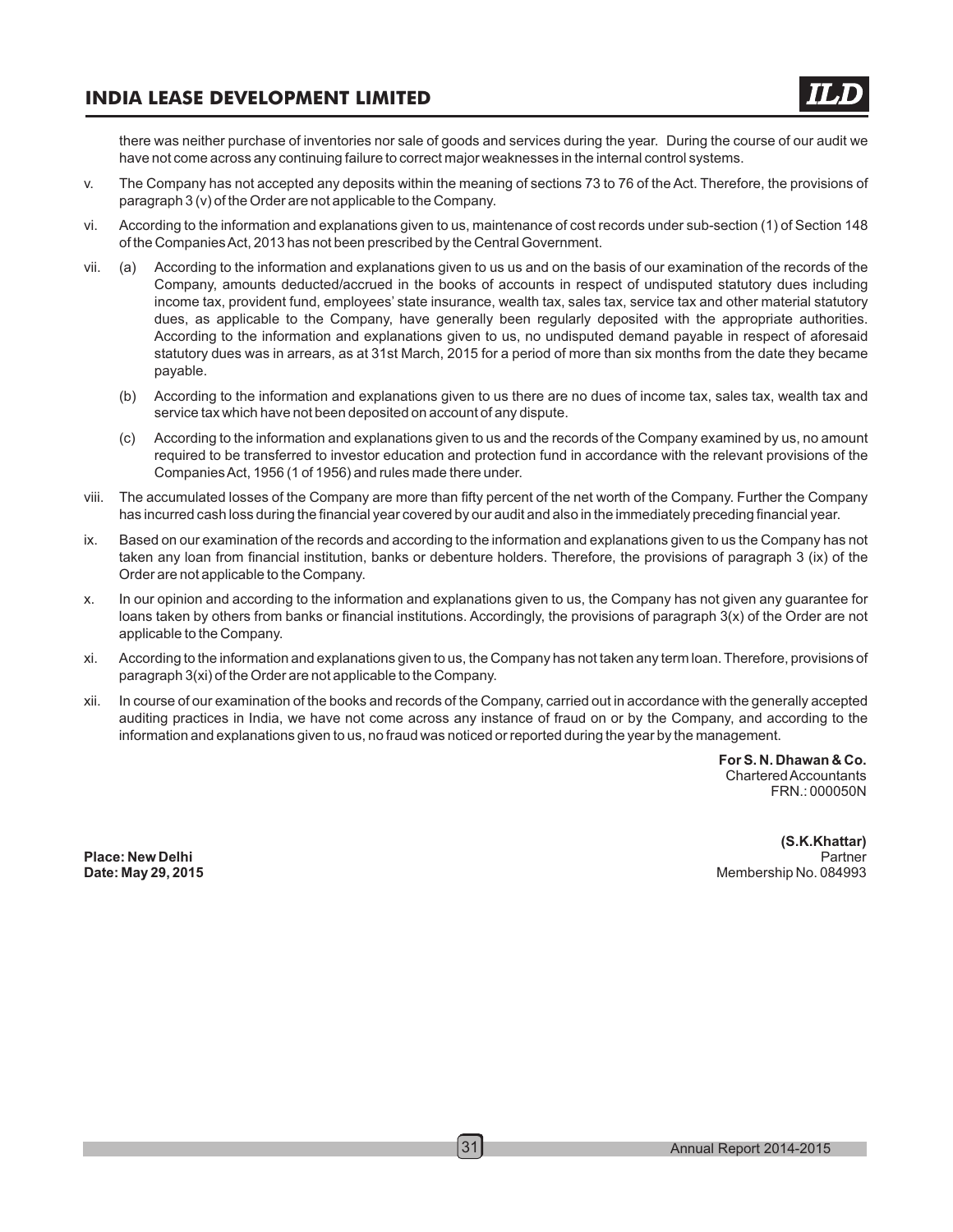#### **BALANCE SHEET AS AT 31st MARCH, 2015**

|    | = 0.1 = = 1 AV AT 0.3 t MAI                |                    |                                 | (Amount in $\bar{z}$ )   |
|----|--------------------------------------------|--------------------|---------------------------------|--------------------------|
|    | <b>Particulars</b>                         | <b>Note</b><br>No. | As at<br><b>31st March 2015</b> | As at<br>31st March 2014 |
| ı. | <b>EQUITY AND LIABILITIES</b>              |                    |                                 |                          |
|    | (1) Shareholder's funds                    |                    |                                 |                          |
|    | (a) Share capital                          | $\overline{2}$     | 147,130,160                     | 147,130,160              |
|    | (b) Reserves and surplus                   | 3                  | (66, 606, 540)                  | (63, 970, 357)           |
|    | (2) Non-current liabilities                |                    |                                 |                          |
|    | (a) Long term provisions                   | 4                  | 80,002,861                      | 78,316,348               |
|    | (3) Current liabilities                    |                    |                                 |                          |
|    | (a) Trade payables                         | $5\phantom{.0}$    | 1,048,721                       | 1,053,647                |
|    | Other current liabilities<br>(b)           | 6                  | 16,219,429                      | 16,288,713               |
|    | Short-term provisions<br>(c)               | $\overline{7}$     | 104,805                         | 90,805                   |
|    | <b>Total</b>                               |                    | 177,899,436                     | 178,909,316              |
| Ш. | <b>ASSETS</b>                              |                    |                                 |                          |
|    | (1) Non-current assets                     |                    |                                 |                          |
|    | (a) Fixed assets                           | 8                  | 282,882                         |                          |
|    | <b>Tangible Assets</b>                     |                    |                                 |                          |
|    | (b) Non-current investments                | 9                  | 18,985,572                      | 18,985,572               |
|    | (c) Long term loans and advances           | 10                 | 43,156,252                      | 43,186,115               |
|    | (d) Other non-current assets               | 11                 | 4,289,656                       | 3,600,442                |
|    | (2) Current assets                         |                    |                                 |                          |
|    | (a) Current investments                    | 12                 | 143,834                         | 119,084                  |
|    | Trade receivables<br>(b)                   | 13                 | 33,623,399                      | 33,712,096               |
|    | Cash and cash equivalents<br>(c)           | 14                 | 120,882                         | 3,006,007                |
|    | Short-term loans and advances<br>(d)       | 15                 | 76,300,000                      | 76,300,000               |
|    | Other current assets<br>(e)                | 16                 | 996,959                         |                          |
|    | <b>Total</b>                               |                    | 177,899,436                     | 178,909,316              |
|    | Summary of significant accounting policies | 1                  |                                 |                          |

The accompanying notes 1 to 39 form an integral part of the financial statements

**For S. N. Dhawan & Co.** Chartered Accountants FRN 000050N **Rajiv Gupta Arun Mitter**

**(S.K.Khattar)** DIN : 00022964 DIN: 00022941 **Partner** 

**Place : New Delhi Dated : May 29, 2015**

As per our report of even date **For and On behalf of the Board** 

Chairman Director<br>DIN : 00022964 DIN: 00022941

Membership No. 084993 **Sharad Aggarwal Rohit Madan** Rembership No. 084993 **Sharad Aggarwal** Rohit Madan **Rembership** No. 084993

Director Manager & Company Secretary<br>
DIN: 00629816 ACS-13636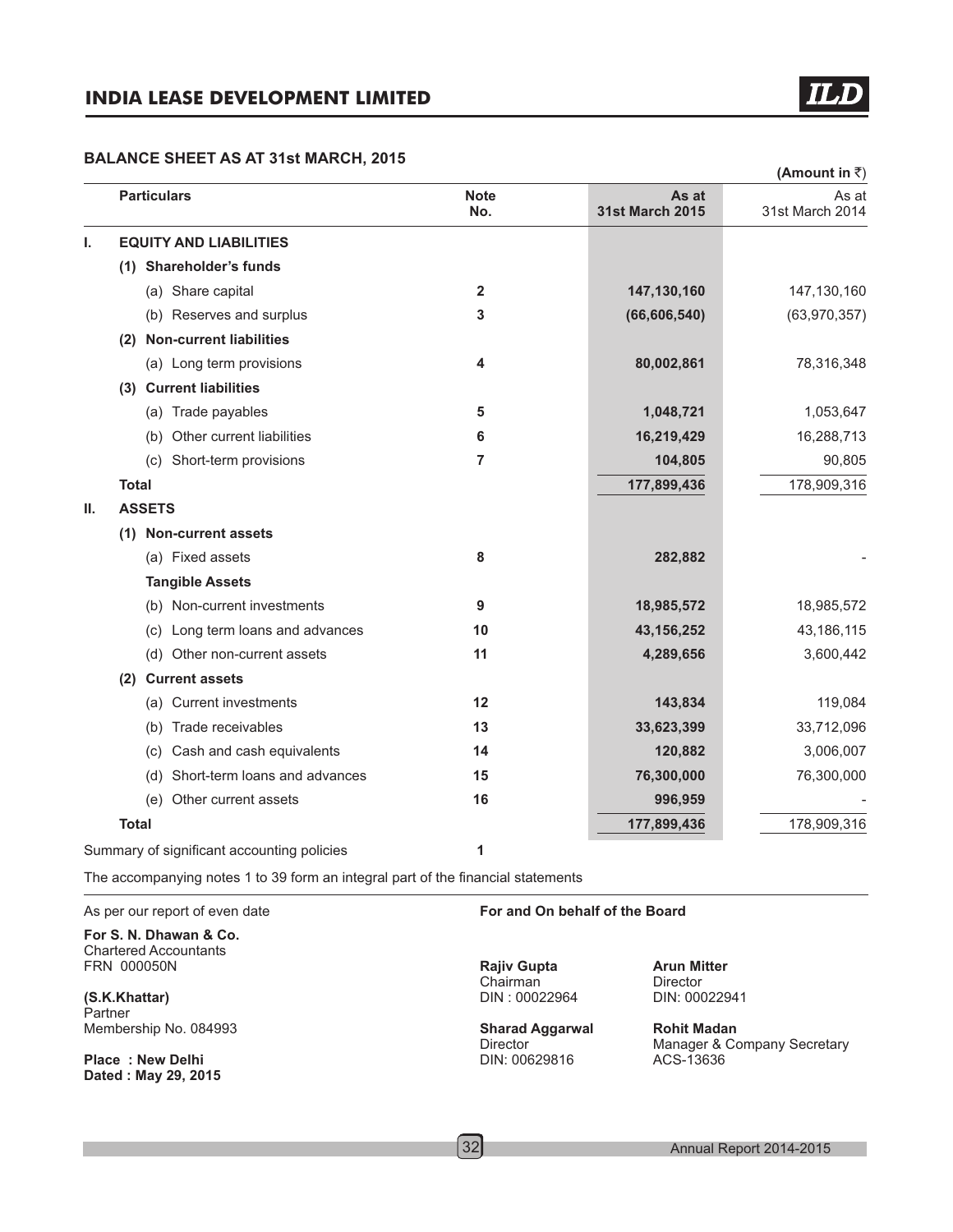|                                                                  |                    |                                              | (Amount in $\bar{z}$ )                |
|------------------------------------------------------------------|--------------------|----------------------------------------------|---------------------------------------|
| <b>Particulars</b>                                               | <b>Note</b><br>No. | For the year ended<br><b>31st March 2015</b> | For the year ended<br>31st March 2014 |
| <b>Income</b>                                                    |                    |                                              |                                       |
| Revenue from operations                                          | 17                 | 263,862                                      | 562,239                               |
| Other income                                                     | 18                 | 6,906,605                                    | 9,010,129                             |
| <b>Total Income</b>                                              |                    | 7,170,467                                    | 9,572,368                             |
| <b>Expenses</b>                                                  |                    |                                              |                                       |
| Employee benefits expense                                        | 19                 | 3,657,905                                    | 6,107,274                             |
| Other expenses                                                   | 20                 | 4,910,877                                    | 7,824,633                             |
| Depreciation and amortization expense                            | 8 a                | 132,847                                      | 92,013                                |
| Provision for diminution in value of investments                 |                    | 1,353,722                                    |                                       |
| <b>Total Expenses</b>                                            |                    | 10,055,351                                   | 14,023,920                            |
| Profit/(Loss) before tax                                         |                    | (2,884,884)                                  | (4,451,552)                           |
| Excess provision against doubtful/irrecoverable                  |                    |                                              |                                       |
| assets written back                                              |                    | 88,697                                       | 2,638,321                             |
| Excess depreciation written back                                 |                    | 160,004                                      |                                       |
| Tax expenses :                                                   |                    |                                              |                                       |
| Current tax                                                      |                    |                                              |                                       |
| Deferred tax                                                     |                    |                                              |                                       |
| Profit / (Loss) for the year                                     |                    | (2,636,183)                                  | (1,813,231)                           |
| Earning per equity share: (in Rs.) (Face value of Rs. 10/- each) |                    |                                              |                                       |
| <b>Basic</b><br>(1)                                              |                    | (0.18)                                       | (0.12)                                |
| <b>Diluted</b><br>(2)                                            |                    | (0.18)                                       | (0.12)                                |
| Summary of significant accounting policies                       | 1                  |                                              |                                       |

#### **STATEMENT OF PROFIT & LOSS FOR THE YEAR ENDED 31st MARCH, 2015**

The accompanying notes 1 to 39 form an integral part of the financial statements

**For S. N. Dhawan & Co.** Chartered Accountants FRN 000050N **Rajiv Gupta Arun Mitter**

**(S.K.Khattar)** DIN : 00022964 DIN: 00022941 **Partner** 

**Place : New Delhi Dated : May 29, 2015**

As per our report of even date **For and On behalf of the Board**

Chairman Director<br>DIN : 00022964 DIN: 00022941

Membership No. 084993 **Sharad Aggarwal Rohit Madan** Rembership No. 084993 **Sharad Aggarwal** Rohit Madan **Rembership** No. 084993

Director COM Manager & Company Secretary<br>
DIN: 00629816 ACS-13636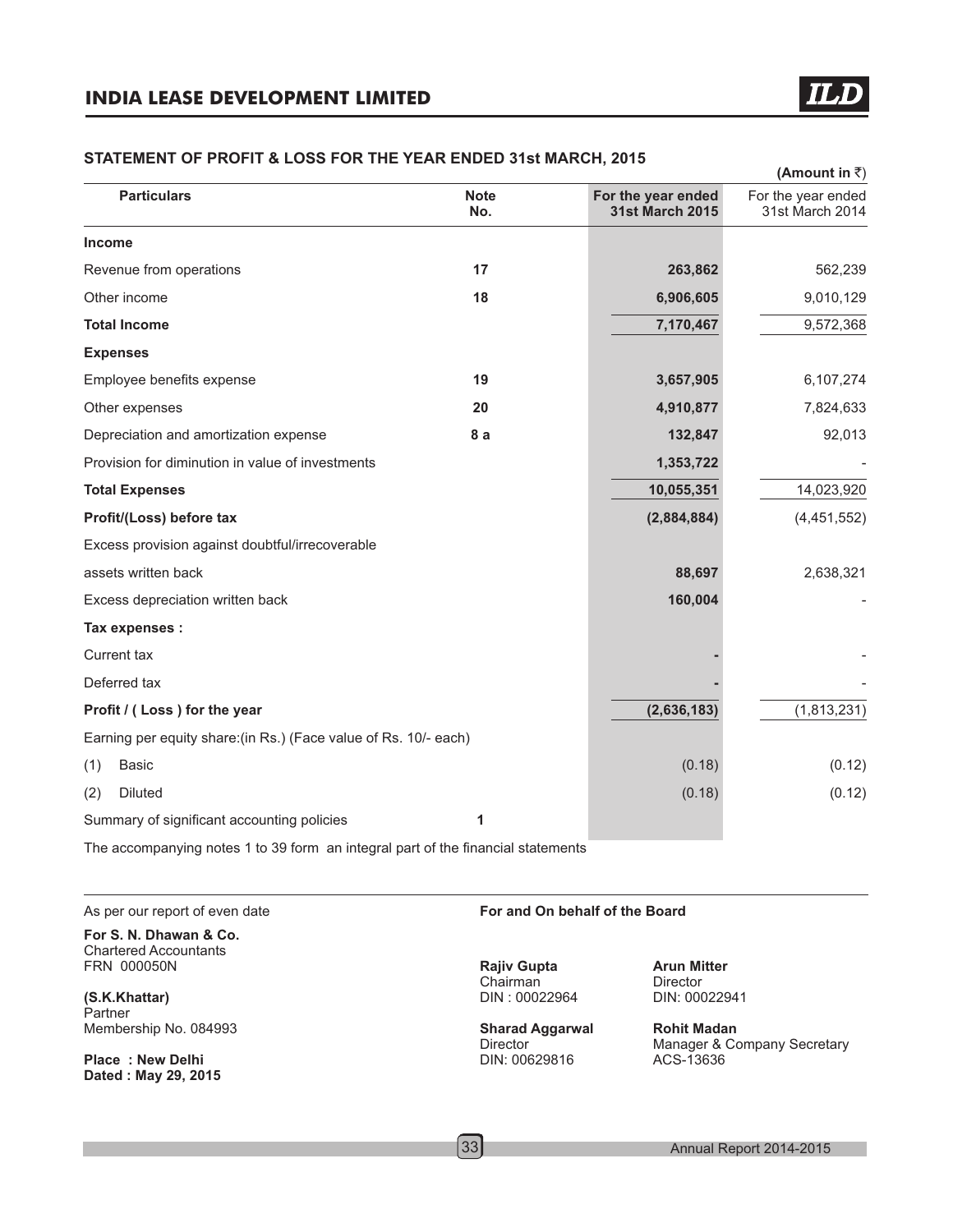### **CASH FLOW STATEMENT FOR THE YEAR ENDED 31st MARCH, 2015**

|   |                                                                  |                                              | (Amount in ₹)                         |
|---|------------------------------------------------------------------|----------------------------------------------|---------------------------------------|
|   | <b>Particulars</b>                                               | For the year ended<br><b>31st March 2015</b> | For the year ended<br>31st March 2014 |
| А | <b>CASH FLOW FROM OPERATING ACTIVITIES</b>                       |                                              |                                       |
|   | Net Profit / (Loss) after Tax                                    | (2,636,183)                                  | (1,813,231)                           |
|   | Adjustments for:                                                 |                                              |                                       |
|   | Depreciation                                                     | 132,847                                      | 92,013                                |
|   | Provision for diminution in value of investments                 | 1,353,722                                    |                                       |
|   | Provision for non performing assets                              | (88, 697)                                    | (2,638,321)                           |
|   | Excess depreciation written back                                 | (160, 004)                                   |                                       |
|   | Interest / dividend received - considered Separately             | (175)                                        | (170, 920)                            |
|   |                                                                  | 1,237,693                                    | (2,717,228)                           |
|   | <b>OPERATING PROFIT BEFORE WORKING CAPITAL CHANGES</b>           | (1, 398, 490)                                | (4,530,459)                           |
|   | Adjustments for:                                                 |                                              |                                       |
|   | Increase/(Decrease) in non current liabilities                   | 421,488                                      | (337, 616)                            |
|   | Increase/(Decrease) in current liabilities                       | (60, 210)                                    | (246, 668)                            |
|   | Increase/(Decrease) in long term loans and advances              | 29,863                                       | 503,056                               |
|   | (Increase)/Decrease in other non current assets                  | (689, 214)                                   | (517, 938)                            |
|   | Increase/(Decrease) in trade receivables                         | 88,697                                       | 2,139,812                             |
|   | (Increase)/Decrease in short term loans & advances               |                                              | (8,300,000)                           |
|   | (Increase)/Decrease in other current asset                       | (996, 959)                                   | 2,320,500                             |
|   | <b>CASH GENERATED FROM OPERATIONS</b>                            | (2,604,825)                                  | (8,969,313)                           |
|   | Direct taxes paid/excess provision written back                  |                                              |                                       |
|   | <b>NET CASH FLOW FROM OPERATING ACTIVITIES (A)</b>               | (2,604,825)                                  | (8,969,313)                           |
| в | <b>CASH FLOW FROM INVESTING ACTIVITIES</b>                       |                                              |                                       |
|   | Addition/Sale of Investments (Net)                               | (24, 750)                                    | 2,856,490                             |
|   | <b>Purchase of Fixed Assets</b>                                  |                                              |                                       |
|   | Sale of Fixed Assets                                             | (255, 725)                                   | (92, 013)                             |
|   | Interest / Dividend Received                                     | 175                                          | 170,920                               |
|   | <b>NET CASH FLOW FROM INVESTING ACTIVITIES (B)</b>               | (280, 300)                                   | 2,935,397                             |
| C | <b>CASH FLOW FROM FINANCING ACTIVITIES</b>                       |                                              |                                       |
|   | <b>NET CASH FLOW FROM FINANCING ACTIVITIES (C)</b>               |                                              |                                       |
|   | NET INCREASE/(DECREASE) IN CASH AND CASH EQUIVALENTS (A+B+C)     | (2,885,125)                                  | (6,033,916)                           |
|   | Cash and Cash Equivalents at the Beginning of the Year           | 3,006,007                                    | 9,039,923                             |
|   | Cash acquired on amalgamation                                    |                                              |                                       |
|   | Cash and Cash Equivalents at the Close of the Year               | 120,882                                      | 3,006,007                             |
|   | Component of Cash and Cash Equivalents at the Close of the Year] |                                              |                                       |
|   | Cash and Cheques in Hand                                         | 882                                          | 41,765                                |
|   | With Banks in Current Account                                    | 120,000                                      | 2,964,242                             |
|   | With Banks in Deposit Account                                    |                                              |                                       |
|   |                                                                  | 120,882                                      | 3,006,007                             |

#### **Note:**

1. Previous year's figures have been regrouped/ rearranged wherever considered necessary to compare with this year's figures.

**For S. N. Dhawan & Co.** Chartered Accountants FRN 000050N **Rajiv Gupta Arun Mitter**

**(S.K.Khattar)** DIN : 00022964 DIN: 00022941 **Partner** 

**Place : New Delhi Dated : May 29, 2015**

#### As per our report of even date **For and On behalf of the Board**

Chairman Director<br>
DIN: 00022964 DIN: 00022941

Membership No. 084993 **Sharad Aggarwal Rohit Madan Rohit Madan Research Aggarwal Rohit Madan Manager & Consearch Aggarwal** 

Director Manager & Company Secretary<br>
DIN: 00629816 ACS-13636

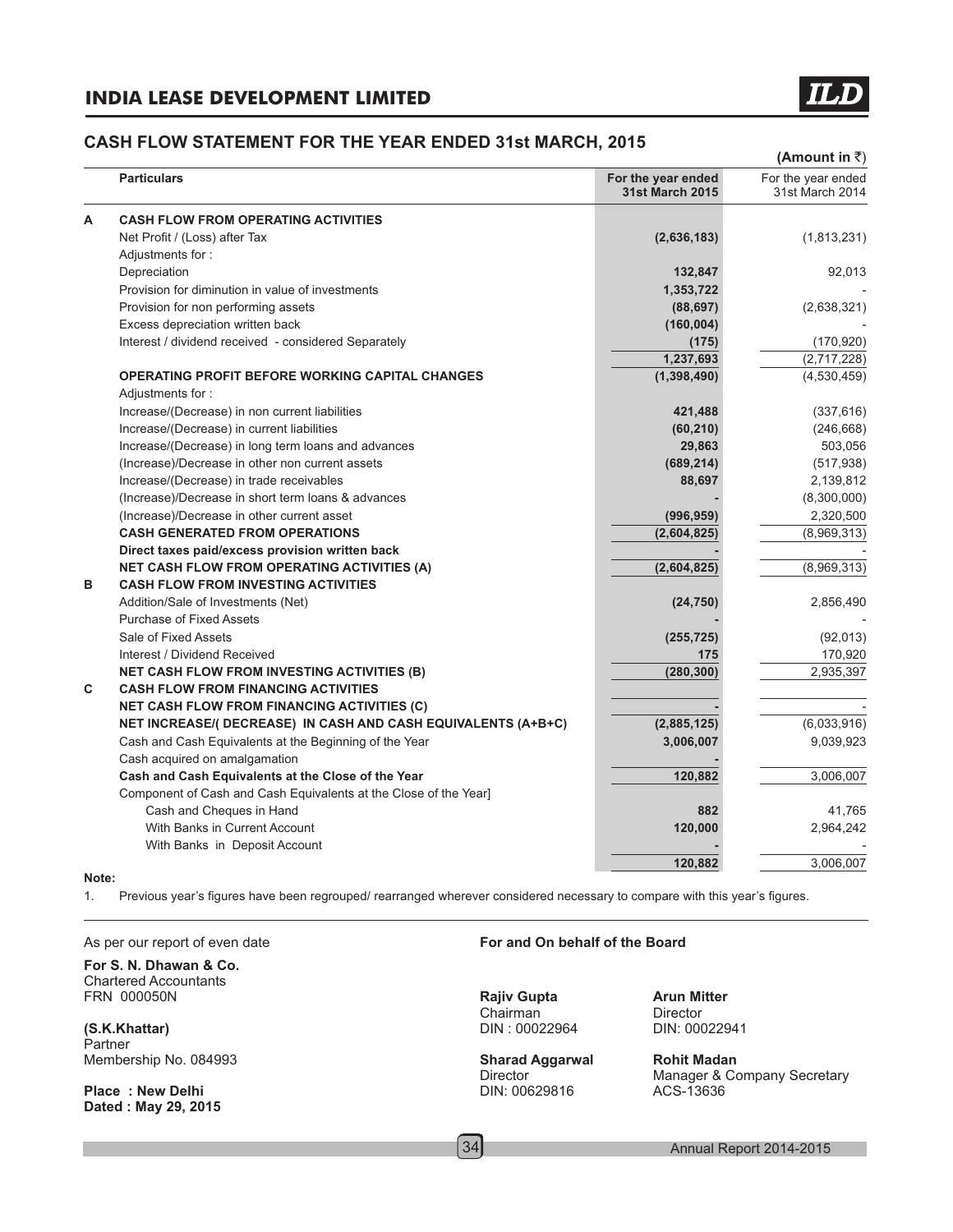

#### **Notes forming part of the financial statements for the year ended March 31, 2015**

#### 1. **SIGNIFICANT ACCOUNTING POLICIES**

#### i) **Accounting Convention**

The financial statements of the Company, have been prepared on historical cost convention, applicable Accounting Standards specified under Section 133 of the Companies Act, 2013 read with Rule 7 of the Companies (Accounts) Rules, 2014, and the relevant provisions of Companies Act, 2013 to the extent applicable and guidelines issued by the Reserve Bank of India to Non-Banking Financial Companies from time to time.

#### ii) **Fixed Assets**

Fixed Assets (including assets given on lease upto 31.3.2001) have been stated at cost less accumulated depreciation and impairment, if any. Cost refers to cost of acquisitions.

#### iii) **Investments**

Long terms investments are valued at cost. Cost refers to actual cost of acquisition / carrying cost. Provisions for diminution in value, if any, is made if decline is of permanent nature. Current Investments are valued at lower of cost or market value.

#### iv) **Repossessed Vehicles**

Repossessed vehicles in hand are valued at the Principal or Principal and Interest amount due form hirers or at net realisable value, whichever is lower.

#### v) **Assets given under finance lease**

Assets given under finance lease w.e.f. 1<sup>st</sup> April, 2001 are recorded as receivables and shown under current assets. Finance income is recognized based on a pattern reflecting a constant periodic rate of return on the net investment outstanding. Initial direct costs incurred are charged to the Profit & Loss Account.

#### vi) **Depreciation**

(a) Depreciation on fixed assets is provided on the written down value (WDV) method based on the useful lives and residual value of the assets as prescribed in Schedule II to the Companies Act, 2013.

#### vii) **Classification of Assets and Provisioning**

Assets are classified into Performing and Non Performing categories based on their record of recovery as prescribed by the Reserve Bank of India's Prudential Norms and after considering adjustments effected, if any. Provisions are being made as per Reserve Bank of India's Prudential Norms.

#### viii) **Revenue Recognition**

- a) Finance Charges on hire purchase/ loans against hypothecation contracts and income from finance lease transactions are computed using Internal Rate of Return Method which ensures a constant periodic rate of return on net finance amount outstanding.
- b) Lease Rentals are accounted for as per terms of lease agreements. However, in compliance of the Guidance Note on "Accounting for Leases" issued by the Institute of Chartered Accountants of India, and applicable to transactions entered into prior to 01.4.2001, the differential between the Capital Recovery Component comprised (based on the Internal Rate of Return Method) in the lease rentals and the depreciation referred to in Para 6(ii) above, (for all assets acquired on or beginning from 1<sup>st</sup> April, 1995 from accounting year 1995-96 and in respect of assets acquired upto 1.4.1995 prospectively from the accounting year 1996-97) is carried to "Lease Equalisation" in the Profit & Loss Account.
- c) Income from Non Performing Assets is recognised when realised.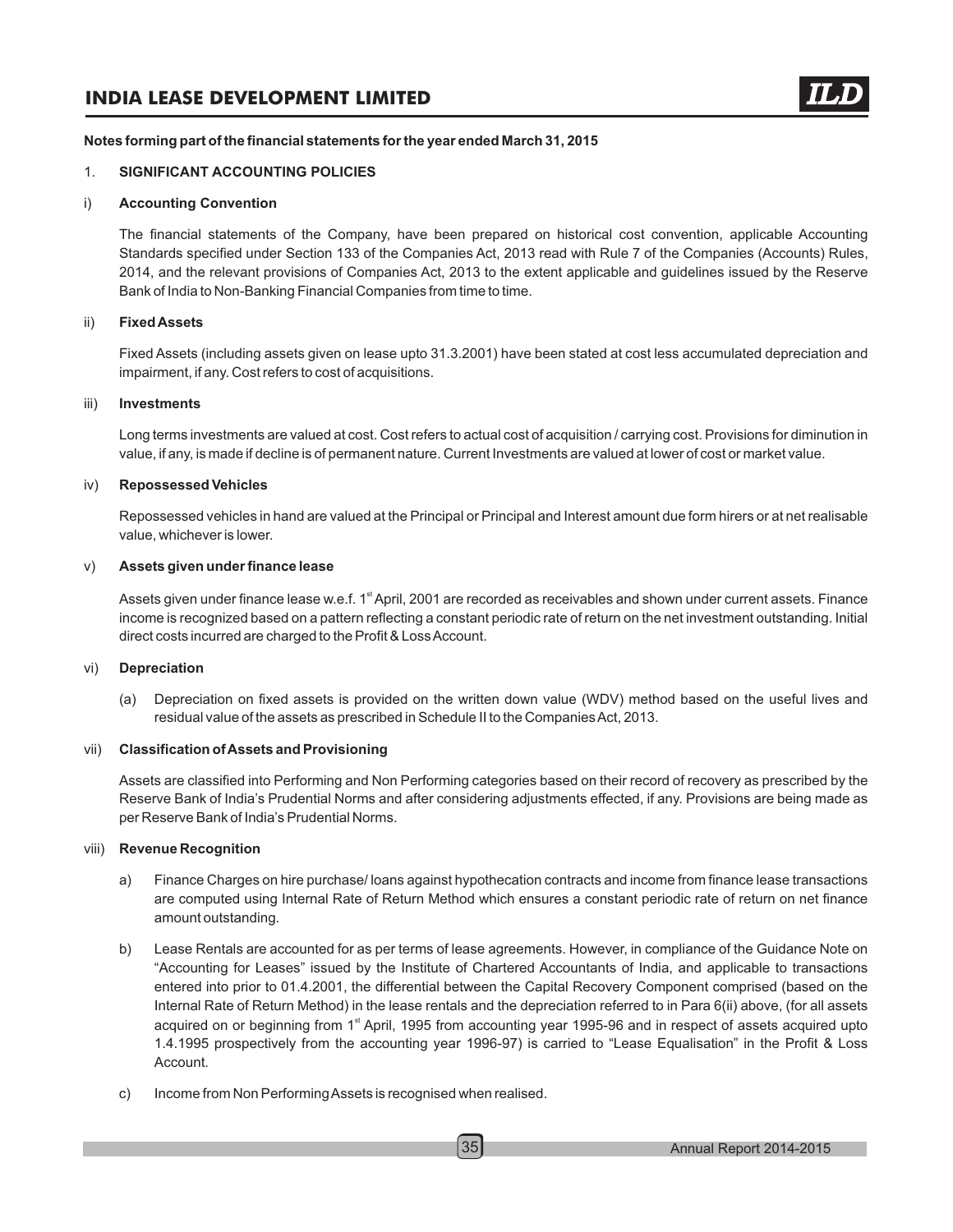- d) Bill Discounting Charges are accounted for on accrual basis except in case of Non Performing Assets, wherein it is recognised on realisation basis.
- e) Overdue charges from hirers/lessees are accounted for on realisation basis in view of significant uncertainties.
- f) Interest income recognised on accrual basis.
- g) Dividend in accounted for on accrual basis when the right to receive dividend is established.

#### ix) **Retirement Benefits**

- a) The liability on account of Gratuity is provided on the basis of actuarial valuation at the year end.
- b) Provident Fund contribution for all employees is charged to revenue each year.

#### x) **Deferred Tax**

Deferred Tax is recognised, subject to consideration of prudence, on timing differences, representing the difference between the taxable income/ (loss) and the accounting income/ (loss) that originated in one period and are capable of reversal in one or more subsequent periods. Deferred Tax assets and liabilities are measured using tax rates and the tax laws that have been enacted or substantively enacted by the Balance Sheet date. Deferred Tax assets viz. unabsorbed depreciation and carry forward losses are recognised if there is 'virtual certainty' that sufficient future taxable income will be available against which such deferred tax assets can be realised.

#### xi) **Impairment of Assets**

The carrying amounts of assets are reviewed at each Balance Sheet date to ascertain impairment based on internal/external factors. An impairment loss is recognised when the carrying amount of an asset exceeds its realisable value. The realisable value is greater of the assets net selling price and value in use.

#### xii) **Provisions, Contingent Liabilities and Contingent Assets**

Provisions are recognized for liabilities that can be measured only by using a substantial degree of estimation, if

- a) the Company has a present obligation as a result of past event,
- b) a probable outflow of resources is expected to settle the obligation and
- c) the amount of obligation can be reliably estimated.

Reimbursements expected in respect of expenditure required to settle a provision are recognised only when it is virtually certain that the reimbursement will be received.

#### Contingent liability is disclosed in the case of

- a) a present obligation arising from the past event, when it is not probable that an outflow of resources will be required to settle the obligation.
- b) a possible obligation, of which the probability of outflow of resources is remote.

Contingent Assets are neither, recognised nor disclosed.

Provisions, Contingent Liabilities and Contingent Assets are reviewed at each Balance Sheet date.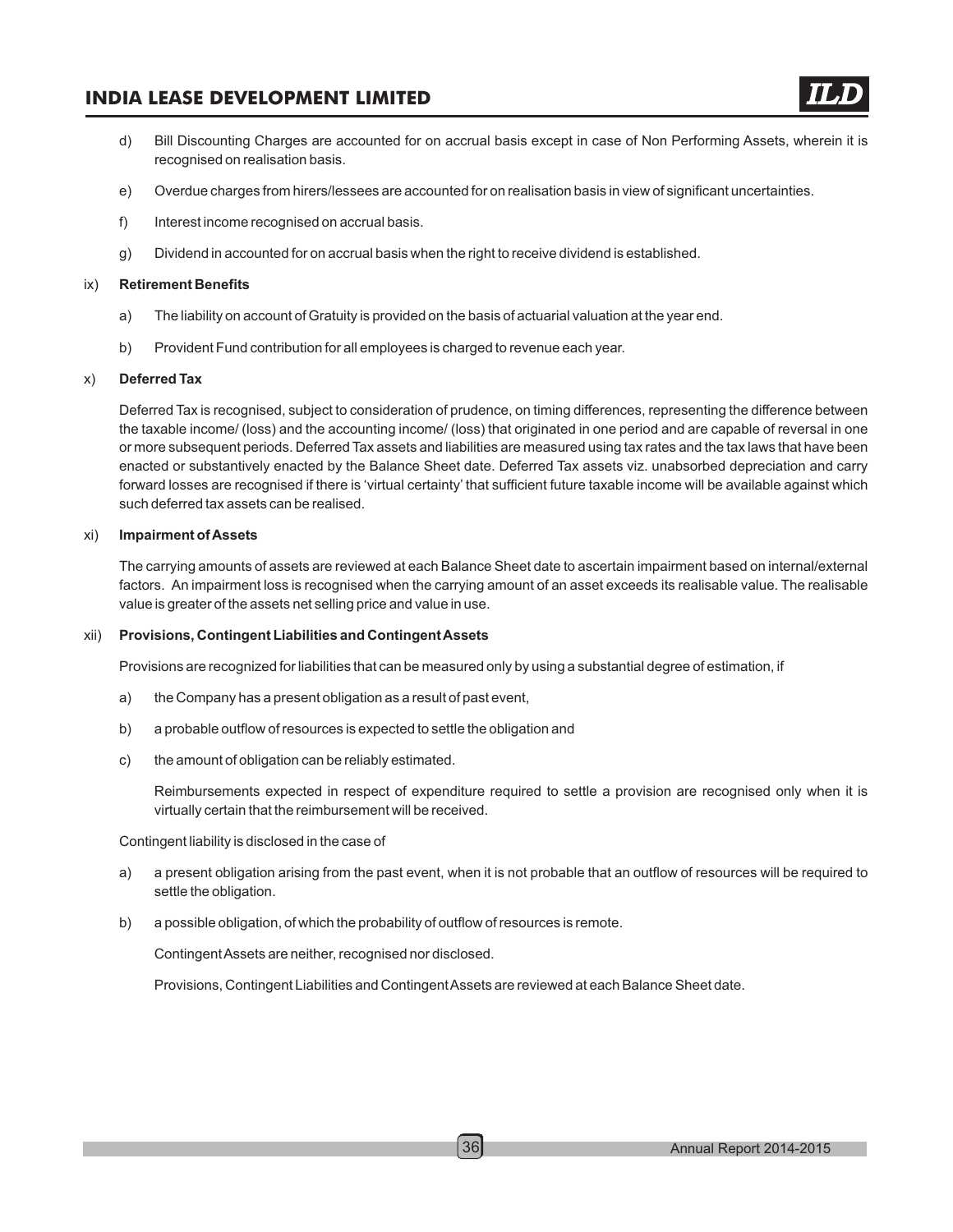

| (Amount in $\bar{z}$ ) |  |  |
|------------------------|--|--|
|------------------------|--|--|

|    | <b>Particulars</b>                        | As at<br><b>31st March 2015</b> | As at<br><b>31st March 2014</b> |
|----|-------------------------------------------|---------------------------------|---------------------------------|
| 2: | <b>SHARE CAPITAL</b>                      |                                 |                                 |
|    | <b>Authorised</b>                         |                                 |                                 |
|    | 1,50,00,000 (Previous Year 1,50,00,000)   |                                 |                                 |
|    | Equity Shares of Rs. 10 each              | 150,000,000                     | 150,000,000                     |
|    | <b>Total</b>                              | 150,000,000                     | 150,000,000                     |
|    | Issued subscribed & paid-up               |                                 |                                 |
|    | 1,47,00,291 (Previous Year 1,47,00,291)   |                                 |                                 |
|    | Equity Shares of Rs.10 each fully paid up | 147,002,910                     | 147,002,910                     |
|    | Add:- shares forfeited (fully paid up)    | 127,250                         | 127,250                         |
|    | <b>Total</b>                              | 147,130,160                     | 147,130,160                     |
|    |                                           |                                 |                                 |

**2.a** The Company has one class of Equity Shares having a par value of Rs. 10 per share. Each shareholder is eligible for one vote per share held. 

|      |                                                                                       |                  | As at<br><b>31st March 2015</b> |                  | As at<br><b>31st March 2014</b> |
|------|---------------------------------------------------------------------------------------|------------------|---------------------------------|------------------|---------------------------------|
|      |                                                                                       | No. of shares    | (Amount in $\bar{z}$ )          | No. of shares    | (Amount in ₹)                   |
|      | 2. b) The reconciliation of the number of shares<br>outstanding is set out below:     |                  |                                 |                  |                                 |
|      | <b>Equity Share</b>                                                                   |                  |                                 |                  |                                 |
|      | Shares outstanding at the beginning of the year                                       | 14,700,291       | 147,002,910                     | 14,700,291       | 147,002,910                     |
|      | Shares issued during the year                                                         |                  |                                 |                  |                                 |
|      | Shares bought back during the year                                                    |                  |                                 |                  |                                 |
|      | Shares outstanding at the end of the year                                             | 14,700,291       | 147,002,910                     | 14,700,291       | 147,002,910                     |
|      |                                                                                       |                  |                                 |                  |                                 |
|      |                                                                                       | No. of<br>shares | %age of<br>holding              | No. of<br>shares | %age of<br>holding              |
| 2.c. | Details of shares held by shareholders holding<br>more than 5% shares at the year end |                  |                                 |                  |                                 |
|      | The Motor & General Finance Limited                                                   | 4,608,840        | 31.35                           | 4,608,840        | 31.35                           |
|      | <b>Bahubali Services Limited</b>                                                      | 1,778,870        | 12.10                           | 1,778,870        | 12.10                           |
|      | Ram Prakash & Co. Private Limited                                                     | 1,531,694        | 10.42                           | 1,499,499        | 10.20                           |
|      | Punjab National Bank                                                                  | 742,950          | 5.05                            | 742,950          | 5.05                            |
|      | Mr. Rajiv Gupta                                                                       | 825,991          | 5.62                            | 779,498          | 5.31                            |
|      |                                                                                       | 9,488,345        | 64.55                           | 9,409,657        | 64.02                           |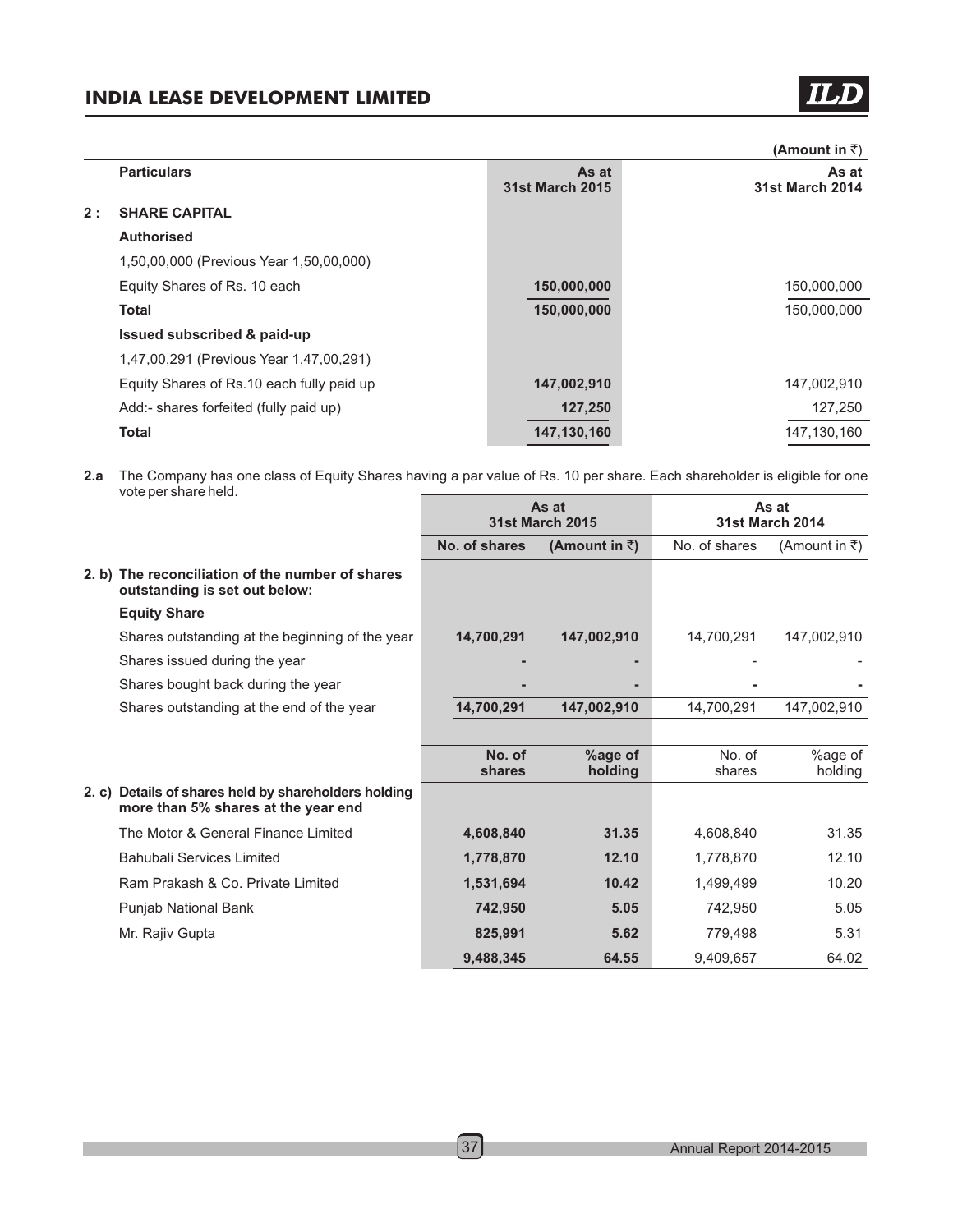

**(Amount in ₹)** 

|    | <b>Particulars</b>                                    | <b>31st March 2015</b> | As at           | 31st March 2014 | As at           |
|----|-------------------------------------------------------|------------------------|-----------------|-----------------|-----------------|
| 3: | <b>RESERVES AND SURPLUS</b>                           |                        |                 |                 |                 |
|    | <b>Securities Premium Account</b>                     |                        |                 |                 |                 |
|    | At the beginning of the year                          | 91,751,750             |                 | 91,751,750      |                 |
|    | Additions during the year                             |                        |                 |                 |                 |
|    | At the end of the year                                |                        | 91,751,750      |                 | 91,751,750      |
|    | <b>Statutory Reserve</b>                              |                        |                 |                 |                 |
|    | (U/s 45 IC Reserve Bank of India Act)                 |                        |                 |                 |                 |
|    | Opening balance                                       | 35,422,266             |                 | 35,422,266      |                 |
|    | Additions during the year                             |                        |                 |                 |                 |
|    | Less :- Deduction                                     |                        |                 |                 |                 |
|    | Closing balance                                       |                        | 35,422,266      |                 | 35,422,266      |
|    | <b>General Reserve</b>                                |                        |                 |                 |                 |
|    | Opening balance                                       | 17,595,658             |                 | 17,595,658      |                 |
|    | Less :- Deduction                                     |                        |                 |                 |                 |
|    | Closing balance                                       |                        | 17,595,658      |                 | 17,595,658      |
|    | Surplus/(deficit) in the statement of profit and loss |                        |                 |                 |                 |
|    | Balance as at the beginning of the year               | (208, 740, 031)        |                 | (206, 926, 800) |                 |
|    | Profit/(Loss) for the year                            | (2,636,183)            |                 | (1,813,231)     |                 |
|    | Less Transfer to statutory reserve                    |                        |                 |                 |                 |
|    | Closing balance                                       |                        | (211, 376, 214) |                 | (208, 740, 031) |
|    | <b>Total</b>                                          |                        | (66, 606, 540)  |                 | (63, 970, 357)  |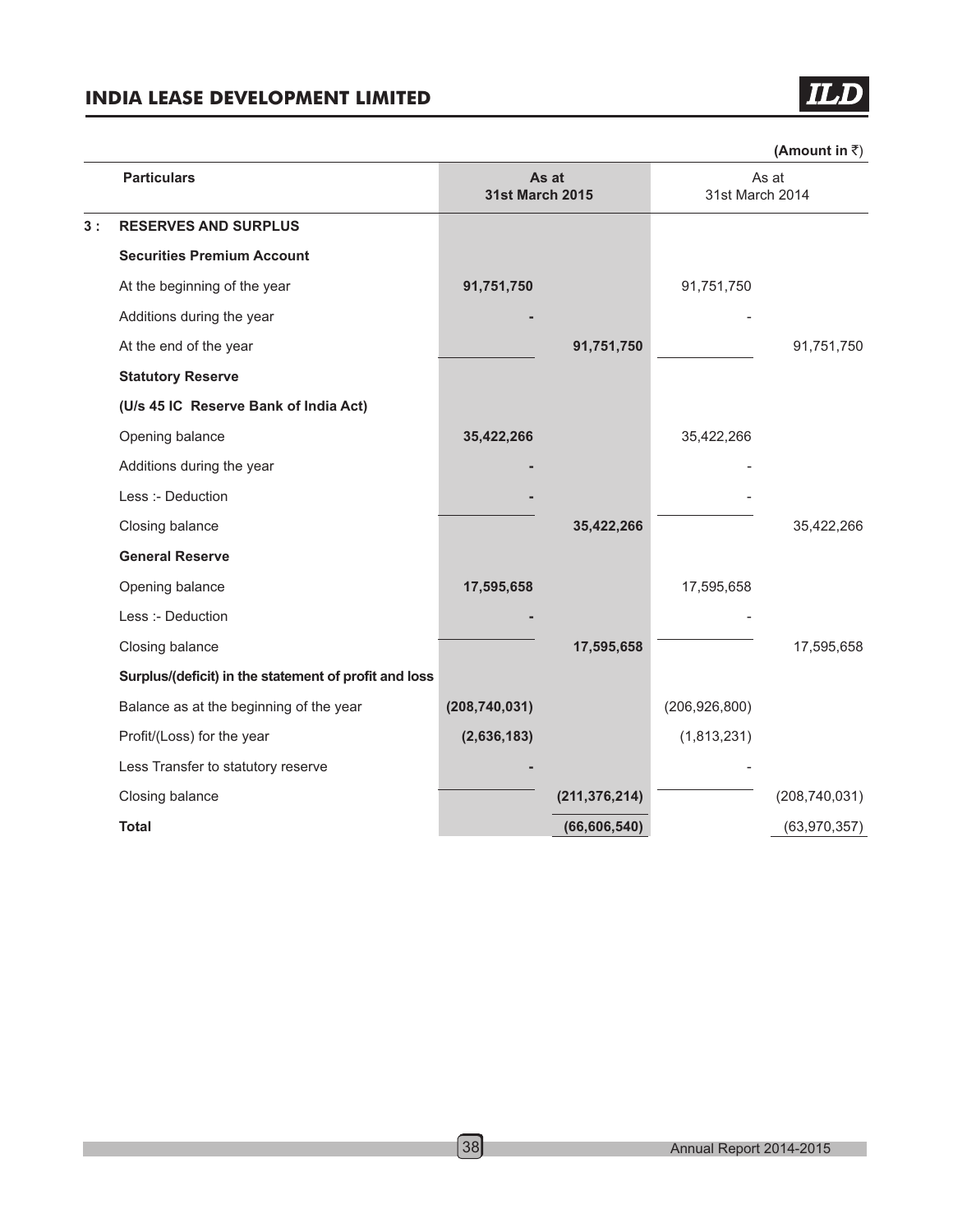

**(Amount in ₹)** 

|     | <b>Particulars</b>                      | As at<br><b>31st March 2015</b> | As at<br><b>31st March 2014</b> |
|-----|-----------------------------------------|---------------------------------|---------------------------------|
| 4 : | <b>LONG TERM PROVISIONS</b>             |                                 |                                 |
|     | Provision for employee benefits         |                                 |                                 |
|     | Provision for gratuity                  | 2,012,377                       | 1,590,889                       |
|     | Provision for non performing assets     | 76,636,762                      | 76,725,459                      |
|     | Provision for Diminution in Investments | 1,353,722                       |                                 |
|     | <b>Total</b>                            | 80,002,861                      | 78,316,348                      |
| 5:  | <b>TRADE PAYABLES</b>                   |                                 |                                 |
|     | Trade payables                          | 1,048,721                       | 1,053,647                       |
|     | <b>Total</b>                            | 1,048,721                       | 1,053,647                       |
| 6 : | <b>OTHER CURRENT LIABILITIES</b>        |                                 |                                 |
|     | Other liabilities                       | 4,612,580                       | 4,822,513                       |
|     | TDS payable                             | 47,705                          | 42,300                          |
|     | Deposits and advances from hirers       | 85,700                          | 85,700                          |
|     | Bank book overdraft                     | 135,244                         |                                 |
|     | Deposits and advances from lessess      | 11,338,200                      | 11,338,200                      |
|     | <b>Total</b>                            | 16,219,429                      | 16,288,713                      |
| 7:  | <b>SHORT TERM PROVISIONS</b>            |                                 |                                 |
|     | Provision for employee benefits         |                                 |                                 |
|     | Provision for gratuity                  | 104,805                         | 90,805                          |
|     |                                         | 104,805                         | 90,805                          |
| 8:  | <b>FIXED ASSETS</b>                     |                                 |                                 |
|     | <b>Tangible assets</b><br>a)            |                                 |                                 |
|     | <b>Assets on lease</b>                  |                                 |                                 |
|     | Gross block                             | 51,934,452                      | 51,934,452                      |
|     | Less: depreciation/impairment           | 51,934,452                      | 51,934,452                      |
|     | Net block                               |                                 |                                 |
|     | Less:- accumulated lease adjustment     |                                 |                                 |
|     |                                         |                                 |                                 |
|     | <b>Other fixed assets</b><br>b)         |                                 |                                 |
|     | Gross block                             | 25, 135, 286                    | 25, 135, 286                    |
|     | Less: depreciation/impairment           | 24,852,404                      | 24,879,559                      |
|     | Net block                               | 282,882                         | 255,727                         |
|     | Less:- Accumulated Lease Adjustment     |                                 | 255,727                         |
|     |                                         | 282,882                         |                                 |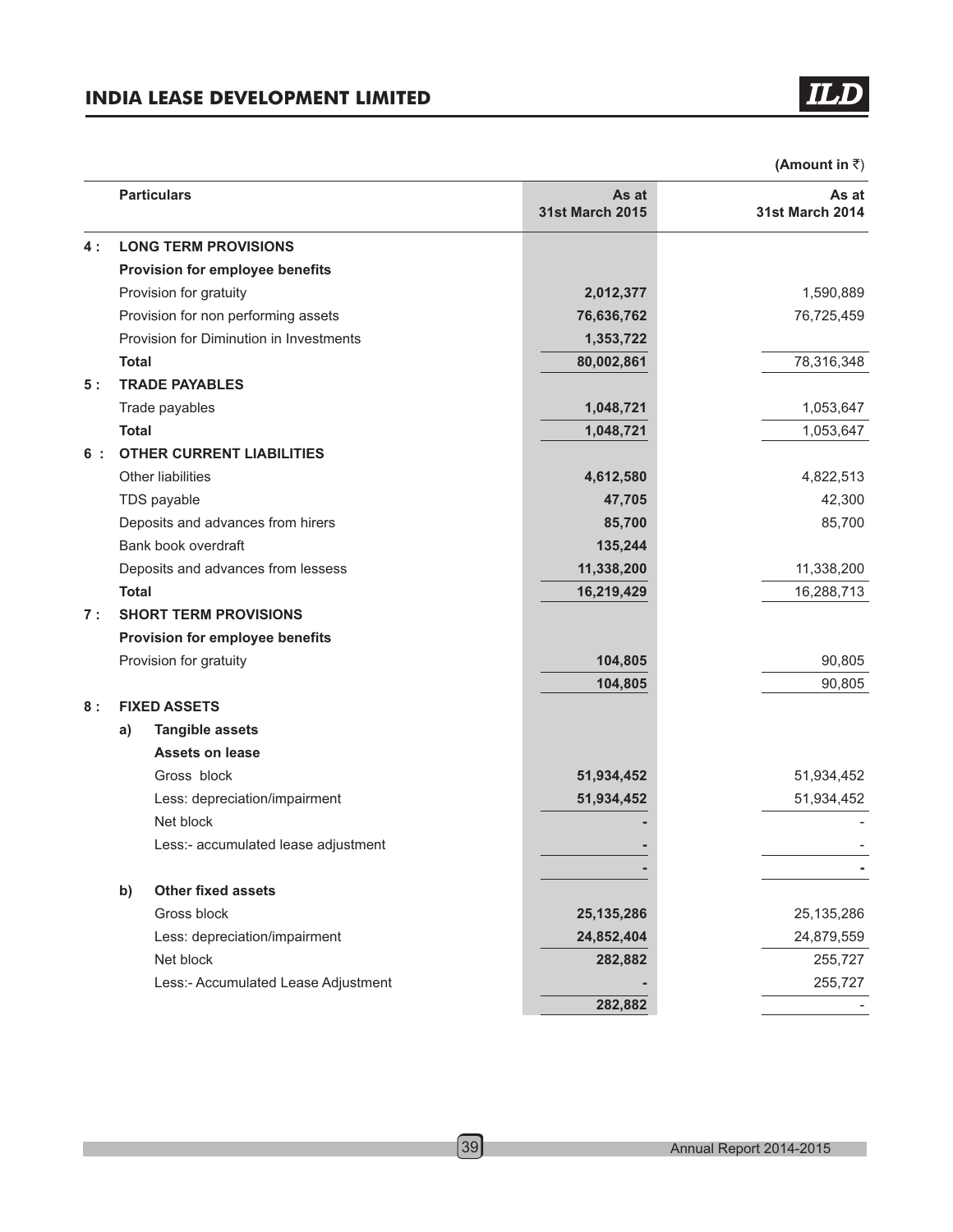| ؛           |  |
|-------------|--|
| J<br>J      |  |
| ļ<br>ì<br>أ |  |
| ï           |  |
| ļ           |  |
|             |  |

8 a. Details of Fixed assets 8 a. Details of Fixed assets

| 8 a. Details of Fixed assets |                     |                  |                                  |                              |            |         |                                                  |            |                     | (Amount in $\overline{z}$ ) |                             |
|------------------------------|---------------------|------------------|----------------------------------|------------------------------|------------|---------|--------------------------------------------------|------------|---------------------|-----------------------------|-----------------------------|
|                              |                     | <b>GROSS BL</b>  | <b>OCK</b>                       |                              |            |         | <b>DEPRECIATION</b>                              |            |                     |                             | NET BLOCK                   |
| Particulars                  | As at<br>01.04.2014 | <b>Additions</b> | and<br>Withdrawls<br>adjustments | 31st March,<br>As at<br>2015 | 01.04.2014 |         | Upto   For the year   Deductions/<br>adjustments | Impairment | 31st March,<br>Upto | 31st March<br>2015<br>As at | 31st March<br>2014<br>As at |
| Assets on Lease              |                     |                  |                                  |                              |            |         |                                                  |            |                     |                             |                             |
| Vehicle                      | 51,934,452          | ı                | ï                                | 51,934,452                   | 51,934,452 | ٠       |                                                  |            | 51,934,452          | ı                           |                             |
| Machinery                    |                     |                  |                                  |                              |            | ٠       |                                                  |            |                     |                             |                             |
| TOTAL (A)                    | 51,934,452          |                  | ı                                | 51,934,452                   | 51,934,452 | ٠       |                                                  |            | 51,934,452          | I.                          |                             |
| Land                         |                     |                  | ı                                |                              |            | ı       |                                                  |            |                     |                             |                             |
| Electrical Fittings          | 1,631               |                  | ı                                | 1,631                        | 1,631      | ı       |                                                  |            | 1,631               |                             |                             |
| Airconditioning System       | 2,285,146           |                  |                                  | 2,285,146                    | 2,285,146  |         |                                                  | ï          | 2,285,146           |                             |                             |
| Office Equipments            | 2,044,192           |                  |                                  | 2,044,192                    | 2,044,192  |         |                                                  |            | 2,044,192           |                             |                             |
| Vehicles                     | 5,553,370           |                  | ı                                | 5,553,370                    | 5,303,185  | 92,413  | (125,008)                                        |            | 5,270,590           | 282,780                     | 342,077                     |
| Computers                    | 12,230,672          |                  | ı                                | 12,230,672                   | 12,225,131 | 40,434  | (34,996)                                         |            | 12,230,569          | 103                         | 9,235                       |
| Furniture & fixture          | 2,349,794           |                  |                                  | 2,349,794                    | 2,349,794  |         |                                                  |            | 2,349,794           |                             |                             |
| Generator                    | 670,481             |                  | ı                                | 670,481                      | 670,482    |         |                                                  |            | 670,482             | ı                           | ı                           |
| TOTAL <sup>(B)</sup>         | 25,135,286          |                  | ı                                | 25,135,286                   | 24,879,561 | 132,847 | (160, 004)                                       |            | 24,852,404          | 282,883                     | 351,312                     |
| TOTAL $(A) + (B)$            | 77,069,738          |                  |                                  | 77,069,738                   | 76,814,013 | 132,847 | (160,004)                                        |            | 76,786,856          | 282,883                     | 351,312                     |
| <b>Previous Year</b>         | 77,858,686          |                  | 760,000                          | 77,098,687                   | 76,621,715 | 125,659 |                                                  |            | 76,747,374          | 351,312                     |                             |
|                              |                     |                  |                                  |                              |            |         |                                                  |            |                     |                             |                             |

## **INDIA LEASE DEVELOPMENT LIMITED**

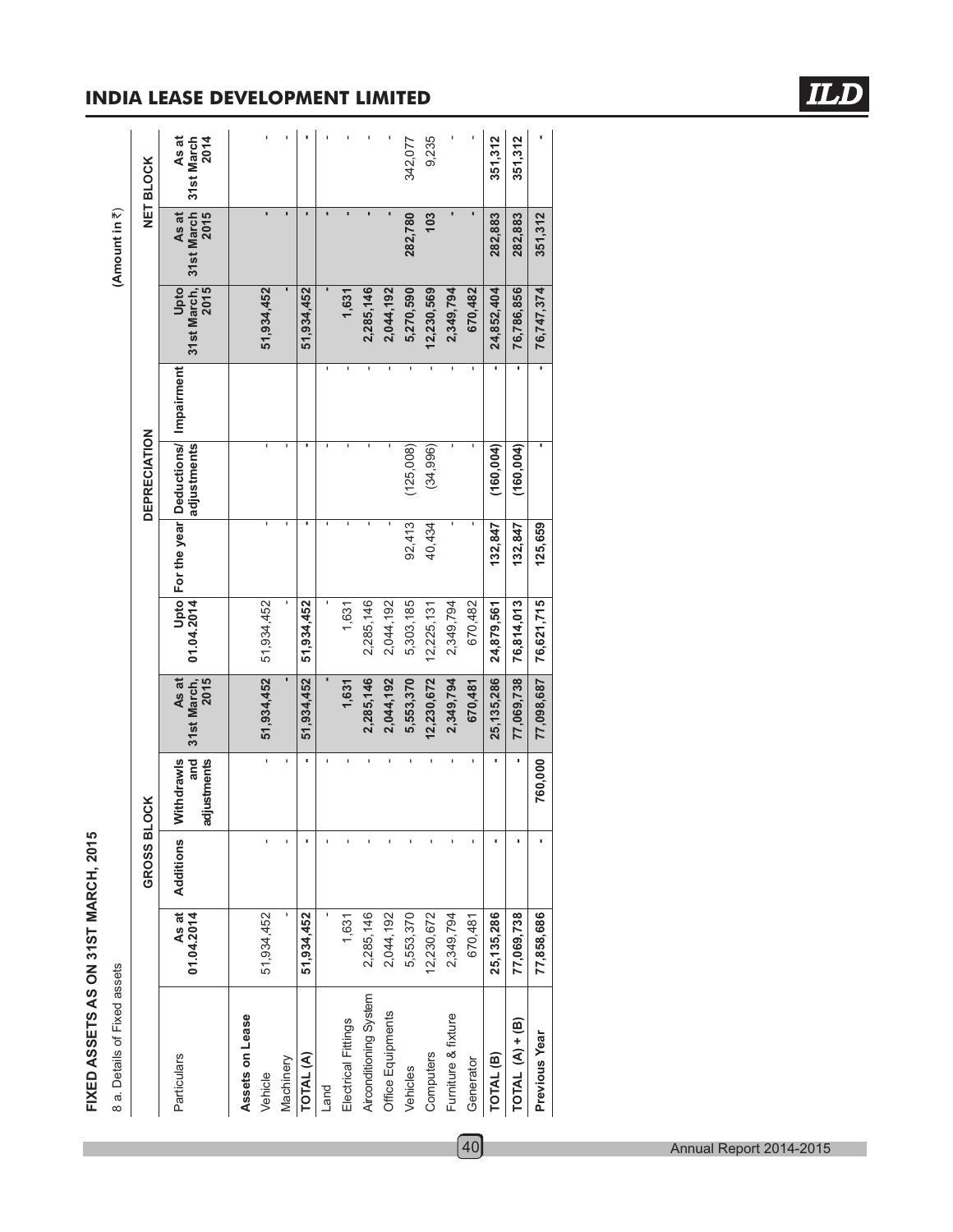

**(Amount in ₹)** 

|              | <b>Particulars</b>                         |               |                             |                                              | As at<br><b>31st March 2015</b>               |                     |            | As at<br>31st March 2014                    |
|--------------|--------------------------------------------|---------------|-----------------------------|----------------------------------------------|-----------------------------------------------|---------------------|------------|---------------------------------------------|
|              |                                            |               |                             | <b>At Cost</b>                               | <b>Market Value</b>                           |                     | At Cost    | <b>Market Value</b>                         |
| 9:           | <b>NON CURRENT INVESTMENTS</b>             |               |                             |                                              |                                               |                     |            |                                             |
|              | <b>Long Term</b>                           |               |                             |                                              |                                               |                     |            |                                             |
|              | Non - Trade Investments (valued at cost)   |               |                             |                                              |                                               |                     |            |                                             |
|              | Investment in Equity Instrument (Quoted)   |               |                             | 18,965,572                                   | 37,774,438                                    |                     | 18,965,572 | 30,656,147                                  |
|              | Investment in Equity Instrument (Unquoted) |               |                             | 20,000                                       |                                               |                     | 20,000     |                                             |
|              |                                            |               |                             | 18,985,572                                   | 37,774,438                                    |                     | 18,985,572 | 30,656,147                                  |
|              | <b>NAME OF SHARES</b>                      | Face<br>Value | As On<br>01-Apr-14<br>No(s) | <b>Additions</b><br>During the<br>year No(s) | <b>Deductions</b><br>During the<br>year No(s) | As at<br>2015 No(s) | As on      | As on<br>31st March 31-March-15 31-March-14 |
|              | Long Term - (at cost)                      |               |                             |                                              |                                               |                     |            |                                             |
|              | <b>Equity Shares fully paid up:</b>        |               |                             |                                              |                                               |                     |            |                                             |
|              | <b>Quoted non trade</b>                    |               |                             |                                              |                                               |                     |            |                                             |
|              | The Motor & General Finance Limited        | 10            | 800,000                     |                                              | ٠                                             | 800,000             | 15,837,412 | 15,837,412                                  |
|              | Jayabharat Credit Limited                  | 10            | 312,401                     |                                              | ۰                                             | 312,401             | 3,128,160  | 3,128,160                                   |
|              | <b>Unquoted non trade</b>                  |               |                             |                                              |                                               |                     |            |                                             |
|              | Micronet Software Services (P) Ltd.        | 10            | 2,000                       |                                              | ۰                                             | 2,000               | 20,000     | 20,000                                      |
| <b>Total</b> |                                            |               |                             |                                              |                                               |                     | 18,985,572 | 18,985,572                                  |

|     |       |                                                                     |                                 | (Amount in $\bar{z}$ )          |
|-----|-------|---------------------------------------------------------------------|---------------------------------|---------------------------------|
|     |       | <b>Particulars</b>                                                  | As at<br><b>31st March 2015</b> | As at<br><b>31st March 2014</b> |
| 10: |       | <b>LONG TERM LOANS AND ADVANCES</b>                                 |                                 |                                 |
|     | i)    | Loans                                                               |                                 |                                 |
|     |       | Secured - considered doubtful                                       | 15,212,742                      | 15,212,742                      |
|     |       | (Against Hypothecation of Vehicles, Plant & Machinery, etc)         |                                 |                                 |
|     |       | Bills discounted recoverable considered doubtful                    | 13,202,364                      | 13,202,364                      |
|     |       | Advances recoverable in cash or in kind or for value to be received |                                 |                                 |
|     |       | Considered good                                                     | 21,290                          | 51,153                          |
|     |       | Considered doubtful                                                 | 14,719,856                      | 14,719,856                      |
|     |       | <b>Total</b>                                                        | 43, 156, 252                    | 43,186,115                      |
| 11: |       | <b>OTHER NON CURRENT ASSETS</b>                                     |                                 |                                 |
|     |       | <b>Unsecured -considered good</b>                                   |                                 |                                 |
|     |       | Advance income tax / tax deducted at source                         | 4,289,656                       | 3,600,442                       |
|     | Total |                                                                     | 4,289,656                       | 3,600,442                       |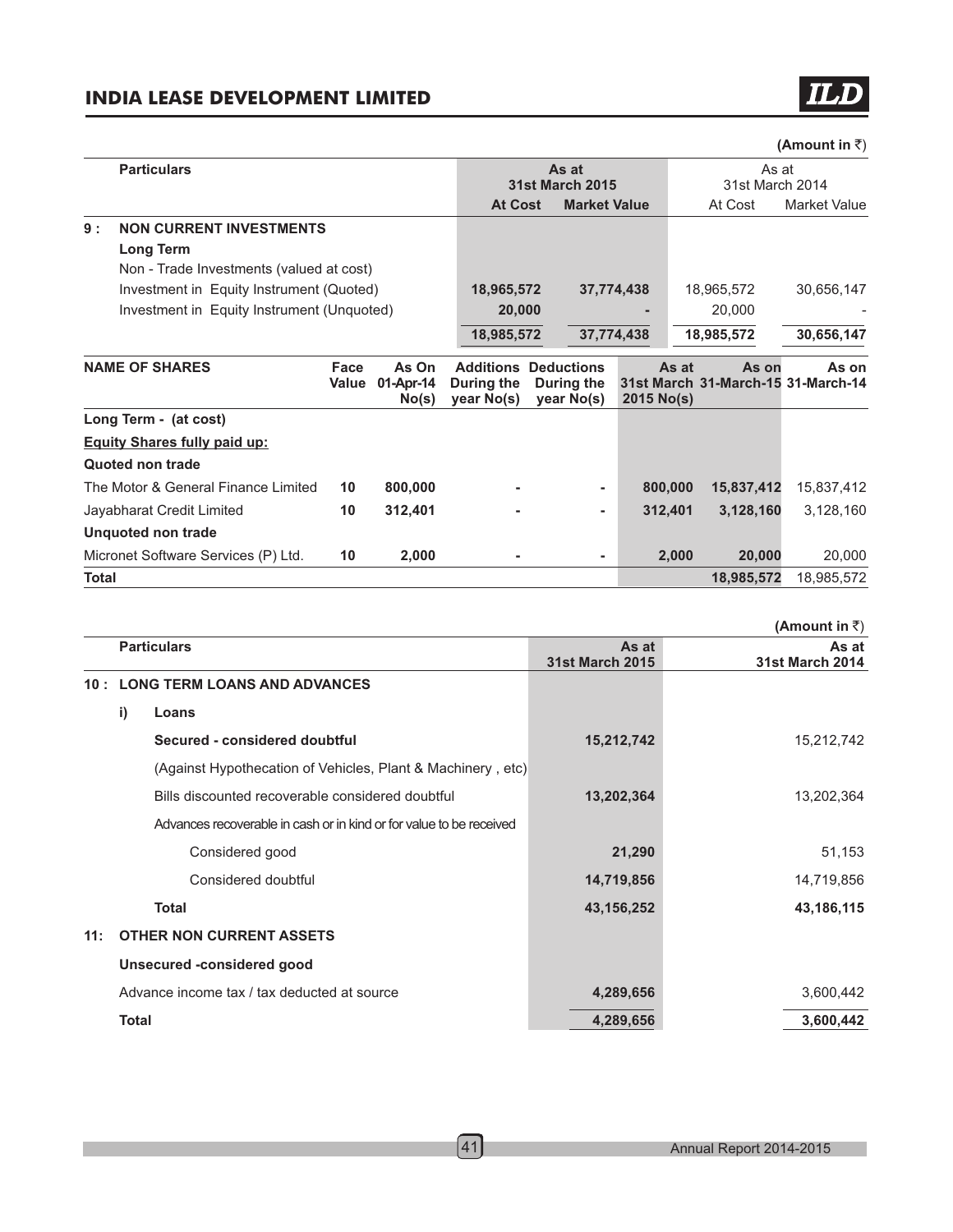# **ILD**

#### **(Amount in ₹)**

| <b>Particulars</b>                        |                | As at<br>31st March 2015 | As at<br>31st March 2014 |              |
|-------------------------------------------|----------------|--------------------------|--------------------------|--------------|
|                                           | <b>At Cost</b> | <b>Market Value</b>      | At Cost                  | Market Value |
| 12: CURRENT INVESTMENTS                   |                |                          |                          |              |
| Investment in Equity Instrument (Quoted)  | 119.084        | 233,800                  | 119.084                  | 145.400      |
| Investment in Corporate Bonds (Un-Quoted) | 24.750         | 24.750                   | $\overline{\phantom{a}}$ |              |
|                                           | 143.834        | 258,550                  | 119.084                  | 145.400      |

#### Details of Scrip wise

| <b>NAME OF SHARES</b>                               | Face<br>Value | As On<br>01-Apr-14<br>No(s) | <b>Additions</b><br>During the<br>year No(s) | <b>Deductions</b><br>During the<br>year No(s) | As at<br><b>31st March</b><br>2015 No(s)   | As at<br>31-March-15 | As at<br>31-March-14 |
|-----------------------------------------------------|---------------|-----------------------------|----------------------------------------------|-----------------------------------------------|--------------------------------------------|----------------------|----------------------|
| <b>Investment in Equity Instrument</b><br>(Quoted)  |               |                             |                                              |                                               |                                            |                      |                      |
| Bengal & Assam Company Limited                      | 10            | 2                           | $\blacksquare$                               | ٠                                             |                                            |                      |                      |
| JK Tyre and Industries Limited                      | 10            | 33                          | ۰                                            | $\blacksquare$                                | 33                                         |                      |                      |
| Indian Hotel Co. Limited                            | 1             | 2,000                       |                                              |                                               | 2,000                                      | 119,084              | 119,084              |
|                                                     |               |                             |                                              |                                               |                                            | 119,084              | 119,084              |
| <b>Particulars</b>                                  | Face<br>Value | As On<br>01-Apr-14<br>No(s) | <b>Additions</b><br>During the<br>year No(s) | <b>Deductions</b><br>During the<br>year No(s) | As at<br><b>31st March</b><br>$2015$ No(s) | As at<br>31-March-15 | As at<br>31-March-14 |
| <b>Investment in Corporate Bonds</b><br>(Un-Quoted) |               |                             |                                              |                                               |                                            |                      |                      |
| Indian Hotel Co. Limited                            | 55            | ۰                           | 450                                          | ٠                                             | 450                                        | 24,750               |                      |
| Total                                               |               | ۰                           | 450                                          | ٠                                             | 450                                        | 24,750               |                      |

### **(Amount in ₹)**

| <b>Particulars</b>                                                                                                                                                                                | As at<br>31st March 2015 | As at<br><b>31st March 2014</b> |
|---------------------------------------------------------------------------------------------------------------------------------------------------------------------------------------------------|--------------------------|---------------------------------|
| 13 : TRADE RECEIVABLES                                                                                                                                                                            |                          |                                 |
| Hire purchase business<br>i)<br>(Secured by vehicles, plant & machinery under hire<br>purchase agreement)<br>Instalments receivables from hirers<br>outstanding for a period exceeding six months |                          |                                 |
| - Considered doubtful                                                                                                                                                                             | 33,623,399               | 33,712,096                      |
|                                                                                                                                                                                                   | 33,623,399               | 33,712,096                      |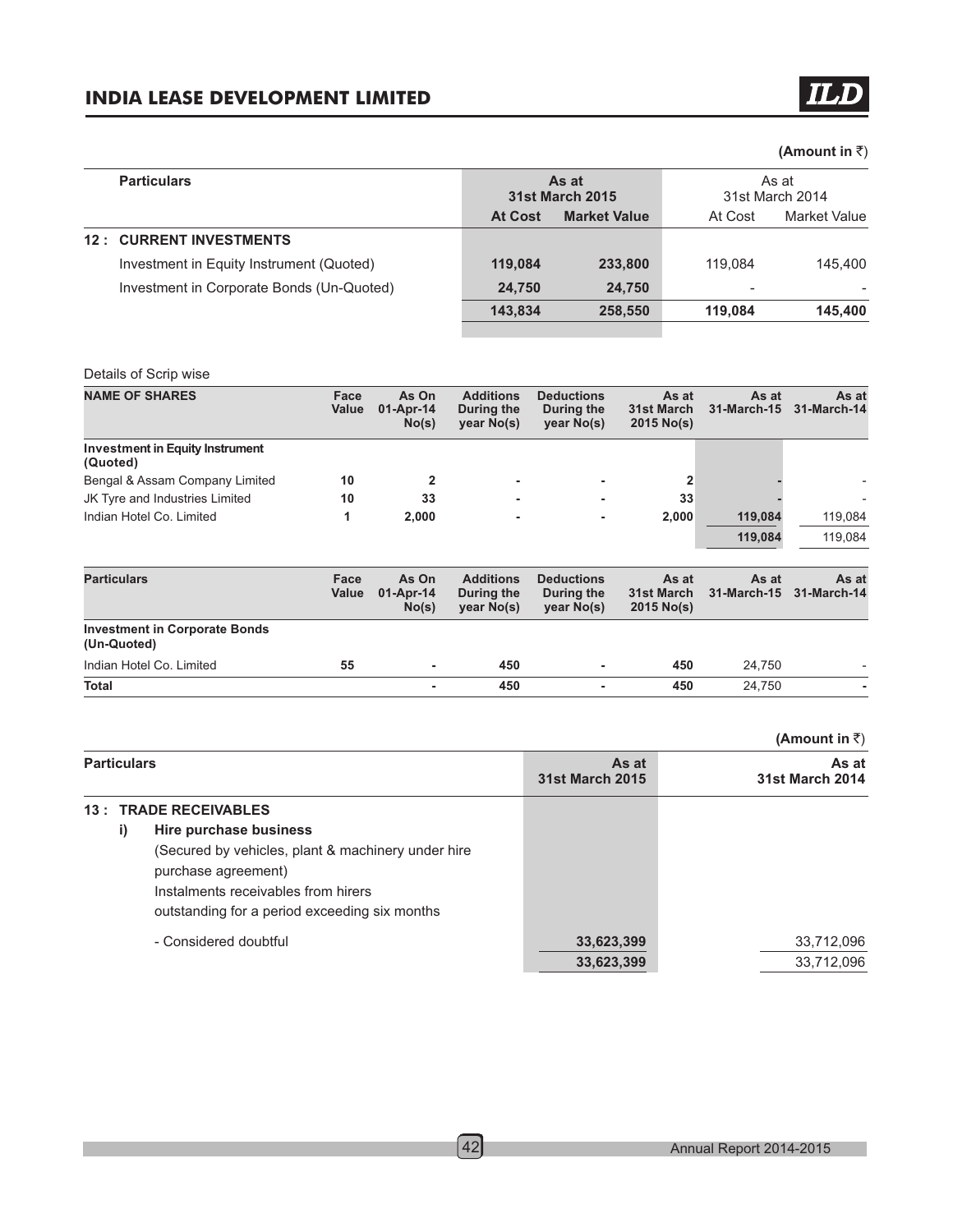

|     |                                                          |                                 | (Amount in $\bar{z}$ )          |
|-----|----------------------------------------------------------|---------------------------------|---------------------------------|
|     | <b>Particulars</b>                                       | As at<br><b>31st March 2015</b> | As at<br><b>31st March 2014</b> |
|     | 14 : Cash & Cash Equivalents                             |                                 |                                 |
|     | Cash in hand                                             | 882                             | 41,765                          |
|     | Balances with bank                                       |                                 |                                 |
|     | In current accounts                                      | 120,000                         | 2,964,242                       |
|     | <b>Other bank balances</b><br>ii)                        |                                 |                                 |
|     | In fixed deposits (under lien with sales tax department) |                                 |                                 |
|     |                                                          | 120,882                         | 3,006,007                       |
| 15: | <b>SHORT TERM LOANS &amp; ADVANCES</b>                   |                                 |                                 |
|     | Inter corporate deposits                                 |                                 |                                 |
|     | Un-secured                                               |                                 |                                 |
|     | - Considered good                                        | 76,300,000                      | 76,300,000                      |
|     |                                                          | 76,300,000                      | 76,300,000                      |
| 16: | <b>OTHER CURRENT ASSETS</b>                              |                                 |                                 |
|     | Interest accrued on inter corporate deposits             | 981,135                         |                                 |
|     | Prepaid expenses                                         | 15,824                          |                                 |
|     | Total                                                    | 996,959                         |                                 |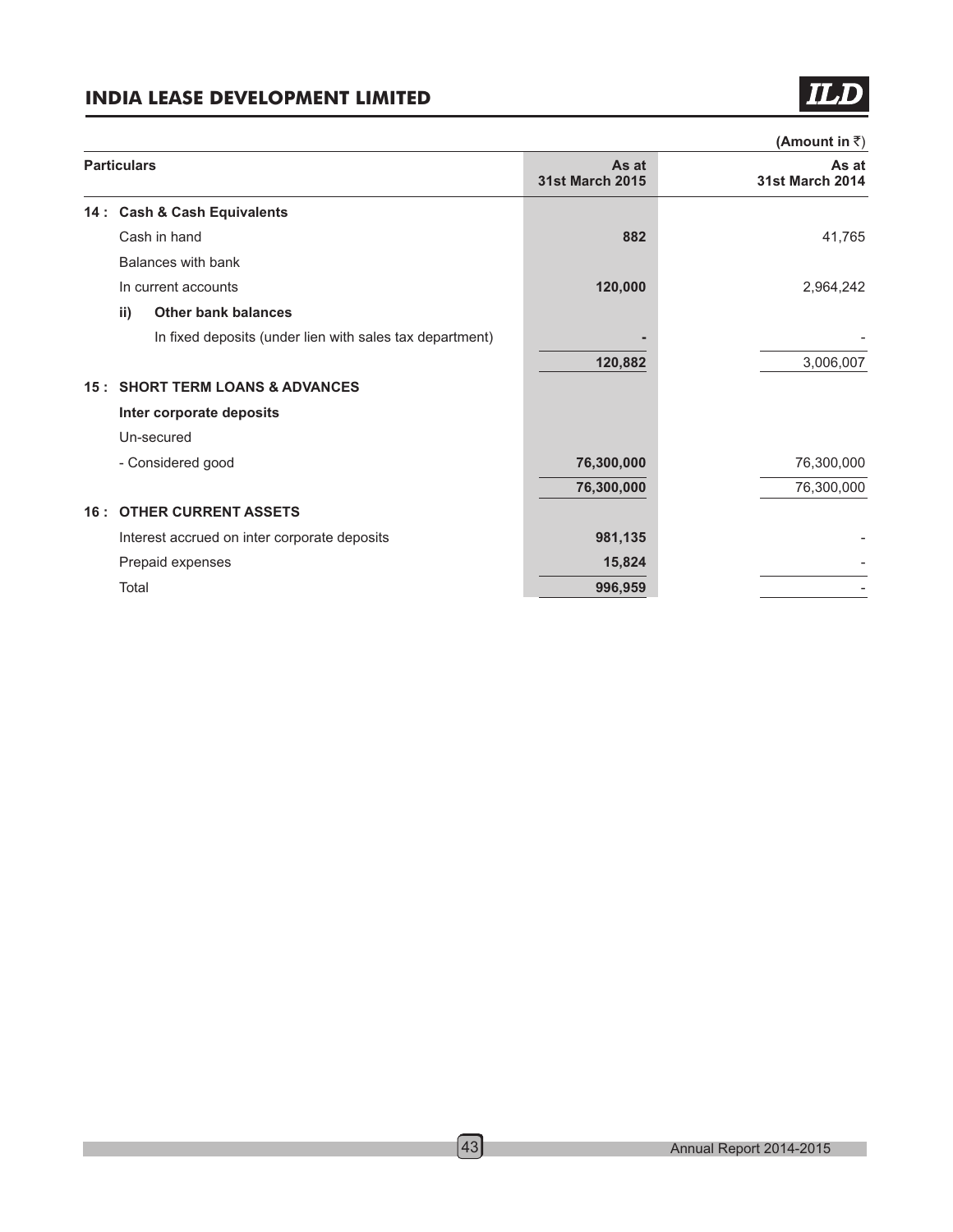

|                                                |                    |                 |                    | (Amount in $\bar{z}$ ) |
|------------------------------------------------|--------------------|-----------------|--------------------|------------------------|
| <b>Particulars</b>                             | For the year ended |                 | For the year ended |                        |
|                                                |                    | 31st March 2015 | 31st March 2014    |                        |
| 17 : REVENUE FROM OPERATIONS                   |                    |                 |                    |                        |
| Hire purchase income                           |                    | 8,135           |                    | 365,114                |
| Lease income                                   |                    | 255,727         |                    | 197,125                |
| <b>Total</b>                                   |                    | 263,862         |                    | 562,239                |
| <b>18 : OTHER INCOME</b>                       |                    |                 |                    |                        |
| Interest income                                |                    |                 |                    |                        |
| Inter corporate deposits                       | 6,892,130          |                 | 5,399,729          |                        |
| Fixed deposits/margin money                    |                    |                 | 31,634             |                        |
|                                                |                    | 6,892,130       |                    | 5,431,363              |
| Dividend income from current investments       |                    | 175             |                    | 170,920                |
| Bad debts recovered / realized                 |                    |                 |                    | 3,000,000              |
| Other income                                   |                    | 14,300          |                    | 407,846                |
| <b>Total</b>                                   |                    | 6,906,605       |                    | 9,010,129              |
| 19: EMPLOYEE BENEFITS EXPENSE                  |                    |                 |                    |                        |
| Salaries & allowances                          |                    | 2,938,210       |                    | 5,134,893              |
| Gratuity                                       |                    | 435,488         |                    | 586,279                |
| Contribution to provident fund and other funds |                    | 236,739         |                    | 318,058                |
| Staff welfare                                  |                    | 47,468          |                    | 68,044                 |
| <b>Total</b>                                   |                    | 3,657,905       |                    | 6,107,274              |
| 20: OTHER EXPENSES                             |                    |                 |                    |                        |
| Rent rates and taxes                           |                    |                 |                    | 20,988                 |
| Travelling & conveyance                        |                    | 411,993         |                    | 821,616                |
| Printing & stationery                          |                    | 389,705         |                    | 339,502                |
| Postage & telephone                            |                    | 683,332         |                    | 442,740                |
| Legal & professional expenses                  |                    | 1,061,530       |                    | 1,608,361              |
| Repair & maintenance                           |                    | 129,692         |                    | 187,491                |
| Advertisment expenses                          |                    | 66,960          |                    | 89,118                 |
| Insurance                                      |                    | 43,190          |                    | 57,349                 |
| Bank charges                                   |                    | 4,192           |                    | 3,496                  |
| Auditors remuneration                          |                    |                 |                    |                        |
| Audit fee                                      | 225,000            |                 | 225,000            |                        |
| Tax audit fee                                  | 30,000             |                 | 30,000             |                        |
| Certification                                  | 60,000             |                 | 60,000             |                        |
| Service tax                                    | 38,934             | 353,934         | 38,934             | 353,934                |
| General expenses                               |                    | 1,766,349       |                    | 1,517,901              |
| Rebate expenses                                |                    |                 |                    | 2,380,564              |
| Loss on sale of fixed assets                   |                    |                 |                    | 1,573                  |
|                                                |                    | 4,910,877       |                    | 7,824,633              |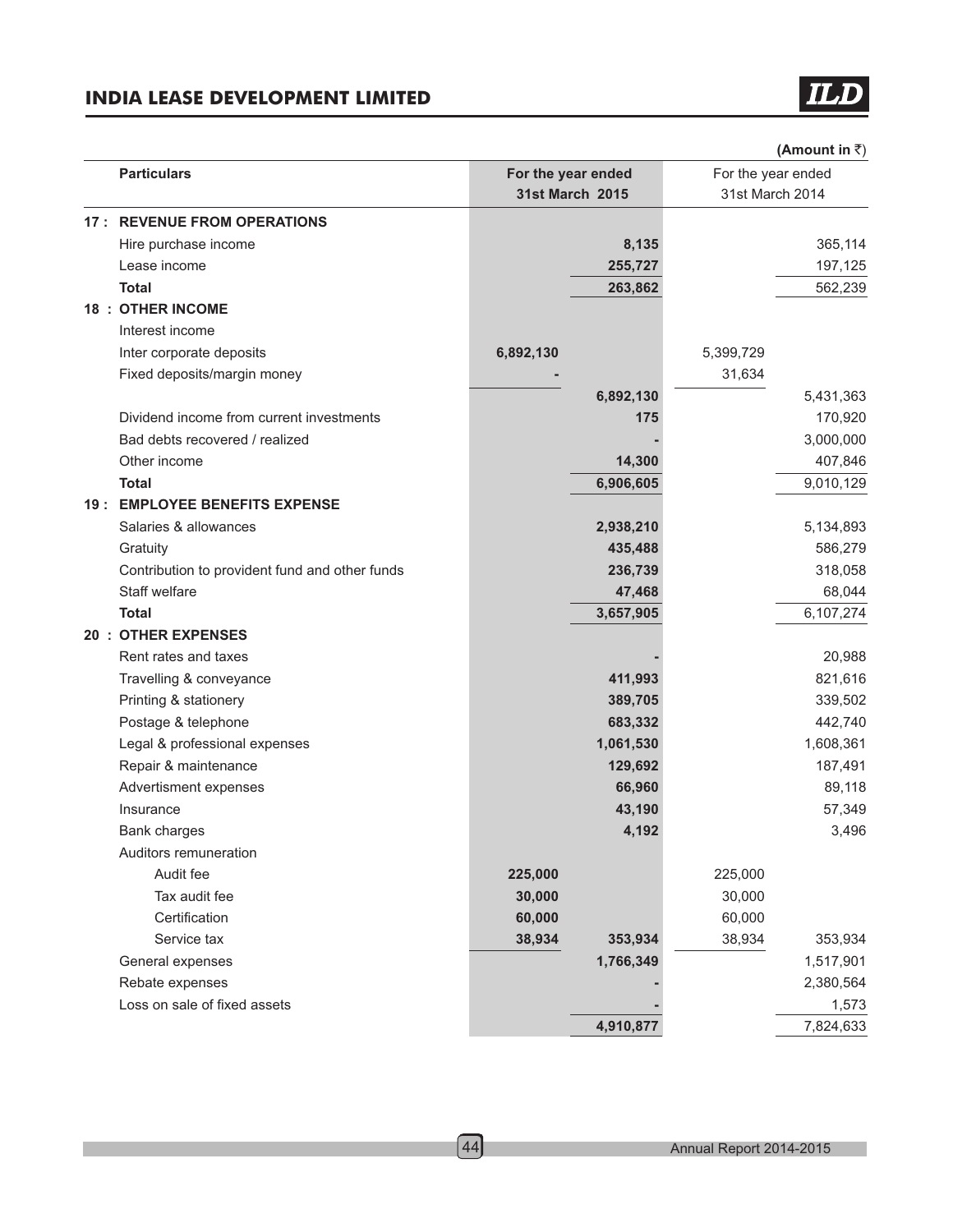

#### 21**. Going Concern**

The accumulated losses as at the close of the year amounts to Rs. 193,780,556 (after adjustment of General Reserve) against the Paid-Up Capital and other Reserves amounting to Rs. 274,304,176 which results in positive net worth. The Company is now a debt free company. In view of utilization of funds to liquidate the liabilities there has been no fresh exposure of business undertaken by the Company.

The management is of the considered view that considering the availability of assets and its realization there will be sufficient cushion available to repay all other liabilities. The accounts, as such, have been prepared on a Going Concern basis.

- 22. The net owned funds (NOF) although have become positive yet the Company could not comply with the Reserve Bank of India guidelines prescribed for Non Banking Financial Companies Prudential Norms (Reserve Bank Directions, 1988), with regard to (i) Maintenance of Minimum Capital Adequacy Ratio,(ii) the credit / investment exposures which have become in excess of prescribed limits.
- 23. The Company continues to hold the certificate issued by Reserve Bank of India in Category "B" as Non-Accepting Deposits Non Banking Finance Company
- 24. There is no amount due to the Micro Small and Medium Enterprises in terms of "The Micro Small and Medium Enterprises Development Act, 2006"

#### 25. **Current Taxation:-**

- (a) Provision for Income Tax for the year has not been considered necessary in view of the accumulated carry forward losses and unabsorbed depreciation available for set off under the Income Tax Act, 1961 and Rules made thereunder.
- (b) Income Tax Assessments of the Company have been made up to and including the Assessment Year 2012-13. The Company's appeals for certain years are pending in respect of certain disallowances made. In view of the favourable appellate orders for earlier years, the company expects decisions in respect of the pending matters in its favour and no provision has, therefore, been made considering the taxes already paid are more than sufficient to meet the liability, if any, upon finalization of assessment.

#### 26**. Deferred Taxation**:

On a prudent and conservative basis, Deferred Tax Assets, due to timing differences, arising from Unabsorbed Depreciation, Business Loss and Provisions for Non Performing Assets have not been recognised in the absence of any certainty that sufficient future taxable income will be available in the foreseeable future against which the net Deferred Tax Assets can be realised.

#### 27. **Managerial Remuneration to Manager**:

|                                  |            | Amount in $\bar{z}$ |
|----------------------------------|------------|---------------------|
| <b>Particulars</b>               | 31.03.2015 | 31.03.2014          |
| - Salary                         | 885,600    | 739,200             |
| - Contribution to Provident Fund | 59.040     | 55,440              |
| - Perquisites                    | 65,600     | 61,600              |
| <b>Total</b>                     | 1,010,240  | 856,240             |

28. Balance in parties accounts whether in debit or in credit are subject to confirmation.

#### 29. **Segment Reporting**

The Company's business activities predominantly relate to providing finance by way of Hire Purchase and Leasing Operations. Accordingly revenue from financing activities comprises the primary basis of segmental reporting. Hence segmental reporting as defined in Accounting Standard – 17 is not applicable.

#### 30. **Related Party Disclosures**

Disclosures of details pertaining to related party transactions entered into during the year in terms of Accounting Standard-18 "Related Party Disclosures" .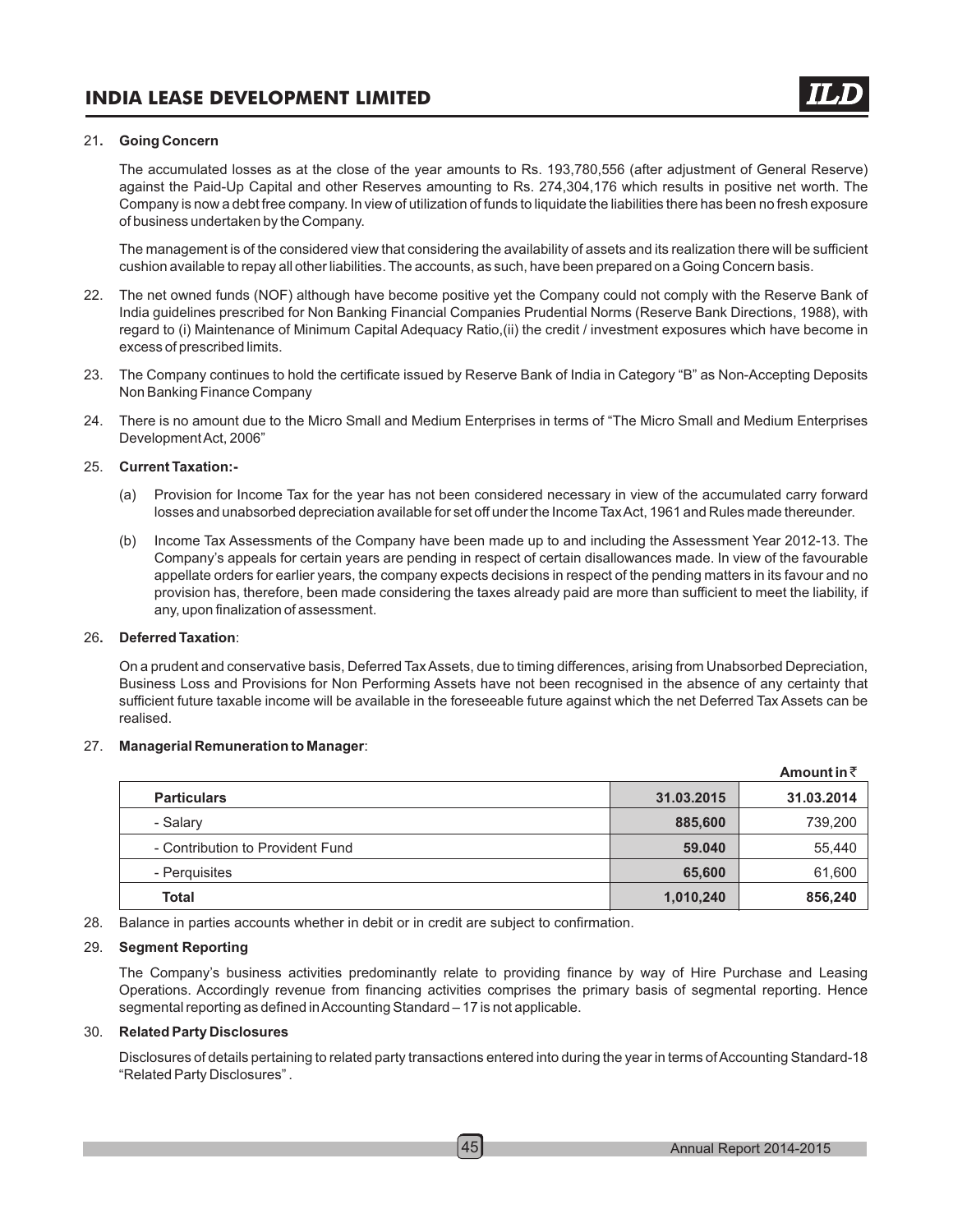

a) **List of Related Parties**

(i) **Under common control:** The Motor and General Finance Limited Jayabharat Credit Limited Bahubali Services Limited MGF Estates Pvt. Ltd. MGF Securities Pvt. Ltd. Cards Services India Pvt. Ltd. Associated Traders & Engineers Pvt. Ltd. Local Goods Carrier Pvt. Ltd. Ram Prakash & Co. Pvt. Ltd. Grosvenor Estates Pvt. Ltd. Gee Gee Holdings Pvt. Ltd.

- (ii) **Enterprises over which the key management personnel are able to exercise significant influence:** MGF Development Limited
- (iii) **Key Managerial Personnel:** Shri Rajiv Gupta, Chairman, Shri Arun Mitter, Director Shri Rohit Madan, Manager & Company Secretary

#### b) **Details of transactions entered into with related parties:**

| <b>Particulars</b>                                     | <b>Under</b><br><b>Common</b><br>Control | <b>Key</b><br><b>Managerial</b><br><b>Personnel</b> | <b>Enterprises over</b><br>which the Key<br>management<br><b>Personnel is</b><br>able to exercise<br>significant influence | Key<br><b>Managerial</b><br><b>Personnel</b> |
|--------------------------------------------------------|------------------------------------------|-----------------------------------------------------|----------------------------------------------------------------------------------------------------------------------------|----------------------------------------------|
| Interest income from ICD's                             |                                          | ۰                                                   | 6,892,130                                                                                                                  |                                              |
| Remuneration Paid to - Manager                         |                                          | ۰                                                   |                                                                                                                            | 1,010,240                                    |
| Balance outstanding as on 31.03.2015:                  |                                          |                                                     |                                                                                                                            |                                              |
| Inter Corporate Deposits including<br>interest accrued | ۰                                        | ۰                                                   | 77,281,135                                                                                                                 | ۰                                            |

31. Assets given under Finance Lease from 1st April, 2001 in accordance with the Accounting Standard 19 (AS-19), "Leases", with contractual maturities in lease financing activities (including hire purchase agreements with an option to the hirer to acquire the assets) are set out below:

|                                                     | <b>Gross Investment</b><br>in finance lease | Unearned<br>finance Income | <b>Present value of</b><br><b>Future lease/ Hire</b><br><b>Purchase receivables</b> |
|-----------------------------------------------------|---------------------------------------------|----------------------------|-------------------------------------------------------------------------------------|
|                                                     | (1)                                         | (2)                        | $(3) = (1) - (2)$                                                                   |
| Lease Receivables (In respect of<br>a)              |                                             |                            |                                                                                     |
| transactions after 1.4.2001)                        |                                             |                            |                                                                                     |
| - Not later than one year                           |                                             |                            |                                                                                     |
| - Later than one year but not later than five years |                                             |                            |                                                                                     |
| - Later than five years                             |                                             |                            |                                                                                     |
| Total                                               |                                             |                            |                                                                                     |
| Less: Provision for uncollectible Lease receivables |                                             |                            |                                                                                     |
| Total                                               | 0                                           |                            | n                                                                                   |
| b) Hire Purchase Receivables                        |                                             |                            |                                                                                     |
| - Not later than one year                           |                                             |                            |                                                                                     |
| - Later than one year but not later than five years | 33,623,399                                  |                            | 33,623,391                                                                          |
| - Later than five years                             |                                             |                            |                                                                                     |
| Total                                               | 33,623,399                                  |                            | 33,623,399                                                                          |
| Less: Provision for uncollectible                   | 32,915,306                                  |                            | 32,915,306                                                                          |
| Net                                                 | 708,093                                     |                            | 708,093                                                                             |
| <b>Grand Total</b>                                  | 708,093                                     |                            | 708,093                                                                             |

46 Annual Report 2014-2015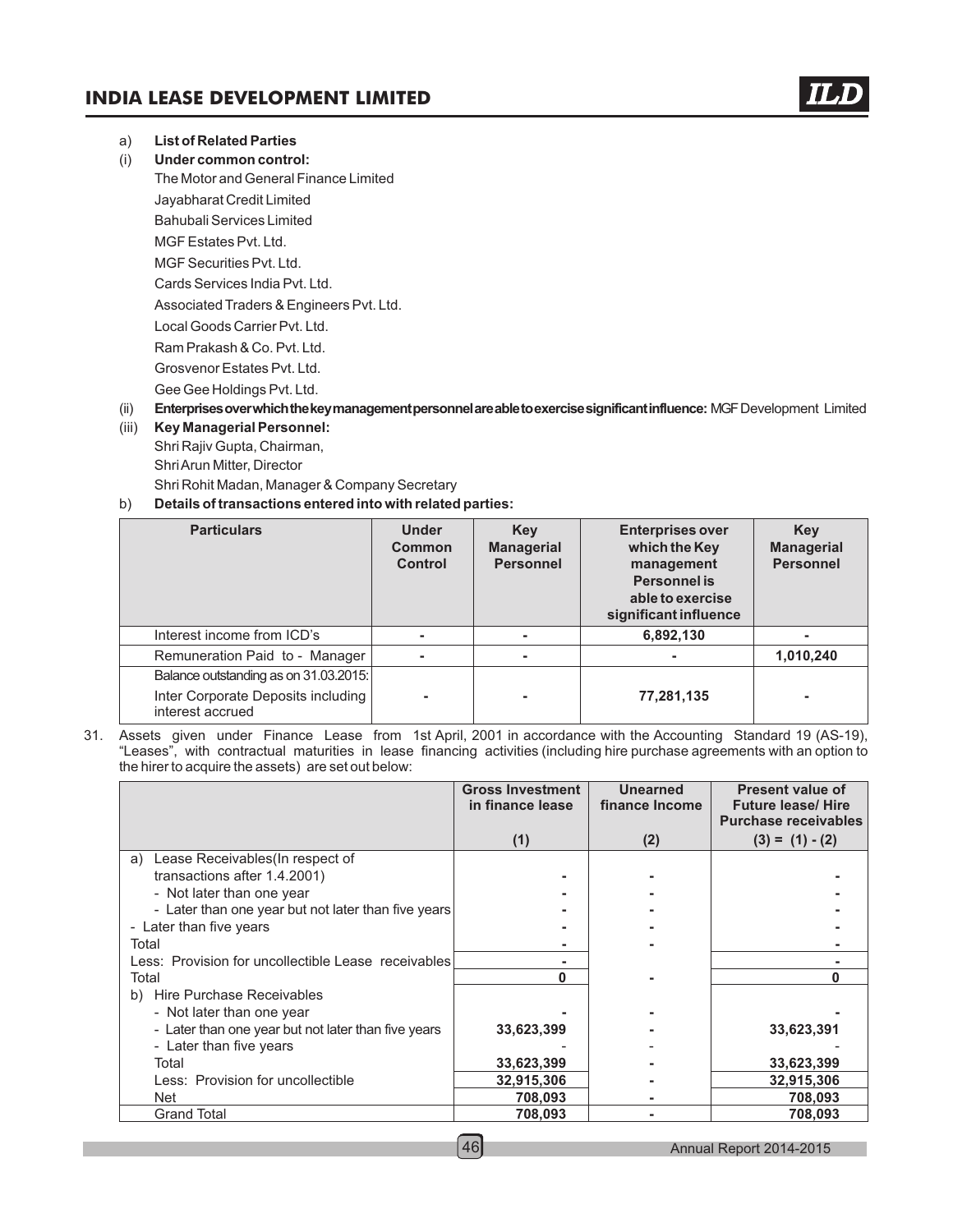32. Lease Rental in respect of offices premises taken on operating lease are charged to the Profit and Loss account on a straightline basis over the lease term. The rentals charged during the year aggregate to **Rs. NIL** (Previous Year Rs. 20,988).

| 33. | <b>Earnings/(Loss) Per Share</b>                               | 31.03.2015     | 31.03.2014     |
|-----|----------------------------------------------------------------|----------------|----------------|
|     | Calculation of Basic / Diluted E.P.S.                          |                |                |
|     | a) Net Profit for the year attributable To Equity Shareholders | (Rs.2,636,183) | (Rs.1,813,231) |
|     | b) Weighted Average Number of Equity Shares                    | 14,700,291     | 14,700,291     |
|     | c) Basic Earnings per share                                    | (0.18)         | (0.12)         |
|     | d) Diluted Earnings per share                                  | (0.18)         | (0.12)         |
|     | e) Nominal Value per share                                     | Rs. 10/-       | Rs.10/-        |

#### 34. **Contingent Liabilities & Provisions**

a) Details of Provisions' in term of Accounting Standard 29 "Contingent Liabilities & Provisions" are as under.

| <b>Particulars</b>                                            | Opening Balance<br>01.04.14 | Additions/<br>Movement (Net of<br>Adjustments) | <b>Closing</b><br><b>Balance 31.03.15</b> |
|---------------------------------------------------------------|-----------------------------|------------------------------------------------|-------------------------------------------|
| Provisions for Gratuity (current and non current)             | 1.681.694                   | 435.488                                        | 2,117,182                                 |
| Provisions for Non Performing Assets<br>as per RBI guidelines | 76,725,459                  | 88,697                                         | 76,636,762                                |

35. Schedules to the Balance Sheet containing additional particulars as prescribed by the Reserve Bank of India (RBI) in terms of DNBS(PD)CC.No.25/02-02/2002-03 dated 29.3.2003.

|     |    |                                                                                                           | Amount<br><b>Outstanding</b> | Amount<br><b>Overdue</b> |
|-----|----|-----------------------------------------------------------------------------------------------------------|------------------------------|--------------------------|
| (1) |    | Loans and advances availed by the NBFC's inclusive of<br>interest accrued thereon but not paid:           |                              |                          |
|     | a) | <b>Debentures</b><br>Secured                                                                              |                              |                          |
|     |    | Unsecured (other than falling within<br>the meaning of public deposits)                                   |                              |                          |
|     | b) | <b>Deferred Credits</b>                                                                                   |                              |                          |
|     | C) | Term Loans                                                                                                |                              |                          |
|     | d) | Inter-corporate loans and borrowing                                                                       |                              |                          |
|     | e) | <b>Commercial Paper</b>                                                                                   |                              |                          |
|     | f) | Public Deposits including accrued interest (includes unclaimed<br>deposits Rs. Nil. Previous Year Rs Nil) |                              |                          |
|     | g) | Other Loans (specify nature) from Banks                                                                   |                              |                          |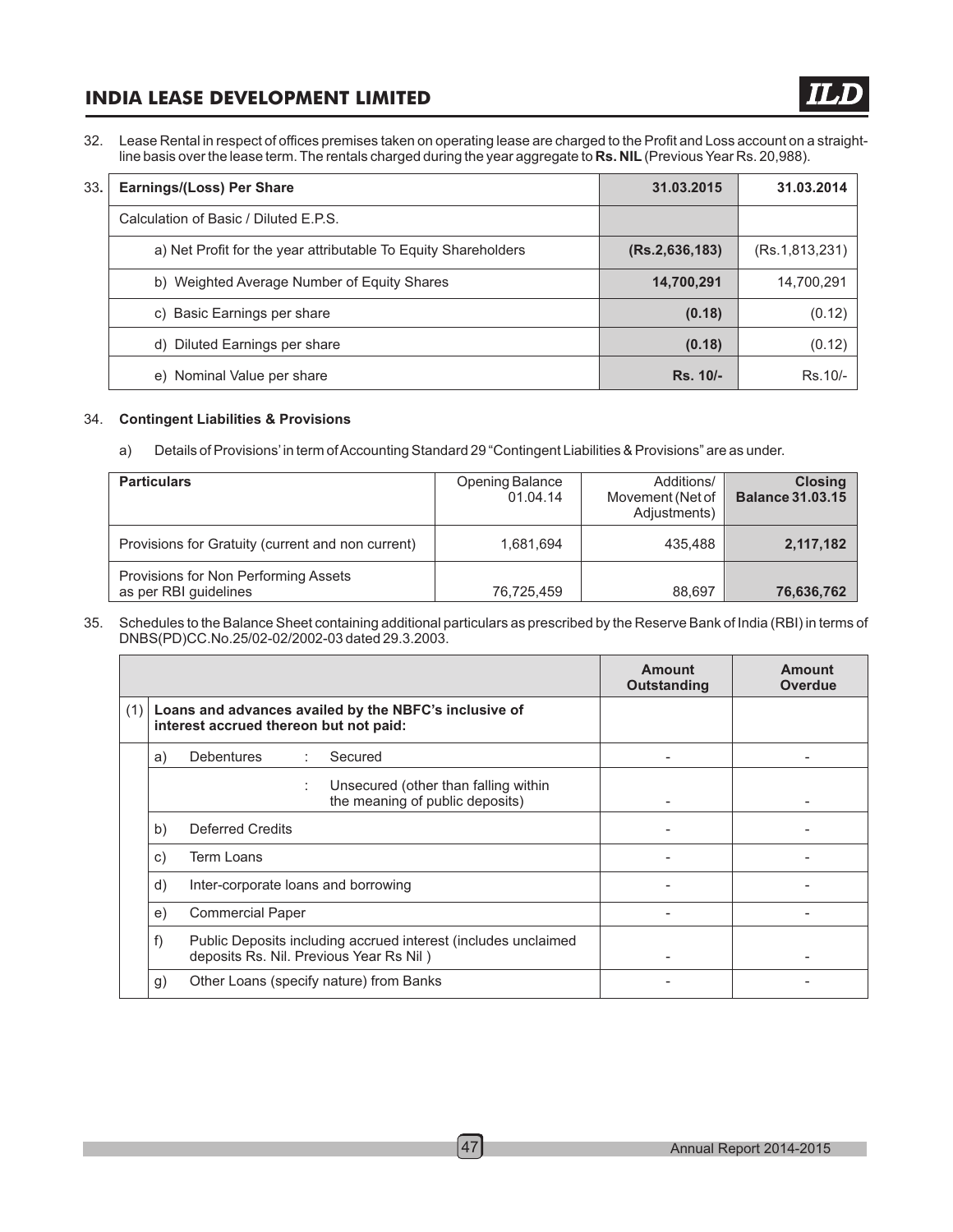

| (2) |       | Break-up of (1)(f) above (Outstanding public deposits inclusive of<br>interest accrued thereon but not paid):   |                           |
|-----|-------|-----------------------------------------------------------------------------------------------------------------|---------------------------|
|     | a)    | In the form of Unsecured debentures                                                                             |                           |
|     | b)    | In the form of partly secured debentures i.e. debentures where<br>there is a shortfall in the value of security |                           |
|     | C)    | Other public deposits (includes unclaimed deposits of Rs. Nil.<br>Previous year Rs Nil)                         |                           |
|     |       | Assets side:                                                                                                    |                           |
| (3) |       | Break-up of Loans and Advances including bills receivables [other<br>than those included in (4) below]          | <b>Amount outstanding</b> |
|     | a)    | Secured                                                                                                         |                           |
|     | b)    | Unsecured                                                                                                       | 108,533,166               |
| (4) |       | Break up of Leased Assets and stock on hire and hypothecation<br>loans counting towards EL/HP activities        |                           |
|     | (i)   | Lease assets including lease rentals under sundry debtors after<br>reducing net book value of leased assets.    |                           |
|     |       | <b>Financial lease</b><br>a)                                                                                    |                           |
|     |       | b)<br>Operating lease                                                                                           |                           |
|     | (ii)  | Stock on hire including hire charges under sundry debtors:                                                      | 33,623,399                |
|     |       | Assets on hire<br>a)                                                                                            |                           |
|     |       | <b>Repossessed Assets</b><br>b)                                                                                 |                           |
|     | (iii) | Hypothecation loans counting towards EL/HP activities                                                           |                           |
|     |       | Loans where assets have been repossessed<br>a)                                                                  |                           |
|     |       | b)<br>Loans other than (a) above                                                                                | 15,212,742                |
| (5) |       | <b>Break-up of Investments: (Net of Provisions)</b>                                                             |                           |
|     |       | <b>Current Investments:</b>                                                                                     |                           |
|     | 1.    | Quoted:                                                                                                         |                           |
|     |       | (i)<br>Shares: (a) Equity                                                                                       | 119,084                   |
|     |       | (b) Preference                                                                                                  |                           |
|     |       | Debentures and Bonds<br>(ii)                                                                                    | 24,750                    |
|     |       | Units of mutual funds<br>(iii)                                                                                  |                           |
|     |       | <b>Government Securities</b><br>(iv)                                                                            |                           |
|     |       | Others (Share Application money)<br>(v)                                                                         |                           |
|     | 2.    | Unquoted:                                                                                                       |                           |
|     |       | Shares: (a) Equity<br>(i)                                                                                       |                           |
|     |       | (b) Preference                                                                                                  |                           |
|     |       | Debentures and Bonds<br>(ii)                                                                                    |                           |
|     |       | Units of mutual funds<br>(iii)                                                                                  |                           |
|     |       | <b>Government Securities</b><br>(iv)                                                                            |                           |
|     |       | Others (please specify)<br>(v)                                                                                  |                           |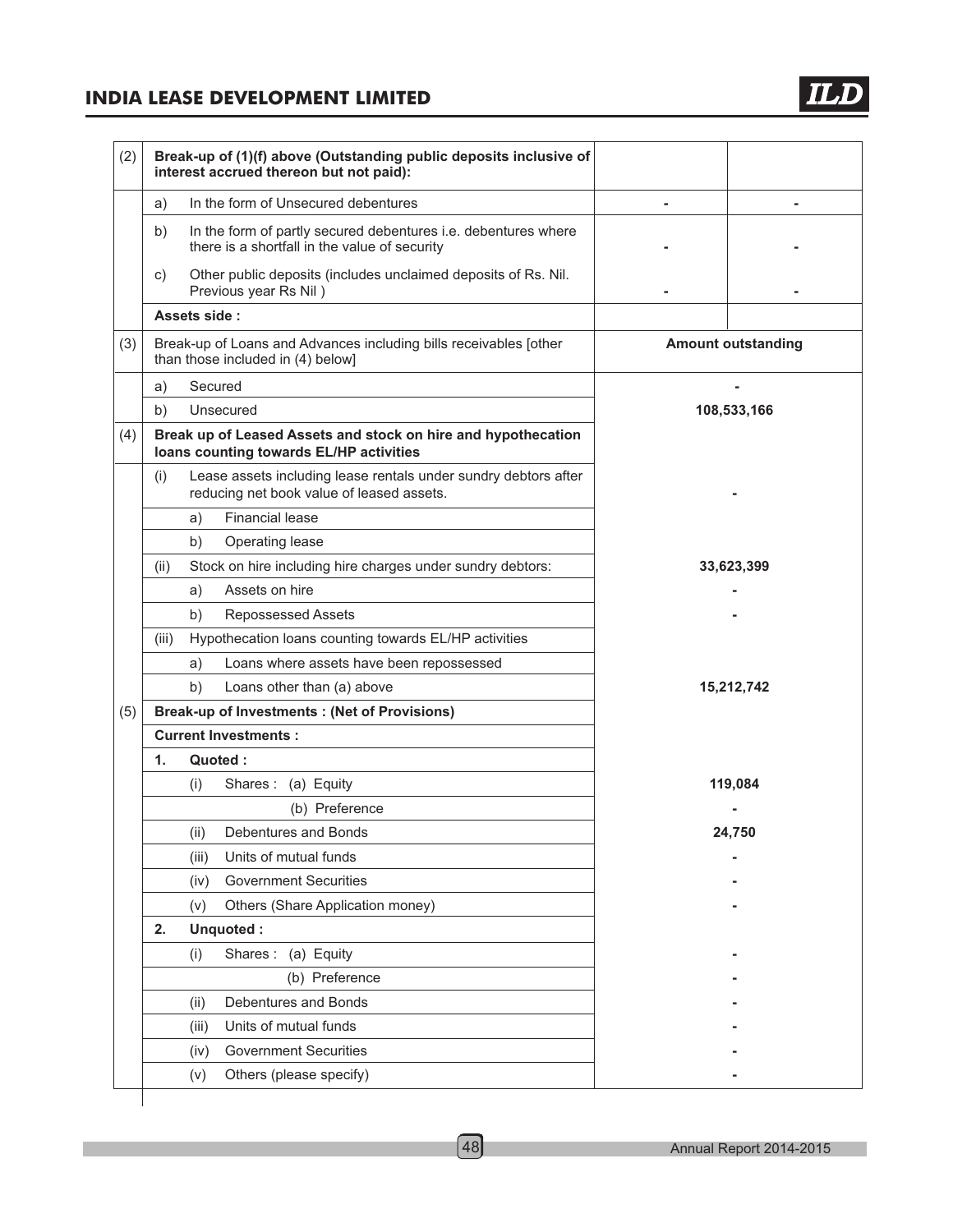

|     |                                                  | <b>Long Term investments:</b>                                                                                                                     |                         |            |            |                  |                     |
|-----|--------------------------------------------------|---------------------------------------------------------------------------------------------------------------------------------------------------|-------------------------|------------|------------|------------------|---------------------|
|     | 1.                                               | Quoted:                                                                                                                                           |                         |            |            |                  |                     |
|     | Shares: (a) Equity<br>(i)                        |                                                                                                                                                   |                         |            |            | 17,611,850       |                     |
|     | (b) Preference                                   |                                                                                                                                                   |                         |            |            |                  |                     |
|     | Debentures and Bonds<br>(ii)                     |                                                                                                                                                   |                         |            |            |                  |                     |
|     | Units of mutual funds<br>(iii)                   |                                                                                                                                                   |                         |            |            |                  |                     |
|     |                                                  | <b>Government Securities</b><br>(iv)                                                                                                              |                         |            |            |                  |                     |
|     |                                                  | (v) Others (please specify)                                                                                                                       |                         |            |            |                  |                     |
|     | 2.<br>Unquoted:                                  |                                                                                                                                                   |                         |            |            |                  |                     |
|     |                                                  | Shares:<br>(a) Equity<br>(i)                                                                                                                      |                         |            |            | 20,000           |                     |
|     |                                                  | (b) Preference                                                                                                                                    |                         |            |            |                  |                     |
|     |                                                  | Debentures and Bonds                                                                                                                              |                         |            |            |                  |                     |
|     |                                                  | (ii)                                                                                                                                              |                         |            |            |                  |                     |
|     |                                                  | Units of mutual funds<br>(iii)                                                                                                                    |                         |            |            |                  |                     |
|     |                                                  | <b>Government Securities</b><br>(iv)                                                                                                              |                         |            |            |                  |                     |
|     |                                                  | (v)<br>Others (please specify)                                                                                                                    |                         |            |            |                  |                     |
| (6) |                                                  | Borrower group-wise classification of all leased assets, stock-on-hire and loans and advances :                                                   |                         |            |            |                  |                     |
|     |                                                  | Category                                                                                                                                          |                         |            |            | <b>Amount</b>    |                     |
|     |                                                  |                                                                                                                                                   | <b>Secured</b>          |            |            | <b>Unsecured</b> | <b>Total</b>        |
|     | 1.                                               | <b>Related Parties</b>                                                                                                                            |                         |            |            |                  |                     |
|     |                                                  | Subsidiaries<br>(a)                                                                                                                               |                         |            |            |                  |                     |
|     |                                                  | (b)<br>Companies in the same group                                                                                                                |                         |            |            |                  |                     |
|     |                                                  | Other related parties<br>(c)                                                                                                                      |                         |            |            |                  |                     |
|     | 2.                                               | Other than related parties                                                                                                                        | 48,836,141              |            |            | 21,393,510       | 70,229,651          |
|     |                                                  | Total                                                                                                                                             | 48,836,141              |            |            | 21,393,510       | 70,229,651          |
| (7) |                                                  | Investor group-wise classification of all investments (current and non current long term) in shares and securities<br>(both quoted and unquoted): |                         |            |            |                  |                     |
|     |                                                  | Category                                                                                                                                          | Market Value / Break up |            |            |                  | <b>Book Value</b>   |
|     |                                                  |                                                                                                                                                   | or fair value or NAV    |            |            |                  | (Net of Provisions) |
|     | 1.                                               | <b>Related Parties</b><br>Subsidiaries                                                                                                            |                         |            |            |                  |                     |
|     |                                                  | (a)<br>Companies in the same group<br>(b)                                                                                                         | 37,774,438              |            | 17,611,850 |                  |                     |
|     |                                                  | Other related parties<br>(c)                                                                                                                      |                         |            |            |                  |                     |
|     | 2.                                               | Other than related parties                                                                                                                        | 258,550                 |            |            | 163,835          |                     |
|     | Total                                            |                                                                                                                                                   |                         | 38,032,988 |            |                  | 17,775,685          |
| (8) |                                                  | Other information                                                                                                                                 |                         |            |            |                  |                     |
|     |                                                  | <b>Particulars</b>                                                                                                                                |                         |            |            | <b>Amount</b>    |                     |
|     | (i)                                              | <b>Gross Non-Performing Assets</b>                                                                                                                |                         |            |            |                  |                     |
|     |                                                  | Related parties<br>(a)                                                                                                                            |                         |            |            |                  |                     |
|     |                                                  | Other than related parties<br>(b)                                                                                                                 |                         |            |            | 70,229,651       |                     |
|     | (ii)                                             | Net Non-Performing Assets<br>Related parties<br>(a)                                                                                               |                         |            |            |                  |                     |
|     |                                                  | Other than related parties<br>(b)                                                                                                                 |                         | 70,229,651 |            |                  |                     |
|     | Assets acquired in satisfaction of debt<br>(iii) |                                                                                                                                                   |                         | <b>NIL</b> |            |                  |                     |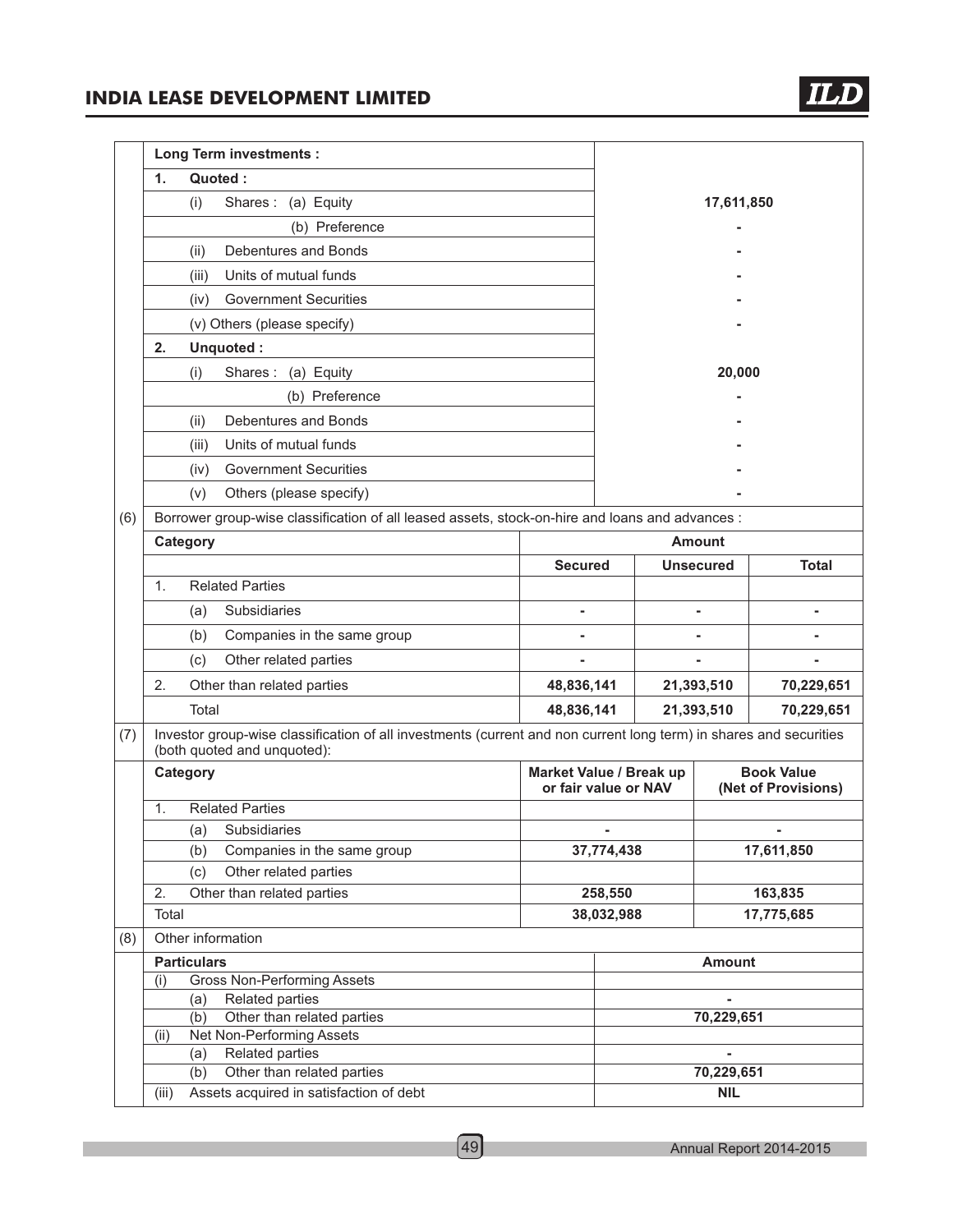36. Disclosures as required under Accounting Standard-15 (Revised) "Employee Benefits" for Gratuity:

#### A. **Assumptions**

| <b>Particulars</b>            | Gratuity  |          |
|-------------------------------|-----------|----------|
|                               | 31.03.15  | 31.03.14 |
| Discount Rate                 | 7.80%     | 9.10%    |
| Rate of Return on Plan Assets | $0.00\%$  | $0.00\%$ |
| <b>Salary Escalation</b>      | $10.00\%$ | 10.00%   |

#### B. **Changes in Benefit Obligations**

| <b>Particulars</b>                  | <b>Gratuity</b> |            |
|-------------------------------------|-----------------|------------|
|                                     | 31.03.15        | 31.03.14   |
| Liability at beginning of the year  | 1,681,694       | 2,017,482  |
| <b>Interest Cost</b>                | 153,034         | 163,416    |
| Past Service Cost                   | <b>NIL</b>      | <b>NIL</b> |
| <b>Current Service Cost</b>         | 162,305         | 139,202    |
| <b>Benefit Paid</b>                 | <b>NIL</b>      | (922, 067) |
| Actuarial(gain)/ Loss on obligation | 120.149         | 283,661    |
| Liability at the end of the year    | 2,117,182       | 1,681,694  |

### C. **Fair Value of Plan Asset**

| <b>Particulars</b>                                 | <b>Gratuity</b> |          |
|----------------------------------------------------|-----------------|----------|
|                                                    | 31.03.15        | 31.03.14 |
| Fair Value of Plan Assets at beginning of the year | <b>Nil</b>      | Nil      |
| <b>Expected Return on Plan Assets</b>              | <b>Nil</b>      | Nil      |
| Contributions                                      | <b>Nil</b>      | Nil      |
| <b>Benefits Paid</b>                               | <b>Nil</b>      | Nil      |
| Actuarial Gain / (Loss) on Plan Assets             | <b>Nil</b>      | Nil      |
| Fair value of Plan Assets at the end of the year   | <b>Nil</b>      | Nil      |
| <b>Funded Status</b>                               | <b>Unfunded</b> | Unfunded |

### D. **Expenses recognised in the Statement of Profit & Loss**

| <b>Particulars</b>                                | <b>Gratuity</b> |            |
|---------------------------------------------------|-----------------|------------|
|                                                   | 31.03.15        | 31.03.14   |
| <b>Current Service Cost</b>                       | 162,305         | 139,202    |
| Past Services Cost                                | <b>NIL</b>      | <b>NIL</b> |
| <b>Interest Cost</b>                              | 153,034         | 163,416    |
| Net Actuarial (gain)/ Loss for the period         | 120,149         | 283,661    |
| Expenses Recognised in Statement of Profit & Loss | 435,488         | 586,279    |

### E. **Balance Sheet Reconciliation**

| <b>Particulars</b>                             | <b>Gratuity</b> |           |
|------------------------------------------------|-----------------|-----------|
|                                                | 31.03.15        | 31.03.14  |
| Opening Net Liability                          | 1,681,694       | 2,017,482 |
| Expenses charged to Statement of Profit & Loss | 435,488         | 586,279   |
| <b>Benefits Paid</b>                           | <b>NIL</b>      | 922.067   |
| <b>Closing Liability</b>                       | 2,117,182       | 1,681,694 |
| Non current liability                          | 2,012,377       | 1,590,889 |
| <b>Current liability</b>                       | 104.805         | 90,805    |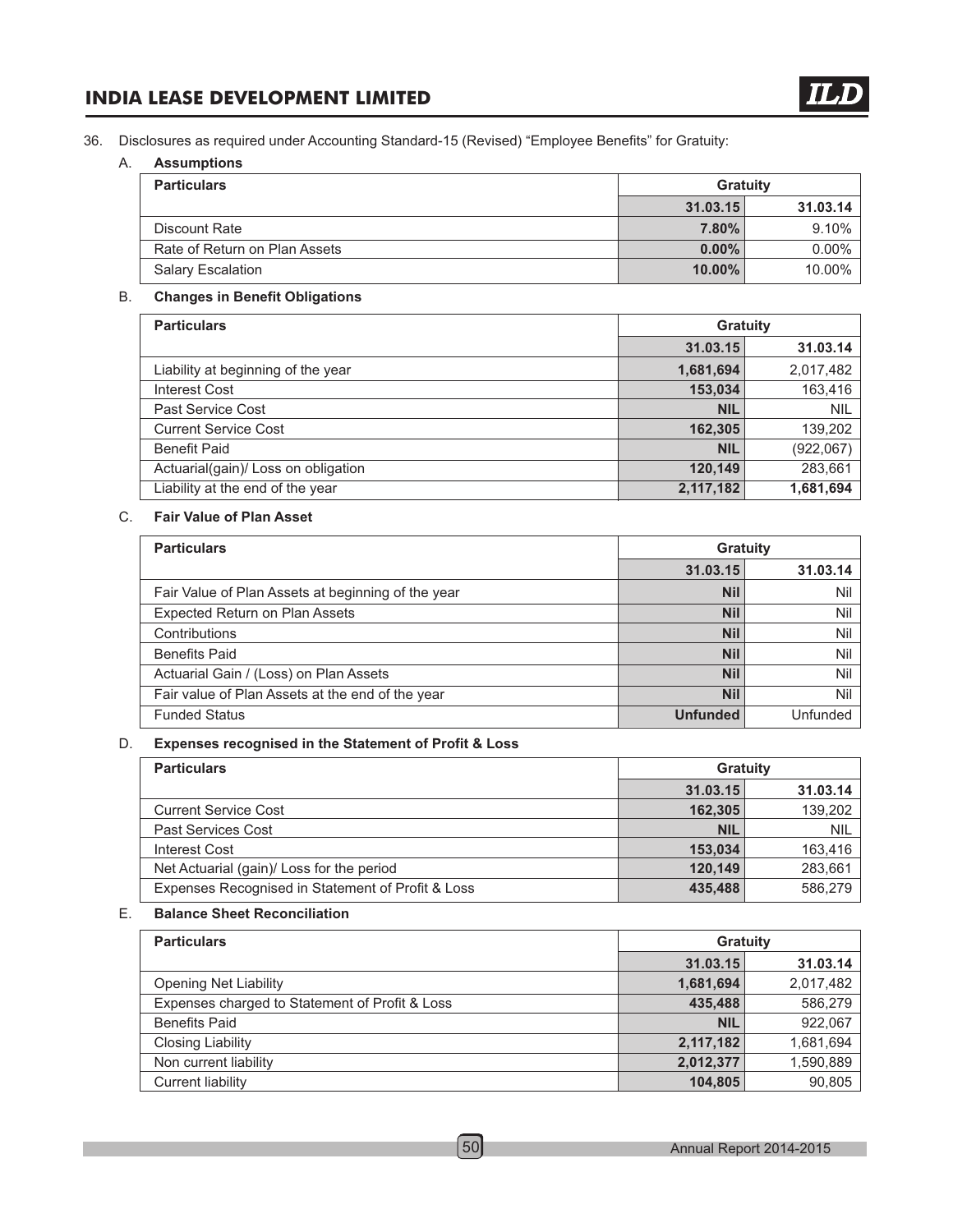37. Disclosure required under section 186(4) of the Companies Act 2013:-

| a)     | (Amount in Rs.)<br><b>Particulars of loan given</b> |                                                                |                        |
|--------|-----------------------------------------------------|----------------------------------------------------------------|------------------------|
| S. No. | <b>Name</b>                                         | <b>Outstanding principal</b><br>balance as on March<br>31.2015 | <b>Purpose of loan</b> |
|        | <b>MGF Development Limited</b>                      | 76,300,000                                                     | <b>Inter Corporate</b> |

#### b) **Particulars of Investments made**

| <b>S. No.</b> | <b>Name</b>                         | Investment (Amount in Rs.) |
|---------------|-------------------------------------|----------------------------|
|               | The Motor & General Finance Limited | 15.837.412                 |
|               | Jayabharat Credit Limited           | 3,128,160                  |
| 3             | Micronet Software Services (P) Ltd. | 20,000                     |

- 38. Pursuant to enactment of the Companies Act, 2013, during the year ended March 31, 2015, the Company has applied useful lives of tangible fixed assets as prescribed in Schedule II of the Companies Act, 2013, based on technical evaluation, taking into account the nature of the asset, the estimated usage of the asset and the operating conditions surrounding the use of the asset etc. Accordingly the depreciation has been provided by depreciating the carrying value of the asset (Net of residual value of 5%) over the revised/remaining life of individual assets. Had the Company continued with the previously assessed useful lives, charge for depreciation for the year ended March 31, 2015 would have been higher by Rs. 160,004.
- 39. (a) The assets and liabilities are classified between current and non current considering 12 months period as operating cycle.
	- (b) The Company has regrouped previous year figures wherever considered necessary.

**For S. N. Dhawan & Co.** Chartered Accountants FRN 000050N **Rajiv Gupta Arun Mitter**

**(S.K.Khattar)** DIN : 00022964 Partner

**Place : New Delhi Dated : May 29, 2015**

As per our report of even date **For and On behalf of the Board**

Chairman Director<br>DIN: 00022964 DIN: 00022941

Membership No. 084993 **Sharad Aggarwal Rohit Madan** Rembership No. 084993

Director Tennis Manager & Company Secretary<br>
DIN: 00629816 ACS-13636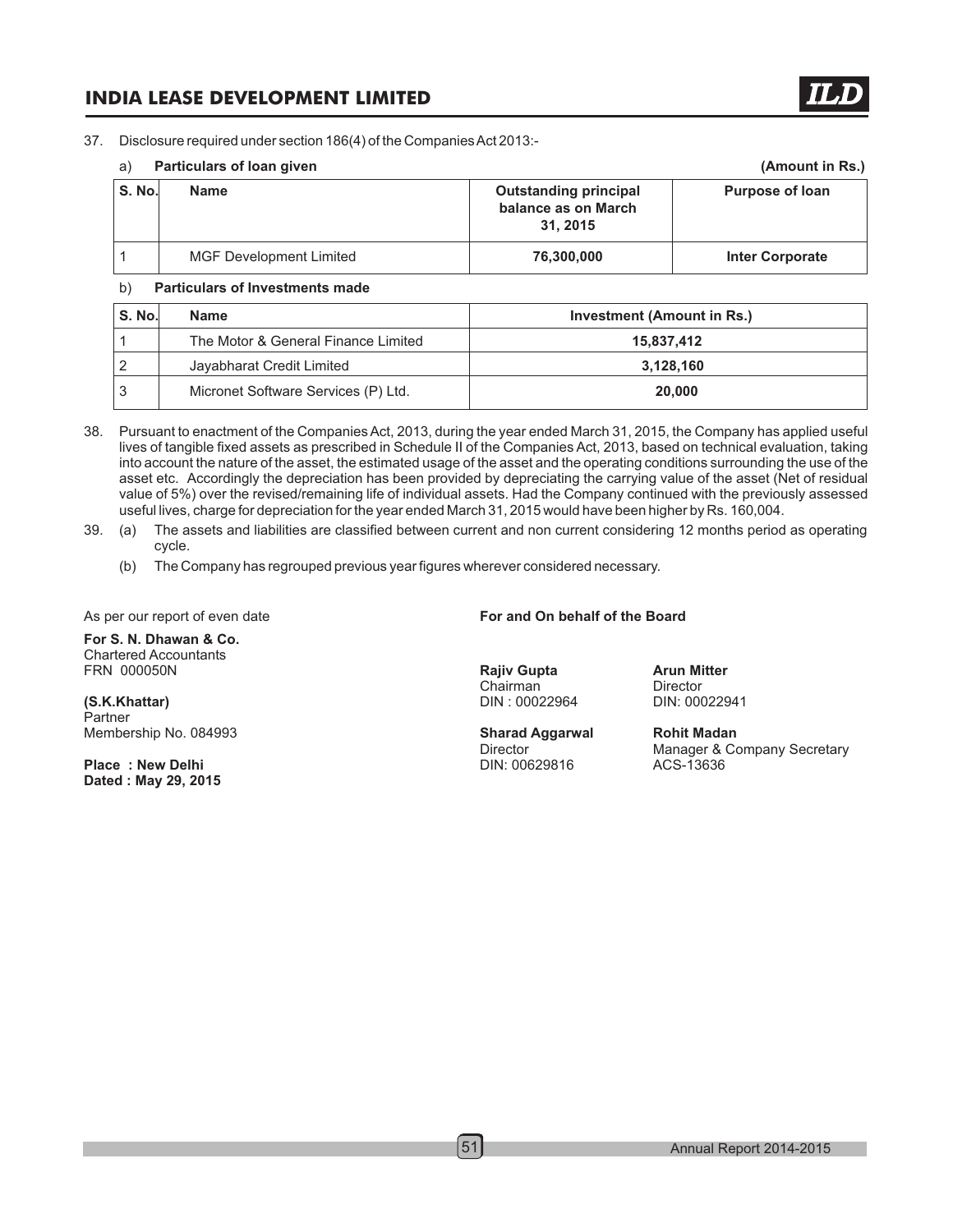

## **Notes**

|             | $\bar{\mathcal{L}}$      |
|-------------|--------------------------|
|             |                          |
|             |                          |
|             |                          |
|             |                          |
|             |                          |
|             |                          |
|             |                          |
|             |                          |
|             |                          |
|             |                          |
|             |                          |
|             |                          |
|             |                          |
|             |                          |
|             |                          |
|             |                          |
|             |                          |
|             | $\overline{\phantom{a}}$ |
|             |                          |
| $\sqrt{52}$ |                          |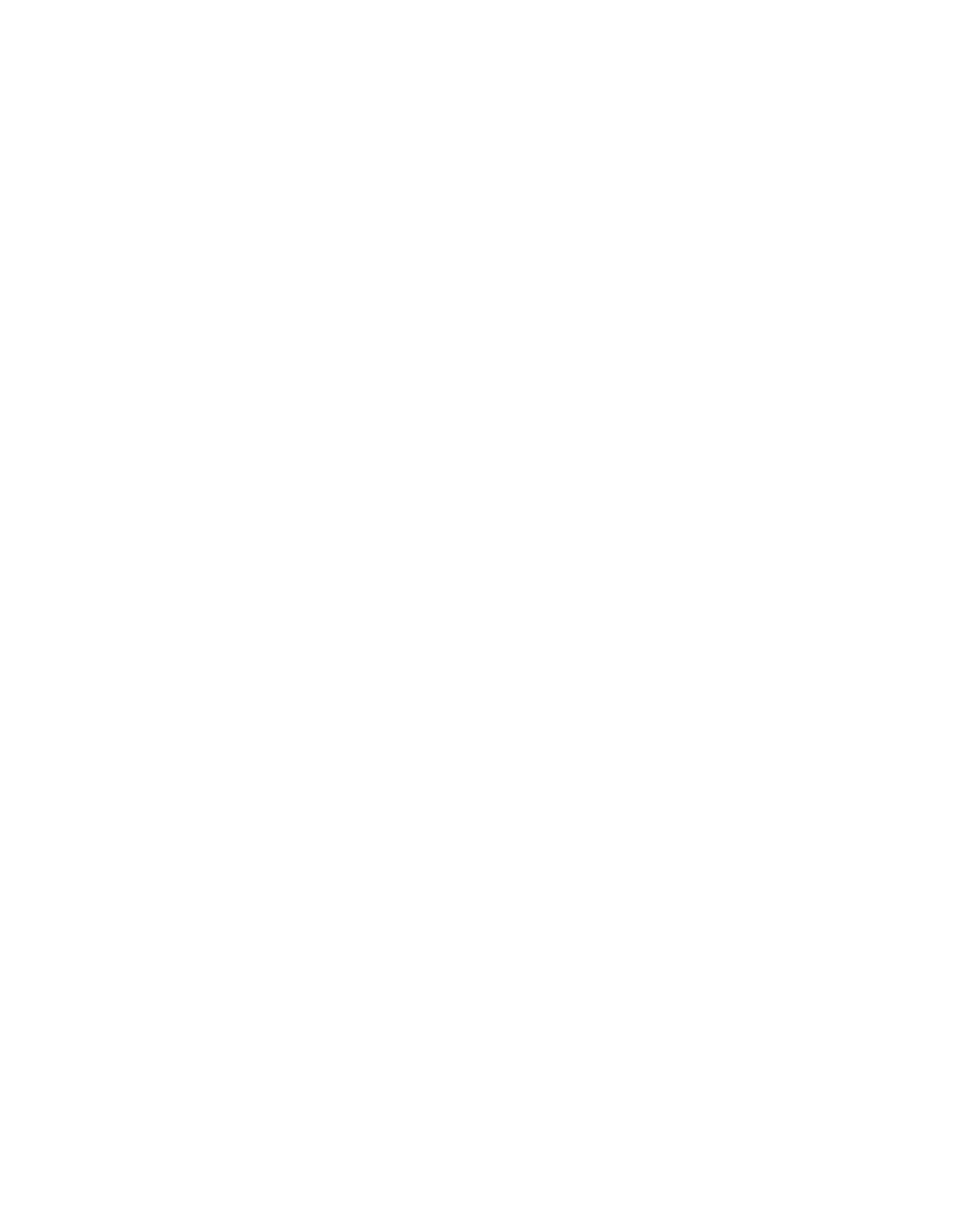*If undelivered, please return to :*

## India Lease Development Limited

Regd. Off. : 'MGF House', 4/17-B, Asaf Ali Road, New Delhi - 110 002.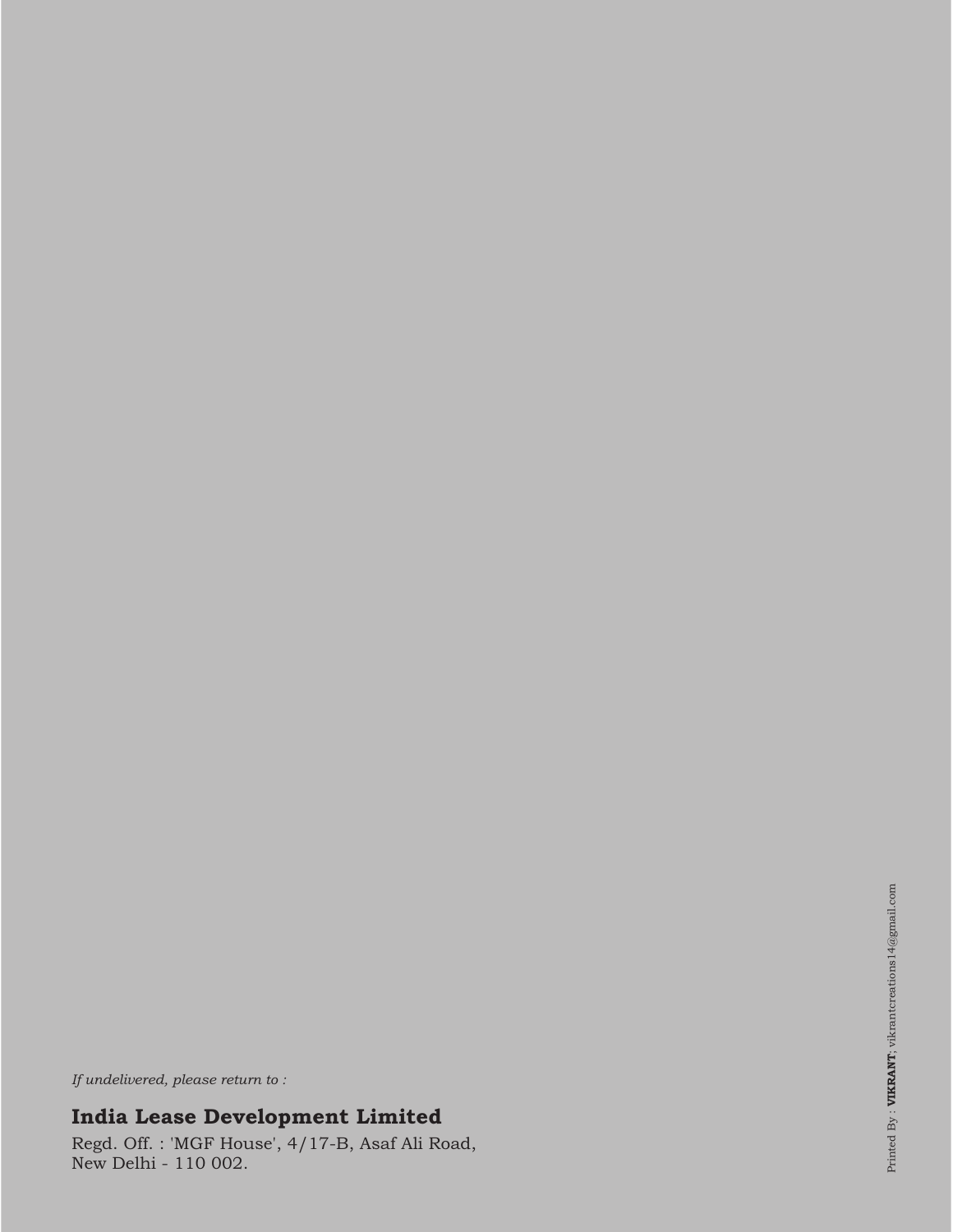

 **Regd Office:** MGF HOUSE, 4/17-B, ASAF ALI ROAD, NEW DELHI-110002  **Phone Nos.:** 011-41519433, 41520070, **Fax:** 011-41503479, **Website:** www.indialease.com**, E-mail:** info@indialease.com

**CIN :** L74899DL1984PLC019218

## **NOTICE**

NOTICE is hereby given that Thirtieth (30<sup>th</sup>) Annual General Meeting of the Members of India Lease Development Limited will be held at The Executive Club, 439, Village Shahoorpur, P.O. Fatehpur Beri, New Delhi-110030 on Tuesday, the September 29,2015 at 1.30.P.M. to transact the following business:-

#### **ORDINARY BUSINESS**

- 1. To consider and adopt the Audited Financial Statements as at March 31,2015 and the reports of the Directors and Auditors thereon.
- 2. To appoint a Director in the place of Sh. Rajiv Gupta (DIN:00022964) who retires by rotation and is eligible for re-appointment.
- 3. To appoint Auditors and to authorise Board to fix their remuneration. M/s S.N. Dhawan & Co, Chartered Accountants, New Delhi, (Firm Registration No.000050N) retires and are eligible to hold office for the second consecutive year(in the term of three consecutive years) and as such, are recommended for reappointment to audit the accounts for the financial year ending March 31,2016. As required under the provisions of section 139 of the Companies Act, 2013, the company has obtained written confirmation that their appointment, if made, would be in conformity within the limits specified in the said section.

#### **SPECIAL BUSINESS**

#### **To consider and if thought fit, to pass with or without modification(s), the following resolutions:-**

#### **As a Special Resolution**

#### 4. **Appointment of Mrs Sumana Verma, Non Executive Non Independent Director.**

To consider and, if thought fit, to pass with or without modification(s), the following resolution as a Special Resolutiion:

"RESOLVED that Mrs. Sumana Verma (DIN: 03451756), who was appointed as an Additional Director by the Board of Directors of the company on March 30, 2015, pursuant to Article 87(a) of the Articles of Association of the company and who holds office up to the date of this Annual General Meeting under Section 161(1) of the Companies Act, 2013 and in respect of whom the company has received a notice from a member proposing her candidature for the office of a director, liable to retire by rotation, be and is hereby appointed as a director of the company."

#### **As a Special Resolution**

#### 5. **Amendments in Articles of Association**

RESOLVED THAT pursuant to the provisions of Section 14 and all other applicable provisions of the Companies Act, 2013 (including any statutory modifications(s) or re-enactment thereof, for the time, being in force), the existing Articles of Association of the company be and are being substituted by a new set of Articles of Association, which is available for inspection at the Registered Office of the company as well as on company's website **www.indialease.com** forming part to this resolution, be and are hereby approved and adopted.

RESOLVED FURTHER THAT the Board of Directors (which term shall include any Committee constituted or to be constituted by the Board) be and is hereby authorised to do all acts and take all such steps as may be necessary, proper or expedient to give effect to this resolution.

> By order of the Board For **India Lease Development Limited**

**Date: August 13, 2015** 

Registered Office MGF House, 4/17-B,Asaf Ali Road New Delhi-110002. Phone: 011-41519433, 41520070 Email: info@indialease.com Website: www.indialease.com CIN: L74899DL1984PLC019218

 **Rohit Madan Place: New Delhi** Manager & Company Secretary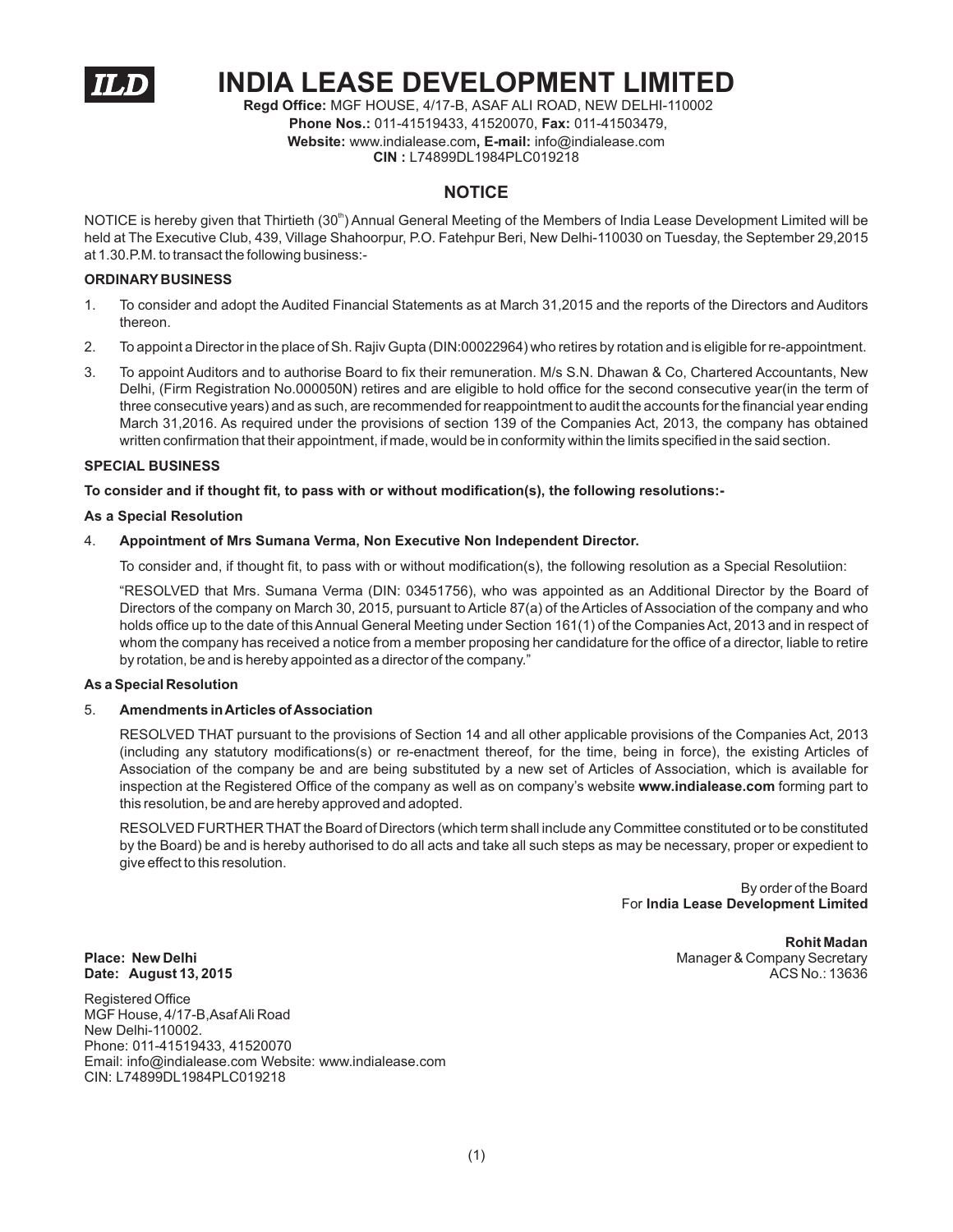#### **NOTES:**

- 1. A MEMBER ENTITLED TO ATTEND AND VOTE IS ENTITLED TO APPOINT A PROXY TO ATTEND AND VOTE ON A POLL INSTEAD OF HIMSELF/HERSELF AND THE PROXY NEED NOT BE A MEMBER OF THE COMPANY. A PERSON CAN ACT AS PROXY ON BEHALF OF MEMBERS UPTO AND NOT EXCEEDING FIFTY(50) AND HOLDING IN THE AGGREGATE NOT MORE THAN TEN PERCENT(10%) OF THE TOTAL SHARE CAPITAL OF THE COMPANY. FURTHER, A MEMBER HOLDING MORE THAN TEN PERCENT (10%) OF THE TOTAL SHARE CAPITAL OF THE COMPANY CARRYING VOTING RIGHTS MAY APPOINT A SINGLE PERSON AS PROXY AND SUCH PERSON SHALL NOT ACT AS PROXY FOR ANY OTHER PERSON OR MEMBER.THE INSTRUMENT APPOINTING PROXY MUST BE DEPOSITED AT THE REGISTERED OFFICE OF THE COMPANY NOT LESS THAN 48 HOURS BEFORE THE TIME OF HOLDING THE MEETING. A PROXY FORM(FORM NO.MGT-11) IS ANNEXED TO THIS REPORT.
- 2. Explanatory Statement pursuant to Section 102 of the Companies Act,2013 forms part of this notice.
- 3. Brief details of the directors are annexed hereto as per the requirements of clause 49 of the Listing Agreement.
- 4. Pursuant to the provisions of section 91 of the Companies Act, 2013, the Register of Members and Share Transfer Books will remain closed from Thursday, September 24, 2015 to Tuesday, September 29,2015(both days inclusive).
- 5. The Securities and Exchange Board of India(SEBI) has mandated the submission of Permanent Account Number(PAN) by every participant in securities market. Members holding shares in electronic form are, therefore, requested to submit the PAN to their Depository Participants with whom they are maintaining their Demat Accounts. Members holding shares in physical form can submit their PAN direct to the company or M/s Alankit Assignments Limited.
- 6. a) Pursuant to Section 108 of the Companies Act,2013, read with Companies(Management and Administration) Rules, 2014, and clause 35B of the Listing Agreement, the company is pleased to provide the facility to members to exercise the right to vote by electronic means. The company has arranged this facility in the CDSL platform. The members whose names appear in the Register of Members/List of Beneficiary Owners as on September 22,2015 i.e. the date prior to the book closure date are entitled to vote on the resolutions set forth in the Notice.
	- b) Members who have acquired shares after the despatch of Annual Report and before the book closure may approach the company for issuance of User ID and Password for excercising their votes by electronic means.
	- c) The e-voting period will commence on September 26, 2015 at 9.00 a.m. and will end on September 28, 2015 at 5.00 p.m. The company has appointed Ms. Anjali Yadav, Practicing Company Secretary (FCS No.6628 CP No.7257)B-6/32, Sector 15, Rohini, Delhi-110089 as Scrutinizer for conducting scrutiny of the votes cast.
	- d) Once the vote on a resolution is cast by the shareholder, he/she shall not be allowed to change it subsequently.
	- e) The facility for voting through ballot papers shall be made available at the meeting and the members attending the meeting who have not already cast their vote by remote e-voting shall be able to exercise their right at the meeting.
	- f). The members who have cast their vote by remote e-voting prior to the meeting may also attend the meeting but shall not be entitled to vote again at the meeting.

Shareholders holding shares in physical form are requested to inform the company and those holding shares in demat form to inform the Depository Participant about any changes in their mailing address and also to quote Folio Numbers/Client ID/DPID, in all their correspondence with the company/depository participant.

- 7. Transfer of Unclaimed/Unpaid Dividends to the Investor Education and Protection Fund(IEPF)
	- i) In accordance with the provisions of Section 205A(5) of the Companies Act,1956, the company has already transferred Unclaimed Dividend declared for the financial year ended March 31, 2000 to the General Revenue Account of the Central Government as required by the Companies Unpaid Dividend (Transfer to General Revenue Account of the Central Government)Rules,1978. Those shareholders who have so far not claimed their dividend upto the aforesaid financial year may claim their dividend from the Registrar of Companies, NCT of Delhi and Haryana, CGO Complex, Paryavaran Bhawan, Lodhi Road, New Delhi-110003.
- 8. Documents referred to in the Notice and the explanatory statement shall be open for inspection by the members at the Registered Office of the company on all working days(Monday to Friday) from 10.00 a.m. to 1.00. p.m. except holidays, upto the date of the meeting.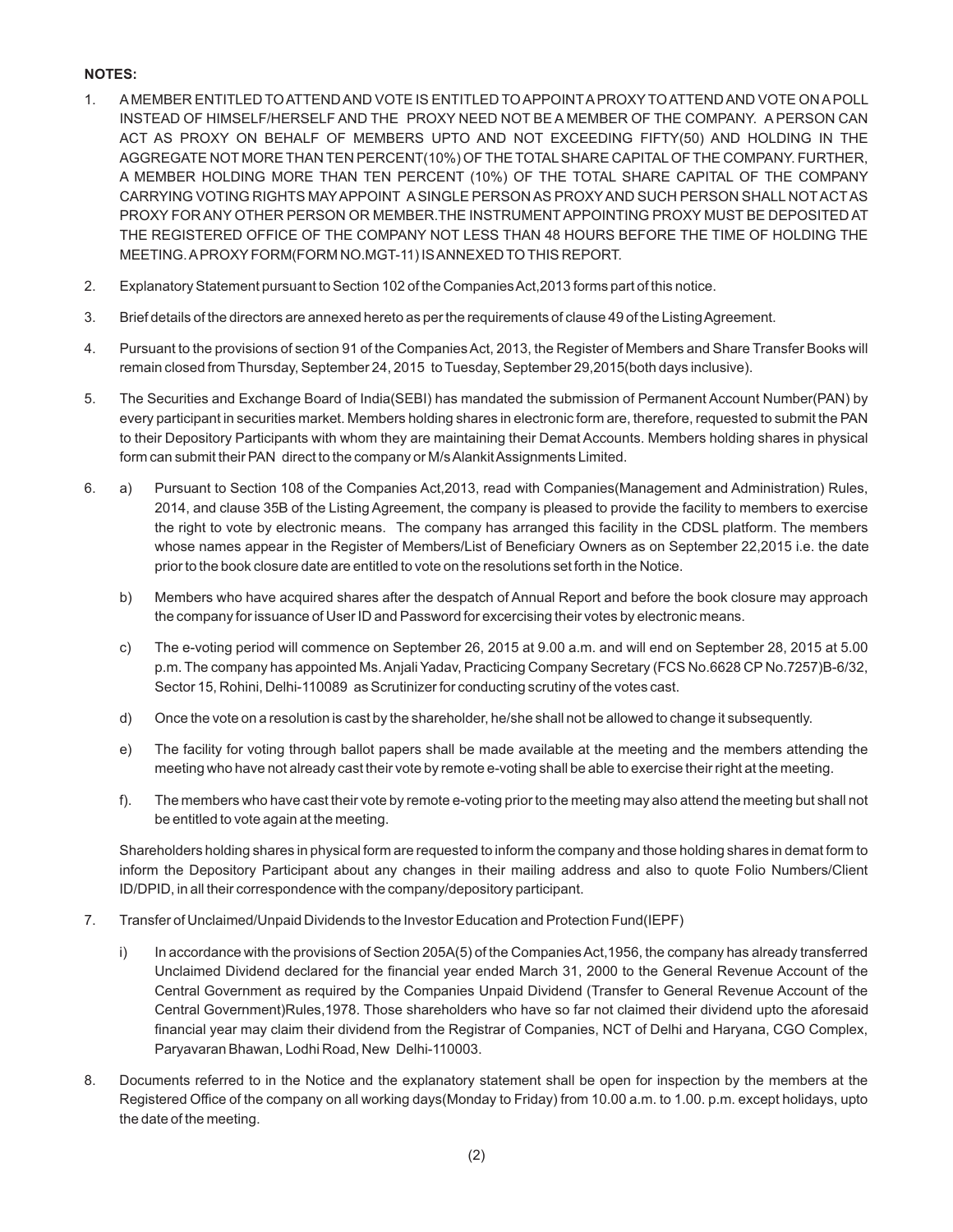- 9. Pursuant to section 72 of the Companies Act,2013, members holding shares in physical form are advised to file nomination in the prescribed Form SH 13 (a copy of which is available on the website of the company) with the company's Registrar and Share Transfer Agent. In respect of shares held in electronic/demat form, the members may please contact their respective depository participant.
- 10. Corporate members are requested to send in advance duly certified copy of the Board Resolution/Power of Attorney authorising their representative to attend and vote at the Annual General Meeting.
- 11. Members/Proxies are requested to bring the copies of annual reports to the meeting.
- 12. Please note that for security reasons, no article /baggage will be allowed at the venue of the meeting.

#### **SHAREHOLDING INSTRUCTIONS FOR E-VOTING**

- 13. Voting through electronic means
	- i) The voting period begins on September 26, 2015 from 9.00 a.m. and ends on September 28, 2015 at 5.00.p.m. During this period shareholders of the company holding shares either in physical form or in dematerialized form, as on the cut off date of September 22, 2015 may cast their vote electronically. The e-voting module shall be disabled by CDSL for voting thereafter.
	- ii) The shareholders should log on to the e-voting website: **www.evotingindia.com**
	- iii) Click on "Shareholders" tab.
	- iv) Now Enter your User ID
	- v) a. for CDSL: 16 digits beneficiary ID
		- b. for NSDL: 8 Character DPID followed by 8 Digit Client ID
		- c. Members holding shares in physical Form should enter Folio Number registered with the company.
	- vi) Next enter the Image Verification as displayed and Click on Login.
	- vii) If you are holding shares in demat form and you had logged on to **www.evotingindia.com** and voted on an earlier voting of any company, then your existing password is to be used.
	- viii) If you are first time user follow the steps given below:

|            | For Members holding shares in Demat form and in Physical Form                                                                                                                                                                                                                                                                                                     |
|------------|-------------------------------------------------------------------------------------------------------------------------------------------------------------------------------------------------------------------------------------------------------------------------------------------------------------------------------------------------------------------|
| <b>PAN</b> | Enter your 10 digit alphanumeric PAN issued by Income Tax Department(Applicable for<br>both demat as well as physical shareholders)                                                                                                                                                                                                                               |
|            | Members who have not updated their PAN with the company/Depository Participant<br>$\overline{\phantom{a}}$<br>are requested to use the first two letters of their name and the 8 digits of the sequence<br>number in the PAN field. Sequence No. is printed on the Proxy Form.                                                                                    |
|            | In case the sequence number is less than 8 digits enter the applicable number of 0's<br>$\overline{\phantom{a}}$<br>before the number after the first two characters of the name in Capital Letters. Eq. If<br>your name is Ramesh Kumar with sequence number 1 then enter RA00000001 in the<br>PAN field-Sequence number is communicated in the covering letter. |

- i) After entering these details appropriately, click on "Submit" tab
- ii) Members holding shares in physical form will then directly reach the company selection screen. However, members holding shares in demat form will now reach "Password Creation' menu wherein they are required to mandatorily enter their login password in the new password field. Kindly note that this password is to be also used by the demat holders for voting for resolutions of any other company on which they are eligible to vote, provided that company opts for e-voting through CDSL platform. It is strongly recommended not to share your password with any other person and take utmost care to keep your password confidential.
- iii) For Members holding shares in physical form, details can be used only for e-voting on the resolutions continued in this notice.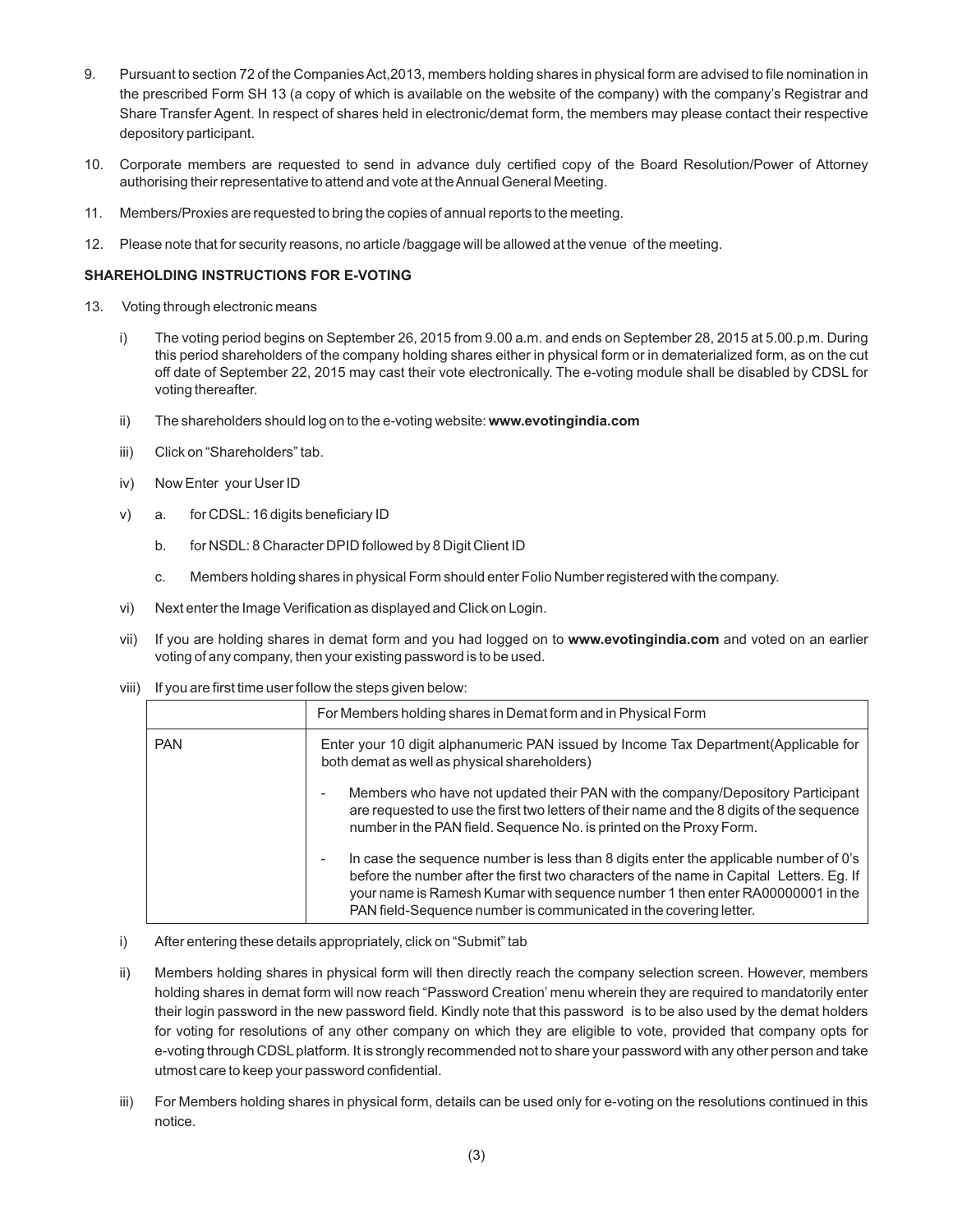- iv) Click on the EVSN for the relevant **"India Lease Development Limited"** on which you choose to vote.
- v) On the voting page, you will see "RESOLUTION DESCRIPTION" and against the same the option "YES/NO" for voting. Select the option "YES" or "NO" as desired. The option "YES" implies that you assent to the Resolution and option "NO" implies that you dissent to the Resolution.
- vi) Click on the "RESOLUTIONS FILE LINK" if you wish to view the entire Resolutions details.
- vii) After selecting the resolution you have decided to vote on, click on "SUBMIT". A confirmation box will be displayed. If you wish to confirm your vote, click on "OK", else to change your vote, click on "CANCEL" and accordingly modify your vote.
- viii) Once you "CONFIRM" your vote on the resolution, you will not be allowed to modify your vote.
- ix) You can also take out print of the voting done by you by click on "CLICK HERE TO PRINT" option on the voting page.
- x) If Demat account holder has forgotten the password then Enter the User ID and the image verification code and click on "FORGOTTEN PASSWORD" and enter the details as promoted by the system.
- xi) Note for Non-individual Shareholders
	- Institutional shareholders (i.e. other than individuals, HUF, NRI etc) are required to log on to **https://www.evoting@cdslindia.com** and register themselves as corporate.
	- a scanned copy of the Registration Form bearing the stamp and sign of the entity should be emailed to **helpdesk.evoting@cdslindia.com.** After receiving the login details for they have to create a user who would be able to link the account(s) which they wish to vote on.
	- The list of accounts should be mailed to **helpdesk.evoting@cdslindia.com** and on approval of the accounts they would be able to cast their vote.
	- a scanned copy of the Board Resolution and Power of Attorney(POA) which they have issued in favour of the Custodian, if any, should be uploaded in PDF format in the system for the scrutinizer to verify the same.
- xii) Any person who acquires shares after despatch of Notice and holding shares as on Cut off date i.e. September 22, 2015 may cast their vote by remote e-voting or Ballot Form or through Poll at the meeting. However, if, you are already registered with the CDSL or remote e-voting then you can use existing user ID & Password for casting your vote.
- xiii) In case you have any queries or issues regarding e-voting, you may refer the Frequently Asked Questions("FAQ") and e-voting manual available at **www.evotingindia.com** under help section for write an email to **helpdesk.evoting@cdslindia.com**
- xiv) The voting rights of shareholders shall be in proportion to their shares in the paid up capital of the company as on cut off date i.e. September 22, 2015.
- xv) The Board of Directors of the company at their meeting held on August 13,2015 has appointed Ms. Anjali Yadav, Practicing Company Secretary(FCS No.6628 CP No.7257) B-2/32, Sector 15, Rohini, Delhi-110089 as Scrutiniser to scrutinise the e-voting process in fair and transparent manner, whose e-mail address is anjaliyadav.associates@gmail.com.
- xvi) The results of voting will be announced within two days of the Annual General Meeting of the company to be held at The Executive Club, 439, Village Shahoorpur, P.O. Fatehpur Beri, New Delhi-110030 on Tuesday, the September 29, 2015 at 1.30 p.m. The results of the voting will be communicated to the Stock Exchange within two days of the AGM and also shall be hosted on the website of the company **www.indialease.com**
- xvii) In case of members receiving the physical copy they are advised to follow all steps from serial (i) to (ix).
- 14. To avoid fraudulent transactions, the identity/signature of the members holding shares in electronic/demat form is verified with the specimen signatures furnished by NSDL/CDSL and that of members holding shares in physical form is verified as per the records through share transfer agent of the company (i.e. M/s Alankit Assignments Limited). Members are requested to keep the same updated.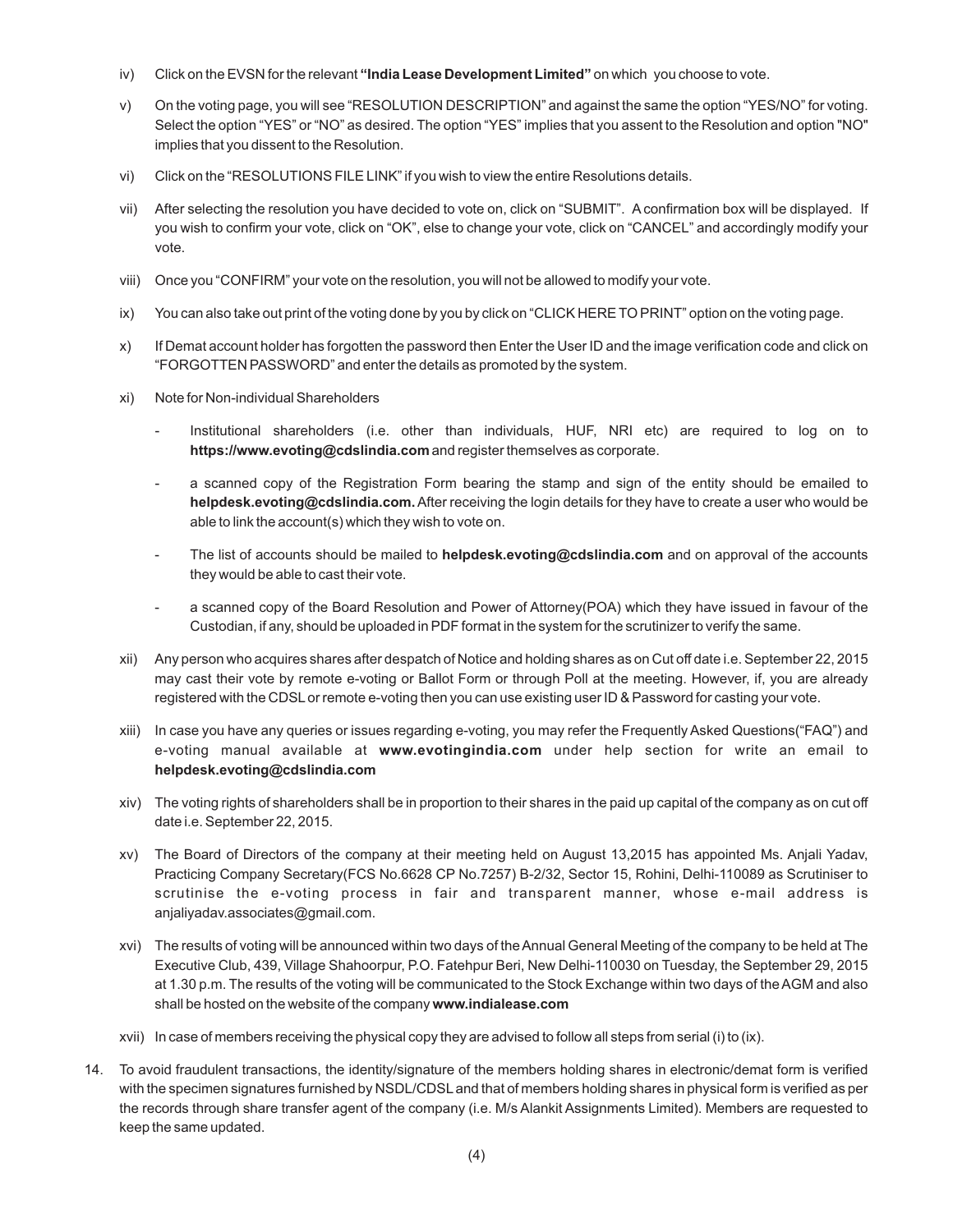- 15. To receive faster communication of all shareholders, including annual reports, the shareholders are requested to kindly register/update their email address with their respective depository participant, where shares are held in electronic form. If, however, shares are held in physical form, members are advised to register their email address with company's Registrar and Share Transfer Agents, M/s Alankit Assignments Limited, Alankit Heights, 1E/13, Jhandewalan Extension, New Delhi-110055.
- 16. The entire Annual Report is also available at the company's website **www.indialease.com**

By order of the Board For **India Lease Development Limited**

 **Rohit Madan Place: New Delhi Place: New Delhi National Secretary Company Secretary Manager & Company Secretary Date: August 13,2015** ACS No.: 13636

Registered Office MGF House, 4/17-B, Asaf Ali Road, New Delhi-110002. Phone: 011-41519433, 41520070 Email: info@indialease.com Website: www.indialease.com CIN: L74899DL1984PLC019218

#### **Item No.4**

#### **Explanatory Statement pursuant to Section 102 of the Companies Act,2013 in respect of Resolution items 4 to 5.**

Mrs. Sumana Verma (DIN : 03451756) on the recommendation of Nomination and Remuneration Committee , was appointed as an Additional Director on March 30, 2015 pursuant to Section 149 of the Companies Act, 2013 and holds office upto the date of the ensuing AGM of the company. A notice has been received from a member, as required under section 160 of the Companies Act, 2013 along with required deposit of  $\bar{\tau}$  1,00,000 proposing the candidature of Mrs. Sumana Verma for office of the director.

Mrs. Sumana Verma is a graduate and has rich varied business experience. The Directors are confident that her presence on the Board will be quite useful to the company.

Shareholders approval is solicited for the resolution at Item No. 4 of the accompanying notice. Mrs. Sumana Verma is related to Sh. Rajiv Gupta, Chairman of the Company. Sh. Rajiv Gupta and Mrs. Sumana Verma being the appointee and related to each other, as such, may be concerned or interested in the passing of the above resolution. No other director or Key Managerial Personnel or their respective relatives are in any way concerned or interested financialy or otherwise in the resolution set out at item No. 4 of the Notice.

#### **Item No.5**

The company had previously adopted its Articles of Association ("AoA") under the Companies Act, 1956 which contain references to specific sections of the Companies,1956.

With the enactment of the Companies Act, 2013, several regulations of the existing AoA of the Company require alteration and/or deletion. Given this position, it is considered expedient to replace the existing AoA with a new set of AoA which are based on Table 'F' of the new Act.

The draft AoA is being uploaded on company's website **www.indialease.com**, for perusal of shareholders. The new draft AOA is also available for inspection at the Registered Office of the company on all working days between 10.00 a.m. to 1.00 p.m.

The Board of Directors accordingly commends the resolution set out at Item No. 5 of the Notice for approval as special resolution.

None of the Directors, Key Managerial Personnel of the company or their relatives are, in any way, concerned or interested in the said resolution except as shareholders and directors of the company.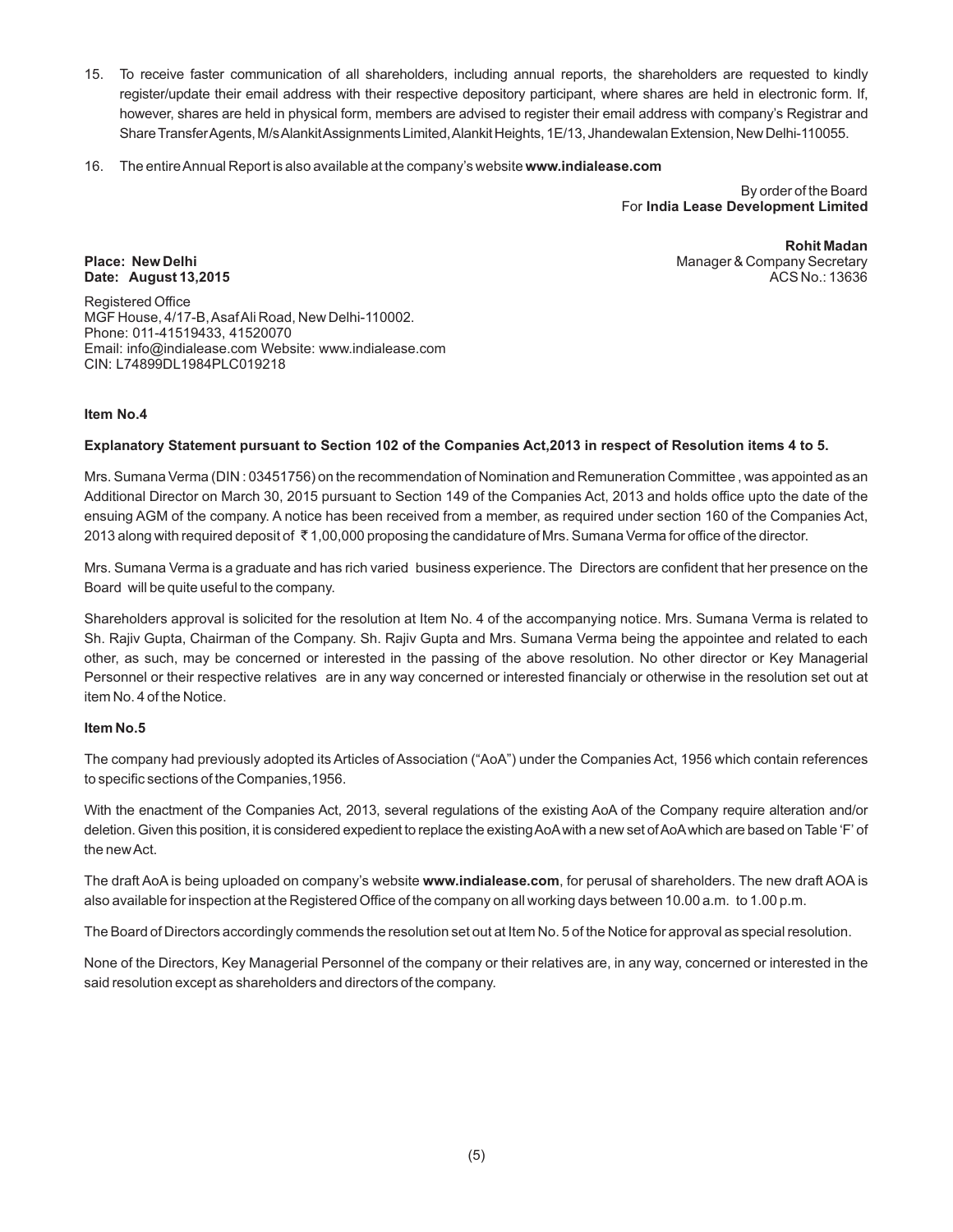#### **ANNEXURE TO THE NOTICE**

**BRIEF RESUME OF DIRECTOR SEEKING RE-APPOINTMENT AT THE ANNUAL GENERAL MEETING PURSUANT TO CLAUSE 49 OF THE LISTING AGREEMENT AND EXPLANATORY STATEMENT UNDER SECTION 102 OF THE COMPANIES ACT, 2013 AND ANNEXURE TO NOTICE.**

#### 1) **Director being re-appointed by rotation(Resolution at item no.2 )**

| Name                | <b>Sh. Rajiv Gupta</b> |
|---------------------|------------------------|
| Age & Date of Birth | 69 years (13.8.1946)   |
| Qualification       | B.E. (IIT, Delhi)      |

#### **Experience in specific functional area**

Sh. Rajiv Gupta is a Bachelor in Engineering from IIT, Delhi. He has been earlier associated with Leasing and Hire Purchase Business since, 1969. Sh. Rajiv Gupta worked in various capacities and has remained at the helm of affairs of the company ever since he was inducted on the Board on April 18, 1986 as Whole Time Director. He was designated Chairman with effect from May 21, 2005.

He has extensive business experience and all around knowledge on issues concerning hire purchase, leasing, corporate finance, real estate, administration etc. His continued association with the company as its helmsman is concerned absolutely necessary.

#### **Other Directorship:**

Jayabharat Credit Ltd, The Motor & General Finance Limited, Bahubali Services Ltd, Associated Traders & Engg Pvt. Ltd., Upper India Hire Purchase Co Association Ltd., MGF Securities Pvt Ltd, Grosvenor Estates Pvt Ltd, Gee Gee Holdings Pvt Ltd, Ram Prakash & Co Pvt Ltd, MGF Estates Pvt Ltd, Cards Services India Pvt. Ltd and Local Goods Carriers Pvt Ltd

#### **Committee Membership**

#### **The Motor & General Finance Ltd**

Audit Committee

Nomination and Remuneration Committee

Stakeholders Relationship Committee

Share Transfer Committee

#### **India Lease Development Ltd**

Audit Committee

Nomination and Remuneration Committee

Stakeholders Relationship Committee

Share Transfer Committee

#### **Jayabharat Credit Ltd**

Stakeholders Relationship Committee

Sh. Rajiv Gupta holds 8,25,991 Equity Shares i.e. 5.62% of the total Equity Paid up Capital of the company

#### 2) **Appointment of Mrs. Sumana Verma, Director (Resolution at item no.4 )**

| Name                | Mrs. Sumana Verma     |
|---------------------|-----------------------|
| Age & Date of Birth | 35 years (02.10.1980) |
| Qualification       | Graduate              |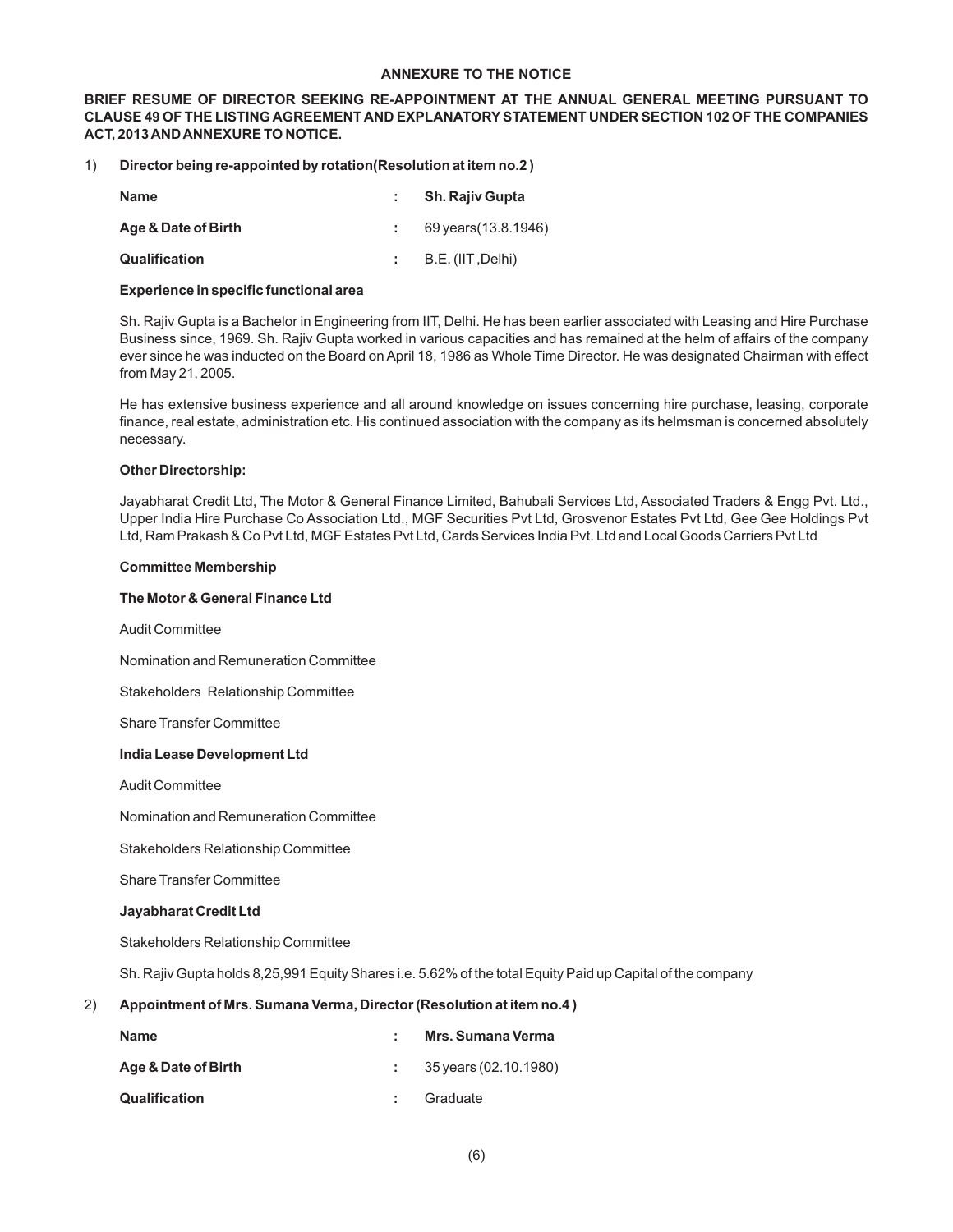#### **Experience in specific functional area**

Mrs. Sumana Verma is a graduate and has rich varied business experience. The Directors are confident that her presence on the Board will be quite useful to the company.

#### **Other Directorship:**

Bahubali Services Ltd, Ram Prakash and Co. Pvt Ltd., MGF Estates Pvt. Ltd., Grosvenor Estates Pvt Ltd, Gee Gee Holdings Pvt Ltd, SAZ International Pvt Ltd, Jayabharat Credit Ltd.

#### **Committee Membership**

#### **India Lease Development Ltd**

Audit Committee

Nomination and Remuneration Committee

Stakeholders Relationship Committee

Mrs Sumana Verma holds 75,350 Equity Shares i.e 0.51% of the total Equity Paid up Capital of the company.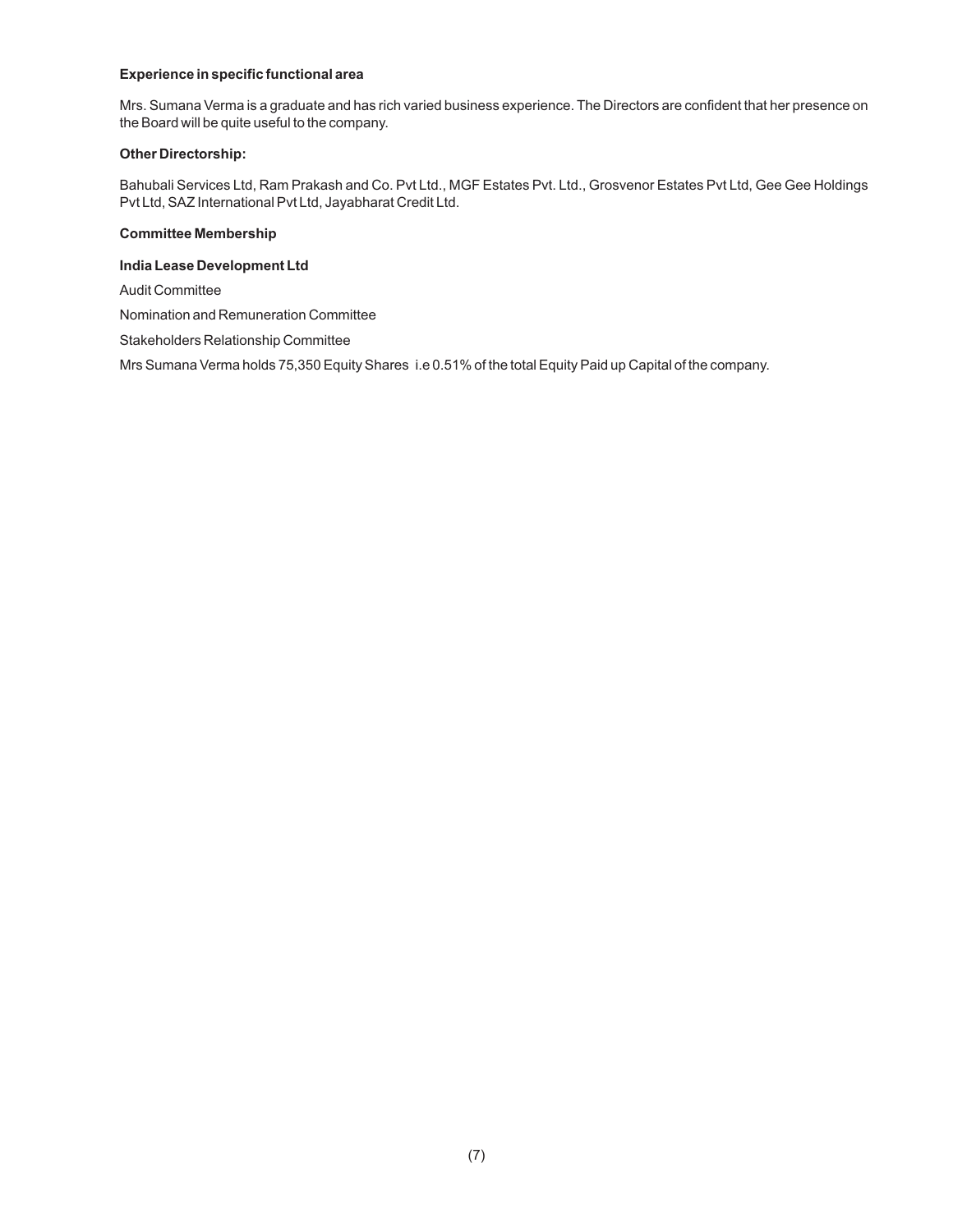## **SHAREHOLDERS INFORMATION**

| <b>Head Office &amp; Registered Office</b> | <b>MGF HOUSE</b>                                                                         |
|--------------------------------------------|------------------------------------------------------------------------------------------|
|                                            | 4/17-B, Asaf Ali Road,                                                                   |
|                                            | New Delhi-110002                                                                         |
| E-mail                                     | info@indialease.com                                                                      |
| <b>Company Website</b>                     | www.indialease.com                                                                       |
| <b>Phone</b>                               | 011-41519433                                                                             |
|                                            | 011-41520070                                                                             |
| Fax                                        | 011-41503479                                                                             |
| Date of Annual General Meeting             | September 29, 2015                                                                       |
| <b>Time</b>                                | 1.30.P.M.                                                                                |
| Day                                        | Tuesday,                                                                                 |
| <b>Venue</b>                               | The Executive Club<br>439, Village Shahoorpur,<br>P.O. Fatehpur Beri<br>New Delhi-110030 |
| Day and Date of Book Closure               | Thursday, the September 24, 2015 to                                                      |
|                                            | Tuesday, the September 29,2015                                                           |
|                                            | (both days inclusive)                                                                    |
| <b>Shares listed at</b>                    | Bombay Stock Exchange Ltd                                                                |
|                                            | Phiroze Jeejeebhoy Towers,                                                               |
|                                            | Dalal Street,                                                                            |
|                                            | Mumbai - 400001                                                                          |
|                                            |                                                                                          |

The Company confirms that it has paid the Annual Listing Fees to the above Stock Exchange for the year ending 2015-16.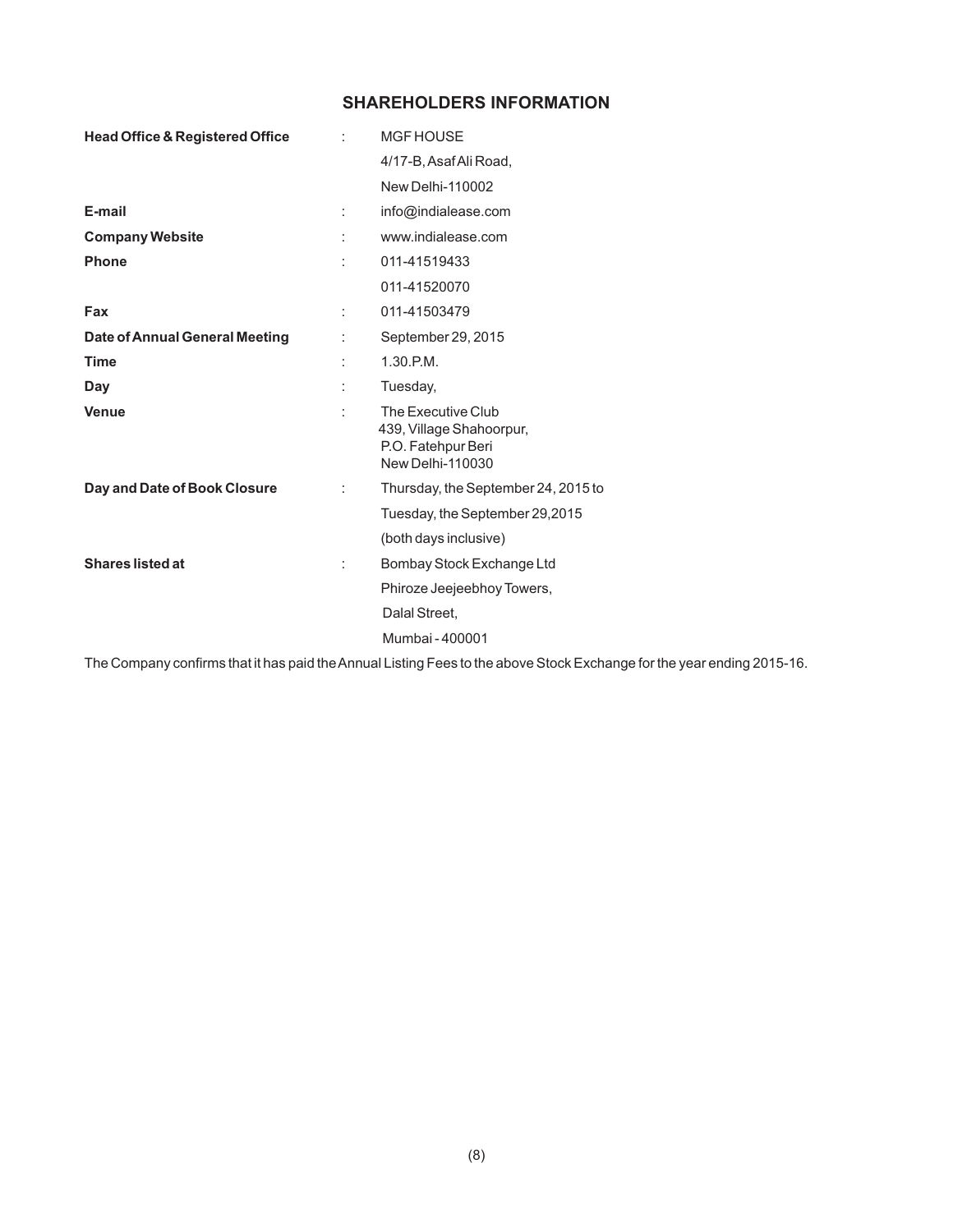

 **Regd Office:** MGF HOUSE, 4/17-B, ASAF ALI ROAD, NEW DELHI-110002  **Phone Nos.:** 011-41519433, 41520070, **Fax:** 011-41503479, **Website:** www.indialease.com **, E-mail:** info@indialease.com **CIN :** L74899DL1984PLC019218

## **BALLOT FORM** Sr No...........

- (1) Name and Registered : Address of the Sole/First Named Shareholder
- (2) Name(s) of the Joint Holder(s) : (if any)
- (3) Registered Folio No. : DP ID No. and Client ID No.
- (4) Number of Share(s) held :
- (5) User ID :
- (6) Sequence No
- (7) EVSN(Electronic voting Sequence No.)
- (8) I/We hereby exercise my/our vote(s) in respect of the Resolutions set out in the Notice of the Thirtieth Annual General Meeting(AGM) of the company to be held on Tuesday, September 29, 2015 at 1.30 P.M. by sending my/our assent or dissent to the said resolution by placing a tick (✓) mark at the appropriate box below:

| Sr No.         | <b>Description</b>                                                                                                                                                                  | No.of<br><b>Shares</b> | I/We assent to<br>the Resolution<br>(FOR) | I/We dissent to<br>the Resolution<br>(AGAINST) |
|----------------|-------------------------------------------------------------------------------------------------------------------------------------------------------------------------------------|------------------------|-------------------------------------------|------------------------------------------------|
| 1 <sub>1</sub> | To consider and adopt the Audited Financial Statements as at<br>March 31,2015 and the reports of the Directors and Auditors<br>thereon.                                             |                        |                                           |                                                |
| 2.             | To appoint a Director in the place of Sh. Rajiv Gupta (DIN:<br>00022964) who retires by rotation and is eligible for<br>re-appointment.                                             |                        |                                           |                                                |
| 3.             | Appoint Statutory Auditors and to fix their remuneration M/s<br>S.N. Dhawan & Co, Chartered Accountants, New Delhi(ICAI<br>Regd No.000050N) retires and eligible for re-appointment |                        |                                           |                                                |
| 4.             | Confirmation of Mrs Sumana Verma (DIN:03451756), as Non<br>Executive Non Independent Director                                                                                       |                        |                                           |                                                |
| 5.             | Amendments in Articles of Association                                                                                                                                               |                        |                                           |                                                |

**Place:** 

Note: Please read the instructions carefully before exercising your vote.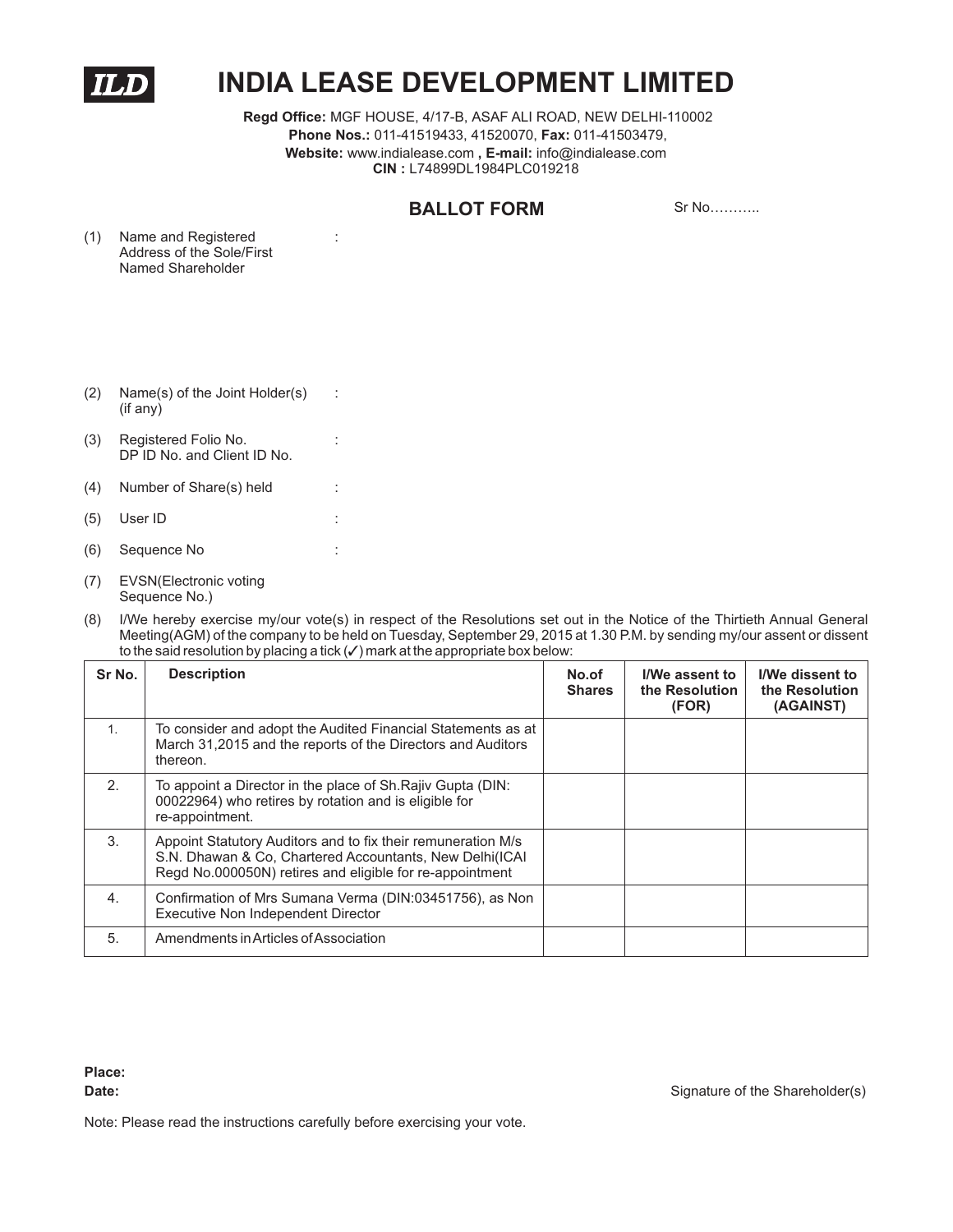## **INSTRUCTIONS**

- 1. This Ballot Form is provided for the benefit of Members who do not have access to remote e-voting facility.
- 2. A member can opt for only one mode of voting i.e. either through remote e-voting or by Ballot. If a Member casts votes by both modes, then voting done through remote e-voting shall prevail and Ballot shall be treated as invalid.
- 3. For detailed instructions on remote e-voting, please refer to the notes appended to the Notice of the AGM
- 4. The Scrutinizer will collate the votes downloaded from the remote e-voting system and votes received through post to declare the final result for each of the Resolutions forming part of the Notice of the AGM.

#### **Process and manner for Members opting to vote by using the Ballot Form:**

- 1. Please complete and sign the Ballot Form(no other form or photocopy thereof is permitted) and send it so as to reach the Scrutinizer appointed by the Board of Directors of the company i.e. Ms. Anjali Yadav, Practising Company Secretary, (Membership No. FCS-6628/CP-7257), C/o India Lease Development Limited, MGF House, 4/17B, Asaf Ali Road, New Delhi-110002, E-mail id: **anjaliyadav.associates@gmail.com**
- 2. The Form should be signed by the Member as per the specimen signature registered with the Company/Depositories. In case of joint holding, the Form should be completed and signed by the first named member and in his/her absence, by the next named joint holder. A Power of Attorney (POA) holder may vote on behalf of a Member, mentioning the registration number of the POA registered with the company or enclosing an attested copy of the POA. Exercise of vote by Ballot is not permitted through proxy.
- 3. In case the shares are held by companies, trusts, societies, etc the duly completed Ballot Form should be accompanied by a certified true copy of the relevant Board Resolution/Authorization.
- 4. Votes should be cast in case of each resolution, either in favour or against by putting the tick( $\checkmark$ ) mark in the column provided in the Ballot.
- 5. The voting rights of shareholders shall be in proportion of the share(s) held by them in the paid up Equity Share Capital of the company as on September 22, 2015 and as per the Register of Members of the company.
- 6. Duly completed Ballot Form should reach the Scrutinizer not later than September 28, 2015 at 5.00 p.m. Ballot Form received after the said date and time will be strictly treated as if the reply from the Member has not been received.
- 7. A member may request for a duplicate Ballot Form, if so required, However, duly filled in and signed duplicate Form should reach the Scrutinizer not later than the date and time specified in Serial No.6 above.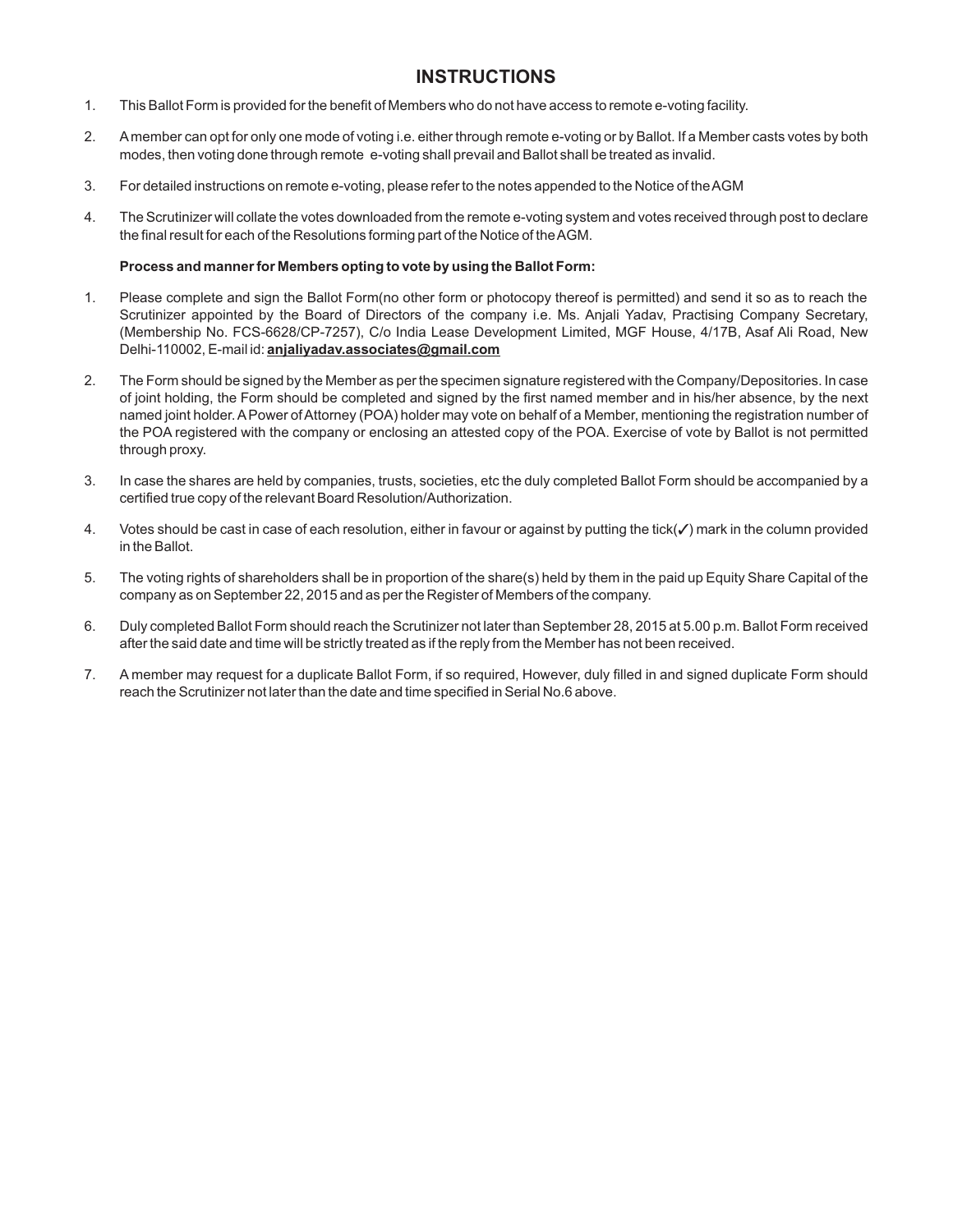

 **Regd Office:** MGF HOUSE, 4/17-B, ASAF ALI ROAD, NEW DELHI-110002  **Phone Nos.:** 011-41519433, 41520070, **Fax:** 011-41503479, **Website:** www.indialease.com **, E-mail:** info@indialease.com **CIN :** L74899DL1984PLC019218

| 30 <sup>th</sup> Annual General Meeting - Tuesday, September 29, 2015 at 1.30 P.M. |                                                                                                                                                                                                                                   |  |  |  |  |
|------------------------------------------------------------------------------------|-----------------------------------------------------------------------------------------------------------------------------------------------------------------------------------------------------------------------------------|--|--|--|--|
|                                                                                    |                                                                                                                                                                                                                                   |  |  |  |  |
|                                                                                    |                                                                                                                                                                                                                                   |  |  |  |  |
|                                                                                    |                                                                                                                                                                                                                                   |  |  |  |  |
|                                                                                    |                                                                                                                                                                                                                                   |  |  |  |  |
|                                                                                    |                                                                                                                                                                                                                                   |  |  |  |  |
|                                                                                    |                                                                                                                                                                                                                                   |  |  |  |  |
|                                                                                    |                                                                                                                                                                                                                                   |  |  |  |  |
|                                                                                    |                                                                                                                                                                                                                                   |  |  |  |  |
|                                                                                    |                                                                                                                                                                                                                                   |  |  |  |  |
| Name of the Member                                                                 |                                                                                                                                                                                                                                   |  |  |  |  |
| (In Block Letters)                                                                 |                                                                                                                                                                                                                                   |  |  |  |  |
|                                                                                    |                                                                                                                                                                                                                                   |  |  |  |  |
| Name of Proxy, If any<br>(In Block Letters)                                        |                                                                                                                                                                                                                                   |  |  |  |  |
| (In case Proxy attends<br>the meeting in place of member)                          |                                                                                                                                                                                                                                   |  |  |  |  |
|                                                                                    |                                                                                                                                                                                                                                   |  |  |  |  |
| DP ID/Client ID/Folio No.                                                          |                                                                                                                                                                                                                                   |  |  |  |  |
|                                                                                    |                                                                                                                                                                                                                                   |  |  |  |  |
| No. of Shares held                                                                 |                                                                                                                                                                                                                                   |  |  |  |  |
|                                                                                    |                                                                                                                                                                                                                                   |  |  |  |  |
| I certify that I am a member / proxy for the member of the Company.                |                                                                                                                                                                                                                                   |  |  |  |  |
|                                                                                    | $\mathcal{L}$ , and the set of the set of the set of the set of the set of the set of the set of the set of the set of the set of the set of the set of the set of the set of the set of the set of the set of the set of the set |  |  |  |  |

I/We hereby record my/our presence at the 30th Annual General Meeting of the company at The Executive Club, 439, Village Shahoorpur, P.O. Fatehpur Beri, New Delhi - 110030 on Tuesday, the September 29, 2015.

Member's Folio/ DPID-Client ID No. Member's/Proxy's in Block Letters

Member's/Proxy's Signature

**Note:** 

.

1. Please complete the Folio /DPID Client ID No. and name, sign this Attendance Slip and hand it over at the entrance of the MEETING HALL.

2. Physical copy of the Annual Report for 2014-15 and Notice of the Annual General Meeting (AGM) alongwith the Attendance Slip and Proxy Form is sent in the permitted mode(s) to all members whose email is not registered or have requested for a hard copy.

### **E-VOTING PARTICULARS**

| EVSN(E-Voting Sequence Number) | USER ID | <b>PASSWORD</b> |
|--------------------------------|---------|-----------------|
|                                |         |                 |
|                                |         |                 |
|                                |         |                 |
|                                |         |                 |

Note :Please read instructions given in the Notice of the 30<sup>th</sup> Annual General Meeting of the Company before casting your vote through e-voting.